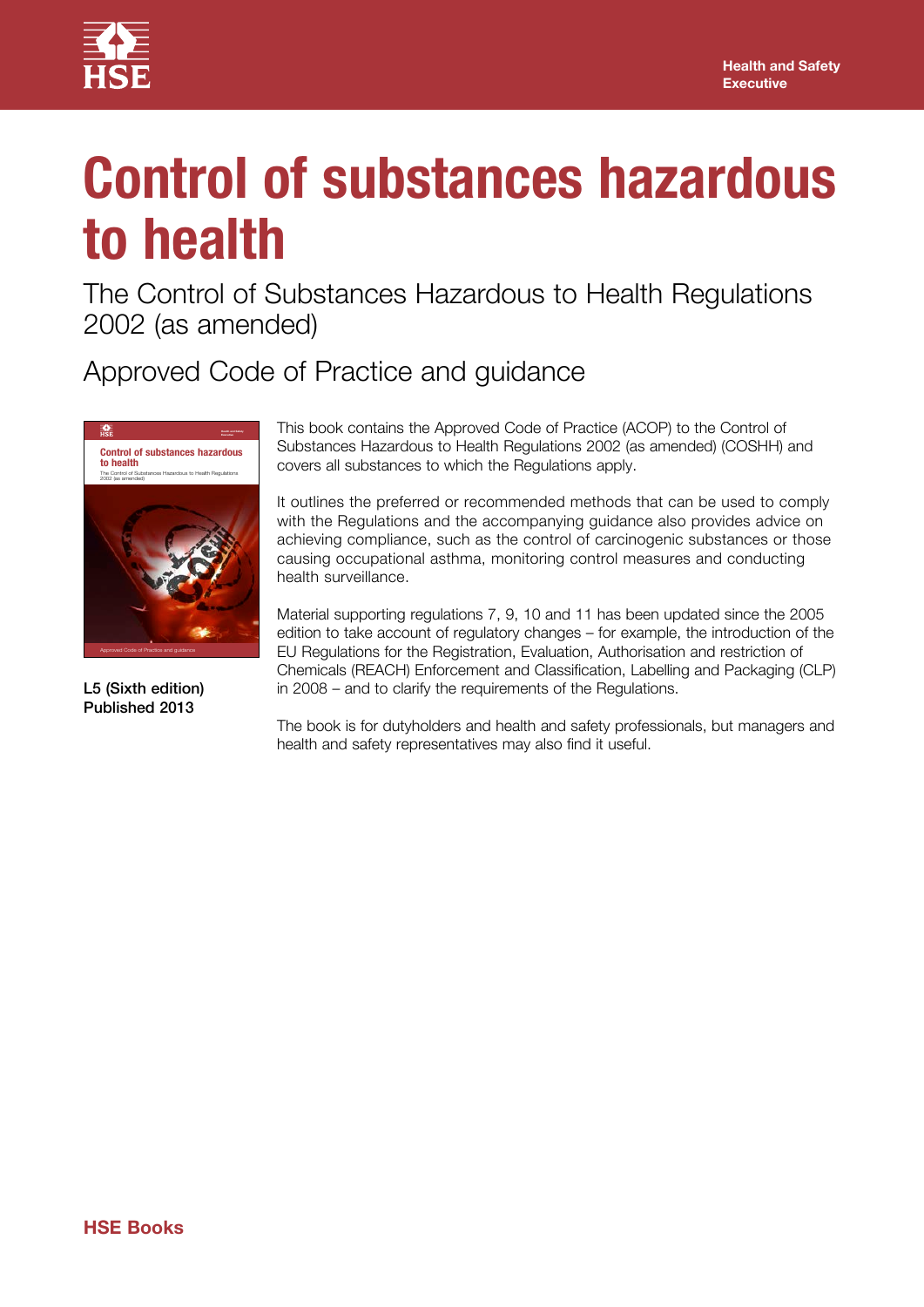© *Crown copyright 2013*

First published 1995 Second edition 1997 Third edition 1999 Fourth edition 2002 Fifth edition 2005 Sixth edition 2013

ISBN 978 0 7176 6582 2

You may reuse this information (excluding logos) free of charge in any format or medium, under the terms of the Open Government Licence. To view the licence visit www.nationalarchives.gov.uk/doc/open-goverment-licence/, write to the Information Policy Team, The National Archives, Kew, London TW9 4DU, or email psi@nationalarchives.gsi.gov.uk.

Some images and illustrations may not be owned by the Crown so cannot be reproduced without permission of the copyright owner. Enquiries should be sent to copyright@hse.gsi.gov.uk

#### **Approved Code of Practice**

This Code has been approved by the Health and Safety Executive, with the consent of the Secretary of State. It gives practical advice on how to comply with the law. If you follow the advice you will be doing enough to comply with the law in respect of those specific matters on which the Code gives advice. You may use alternative methods to those set out in the Code in order to comply with the law.

However, the Code has a special legal status. If you are prosecuted for breach of health and safety law, and it is proved that you did not follow the relevant provisions of the Code, you will need to show that you have complied with the law in some other way or a Court will find you at fault.

#### **Guidance**

This guidance is issued by the Health and Safety Executive. Following the guidance is not compulsory, unless specifically stated, and you are free to take other action. But if you do follow the guidance you will normally be doing enough to comply with the law. Health and safety inspectors seek to secure compliance with the law and may refer to this guidance.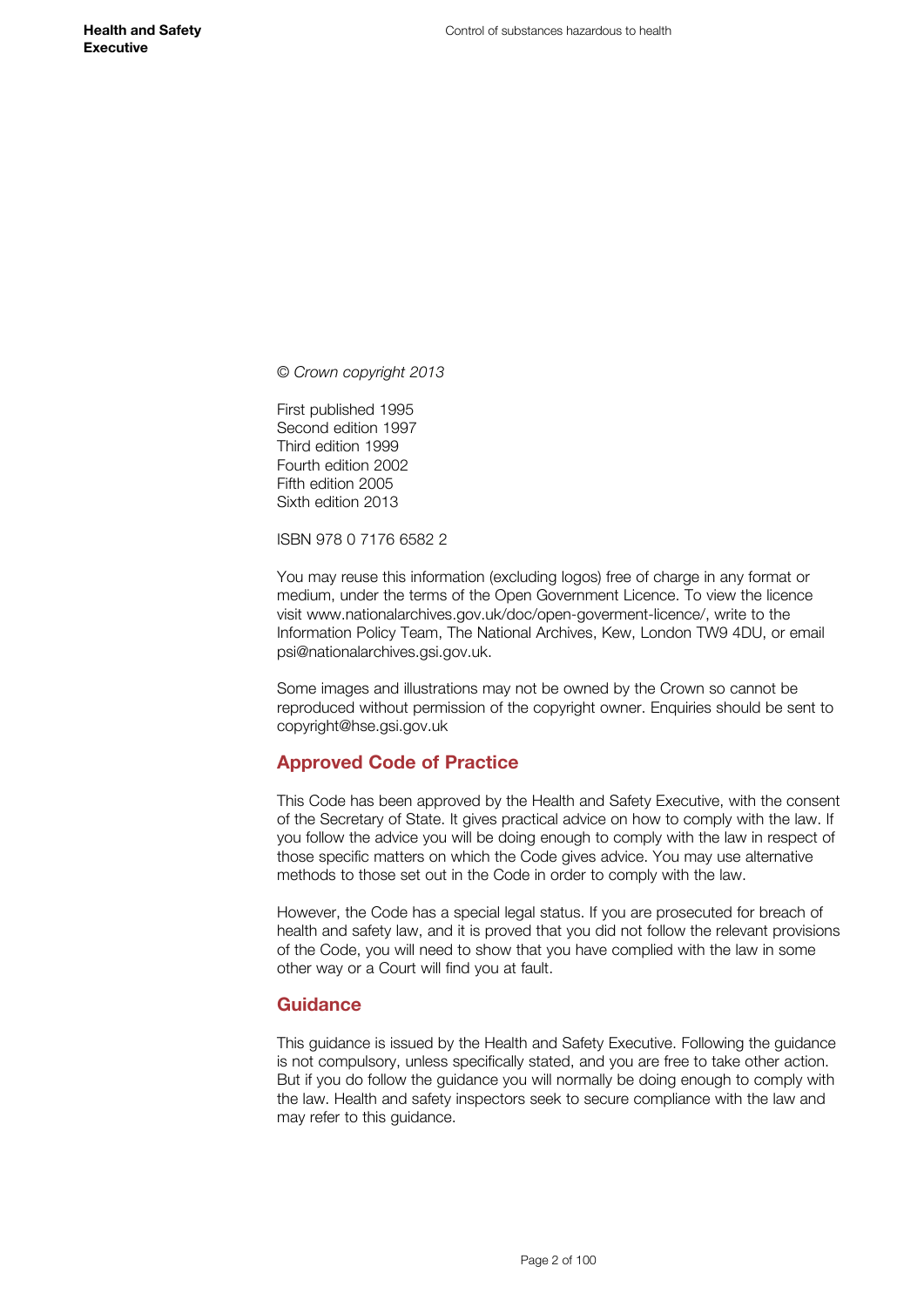## **Contents**

| <b>Introduction</b>    | 5                                                                                                               |  |  |
|------------------------|-----------------------------------------------------------------------------------------------------------------|--|--|
| <b>The Regulations</b> | 7                                                                                                               |  |  |
| <b>Regulation 1</b>    | <b>Citation and commencement</b><br>7                                                                           |  |  |
| <b>Regulation 2</b>    | Interpretation<br>7                                                                                             |  |  |
| <b>Regulation 3</b>    | <b>Duties under these Regulations</b><br>14                                                                     |  |  |
| <b>Regulation 4</b>    | <b>Prohibitions relating to certain substances</b><br>16                                                        |  |  |
| <b>Regulation 5</b>    | Application of regulations 6 to 13<br>17                                                                        |  |  |
| <b>Regulation 6</b>    | Assessment of the risk to health created by work involving<br>substances hazardous to health<br>18              |  |  |
| <b>Regulation 7</b>    | Prevention or control of exposure to substances<br>hazardous to health<br>26                                    |  |  |
| <b>Regulation 8</b>    | Use of control measures etc<br>42                                                                               |  |  |
| <b>Regulation 9</b>    | Maintenance, examination and testing of control<br>42<br>measures                                               |  |  |
| <b>Regulation 10</b>   | Monitoring exposure at the workplace<br>48                                                                      |  |  |
| <b>Regulation 11</b>   | <b>Health surveillance</b><br>54                                                                                |  |  |
| <b>Regulation 12</b>   | Information, instruction and training for persons who may<br>be exposed to substances hazardous to health<br>60 |  |  |
| <b>Regulation 13</b>   | Arrangements to deal with accidents, incidents and<br>emergencies<br>64                                         |  |  |
| <b>Regulation 14</b>   | <b>Provisions relating to certain fumigations</b><br>70                                                         |  |  |
| <b>Regulation 15</b>   | <b>Exemption certificates</b><br>70                                                                             |  |  |
| <b>Regulation 16</b>   | <b>Exemptions relating to the Ministry of Defence etc</b><br>71                                                 |  |  |
|                        | Regulation 16A Modifications relating to the Office of Rail Regulation <sup>(a)</sup> 72                        |  |  |
| <b>Regulation 17</b>   | <b>Extension outside Great Britain</b><br>72                                                                    |  |  |
| <b>Regulation 18</b>   | <b>Revocation and savings</b><br>72                                                                             |  |  |
| <b>Regulation 19</b>   | <b>Extension of meaning of "work"</b><br>73                                                                     |  |  |
| <b>Regulation 20</b>   | Modification of section 3(2) of the<br><b>1974 Act</b><br>73                                                    |  |  |
| <b>Regulation 21</b>   | 73<br><b>Defence</b>                                                                                            |  |  |
| <b>Schedule 1</b>      | Other substances and processes to which the definition of<br>"carcinogen" relates<br>74                         |  |  |
| <b>Schedule 2</b>      | Prohibition of certain substances hazardous to health for<br>76<br>certain purposes                             |  |  |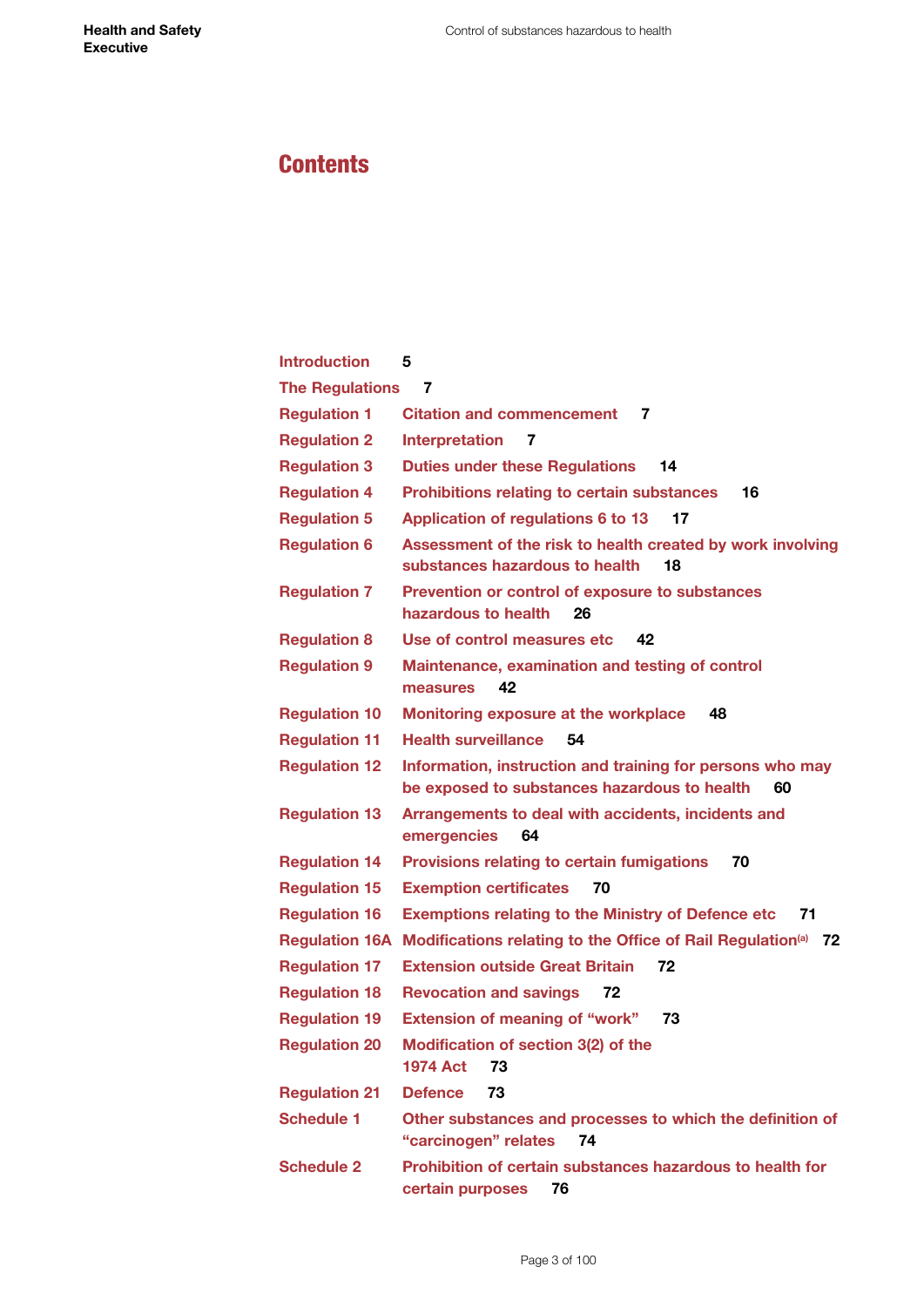| <b>Schedule 2A</b>                | Principles of good practice for the control of exposure to<br>substances hazardous to health<br>80 |  |  |  |
|-----------------------------------|----------------------------------------------------------------------------------------------------|--|--|--|
| <b>Schedule 3</b>                 | Additional provisions relating to work with biological<br>81<br>agents                             |  |  |  |
| <b>Schedule 4</b>                 | Frequency of thorough examination and test of local                                                |  |  |  |
|                                   | exhaust ventilation plant used in certain processes<br>90                                          |  |  |  |
| <b>Schedule 5</b>                 | Specific substances and processes for which monitoring is                                          |  |  |  |
|                                   | required<br>91                                                                                     |  |  |  |
| <b>Schedule 6</b>                 | <b>Medical surveillance</b><br>92                                                                  |  |  |  |
| Schedule 7                        | Legislation concerned with the labelling of containers and<br>93<br>pipes                          |  |  |  |
|                                   |                                                                                                    |  |  |  |
| <b>Schedule 8</b>                 | <b>Fumigations excepted from regulation 14</b><br>94                                               |  |  |  |
| <b>Schedule 9</b>                 | <b>Notification of certain fumigations</b><br>96                                                   |  |  |  |
| <b>Appendix 1</b>                 | <b>Notice of Approval</b><br>98                                                                    |  |  |  |
| <b>References</b>                 | 99                                                                                                 |  |  |  |
| <b>Further information</b><br>100 |                                                                                                    |  |  |  |
|                                   |                                                                                                    |  |  |  |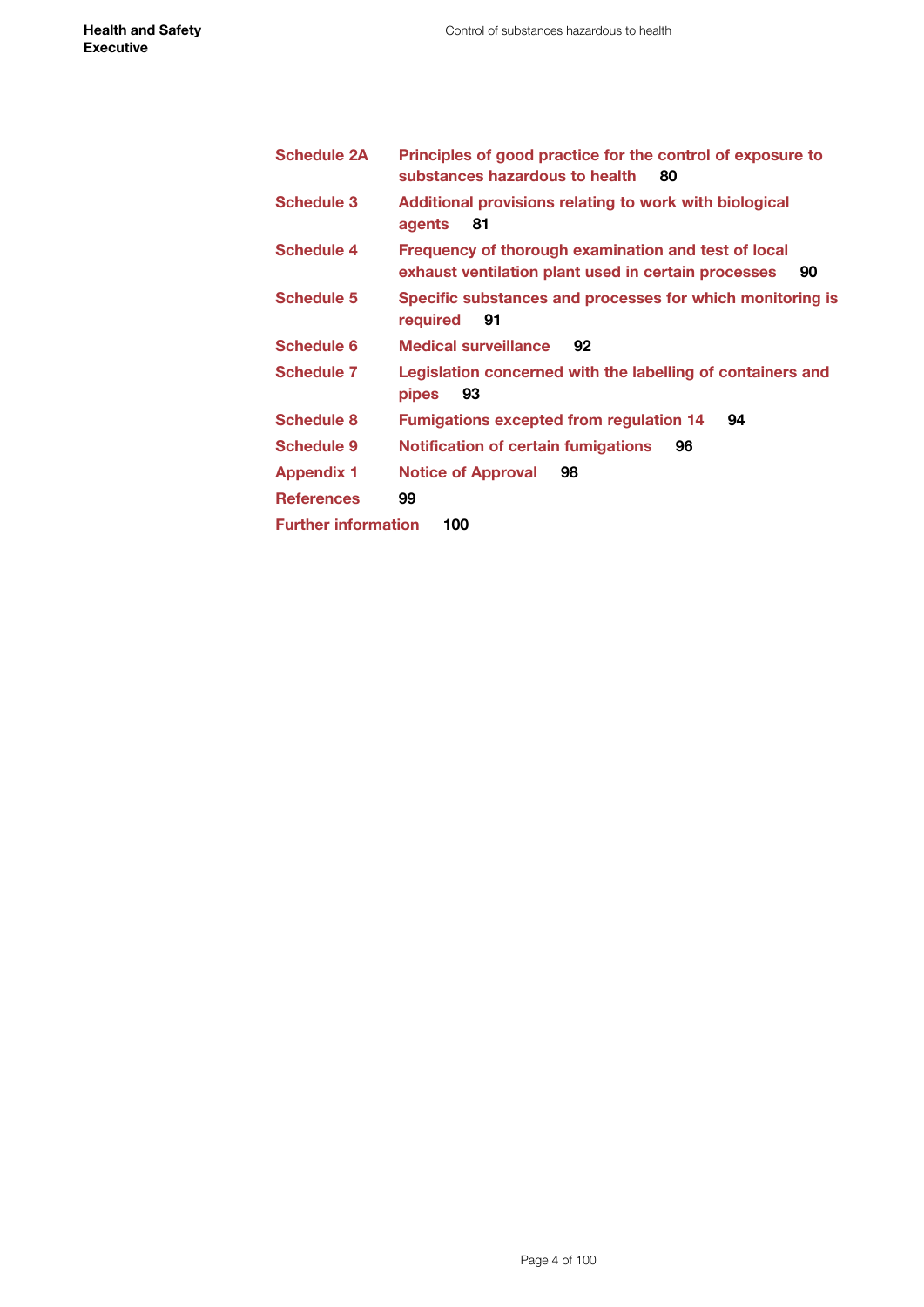## <span id="page-4-0"></span>Introduction

1 This publication contains the Approved Code of Practice (ACOP) for the Control of Substances Hazardous to Health (COSHH) Regulations 2002 as amended by the:

- Control of Substances Hazardous to Health (Amendment) Regulations 2003 (SI 2003/978)
- Carriage of Dangerous Goods and Use of Transportable Pressure Equipment Regulations 2004 (SI 2004/568)
- Control of Substances Hazardous to Health (Amendment) Regulations 2004 (SI 2004/3386)
- Health and Safety (Enforcing Authority for Railways and Other Guided Transport Systems) Regulations 2006 (SI 2006/557)
- Carriage of Dangerous Goods and Use of Transportable Pressure Equipment Regulations 2007 (SI 2007/1573)
- Coal Dust (Control of Inhalable Dust) Regulations 2007 (SI 2007/1894)
- Legislative Reform (Health and Safety Executive) Order 2008 (SI 2008/960)
- Registration, Evaluation, Authorisation and restriction of CHemicals (REACH) Enforcement Regulations 2008 (SI 2008/2852)
- Chemicals (Hazard Information and Packaging for Supply) Regulations 2009 (SI 2009/716)
- Control of Asbestos Regulations 2012 (SI 2012/632)

2 The ACOP covers all substances to which the COSHH Regulations 2002 as amended apply.

3 This publication is aimed at dutyholders and health and safety professionals, but managers and health and safety representatives may also find it useful.

4 Material supporting regulations 7, 9, 10 and 11 has been updated to take account of regulatory changes, such as the introduction of the EU Regulations for REACH and Classification, Labelling and Packaging (CLP), and to clarify the requirements of the Regulations.

#### **About ACOPs**

5 Approved Codes of Practice are approved by the HSE Board with the consent of the Secretary of State (see Appendix 1: Notice of Approval for details).

6 The ACOP describes the preferred or recommended methods that can be used (or the standards to be met) to comply with the Regulations and the duties imposed by the Health and Safety at Work etc Act 1974 (HSW Act). The accompanying guidance also provides advice on achieving compliance, or it may give information of a general nature, including explanation of the requirements of the law, more specific technical information or references to further sources of information.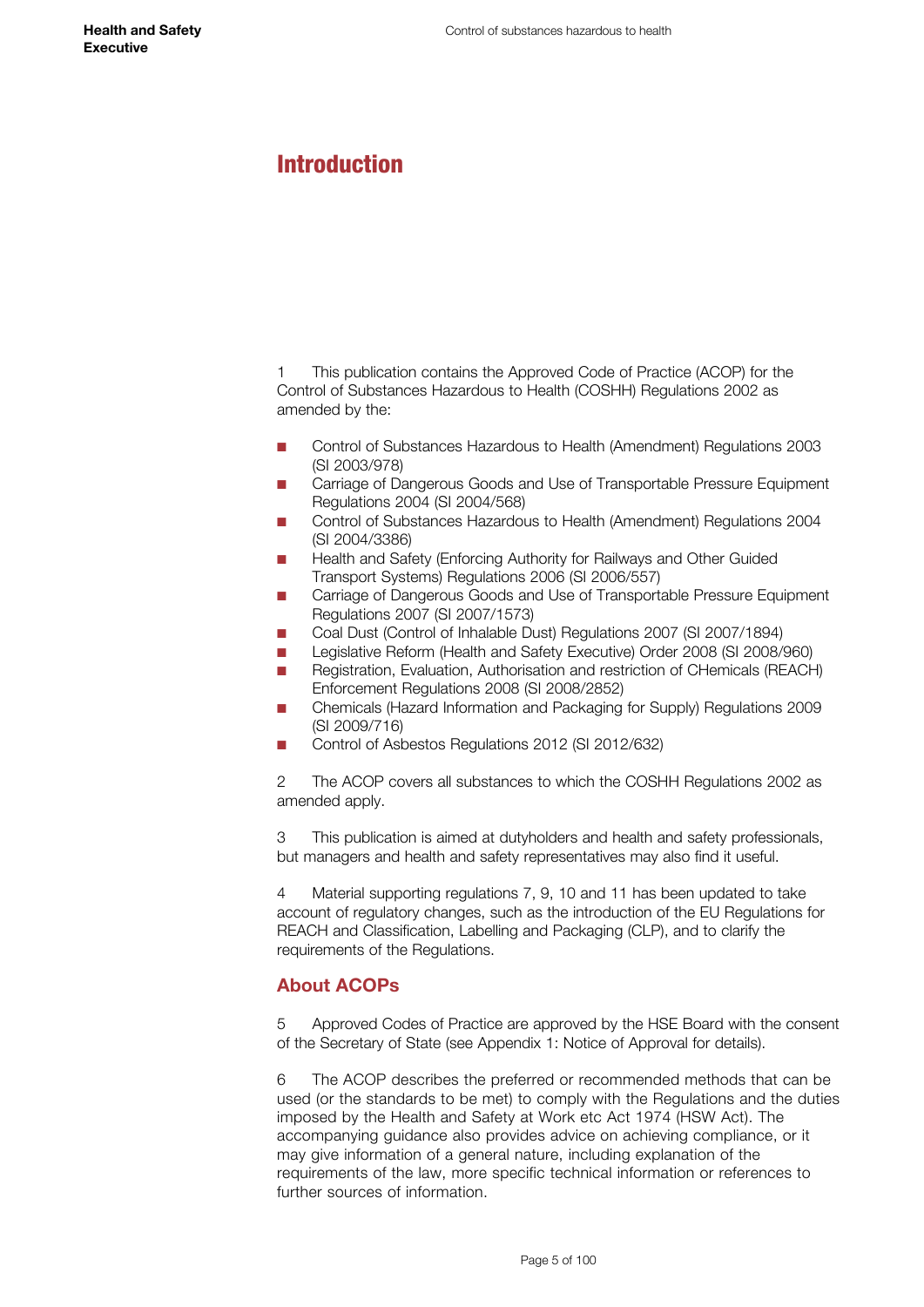7 The legal status of ACOP and guidance text is given on page 2.

#### **Presentation**

8 In this publication, the ACOP text is set out in **bold** and the accompanying guidance in normal type, the text of the Regulations is in *italics*. Coloured borders also indicate each section clearly.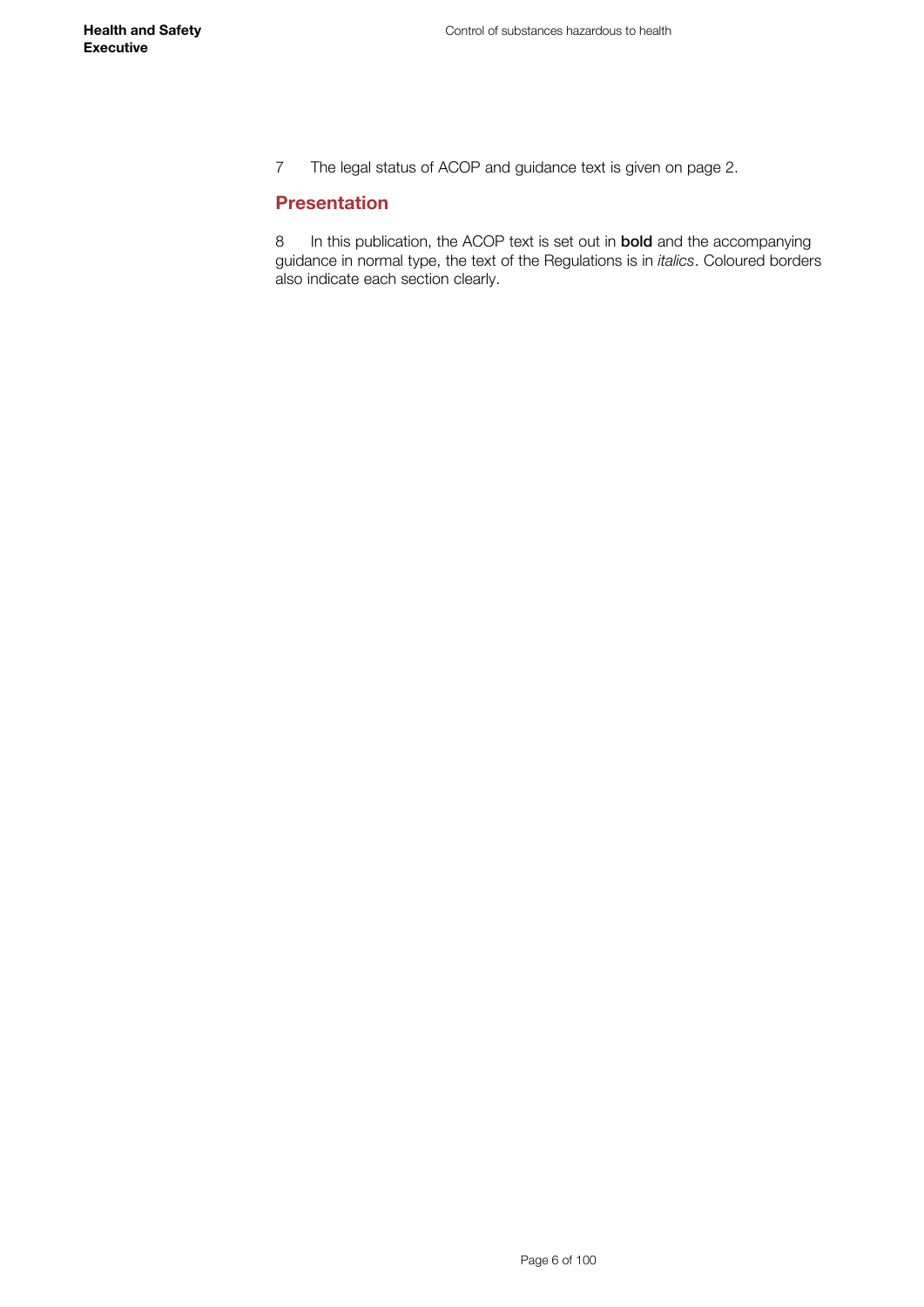## <span id="page-6-0"></span>The Regulations

# Regulation 1 Citation and commencement

**Regulation 1**

*These Regulations may be cited as the Control of Substances Hazardous to Health Regulations 2002 and shall come into force on 21st November 2002.*

## Regulation 2 Interpretation

| $\overline{2}$<br><b>Regulation</b> | In these Regulations -<br>(1)                                                                                                                                                                                                                                                                                                                                                                                                                                                                                                                                                                                                                                                                                        |  |  |  |  |
|-------------------------------------|----------------------------------------------------------------------------------------------------------------------------------------------------------------------------------------------------------------------------------------------------------------------------------------------------------------------------------------------------------------------------------------------------------------------------------------------------------------------------------------------------------------------------------------------------------------------------------------------------------------------------------------------------------------------------------------------------------------------|--|--|--|--|
|                                     | "the 1974 Act" means the Health and Safety at Work etc Act 1974;<br>"the Agreement" means the Agreement on the European Economic Area signed at<br>Oporto on 2nd May 1992 as adjusted by the Protocol signed at Brussels on 17th<br>March 1993 and adopted as respects Great Britain by the European Economic<br>Area Act 1993;<br>"appointed doctor" means a registered medical practitioner appointed for the time<br>being in writing by the Executive for the purpose of these Regulations;<br>"approved" means approved for the time being in writing;<br>"approved classification" of a biological agent means the classification of that agent<br>approved by the Health and Safety Executive; <sup>(a)</sup> |  |  |  |  |
|                                     |                                                                                                                                                                                                                                                                                                                                                                                                                                                                                                                                                                                                                                                                                                                      |  |  |  |  |
|                                     |                                                                                                                                                                                                                                                                                                                                                                                                                                                                                                                                                                                                                                                                                                                      |  |  |  |  |
|                                     |                                                                                                                                                                                                                                                                                                                                                                                                                                                                                                                                                                                                                                                                                                                      |  |  |  |  |
|                                     |                                                                                                                                                                                                                                                                                                                                                                                                                                                                                                                                                                                                                                                                                                                      |  |  |  |  |
|                                     | "biological agent" means a micro-organism, cell culture, or human endoparasite,<br>whether or not genetically modified, which may cause infection, allergy, toxicity or<br>otherwise create a hazard to human health;                                                                                                                                                                                                                                                                                                                                                                                                                                                                                                |  |  |  |  |
|                                     | "carcinogen" means -                                                                                                                                                                                                                                                                                                                                                                                                                                                                                                                                                                                                                                                                                                 |  |  |  |  |
|                                     | (a)<br>a substance or preparation which if classified in accordance with the<br>classification provided for by regulation 4 of the CHIP Regulations would<br>be in the category of danger, carcinogenic (category 1) or carcinogenic<br>(category 2) whether or not the substance or preparation would be<br>required to be classified under those Regulations; or<br>(b)<br>a substance or preparation -                                                                                                                                                                                                                                                                                                            |  |  |  |  |
|                                     | listed in Schedule 1; or<br>(i)<br>arising from a process specified in Schedule 1 which is a substance<br>(ii)<br>hazardous to health;                                                                                                                                                                                                                                                                                                                                                                                                                                                                                                                                                                               |  |  |  |  |
|                                     | "cell culture" means the in-vitro growth of cells derived from multicellular organisms;                                                                                                                                                                                                                                                                                                                                                                                                                                                                                                                                                                                                                              |  |  |  |  |
|                                     | "the CHIP Regulations" means the Chemicals (Hazard Information and Packaging<br>for Supply) Regulations 2009;(b)                                                                                                                                                                                                                                                                                                                                                                                                                                                                                                                                                                                                     |  |  |  |  |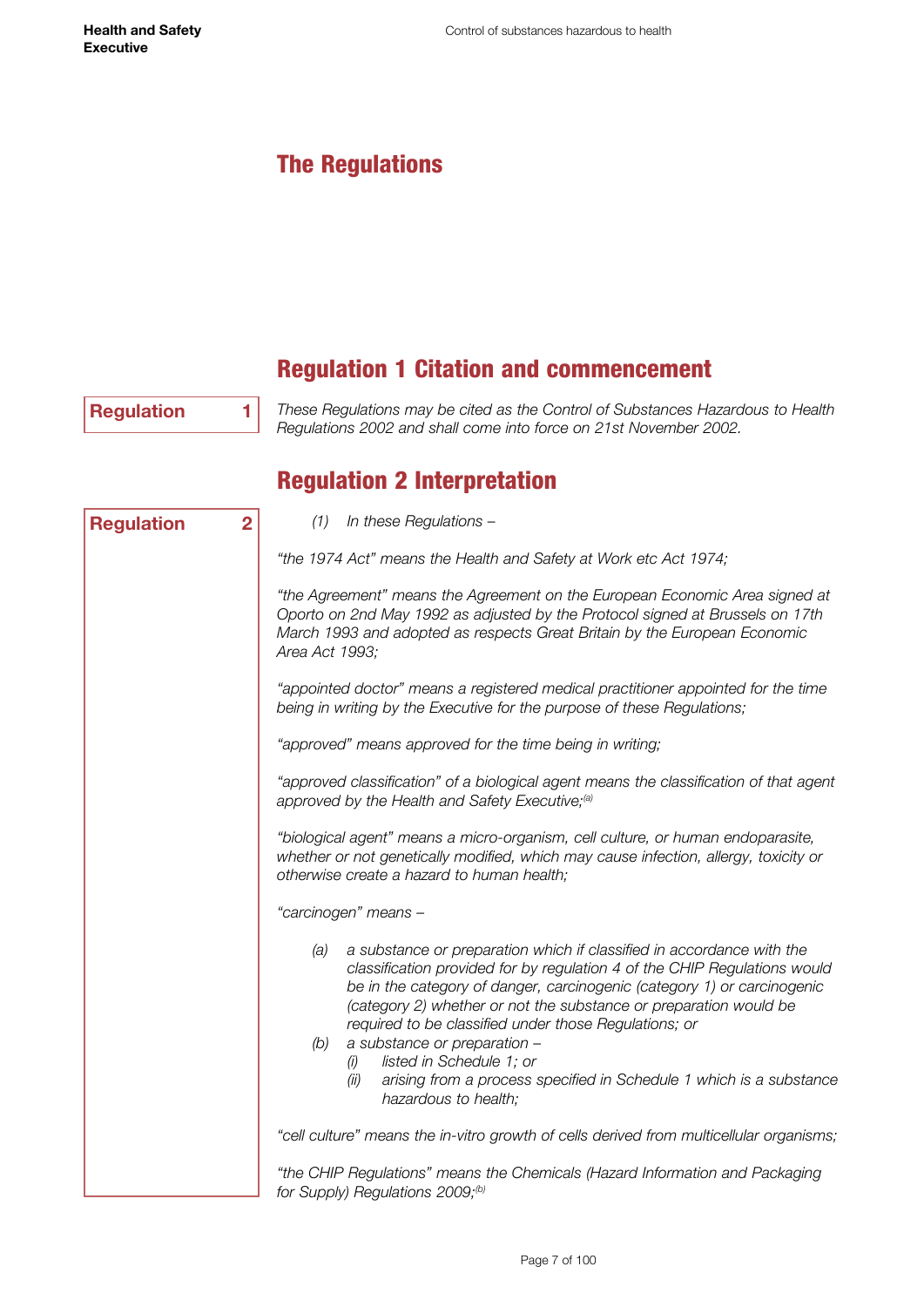| $\overline{2}$<br><b>Regulation</b> | "The CLP Regulation" means Regulation (EC) No 1272/2008 of the European<br>Parliament and of the Council on classification, labelling and packaging of<br>substances and mixtures amending and repealing Directives 67/548/EEC and<br>1999/45/EC, and amending Regulation (EC) No 1907/2006;(b)                                                                                                                            |
|-------------------------------------|----------------------------------------------------------------------------------------------------------------------------------------------------------------------------------------------------------------------------------------------------------------------------------------------------------------------------------------------------------------------------------------------------------------------------|
|                                     | "control measure" means a measure taken to reduce exposure to a substance<br>hazardous to health (including the provision of systems of work and supervision, the<br>cleaning of workplaces, premises, plant and equipment, the provision and use of<br>engineering controls and personal protective equipment);                                                                                                           |
|                                     | "employment medical adviser" means an employment medical adviser appointed<br>under section 56 of the Health and Safety at Work etc Act 1974;                                                                                                                                                                                                                                                                              |
|                                     | "the Executive" means the Health and Safety Executive;                                                                                                                                                                                                                                                                                                                                                                     |
|                                     | "fumigation" means an operation in which a substance is released into the<br>atmosphere so as to form a gas to control or kill pests or other undesirable<br>organisms and "fumigate" and "fumigant" shall be construed accordingly;                                                                                                                                                                                       |
|                                     | "Group", in relation to a biological agent, means one of the four hazard Groups<br>specified in paragraph 2 of Schedule 3 to which that agent is assigned;                                                                                                                                                                                                                                                                 |
|                                     | "hazard", in relation to a substance, means the intrinsic property of that substance<br>which has the potential to cause harm to the health of a person, and "hazardous"<br>shall be construed accordingly;                                                                                                                                                                                                                |
|                                     | "health surveillance" means assessment of the state of health of an employee, as<br>related to exposure to substances hazardous to health, and includes biological<br>monitoring;                                                                                                                                                                                                                                          |
|                                     | "inhalable dust" means airborne material which is capable of entering the nose and<br>mouth during breathing, as defined by BS EN 481 1993;                                                                                                                                                                                                                                                                                |
|                                     | "medical examination" includes any laboratory tests and X-rays that a relevant<br>doctor may require;                                                                                                                                                                                                                                                                                                                      |
|                                     | "member State" means a State which is a Contracting Party to the Agreement;                                                                                                                                                                                                                                                                                                                                                |
|                                     | "micro-organism" means a microbiological entity, cellular or non-cellular, which is<br>capable of replication or of transferring genetic material;                                                                                                                                                                                                                                                                         |
|                                     | "mine" has the meaning assigned to it by section 180 of the Mines and Quarries<br>Act 1954;                                                                                                                                                                                                                                                                                                                                |
|                                     | "mutagen" means a substance or preparation which if classified in accordance with<br>the classification provided for by regulation 4 of the Chemicals (Hazard Information<br>and Packaging for Supply) Regulations 2002 would be in the category of danger,<br>mutagenic (category 1) or mutagenic (category 2) whether or not the substance or<br>preparation would be required to be classified under those Regulations; |
|                                     | "personal protective equipment" means all equipment (including clothing) which is<br>intended to be worn or held by a person at work and which protects that person<br>against one or more risks to his health, and any addition or accessory designed to<br>meet that objective;                                                                                                                                          |
|                                     | "preparation" means a mixture or solution of two or more substances;                                                                                                                                                                                                                                                                                                                                                       |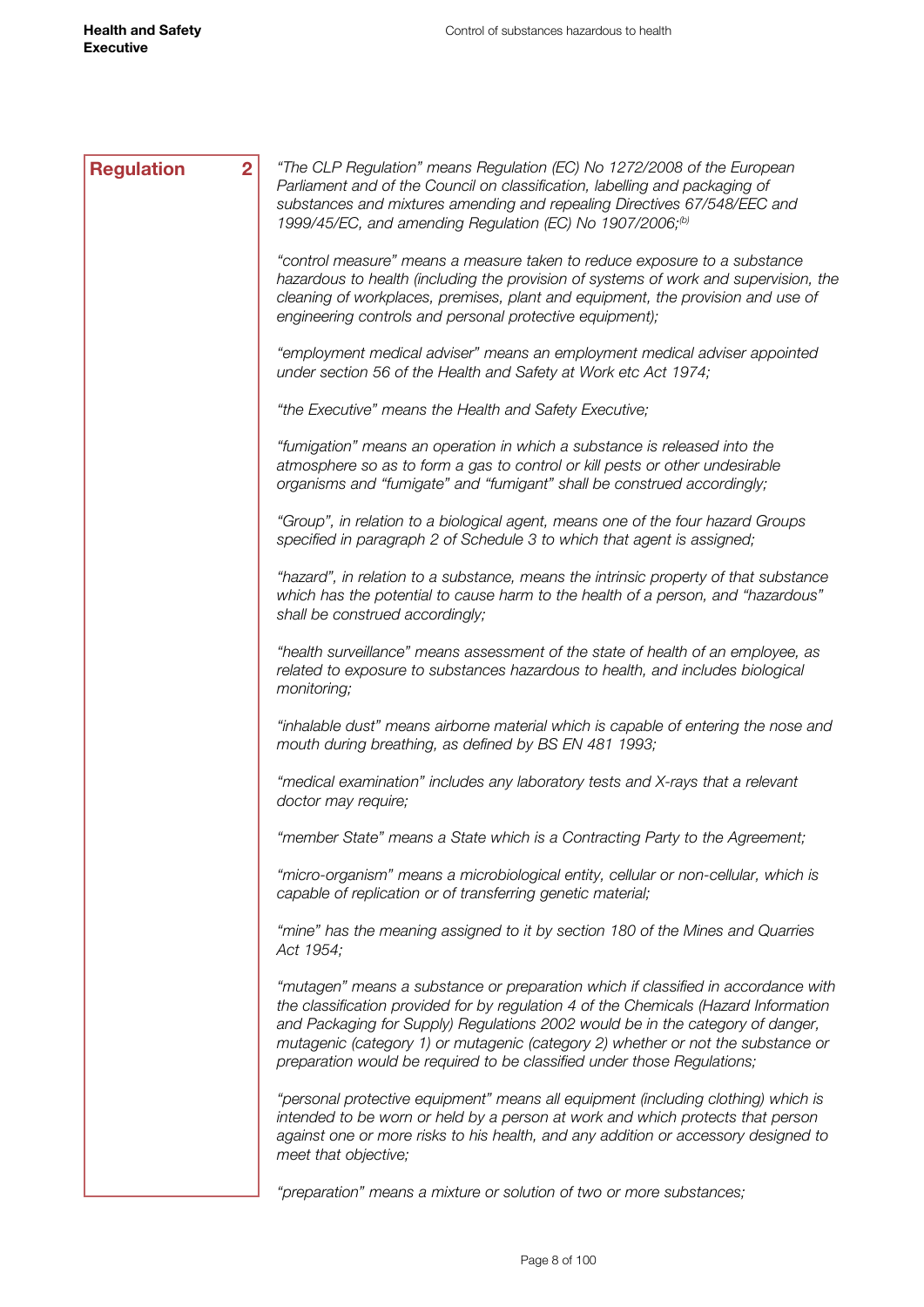| $\overline{2}$<br><b>Regulation</b> | "public road" means (in England and Wales) a highway maintainable at the public<br>expense within the meaning of section 329 of the Highways Act 1980 and (in<br>Scotland) a public road within the meaning assigned to that term by section 151 of<br>the Roads (Scotland) Act 1984;                                                       |  |  |  |
|-------------------------------------|---------------------------------------------------------------------------------------------------------------------------------------------------------------------------------------------------------------------------------------------------------------------------------------------------------------------------------------------|--|--|--|
|                                     | "registered dentist" has the meaning assigned to it in section 53(1) of the Dentists<br>Act 1984;                                                                                                                                                                                                                                           |  |  |  |
|                                     | "relevant doctor" means an appointed doctor or an employment medical adviser;                                                                                                                                                                                                                                                               |  |  |  |
|                                     | "respirable dust" means airborne material which is capable of penetrating to the<br>gas exchange region of the lung, as defined by BS EN 481 1993;                                                                                                                                                                                          |  |  |  |
|                                     | "risk", in relation to the exposure of an employee to a substance hazardous to<br>health, means the likelihood that the potential for harm to the health of a person<br>will be attained under the conditions of use and exposure and also the extent of<br>that harm;                                                                      |  |  |  |
|                                     | "the risk assessment" means the assessment of risk required by regulation 6(1)(a);                                                                                                                                                                                                                                                          |  |  |  |
|                                     | "risk phrase" has the meaning assigned to it in regulation 2(1) of the CHIP<br>Regulations;                                                                                                                                                                                                                                                 |  |  |  |
|                                     | "safety data sheet" means a safety data sheet within the meaning of Regulation<br>(EC) No 1907/2006 of the European Parliament and of the Council concerning the<br>Registration, Evaluation, Authorisation and Restriction of Chemicals; <sup>(b)</sup>                                                                                    |  |  |  |
|                                     | "substance" means a natural or artificial substance whether in solid or liquid form or<br>in the form of a gas or vapour (including micro-organisms);                                                                                                                                                                                       |  |  |  |
|                                     | "substance hazardous to health" means a substance (including a preparation) –                                                                                                                                                                                                                                                               |  |  |  |
|                                     | which is listed in Table 3.2 of part 3 of Annex VI of the CLP Regulation <sup>(b)</sup><br>(a)<br>and for which an indication of danger specified for the substance is very<br>toxic, toxic, harmful, corrosive or irritant;<br>for which the Health and Safety Executive <sup>(a)</sup> has approved a workplace<br>(b)<br>exposure limit; |  |  |  |
|                                     | which is a biological agent;<br>(C)<br>(d)<br>which is dust of any kind, except dust which is a substance within<br>paragraph (a) or (b) above, when present at a concentration in air equal<br>to or greater than -                                                                                                                        |  |  |  |
|                                     | 10 mg/m <sup>3</sup> , as a time-weighted average over an 8-hour period, of<br>(i)<br>inhalable dust; or                                                                                                                                                                                                                                    |  |  |  |
|                                     | 4 mg/m <sup>3</sup> , as a time-weighted average over an 8-hour period, of<br>(ii)<br>respirable dust;                                                                                                                                                                                                                                      |  |  |  |
|                                     | which, not being a substance falling within sub-paragraphs (a) to (d),<br>(e)<br>because of its chemical or toxicological properties and the way it is used<br>or is present at the workplace creates a risk to health;                                                                                                                     |  |  |  |
|                                     | "workplace" means any premises or part of premises used for or in connection with<br>work, and includes -                                                                                                                                                                                                                                   |  |  |  |
|                                     | any place within the premises to which an employee has access while at<br>(a)<br>work; and                                                                                                                                                                                                                                                  |  |  |  |
|                                     | any room, lobby, corridor, staircase, road or other place -<br>(b)<br>used as a means of access to or egress from that place of work; or<br>(i)                                                                                                                                                                                             |  |  |  |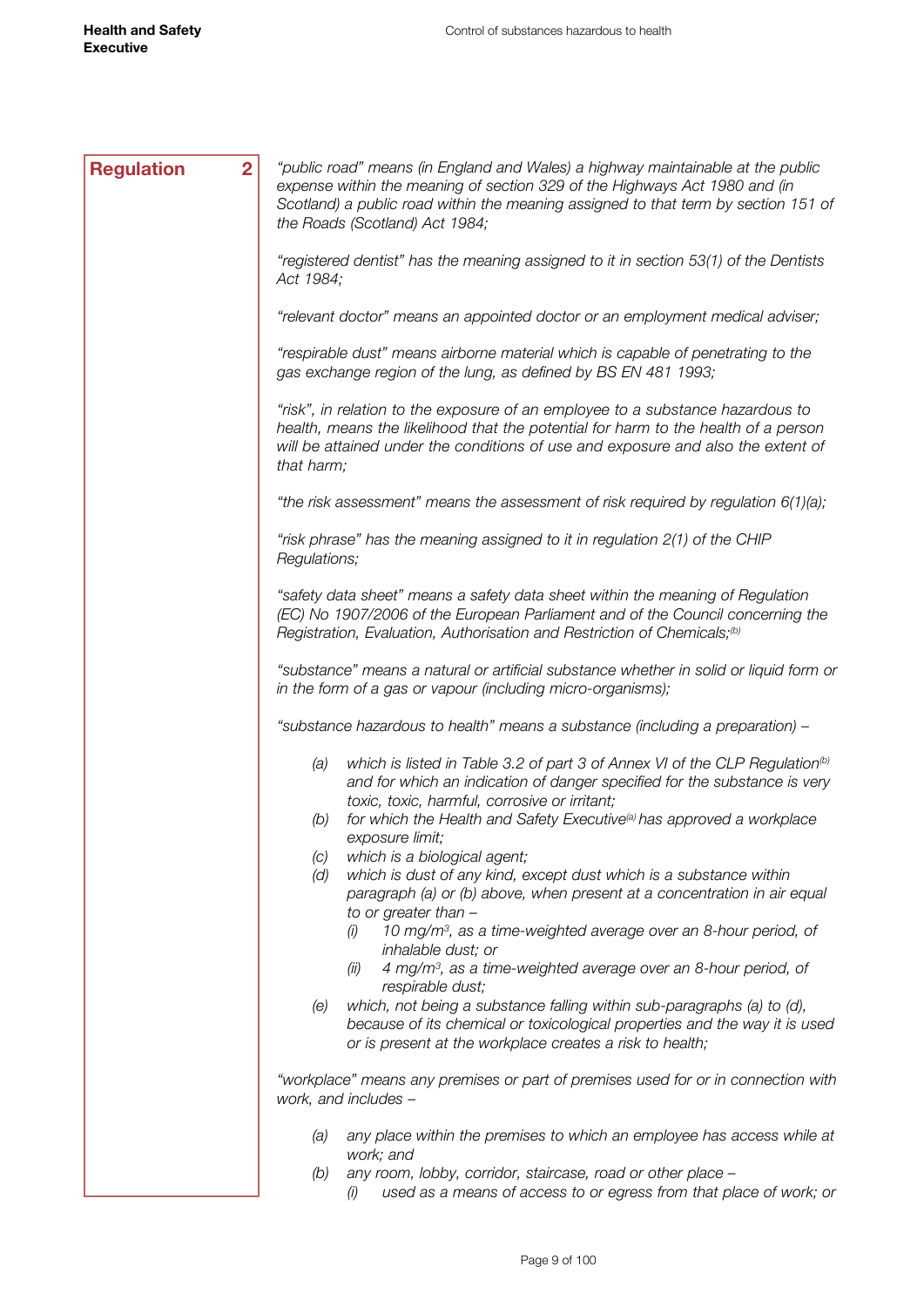**Guidance 2**

| <b>Regulation</b> | where facilities are provided for use in connection with that place of<br>(ii)<br>work.<br>other than a public road.                                                                                                                                                                                                                                                                          |
|-------------------|-----------------------------------------------------------------------------------------------------------------------------------------------------------------------------------------------------------------------------------------------------------------------------------------------------------------------------------------------------------------------------------------------|
|                   | "workplace exposure limit" for a substance hazardous to health means the<br>exposure limit approved by the Health and Safety Executive for that substance in<br>relation to the specified reference period when calculated by a method approved<br>by the Health and Safety Executive, as contained in HSE publication "EH40<br>Workplace Exposure Limits 2005" as updated from time to time. |
|                   | In these Regulations, a reference to an employee being exposed to a<br>(2)<br>substance hazardous to health is a reference to the exposure of that employee to a<br>substance hazardous to health arising out of or in connection with work at the<br>workplace.                                                                                                                              |
|                   | Where a biological agent has an approved classification, any reference in<br>(3)<br>these Regulations to a particular Group in relation to that agent shall be taken as a<br>reference to the Group to which that agent has been assigned in that approved<br>classification.                                                                                                                 |
|                   | Transitional provisions specified by Legislative Reform (Health and Safety Executive) Order<br>(a)<br>2008/960.                                                                                                                                                                                                                                                                               |
|                   | Modified by the Chemicals (Hazard Information and Packaging for Supply) Regulations 2009/716.<br>(b)                                                                                                                                                                                                                                                                                          |

#### **Substances hazardous to health**

9 COSHH applies to a wide range of substances and preparations (mixtures of two or more substances) which have the potential to cause harm to health if they are ingested, inhaled, or are absorbed by, or come into contact with, the skin, or other body membranes. Hazardous substances can occur in many forms, including solids, liquids, vapours, gases and fumes. They can also be simple asphyxiants or biological agents (see paragraphs 14–23).

10 Employers should regard a substance as hazardous to health if it is hazardous in the form in which it may occur in the work activity. A substance hazardous to health need not be just a chemical compound, it can also include mixtures of compounds, micro-organisms or natural materials, such as flour, stone or wood dust.

11 Regulation 2(1) includes a number of specific definitions of a 'substance hazardous to health' for the purpose of these Regulations. However, subparagraph 2(1)(e) brings within the scope of the Regulations any substance not covered by the specific descriptions in sub-paragraphs (a)–(d) but, due to its chemical or toxicological properties and the way it is used or present at the workplace, creates a risk to health, for example animal fur, or dander, which can cause occupational asthma.

12 Dust of any kind can also become a substance hazardous to health under COSHH when it is present at concentrations in the air equal to or greater than 10 mg/m3 (as a time-weighted average over an eight-hour period) of inhalable dust or 4 mg/m3 (as a time-weighted average over an eight-hour period) of respirable dust. However, there may be dusts with no formal workplace exposure limit (WEL) which are not listed in CLP, but for which limits lower than 10 mg/m<sup>3</sup> or 4 mg/m<sup>3</sup> would be appropriate because of evidence of potential hazards to health. For these dusts, employers are advised to set their own in-house standards.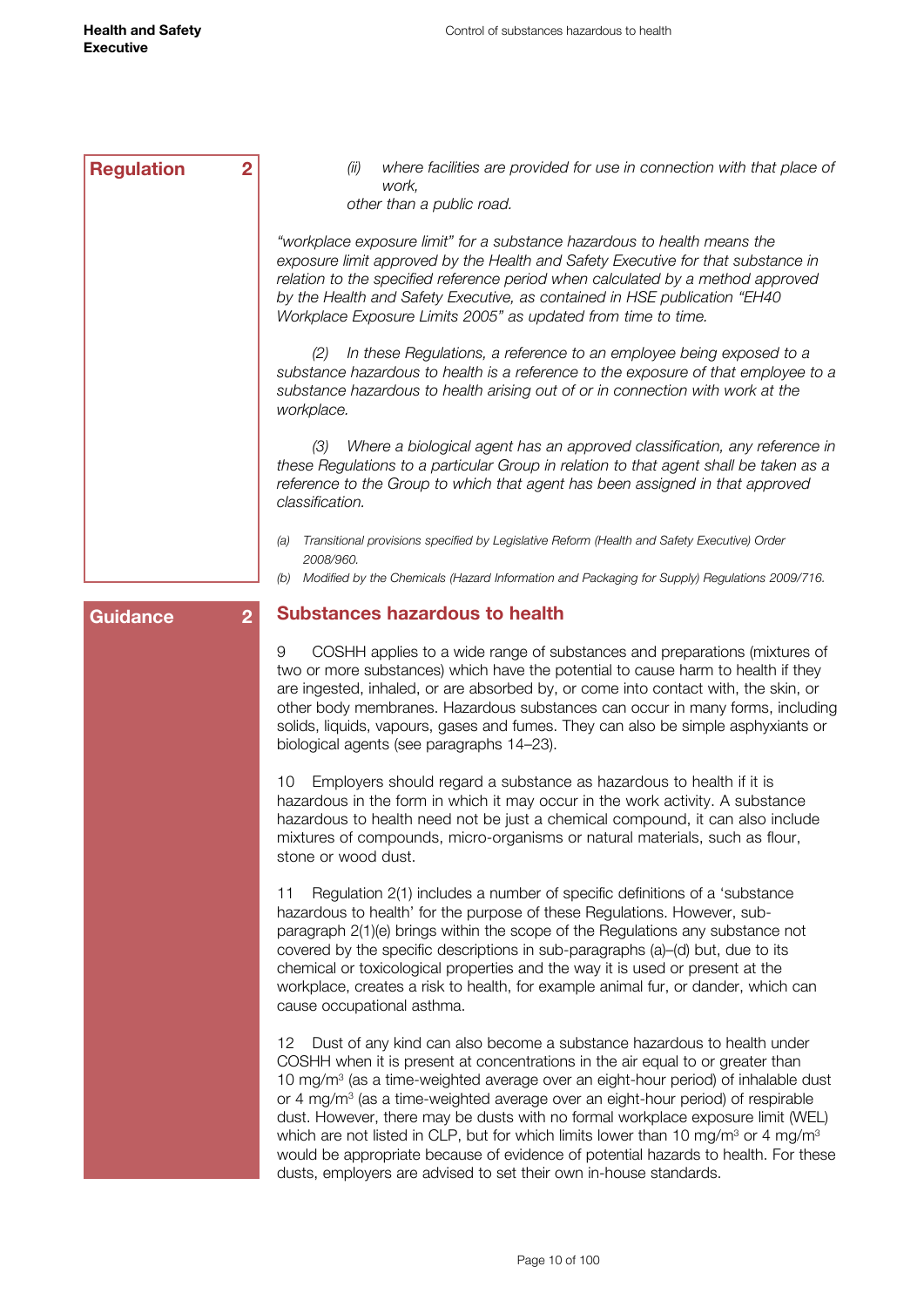| $\overline{2}$<br><b>Guidance</b> | 13<br>The definitions of 'inhalable dust' and 'respirable dust' include references to<br>BS EN 481:1993 Workplace atmospheres. Size fraction definitions for measurement<br>of airborne particles. <sup>1</sup> This is the English language version of the European Standard<br>approved by the European Committee for Standardization (CEN).                                                                                                                                                                                                                                       |
|-----------------------------------|--------------------------------------------------------------------------------------------------------------------------------------------------------------------------------------------------------------------------------------------------------------------------------------------------------------------------------------------------------------------------------------------------------------------------------------------------------------------------------------------------------------------------------------------------------------------------------------|
|                                   | COSHH covers those gases and vapours which, when present at high<br>14<br>concentrations in air at the workplace, act as simple asphyxiants. These can<br>displace the oxygen content to such an extent that life cannot be supported. Many<br>of these asphyxiant gases are odourless, colourless and not readily detectable.<br>Monitoring the oxygen content of the air is a means of assessing whether their<br>presence poses a risk to the health of employees.                                                                                                                |
|                                   | For some gases and vapours, eg flammable gases and vapours or poisonous<br>15<br>or asphyxiant gases, there may be other risks associated with their use and<br>presence in the air, eg fire and explosion, sudden collapse or asphyxiation. There<br>may be additional duties in respect of flammable asphyxiant gases that satisfy the<br>definition of 'dangerous substance' as set out in the Dangerous Substances and<br>Explosive Atmospheres Regulations 2002 (DSEAR) and/or for those used in an<br>enclosed environment in respect of the Confined Spaces Regulations 1997. |
|                                   | <b>Biological agents</b>                                                                                                                                                                                                                                                                                                                                                                                                                                                                                                                                                             |
|                                   | 16<br>Biological agents may also be considered to be substances hazardous to<br>health and include:                                                                                                                                                                                                                                                                                                                                                                                                                                                                                  |
|                                   | micro-organisms such as bacteria, viruses, fungi, and the agents that cause<br>m.<br>transmissible spongiform encephalopathies (TSEs);<br>cell cultures, if the cell being cultured is itself hazardous;<br>m.<br>parasites that live inside their host, including single-cell organisms, eg malarial<br>n.<br>parasites, amoebae and trypanosomes and the microscopic infectious forms<br>of larger parasites, eg the microscopic ova and infectious larval (helminths).                                                                                                            |
|                                   | External larger parasites, such as ticks and mosquitoes, are not biological<br>17<br>agents, but their bite may be the route by which a parasite or pathogen can infect<br>a human.                                                                                                                                                                                                                                                                                                                                                                                                  |
|                                   | 18 The general duties of COSHH apply to incidental exposure to, and deliberate<br>work with, biological agents. However, COSHH does not cover a situation where,<br>for example, one employee catches a respiratory infection from another. This is<br>because regulation 2(2) specifies that COSHH only applies in those circumstances<br>where risks of exposure are work related, and not those where they have no direct<br>connection with the work being done.                                                                                                                 |
|                                   | Incidental exposure to biological agents can occur when an employee's work<br>19<br>activity brings them into contact with material which contains infectious agents, eg<br>blood, body fluids, contaminated water, waste material or bedding/laundry etc.<br>Where there is a risk from exposure to legionella bacteria, specific information is<br>available in Legionnaires' disease: The control of legionella bacteria in water<br>systems. <sup>2</sup>                                                                                                                        |
|                                   | Exposure can also occur as a result of deliberate planned work with a<br>20<br>biological agent in microbiological containment facilities ('contained use' facilities),<br>eg research, development, teaching or diagnosis, and in production facilities<br>(pharmaceutical or veterinary medicine).                                                                                                                                                                                                                                                                                 |
|                                   |                                                                                                                                                                                                                                                                                                                                                                                                                                                                                                                                                                                      |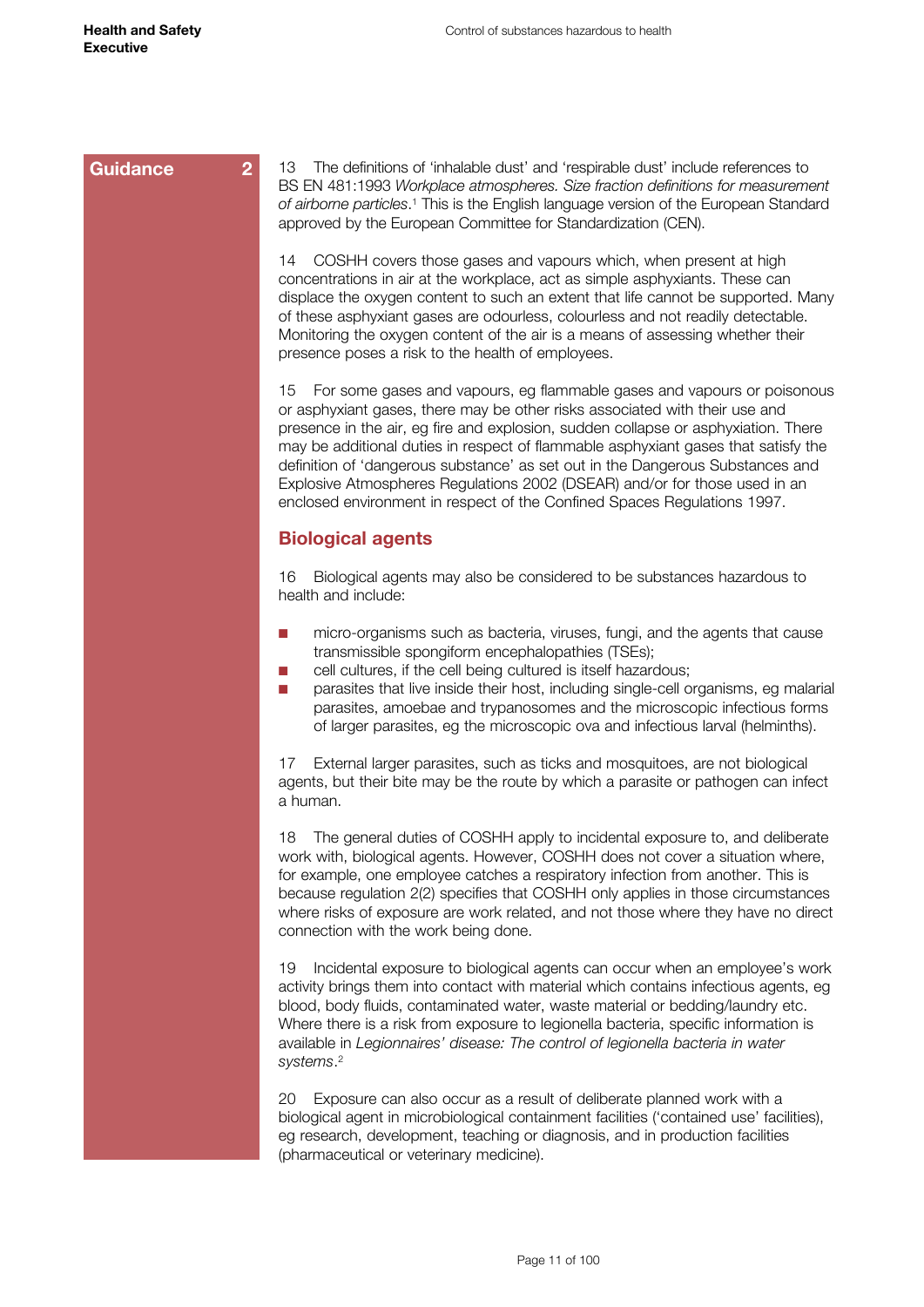| $\overline{2}$<br><b>Guidance</b> | 21<br>Biological agents are classified into four 'hazard groups' according to the<br>following infection criteria:                                                                                                                                                                                                                                                                                                                                                                                                                                                                                                                                                                                             |
|-----------------------------------|----------------------------------------------------------------------------------------------------------------------------------------------------------------------------------------------------------------------------------------------------------------------------------------------------------------------------------------------------------------------------------------------------------------------------------------------------------------------------------------------------------------------------------------------------------------------------------------------------------------------------------------------------------------------------------------------------------------|
|                                   | their ability to cause infection;<br>П<br>the severity of the disease that may result;<br>П<br>the risk that infection will spread to the community;<br>П<br>the availability of vaccines and effective treatment.<br>m.                                                                                                                                                                                                                                                                                                                                                                                                                                                                                       |
|                                   | 22<br>The four hazard groups of biological agents and their descriptions are set<br>out in paragraph 2(2) of Schedule 3 to these Regulations. Biological agents in<br>Hazard Groups 2–4 are given an approved classification in The Approved List of<br>biological agents <sup>3</sup> according to the above infection criteria. Where a biological<br>agent is also toxic or allergenic this is indicated in the list. Some biological agents<br>are not infectious (so fall into Hazard Group 1 and are not listed) but may still be<br>toxic or allergenic.                                                                                                                                                |
|                                   | 23<br>If the work involves genetic modification of a biological agent, the employer<br>will also need to consider the Genetically Modified Organisms (Contained Use)<br>Regulations 2000 (www.hse.gov.uk/biosafety/gmo/).                                                                                                                                                                                                                                                                                                                                                                                                                                                                                      |
|                                   | <b>Carcinogens and mutagens</b>                                                                                                                                                                                                                                                                                                                                                                                                                                                                                                                                                                                                                                                                                |
|                                   | Regulation 7(5) of COSHH includes special provisions for preventing or<br>24<br>adequately controlling exposure to carcinogens and mutagens. Scientific research<br>continues to find further substances and processes which are suspected, with<br>varying degrees of confidence, of causing cancer or of causing heritable genetic<br>damage. It is important, therefore, for employers to have an active precautionary<br>policy of prevention and control. This should be based on up-to-date knowledge of<br>the substances which are suspected of being carcinogenic or mutagenic, but<br>which are not yet subject to the special provisions for carcinogens and mutagens<br>contained in regulation 7. |
|                                   | 25<br>Particular caution is needed with substances which have not previously been<br>considered to be hazardous in this way, or perhaps in any way, as they are more<br>likely to have been used without particular care. With all diseases, prevention is<br>better than cure. Where the effects of exposure can be irreversible, prevention may<br>be the only option.                                                                                                                                                                                                                                                                                                                                       |
|                                   | Under CHIP, the descriptors assigned to the three categories of<br>26<br>carcinogens are:                                                                                                                                                                                                                                                                                                                                                                                                                                                                                                                                                                                                                      |
|                                   | Carcinogenic Category 1 - substances known to cause cancer on the basis<br>m.<br>of human experience;<br>Carcinogenic Category 2 - substances which it is assumed can cause cancer<br><b>The State</b><br>on the basis of reliable animal evidence;<br>Carcinogenic Category 3 - substances where there is only evidence in<br>m.<br>animals and it is of doubtful relevance to human health (ie the evidence is not<br>good enough for Categories 1 or 2).                                                                                                                                                                                                                                                    |
|                                   | In the case of mutagens, there are three similar categories with analogous<br>27<br>descriptors, based on the strength of evidence for heritable genetic damage.                                                                                                                                                                                                                                                                                                                                                                                                                                                                                                                                               |
|                                   | Category 3 carcinogens are not included in the COSHH definitions of<br>28<br>'carcinogen' and 'mutagen', respectively, but are subject to the general<br>requirements of COSHH. A comprehensive list of substances defined as<br>carcinogens or mutagens for the purposes of COSHH is in EH40/2005 Workplace<br>exposure limits. <sup>4</sup> (Also see paragraph 33.)                                                                                                                                                                                                                                                                                                                                         |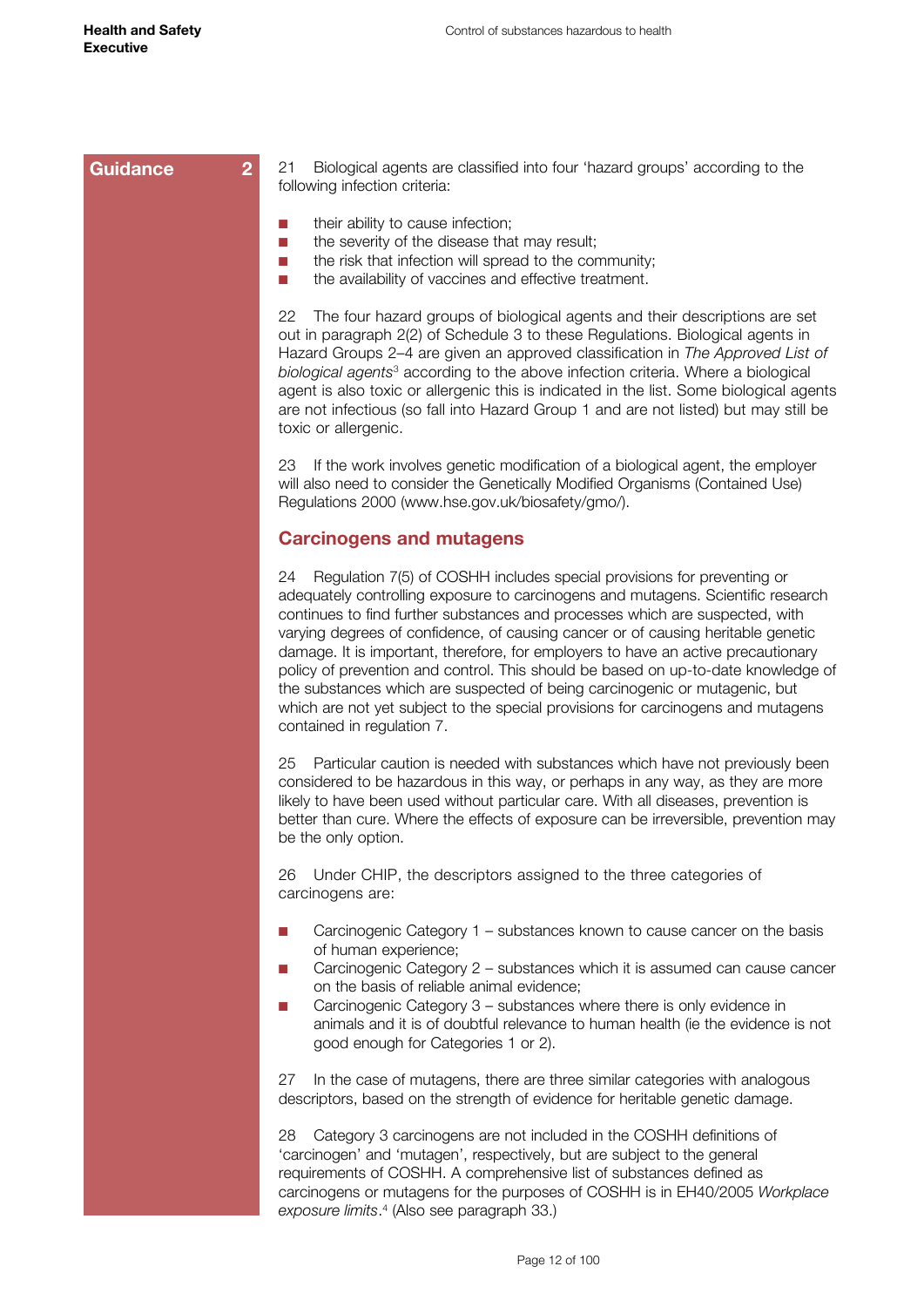| $\overline{2}$<br><b>Guidance</b> | <b>Asthmagens</b>                                                                                                                                                                                                                                                                                                                                                                                            |
|-----------------------------------|--------------------------------------------------------------------------------------------------------------------------------------------------------------------------------------------------------------------------------------------------------------------------------------------------------------------------------------------------------------------------------------------------------------|
|                                   | Asthma is characterised by periodic attacks of wheezing, chest tightness or<br>29<br>breathlessness resulting from constriction of the airways. A substance is considered<br>to cause occupational asthma if, as a result of exposures in the workplace, it both:                                                                                                                                            |
|                                   | produces the biological change known as the hypersensitive state in the<br>Ш<br>airways; and                                                                                                                                                                                                                                                                                                                 |
|                                   | triggers a subsequent reaction in those airways.<br>ш                                                                                                                                                                                                                                                                                                                                                        |
|                                   | 'Cause' does not, in this context, mean triggering an asthmatic attack in a<br>30<br>person who has asthma due to another, unrelated cause (occupational or non-<br>occupational). Occupational asthma may be caused by manufactured chemicals or<br>naturally occurring materials, such as fungal spores.                                                                                                   |
|                                   | <b>Other points to consider</b>                                                                                                                                                                                                                                                                                                                                                                              |
|                                   | 31<br>Regulation 2(1) includes a definition of 'The CLP Regulation'. This is a<br>European Regulation on Classification, Labelling and Packaging of Substances and<br>Mixtures. It entered into legal effect in all EU member states on 20 January 2009,<br>subject to a lengthy transitional period. Its provisions will be phased in until 1 June<br>2015, when the CLP Regulation will be fully in force. |
|                                   | 32<br>The existing framework of risk and safety phrases will be replaced, and new<br>harmonised warning and precautionary statements for labels will be introduced. The<br>risk phrases R42, R42/43, R45, R46 and R49 listed in regulation 7(7) will gradually<br>be replaced with the following hazard statements:                                                                                          |
|                                   | H350 - may cause cancer;<br>ш<br>H340 - may cause genetic defects;<br>ш<br>H350i - may cause cancer by inhalation;<br><b>The State</b><br>H334 - may cause allergy or asthma symptoms or breathing difficulties if<br><b>The State</b><br>inhaled;                                                                                                                                                           |
|                                   | H317 – may cause an allergic skin reaction.<br><b>The State</b>                                                                                                                                                                                                                                                                                                                                              |
|                                   | In addition, CLP (Table 3.6.1 of Annex I) classifies carcinogens into two<br>33<br>categories, the first of which may be divided again into sub-categories:                                                                                                                                                                                                                                                  |
|                                   | Category 1 – known or presumed to have carcinogenic potential for humans:<br>ш<br>- Category 1A: an assessment based primarily on human evidence;<br>- Category 1B: an assessment based primarily on animal evidence;<br>Category 2 - suspected human carcinogens.<br>ш                                                                                                                                      |
|                                   | Further information can be found on the European Chemicals Agency (ECHA)<br>34<br>website at http://echa.europa.eu/web/guest/regulations/clp.                                                                                                                                                                                                                                                                |
|                                   | 35<br>When deciding whether the substances used or produced in the workplace<br>are covered by COSHH, employers should also consider the following:                                                                                                                                                                                                                                                          |
|                                   | Different forms of a substance may present different hazards, eg substances<br>Ш<br>may not be hazardous in solid form but may be hazardous when ground into<br>fine powder or dust that can be breathed into the lungs.<br>Nanoparticles (ie particles less than 100 nanometers) may be more toxic than<br>ш<br>larger particles of the same chemical substance.                                            |

■ Impurities in a substance can make it more hazardous, eg crystalline silica is often present in minerals which would otherwise present little or no hazard.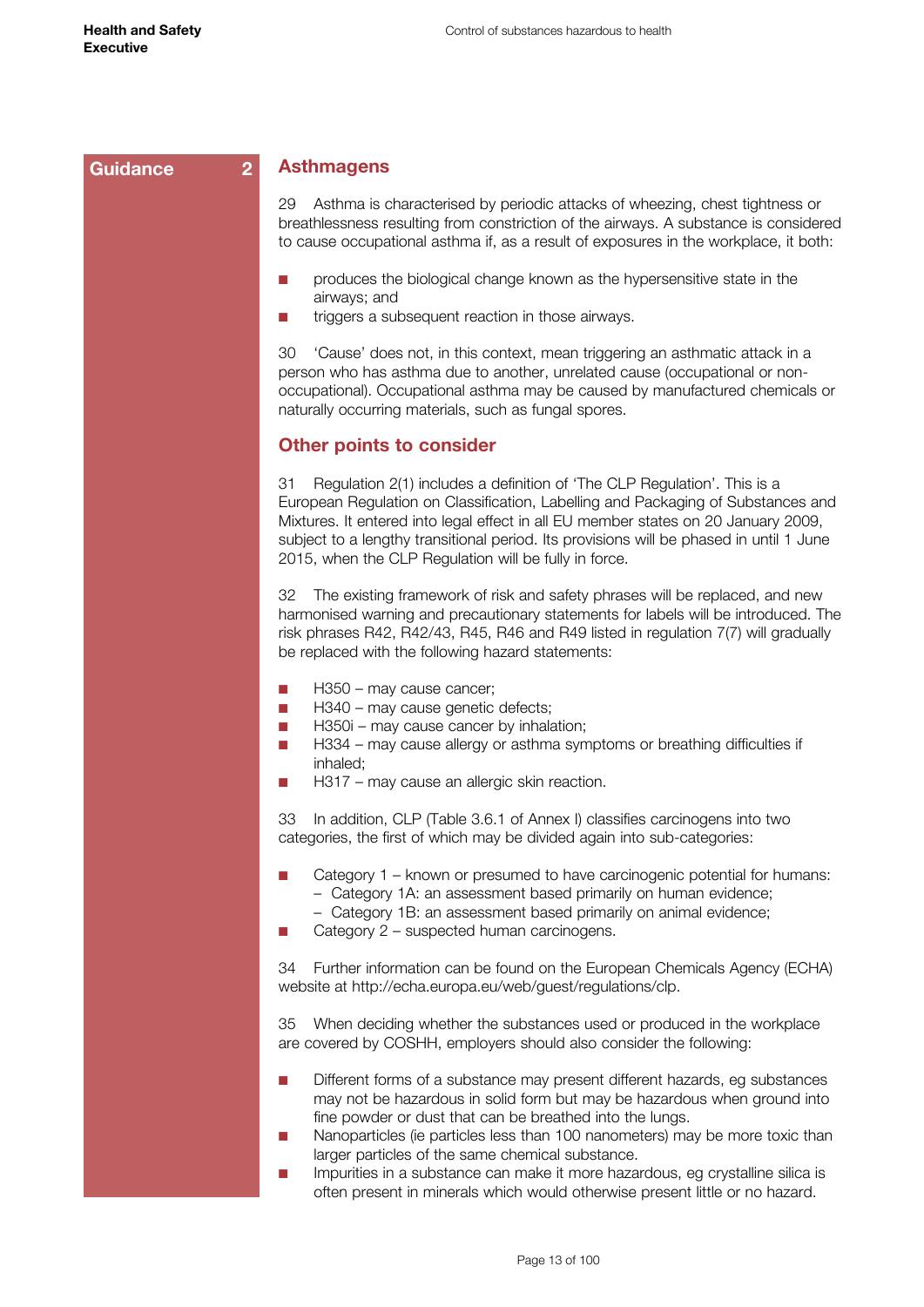<span id="page-13-0"></span>

| $\overline{2}$<br><b>Guidance</b> | Some substances have a fibrous form which may present a potentially serious<br><b>Tall</b><br>risk to health if the fibres are of a certain size or shape.<br>Some substances have a known health effect but the mechanism causing it is<br>m.<br>unknown, eg certain dusts of textile raw materials cause byssinosis.<br>Exposure to two or more substances at the same time or one after the other<br>n.<br>may have an added or synergistic effect.<br>Epidemiological or other data, eg reports of illness due to new and<br>n.<br>emerging agents, indicate that a biological agent that does not already<br>appear in The Approved List of biological agents could nevertheless cause<br>a hazard to health.<br>One-off, emergency situations arising out of the work activity, such as a<br>п<br>dangerous chemical reaction or fire, could foreseeably produce a substance<br>hazardous to health.<br>'Wet work' is one of the most frequently and consistently reported causes of<br>×<br>irritant occupational contact dermatitis. 'Wet work' is the term used to<br>describe tasks involving prolonged or frequent contact with water, particularly<br>in combination with soaps and detergents. |
|-----------------------------------|-------------------------------------------------------------------------------------------------------------------------------------------------------------------------------------------------------------------------------------------------------------------------------------------------------------------------------------------------------------------------------------------------------------------------------------------------------------------------------------------------------------------------------------------------------------------------------------------------------------------------------------------------------------------------------------------------------------------------------------------------------------------------------------------------------------------------------------------------------------------------------------------------------------------------------------------------------------------------------------------------------------------------------------------------------------------------------------------------------------------------------------------------------------------------------------------------------------|
|                                   | The workplace                                                                                                                                                                                                                                                                                                                                                                                                                                                                                                                                                                                                                                                                                                                                                                                                                                                                                                                                                                                                                                                                                                                                                                                               |
|                                   | 36<br>The definition of 'workplace' in COSHH is based on that used in the<br>Workplace (Health, Safety and Welfare) Regulations 1992 <sup>5</sup> but is wider in scope as<br>it also applies to domestic premises, ie private dwellings. Certain words in the<br>definition are themselves defined in section 53 of the HSW Act. <sup>6</sup>                                                                                                                                                                                                                                                                                                                                                                                                                                                                                                                                                                                                                                                                                                                                                                                                                                                              |
|                                   | 37<br>'Premises' means any place (whether or not there is a structure at that place).<br>It includes vehicles, vessels, any land-based or offshore installations, movable areas<br>to which employees have access while at work, and their means of access to and<br>exit from the workplace. Common parts of shared buildings, private roads and<br>paths on industrial estates and business parks are included.                                                                                                                                                                                                                                                                                                                                                                                                                                                                                                                                                                                                                                                                                                                                                                                           |
|                                   | 38<br>Public roads which are used to get to or from the workplace are not covered<br>by the definition. However, in some circumstances a public road may itself become<br>the workplace, and if substances hazardous to health are used or produced during<br>the work activity, COSHH may apply, eg road repairing or resurfacing, kerbstone<br>cutting, line painting etc.                                                                                                                                                                                                                                                                                                                                                                                                                                                                                                                                                                                                                                                                                                                                                                                                                                |

### Regulation 3 Duties under these Regulations

| <b>Regulation</b> | 3 |
|-------------------|---|
|                   |   |
|                   |   |
|                   |   |
|                   |   |
|                   |   |
|                   |   |

*(1) Where a duty is placed by these Regulations on an employer in respect of his employees, he shall, so far as is reasonably practicable, be under a like duty*  in respect of any other person, whether at work or not, who may be affected by the *work carried out by the employer except that the duties of the employer –*

- *(a) under regulation 11 (health surveillance) shall not extend to persons who are not his employees; and*
- *(b) under regulations 10, 12(1) and (2) and 13 (which relate respectively to monitoring, information and training and dealing with accidents) shall not extend to persons who are not his employees, unless those persons are on the premises where the work is being carried out.*

*(2) These Regulations shall apply to a self-employed person as they apply to an employer and an employee and as if that self-employed person were both an employer and an employee, except that regulations 10 and 11 shall not apply to a self-employed person.*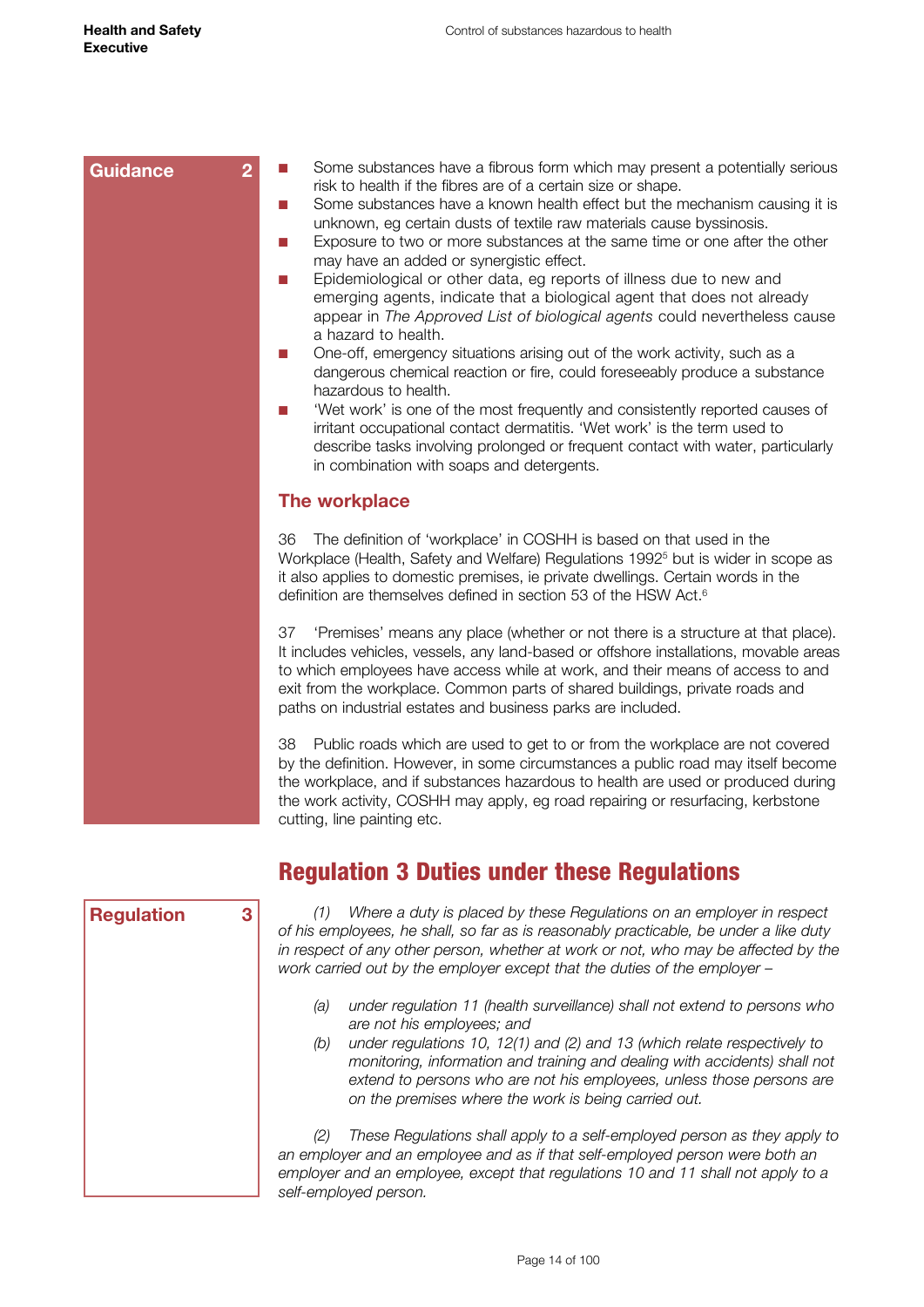**Regulation 3**

*(3) These Regulations shall not apply to the master or crew of a ship or to the employer of such persons in respect of the normal shipboard activities of a ship's crew which –*

- *(a) are carried out solely by the crew under the direction of the master; and*
- *(b) are not liable to expose persons other than the master and crew to a risk to their health and safety,*

*and for the purposes of this paragraph "ship" includes every description of vessel used in navigation, other than a ship forming part of Her Majesty's Navy.*

#### **Guidance 3**

#### **Duties of employers**

39 Table 1 summarises the scope of the employer's duties under COSHH towards employees and other people likely to be affected by the work, eg contractors, visitors to a site and, where biological agents are concerned, patients in a hospital or visitors to a petting zoo. However, there may be more wide-ranging requirements, eg under the Management of Health and Safety at Work (MHSW) Regulations. SFARP stands for 'so far as reasonably practicable' and an explanation of this is provided at www.hse.gov.uk/risk/faq/htm.

Table 1 The employer's duties

| Duty of employer relating                                                                                        | Duty for the protection of: |                                    |                                                                   |
|------------------------------------------------------------------------------------------------------------------|-----------------------------|------------------------------------|-------------------------------------------------------------------|
| to:                                                                                                              | <b>Employees</b>            | Other people<br>on the<br>premises | <b>Other</b><br>people likely<br>to be<br>affected by<br>the work |
| Assessment (regulation 6)                                                                                        | Yes                         | <b>SFARP</b>                       | <b>SFARP</b>                                                      |
| Prevention/control of<br>exposure (regulation 7)                                                                 | Yes                         | <b>SFARP</b>                       | <b>SFARP</b>                                                      |
| Use of control measures and<br>maintenance, examination<br>and test of control measures<br>(regulations 8 and 9) | Yes                         | <b>SFARP</b>                       | <b>SFARP</b>                                                      |
| Monitoring exposure<br>(regulation 10)                                                                           | Yes, where<br>required      | <b>SFARP</b>                       | No                                                                |
| Health surveillance<br>(regulation 11)                                                                           | Yes, where<br>appropriate   | No                                 | No                                                                |
| Information, training etc<br>(regulation 12)                                                                     | Yes                         | <b>SFARP</b>                       | <b>No</b>                                                         |
| Arrangements to deal with<br>accidents and emergencies<br>(regulation 13)                                        | Yes                         | <b>SFARP</b>                       | No                                                                |

#### **The visiting employer**

40 When working at another employer's premises, the two employers should co-operate and collaborate to ensure that all the duties imposed by COSHH are fulfilled. They may need to decide which of them will carry out a particular duty. For example, it is usually appropriate for the employer who creates the risk to carry out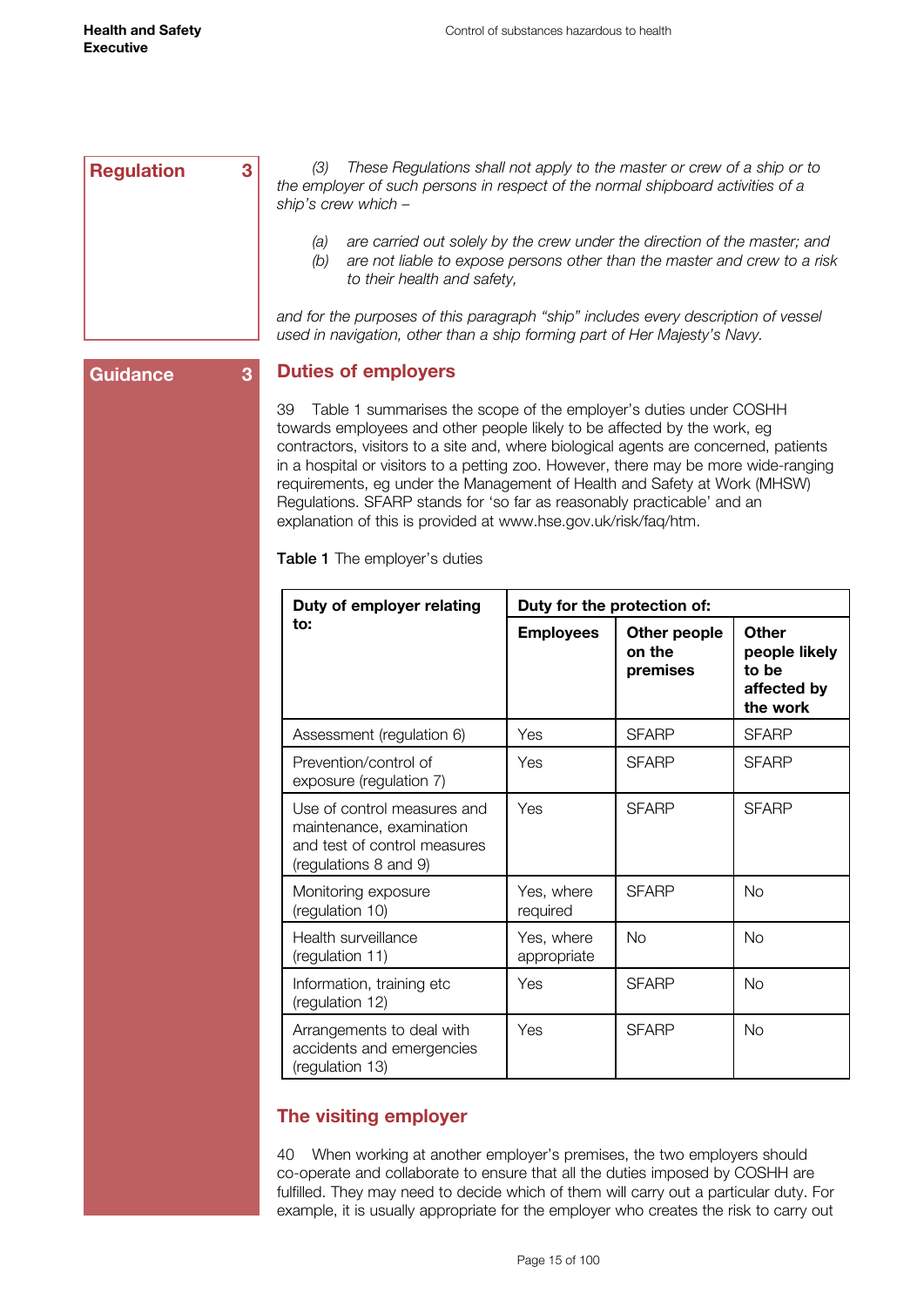<span id="page-15-0"></span>

| <b>Guidance</b><br>3 | any necessary monitoring of exposure. On larger sites, it is sometimes the practice<br>for the contractor in overall charge to arrange for health surveillance to be provided<br>for all those working on the site exposed to hazardous substances, including<br>employees of subcontractors; regulation 2(2) is not intended to discourage this.                                                                    |
|----------------------|----------------------------------------------------------------------------------------------------------------------------------------------------------------------------------------------------------------------------------------------------------------------------------------------------------------------------------------------------------------------------------------------------------------------|
|                      | The employer occupying the premises                                                                                                                                                                                                                                                                                                                                                                                  |
|                      | The employer occupying the premises should provide the visiting employer<br>41<br>with sufficient information about any substances hazardous to health that may be<br>used or produced at the premises. This information should be detailed enough to<br>allow the visiting employer to provide their own employees with information and<br>instruction on complying with the occupying employer's control measures. |
|                      | The occupier of the premises will also need to know about any substances<br>42<br>hazardous to health that are likely to be used or produced by the work the<br>visiting employer will be doing. This information is essential so that the occupying<br>employer can:                                                                                                                                                |
|                      | be satisfied that the measures put in place by the visiting employer will not<br>m,<br>only protect visiting employees from exposure to the substances concerned,<br>but also the occupier's employees;<br>provide their employees with information and instruction about any hazardous<br>n.<br>substances that the visiting employer will be using or that the work will<br>produce;                               |
|                      | reassure their employees that any exposure to the substances concerned and<br>m,<br>any risks to their health are being properly controlled.                                                                                                                                                                                                                                                                         |
|                      | People working under the control and direction of others                                                                                                                                                                                                                                                                                                                                                             |
|                      | Only the courts can give an authoritative interpretation of the law. However,<br>43<br>when deciding whether duties under COSHH apply, the following points should be<br>considered:                                                                                                                                                                                                                                 |
|                      | People working under the control and direction of others may be treated as<br>m,<br>self-employed for tax and national insurance purposes, but they may be<br>treated as their employees for health and safety purposes.                                                                                                                                                                                             |
|                      | It may, therefore, be necessary to take appropriate action to protect them.<br>m.<br>If doubt exists about who is responsible for the health and safety of a worker,<br>m,<br>this could be clarified and included in the terms of a contract.                                                                                                                                                                       |
|                      | A legal duty under section 3 of the HSW Act cannot be passed on by means<br>44<br>of a contract and there will still be duties towards others.                                                                                                                                                                                                                                                                       |

## Regulation 4 Prohibitions relating to certain substances

**Regulation 4**

*(1) Those substances described in Column 1 of Schedule 2 are prohibited to the extent set out in the corresponding entry in Column 2 of that Schedule.*

*(2) The importation into the United Kingdom, other than from another member State, of the following substances and articles is prohibited, namely –*

- *(a)* [Revoked by REACH Enforcement Regulations 2008/2852 Schedule 10(3), paragraph 6 (December 1, 2008),]
- *(b) matches made with white phosphorus,*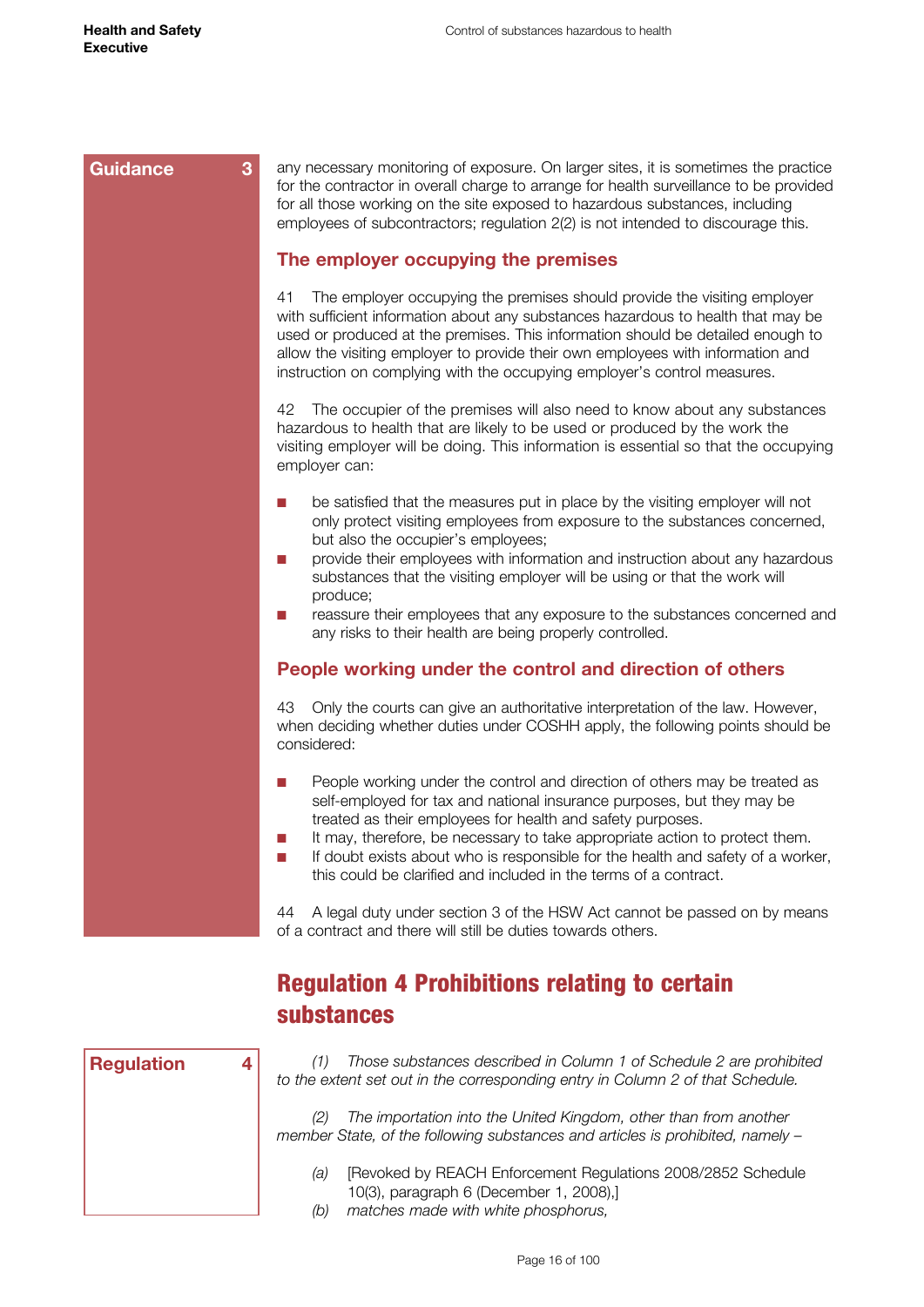<span id="page-16-0"></span>

*and a contravention of this paragraph shall be punishable under the Customs and Excise Management Act 1979 and not as a contravention of a health and safety regulation.*

*(3) A person shall not supply during the course of or for use at work a substance or article specified in paragraph (2).*

*(4)* [Revoked by REACH Enforcement Regulations 2008/2852 Schedule 10(2), paragraph 1 (June 1, 2009).]

45 HSE can grant exemptions from these prohibitions under regulation 15. However, it can only do so where it would not contravene requirements imposed by the European Union, and where it can be satisfied that people's health would not be affected as a result.

## Regulation 5 Application of regulations 6 to 13

| 5<br><b>Regulation</b> | Regulations 6 to 13 shall have effect with a view to protecting persons<br>(1)<br>against a risk to their health, whether immediate or delayed, arising from exposure<br>to substances hazardous to health except -                                                                                                                                                                                                                                                                                                                                                                                |
|------------------------|----------------------------------------------------------------------------------------------------------------------------------------------------------------------------------------------------------------------------------------------------------------------------------------------------------------------------------------------------------------------------------------------------------------------------------------------------------------------------------------------------------------------------------------------------------------------------------------------------|
|                        | where and to the extent that the following Regulations apply, namely $-$<br>(a)<br>the Coal Mines (Control of Inhalable Dust) Regulations 2007; <sup>(a)</sup><br>(i)<br>the Control of Lead at Work Regulations 2002;<br>(ii)<br>the Control of Asbestos Regulations 2012; <sup>(b)</sup><br>(iii)<br>(b)<br>where the substance is hazardous to health solely by virtue of its<br>radioactive, explosive or flammable properties, or solely because it is at a<br>high or low temperature or a high pressure;<br>where the risk to health is a risk to the health of a person to whom the<br>(C) |
|                        | substance is administered in the course of his medical treatment.<br>In paragraph (1)(c) "medical treatment" means medical or dental<br>(2)                                                                                                                                                                                                                                                                                                                                                                                                                                                        |
|                        | examination or treatment which is conducted by, or under the direction of $a -$                                                                                                                                                                                                                                                                                                                                                                                                                                                                                                                    |
|                        | registered medical practitioner;<br>(a)<br>registered dentist; or<br>(b)<br>other person who is an appropriate practitioner for the purposes of<br>(C)<br>section 58 of the Medicines Act 1968,                                                                                                                                                                                                                                                                                                                                                                                                    |
|                        | and includes any such examination or treatment conducted for the purpose of<br>research.                                                                                                                                                                                                                                                                                                                                                                                                                                                                                                           |
|                        | Words substituted by the Coal Mines (Control of Inhalable Dust) Regulations 2007/1894 regulation<br>(a)<br>14(4) (October 1, 2007).<br>Words substituted by the Control of Asbestos Regulations 2012/632 Schedule 3, paragraph 1<br>(b)                                                                                                                                                                                                                                                                                                                                                            |
|                        | (April 6, 2012).                                                                                                                                                                                                                                                                                                                                                                                                                                                                                                                                                                                   |
| <b>Guidance</b><br>5   | Other person who is an appropriate practitioner                                                                                                                                                                                                                                                                                                                                                                                                                                                                                                                                                    |
|                        | The reference to the 'other person who is an appropriate practitioner' in<br>46<br>regulation 5(2)(c) applies to people such as appropriate nurse practitioners, state<br>registered chiropodists, registered midwives and people who hold a certificate of<br>proficiency in ambulance paramedic skills etc who may prescribe certain medicines                                                                                                                                                                                                                                                   |

under the Prescription Only Medicines (Human Use) Order 1997.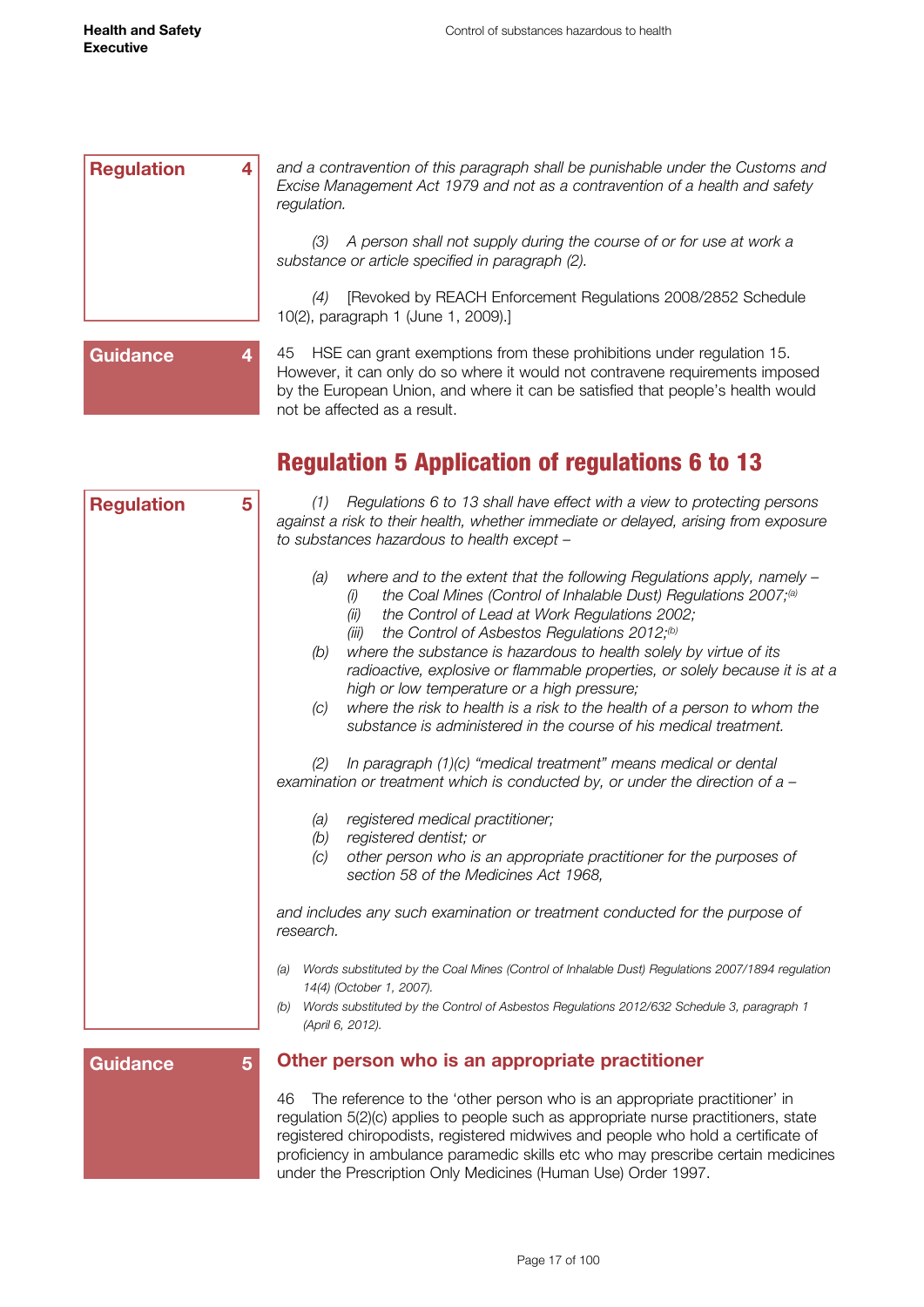# Regulation 6 Assessment of the risk to health created by work involving substances hazardous to health

<span id="page-17-0"></span>

| <b>Regulation</b> | 6 | An employer shall not carry out work which is liable to expose any<br>(1)<br>employees to any substance hazardous to health unless he has -                                                                                                                                                              |
|-------------------|---|----------------------------------------------------------------------------------------------------------------------------------------------------------------------------------------------------------------------------------------------------------------------------------------------------------|
|                   |   | made a suitable and sufficient assessment of the risk created by that<br>(a)<br>work to the health of those employees and of the steps that need to be<br>taken to meet the requirements of these Regulations; and                                                                                       |
|                   |   | implemented the steps referred to in sub-paragraph (a).<br>(b)                                                                                                                                                                                                                                           |
|                   |   | (2)<br>The risk assessment shall include consideration of -                                                                                                                                                                                                                                              |
|                   |   | the hazardous properties of the substance;<br>(a)                                                                                                                                                                                                                                                        |
|                   |   | information on health effects provided by the supplier, including<br>(b)<br>information contained in any relevant safety data sheet;                                                                                                                                                                     |
|                   |   | the level, type and duration of exposure;<br>(C)                                                                                                                                                                                                                                                         |
|                   |   | the circumstances of the work, including the amount of the substance<br>(d)<br>involved;                                                                                                                                                                                                                 |
|                   |   | activities, such as maintenance, where there is the potential for a high<br>(e)<br>level of exposure;                                                                                                                                                                                                    |
|                   |   | any relevant workplace exposure limit or similar occupational exposure<br>(f)<br>limit;                                                                                                                                                                                                                  |
|                   |   | the effect of preventive and control measures which have been or will be<br>(g)<br>taken in accordance with regulation 7;                                                                                                                                                                                |
|                   |   | the results of relevant health surveillance;<br>(h)                                                                                                                                                                                                                                                      |
|                   |   | the results of monitoring of exposure in accordance with regulation 10;<br>(i)<br>in circumstances where the work will involve exposure to more than one<br>$\left(\!\!\left j\right \!\!\right)$<br>substance hazardous to health, the risk presented by exposure to such<br>substances in combination; |
|                   |   | the approved classification of any biological agent; and<br>(k)                                                                                                                                                                                                                                          |
|                   |   | such additional information as the employer may need in order to<br>(1)<br>complete the risk assessment.                                                                                                                                                                                                 |
|                   |   | (3)<br>The risk assessment shall be reviewed regularly and forthwith if -                                                                                                                                                                                                                                |
|                   |   | there is reason to suspect that the risk assessment is no longer valid;<br>(a)<br>there has been a significant change in the work to which the risk<br>(b)<br>assessment relates; or                                                                                                                     |
|                   |   | the results of any monitoring carried out in accordance with regulation 10<br>(C)<br>show it to be necessary,                                                                                                                                                                                            |
|                   |   | and where, as a result of the review, changes to the risk assessment are required,<br>those changes shall be made.                                                                                                                                                                                       |
|                   |   | (4)<br>Where the employer employs 5 or more employees, he shall record -                                                                                                                                                                                                                                 |
|                   |   | the significant findings of the risk assessment as soon as is practicable<br>(a)<br>after the risk assessment is made; and                                                                                                                                                                               |
|                   |   | the steps which he has taken to meet the requirements of regulation 7.<br>(b)                                                                                                                                                                                                                            |
| <b>ACOP</b>       | 6 | <b>COSHH risk assessment</b>                                                                                                                                                                                                                                                                             |

47 Employers must not carry out work which can expose any of their employees to any substance hazardous to health until: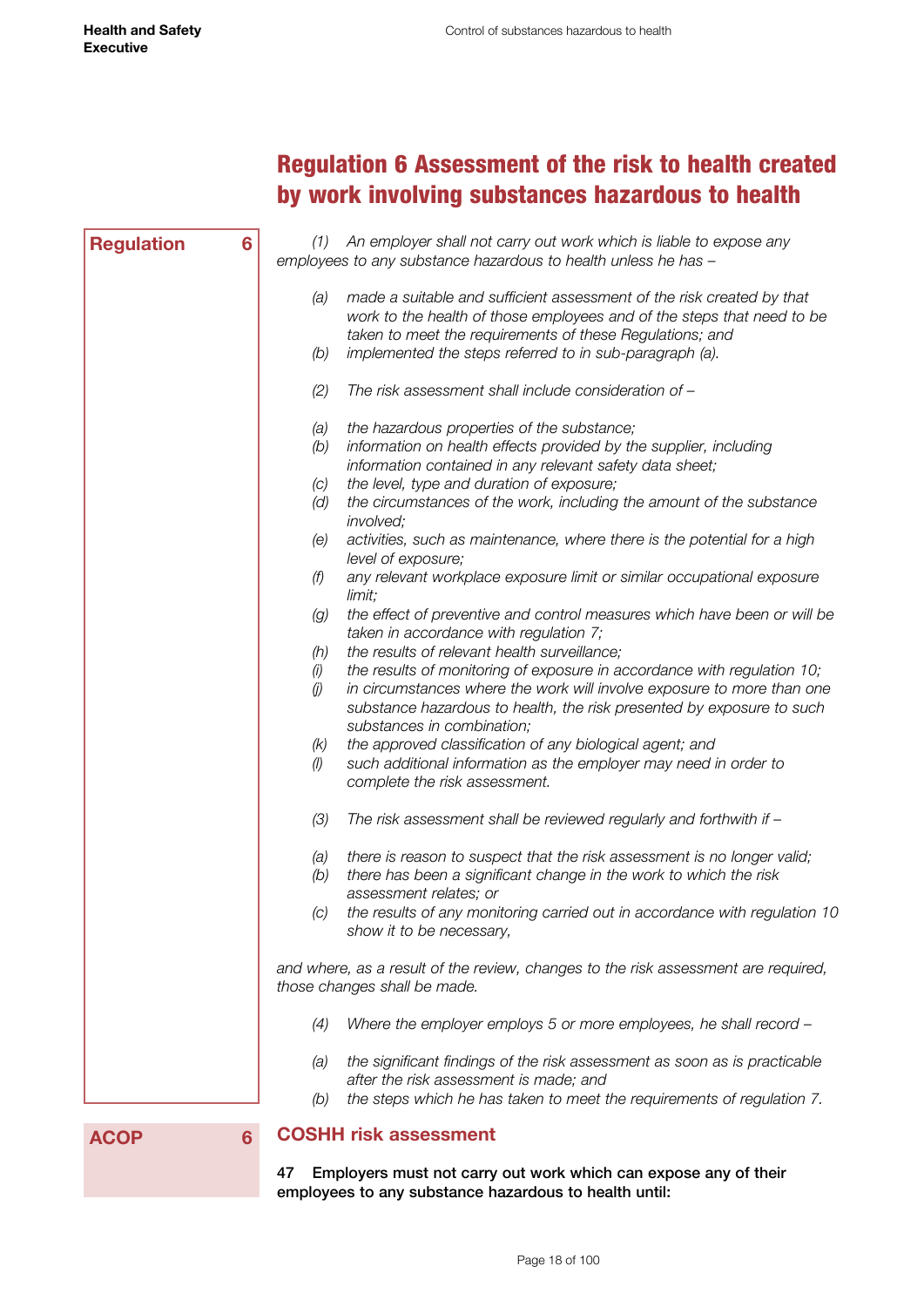| <b>ACOP</b>     | 6               | a suitable and sufficient assessment of the risks to employees' health<br>created by that work has been carried out; and<br>the steps needed to comply with the Regulations have been identified;<br>and<br>those steps have been put into operation.                                                                                                                                                                                                                                                                                                                             |
|-----------------|-----------------|-----------------------------------------------------------------------------------------------------------------------------------------------------------------------------------------------------------------------------------------------------------------------------------------------------------------------------------------------------------------------------------------------------------------------------------------------------------------------------------------------------------------------------------------------------------------------------------|
| <b>Guidance</b> | $6\phantom{a}$  | The purpose of the risk assessment is to enable employers to make valid<br>48<br>decisions about the measures needed to prevent or adequately control the<br>exposure of their employees to substances hazardous to health arising from the<br>work.                                                                                                                                                                                                                                                                                                                              |
| <b>ACOP</b>     | $6\phantom{1}$  | The risk assessment should take into account those substances which<br>49<br>are:                                                                                                                                                                                                                                                                                                                                                                                                                                                                                                 |
|                 |                 | brought into the workplace and handled, stored and used for processing;<br>produced or emitted, eg as fumes, vapour dust etc, by a process or an<br>m.<br>activity, or as a result of an accident or incident;<br>used for, or arising from, maintenance, cleaning and repair work;<br><b>The State</b><br>produced at the end of any process, eg wastes, residues, scrap etc;<br>m.<br>produced from activities carried out by another employer's employees in<br>m.<br>the vicinity.                                                                                            |
|                 |                 | 50<br>There may be situations where work is carried out before all the steps<br>identified in the assessment are in place, eg engineering controls awaiting<br>manufacture or installation, and significant reliance may be placed on the<br>correct use of adequate and suitable personal protective equipment (PPE)<br>during this interim period. Circumstances of this nature should be identified,<br>justified and addressed in the assessment. When all the steps are fully<br>implemented, the assessment should be reviewed and the outcome recorded,<br>if appropriate. |
|                 |                 | The person who carries out the assessment                                                                                                                                                                                                                                                                                                                                                                                                                                                                                                                                         |
|                 |                 | Employers must ensure that whoever carries out the assessment and<br>51<br>provides information on the prevention and control measures is competent to<br>do so (see regulation 7 of the MHSW Regulations and regulation 12(4) of<br>COSHH).                                                                                                                                                                                                                                                                                                                                      |
| <b>Guidance</b> | 6               | The person carrying out the assessment may have access to people who can<br>52<br>help to deliver the assessment and the implementation of the risk management<br>measures. Employers should ensure everyone appointed to assist in meeting this<br>requirement is competent to do the job and there is formal, written specification for<br>the work that is being planned (see<br>www.hse.gov.uk/business/competent-advice.htm).                                                                                                                                                |
| <b>ACOP</b>     | $6\phantom{1}6$ | 53<br>Where more than one person is involved in carrying out the assessment,<br>the employer should nominate someone to co-ordinate, consult, compile,<br>assure quality, record, communicate and implement the risk management<br>measures and monitor their effectiveness, as well as consider the need for<br>reviewing the assessment.                                                                                                                                                                                                                                        |
|                 |                 | 54<br>The competent person carrying out the assessment should:                                                                                                                                                                                                                                                                                                                                                                                                                                                                                                                    |
|                 |                 | know how the work activity uses, produces or creates substances<br>r.<br>hazardous to health;                                                                                                                                                                                                                                                                                                                                                                                                                                                                                     |
|                 |                 | have the knowledge, skills, training and experience to make sound<br>decisions about the level of risk and the measures needed for prevention                                                                                                                                                                                                                                                                                                                                                                                                                                     |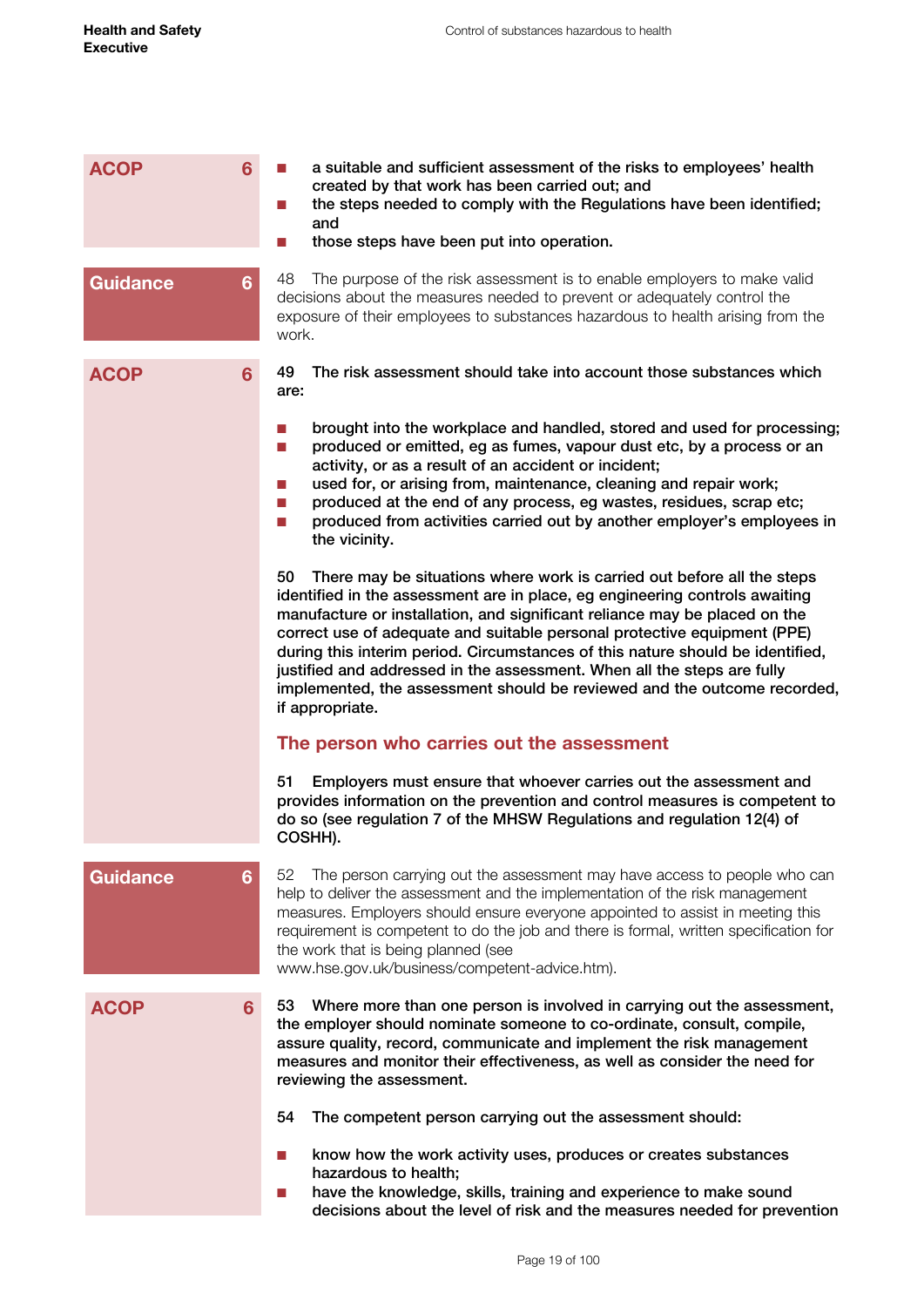| <b>ACOP</b>     | 6               | or adequate control of exposure;<br>have the ability and the authority of the employer to collate all the<br>m,<br>necessary, relevant information.                                                                                                                                                                                                                                                                                                                                                                                                                                                                                                                                                                                                                                                                                                                                                                                                                                                                                                                                                                                                                                                                                                                                                                                                                                                                                                                                                                                                                                                                                                                                                                                                                                                                                                                                                                                                                                                                                                                                                                                                                                                                                                                                                                                                                                                                                                                                                                                                                                                                                                                                                                                                                                                                                                           |
|-----------------|-----------------|---------------------------------------------------------------------------------------------------------------------------------------------------------------------------------------------------------------------------------------------------------------------------------------------------------------------------------------------------------------------------------------------------------------------------------------------------------------------------------------------------------------------------------------------------------------------------------------------------------------------------------------------------------------------------------------------------------------------------------------------------------------------------------------------------------------------------------------------------------------------------------------------------------------------------------------------------------------------------------------------------------------------------------------------------------------------------------------------------------------------------------------------------------------------------------------------------------------------------------------------------------------------------------------------------------------------------------------------------------------------------------------------------------------------------------------------------------------------------------------------------------------------------------------------------------------------------------------------------------------------------------------------------------------------------------------------------------------------------------------------------------------------------------------------------------------------------------------------------------------------------------------------------------------------------------------------------------------------------------------------------------------------------------------------------------------------------------------------------------------------------------------------------------------------------------------------------------------------------------------------------------------------------------------------------------------------------------------------------------------------------------------------------------------------------------------------------------------------------------------------------------------------------------------------------------------------------------------------------------------------------------------------------------------------------------------------------------------------------------------------------------------------------------------------------------------------------------------------------------------|
| <b>Guidance</b> | $6\overline{6}$ | <b>Suitable and sufficient risk assessment</b>                                                                                                                                                                                                                                                                                                                                                                                                                                                                                                                                                                                                                                                                                                                                                                                                                                                                                                                                                                                                                                                                                                                                                                                                                                                                                                                                                                                                                                                                                                                                                                                                                                                                                                                                                                                                                                                                                                                                                                                                                                                                                                                                                                                                                                                                                                                                                                                                                                                                                                                                                                                                                                                                                                                                                                                                                |
|                 |                 | The risk assessment should take into account the properties of the hazardous<br>55<br>substance or biological agent, how and when they can give rise to risks to health,<br>and the degree to which those risks need to be taken into account.                                                                                                                                                                                                                                                                                                                                                                                                                                                                                                                                                                                                                                                                                                                                                                                                                                                                                                                                                                                                                                                                                                                                                                                                                                                                                                                                                                                                                                                                                                                                                                                                                                                                                                                                                                                                                                                                                                                                                                                                                                                                                                                                                                                                                                                                                                                                                                                                                                                                                                                                                                                                                |
| <b>ACOP</b>     | $6\phantom{1}$  | 56<br>Regulation 6(2)(a)-(I) requires the risk assessment to consider:                                                                                                                                                                                                                                                                                                                                                                                                                                                                                                                                                                                                                                                                                                                                                                                                                                                                                                                                                                                                                                                                                                                                                                                                                                                                                                                                                                                                                                                                                                                                                                                                                                                                                                                                                                                                                                                                                                                                                                                                                                                                                                                                                                                                                                                                                                                                                                                                                                                                                                                                                                                                                                                                                                                                                                                        |
|                 |                 | the potential for the substance to cause harm from exposure by<br>$\mathbb{R}^n$<br>inhalation, ingestion, absorption, skin contact and infection (for a<br>biological agent);<br>the physical attributes of the substance, eg liquid, gas, mist, fume, dust<br>$\mathbb{R}^n$<br>or infective state, its ability to become airborne, and the means by which<br>it could come into contact with the skin or other body membranes;<br>the details of when and how exposure can occur and who may be<br>$\mathbb{R}^n$<br>affected, including workers and others;<br>the effectiveness of existing controls and the options for improving<br>$\mathcal{C}$<br>control where prevention is not an option.<br>57<br>The risk assessment should consider the work activity, including:<br>all the substances hazardous to health (including biological agents and<br>$\mathcal{C}$<br>simple asphyxiants) arising from the work (used, produced, synthesised,<br>created as waste or by-products, or released from processes or during<br>accidents, incidents and emergencies);<br>work done by sub-contractors, at the workplace, that may expose<br>$\mathcal{C}$<br>employees to substances hazardous to health.<br>58<br>The risk assessment should consider the hazards, including:<br>the physical, chemical and biological properties of the substances and<br>$\mathcal{C}$<br>the effects they could have on the body;<br>where those substances are likely to be present and in what form, eg<br>m.<br>dust, vapour, mist, fume etc, and whether they are used or produced,<br>and in what amounts and how often;<br>the additional requirement regarding substances known, or suspected,<br>m.<br>to be carcinogens, mutagens or asthmagens, where there is a more<br>compelling reason for the employer to substitute a less toxic alternative.<br>Where this is not reasonably practicable, adequate procedures, training,<br>instruction and supervision should ensure that the exposure level is<br>reduced to as low a level as is reasonably practicable (ALARP).<br>59<br>The risk assessment should consider the people exposed, including:<br>the ways in which, and the extent to which, any group of people (office<br>п<br>staff, night cleaners, security guards, members of the public such as<br>visitors, patients etc) could be exposed. For maintenance workers,<br>where exposure may be foreseeably higher than normal, the type of work<br>and process should be taken into account and any reasonably<br>foreseeable deterioration, or failure, of any control measure provided;<br>the need to protect particular groups of employees who may be at<br>$\mathcal{L}_{\mathcal{A}}$<br>increased risk, eg inexperienced trainees and young people under 18;<br>pregnant workers; disabled workers; and any employees known to be |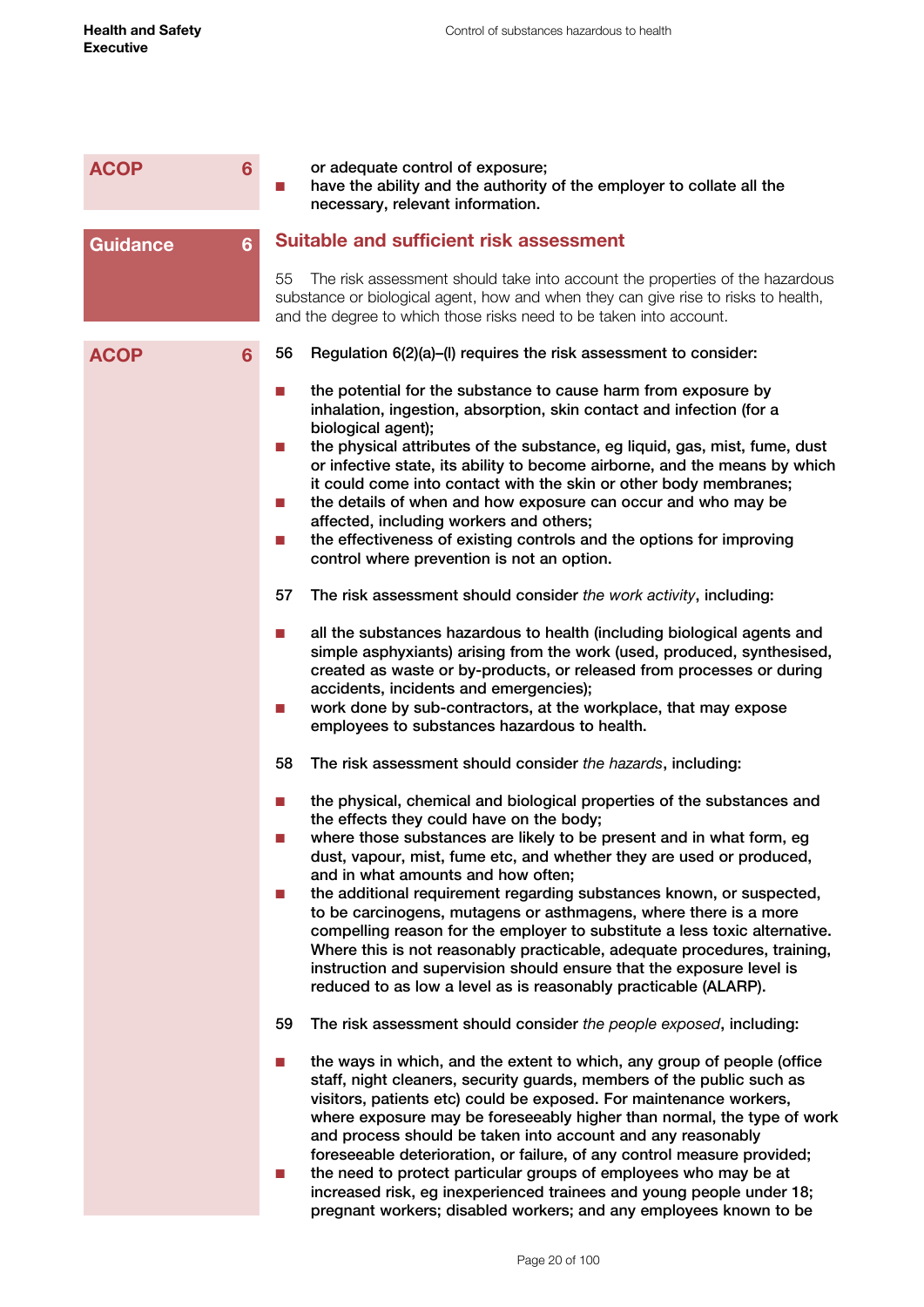| <b>ACOP</b> | $6\phantom{1}$                    | susceptible to certain illnesses such as dermatitis, asthma or other<br>diseases which may be caused or made worse by exposure to<br>substances hazardous to health.                                                                                                                                                                                                                                                                                                                                                                                                                                                                                                                                                                                                                                                                                                                                                                                                                                                                                                                                                                                                                                                                                                                                                                                                                                                             |
|-------------|-----------------------------------|----------------------------------------------------------------------------------------------------------------------------------------------------------------------------------------------------------------------------------------------------------------------------------------------------------------------------------------------------------------------------------------------------------------------------------------------------------------------------------------------------------------------------------------------------------------------------------------------------------------------------------------------------------------------------------------------------------------------------------------------------------------------------------------------------------------------------------------------------------------------------------------------------------------------------------------------------------------------------------------------------------------------------------------------------------------------------------------------------------------------------------------------------------------------------------------------------------------------------------------------------------------------------------------------------------------------------------------------------------------------------------------------------------------------------------|
|             | 60                                | The risk assessment should consider types and extent of exposure,<br>including:                                                                                                                                                                                                                                                                                                                                                                                                                                                                                                                                                                                                                                                                                                                                                                                                                                                                                                                                                                                                                                                                                                                                                                                                                                                                                                                                                  |
|             |                                   | an estimate of exposure, taking into account any information available<br>about:                                                                                                                                                                                                                                                                                                                                                                                                                                                                                                                                                                                                                                                                                                                                                                                                                                                                                                                                                                                                                                                                                                                                                                                                                                                                                                                                                 |
|             | ш<br>$\mathcal{L}_{\mathrm{max}}$ | - the concentration in air likely to be produced by the work concerned;<br>- the likelihood of skin contact;<br>- the effort needed to do the work and how this may affect the rate<br>and volume of air employees breathe (for some work activities,<br>employees might breathe three or four times the volume of air that<br>they would breathe at rest);<br>- the effect of any engineering measures and systems of work<br>currently used for controlling potential exposure;<br>a comparison between the estimate of exposure and any existing, valid<br>standards which help to assess the adequacy of control, eg a WEL or<br>'biological monitoring guidance value';<br>the key points used to recognise and evaluate exposure in regulation<br>6(2)(a)-(I). Exposure through all routes must be considered (inhalation,<br>skin contact, absorption through the skin and other body membranes,<br>ingestion and puncture).                                                                                                                                                                                                                                                                                                                                                                                                                                                                                              |
|             | 61                                | The risk assessment should consider the potential health effects,<br>including:                                                                                                                                                                                                                                                                                                                                                                                                                                                                                                                                                                                                                                                                                                                                                                                                                                                                                                                                                                                                                                                                                                                                                                                                                                                                                                                                                  |
|             | m.<br><b>The State</b>            | the likelihood of a foreseeable risk of ill health (eg whether the risk is<br>probable, possible, remote or nil/negligible);<br>the severity of ill health, if it occurs. This may be explained by the<br>following three descriptors:<br>- serious health effects - permanent, progressive, irreversible, or<br>permanently disabling conditions that result in lifelong disability or<br>restriction to work, eg diseases such as silicosis, cancer, persistent<br>occupational irritant contact dermatitis, sensitisation, asthma and<br>serious chemical burns. These also include effects that would lead to<br>loss of consciousness, eg from exposure to simple asphyxiants;<br>significant health effects - non-permanent, reversible and non-<br>progressive conditions that result in temporary disability, eg diseases<br>such as salmonella, non-persistent occupational irritant contact<br>dermatitis, farmers' lung and minor chemical burns to the skin;<br>minor health effects - examples include temporary skin and<br>respiratory irritation;<br>for potentially serious health effects, the risk assessment will need to be<br>more comprehensive and the control measures more stringent to reduce<br>exposure. For example, very toxic substances such as carcinogens<br>require a more comprehensive assessment and a higher standard of<br>control than low-toxicity substances such as mild irritants. |
|             | 62                                | The risk assessment should consider control measures, including:                                                                                                                                                                                                                                                                                                                                                                                                                                                                                                                                                                                                                                                                                                                                                                                                                                                                                                                                                                                                                                                                                                                                                                                                                                                                                                                                                                 |
|             | ш                                 | firstly, preventing exposure by substituting the hazardous substances or<br>by using process design controls, if this is reasonably practicable;                                                                                                                                                                                                                                                                                                                                                                                                                                                                                                                                                                                                                                                                                                                                                                                                                                                                                                                                                                                                                                                                                                                                                                                                                                                                                 |
|             | ш                                 | if preventing exposure is not reasonably practicable, employers should<br>consider controlling exposure adequately by using a less hazardous                                                                                                                                                                                                                                                                                                                                                                                                                                                                                                                                                                                                                                                                                                                                                                                                                                                                                                                                                                                                                                                                                                                                                                                                                                                                                     |

substance or a less hazardous form of the substance;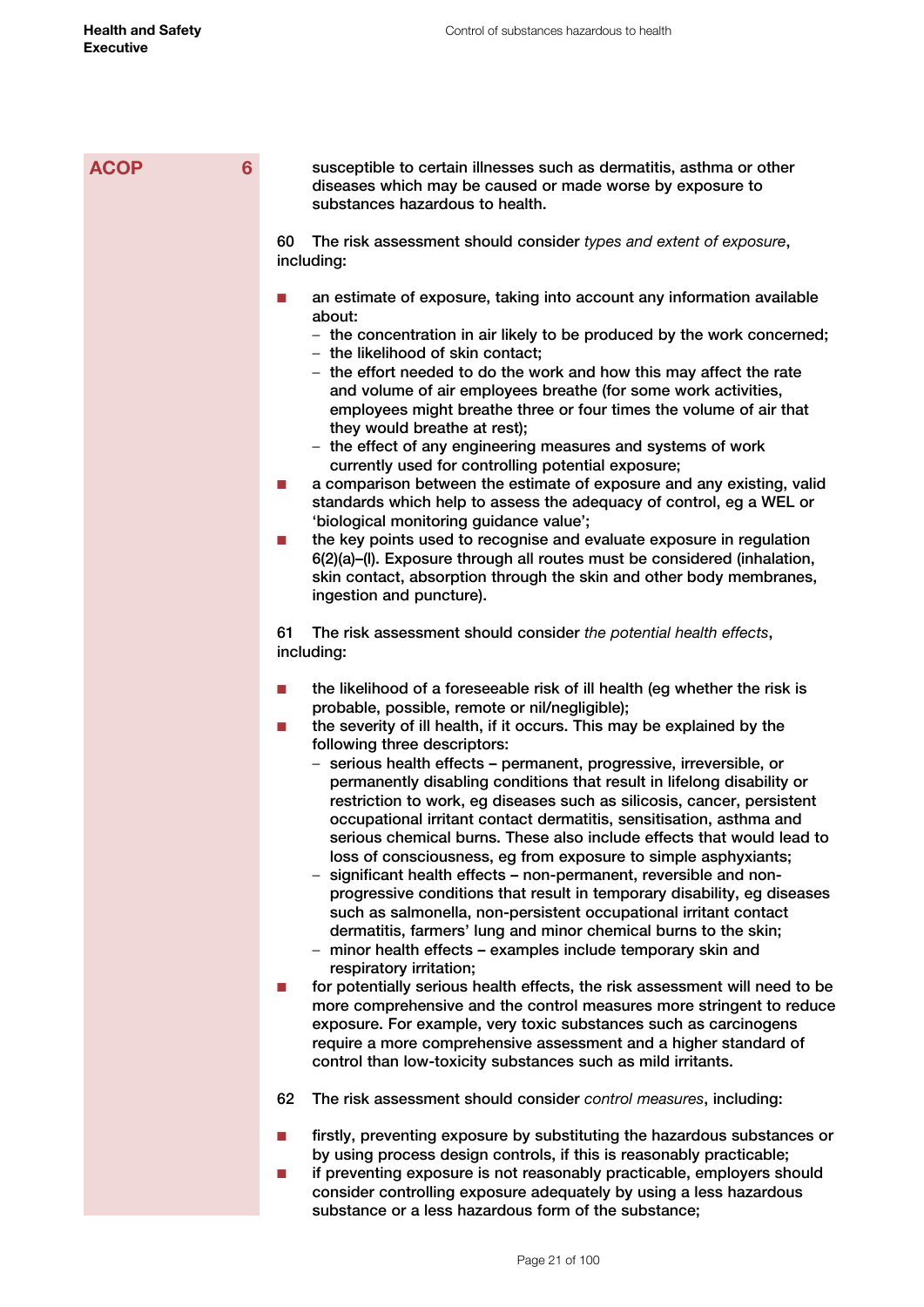| $6\phantom{1}$<br><b>ACOP</b>      | the measures necessary to control exposure adequately could involve<br>three approaches, to be used as appropriate and in accordance with the<br>findings of the assessment, namely:<br>- controls in the exposure pathway between the source and the<br>worker, such as containment with integrated local exhaust ventilation<br>(LEV) or using closed-loop transfer and sampling, fixed and portable<br>LEV, or keeping a safe working distance;<br>- worker-specific controls such as PPE and limiting the time exposed<br>through worker rotation;<br>- administrative controls, such as supervision and training;<br>applying the principles of good practice in controlling exposure outlined<br><b>In</b><br>in Schedule 2A and regulation 7;<br>human factors. Human factors are critical because they can affect the<br><b>In</b><br>use of controls and lead to unnecessary exposures. The issues include<br>awareness, work rate and interaction with controls, including how easy<br>they are to use. Employers should consider the way workers use the<br>controls when making decisions about the design, installation and use of<br>controls;<br>the reasons for the chosen methods of avoiding or minimising the<br><b>In</b><br>foreseeable risks, eg why substitution is not practicable when a<br>carcinogen is used, or why PPE is used rather than engineering controls<br>like LEV.<br>63<br>The risk assessment should also consider other requirements, including:<br>correct use and efficient maintenance, examination and testing of control<br>m,<br>measures;<br>exposure monitoring, where required;<br>m,<br>health surveillance, where required;<br><b>In</b><br>provision of information, instruction and training;<br><b>In</b><br>the ability to deal with accidents, incidents and emergencies;<br>п<br>ensuring employees or their representatives are informed about the<br>п<br>outcome of the assessment.<br>Assessing the risk from biological agents<br>Infection is dependent on a number of variable factors and not<br>64<br>necessarily the amount of agent that is present. It is important to consider<br>whether the work activity can provide a route by which the employee may be<br>exposed to the biological agent. For exposure to biological agents, the<br>employer should also consider:<br>the hazard groups of any biological agents that may be present and<br>m.<br>what form they may be in, eg infectious stages or hardy spores;<br>how and where they are present, how they are transmitted and the<br>m.<br>diseases they cause;<br>the likelihood of exposure and consequent disease (including the<br>m,<br>identification of workers and non-workers, such as hospital patients,<br>who may be particularly susceptible because, for example, they are<br>immunocompromised), drawing on evidence of the prevalence of<br>infection or other ill effect as experienced within a particular industry<br>sector or workplace. |
|------------------------------------|--------------------------------------------------------------------------------------------------------------------------------------------------------------------------------------------------------------------------------------------------------------------------------------------------------------------------------------------------------------------------------------------------------------------------------------------------------------------------------------------------------------------------------------------------------------------------------------------------------------------------------------------------------------------------------------------------------------------------------------------------------------------------------------------------------------------------------------------------------------------------------------------------------------------------------------------------------------------------------------------------------------------------------------------------------------------------------------------------------------------------------------------------------------------------------------------------------------------------------------------------------------------------------------------------------------------------------------------------------------------------------------------------------------------------------------------------------------------------------------------------------------------------------------------------------------------------------------------------------------------------------------------------------------------------------------------------------------------------------------------------------------------------------------------------------------------------------------------------------------------------------------------------------------------------------------------------------------------------------------------------------------------------------------------------------------------------------------------------------------------------------------------------------------------------------------------------------------------------------------------------------------------------------------------------------------------------------------------------------------------------------------------------------------------------------------------------------------------------------------------------------------------------------------------------------------------------------------------------------------------------------------------------------------------------------------------------------------------------------------------------------------------------------------------------------------------------------------------------------------------------------------------------------------------------------------------------------------------------------------------------|
| $6\overline{6}$<br><b>Guidance</b> | The level of risk should be the employer's main consideration and, even where<br>65<br>the exposure is incidental to the activity, if the risk is sufficiently high and some of<br>the measures listed in regulation 7(6) can reduce it, then the employer should apply                                                                                                                                                                                                                                                                                                                                                                                                                                                                                                                                                                                                                                                                                                                                                                                                                                                                                                                                                                                                                                                                                                                                                                                                                                                                                                                                                                                                                                                                                                                                                                                                                                                                                                                                                                                                                                                                                                                                                                                                                                                                                                                                                                                                                                                                                                                                                                                                                                                                                                                                                                                                                                                                                                                          |

those measures.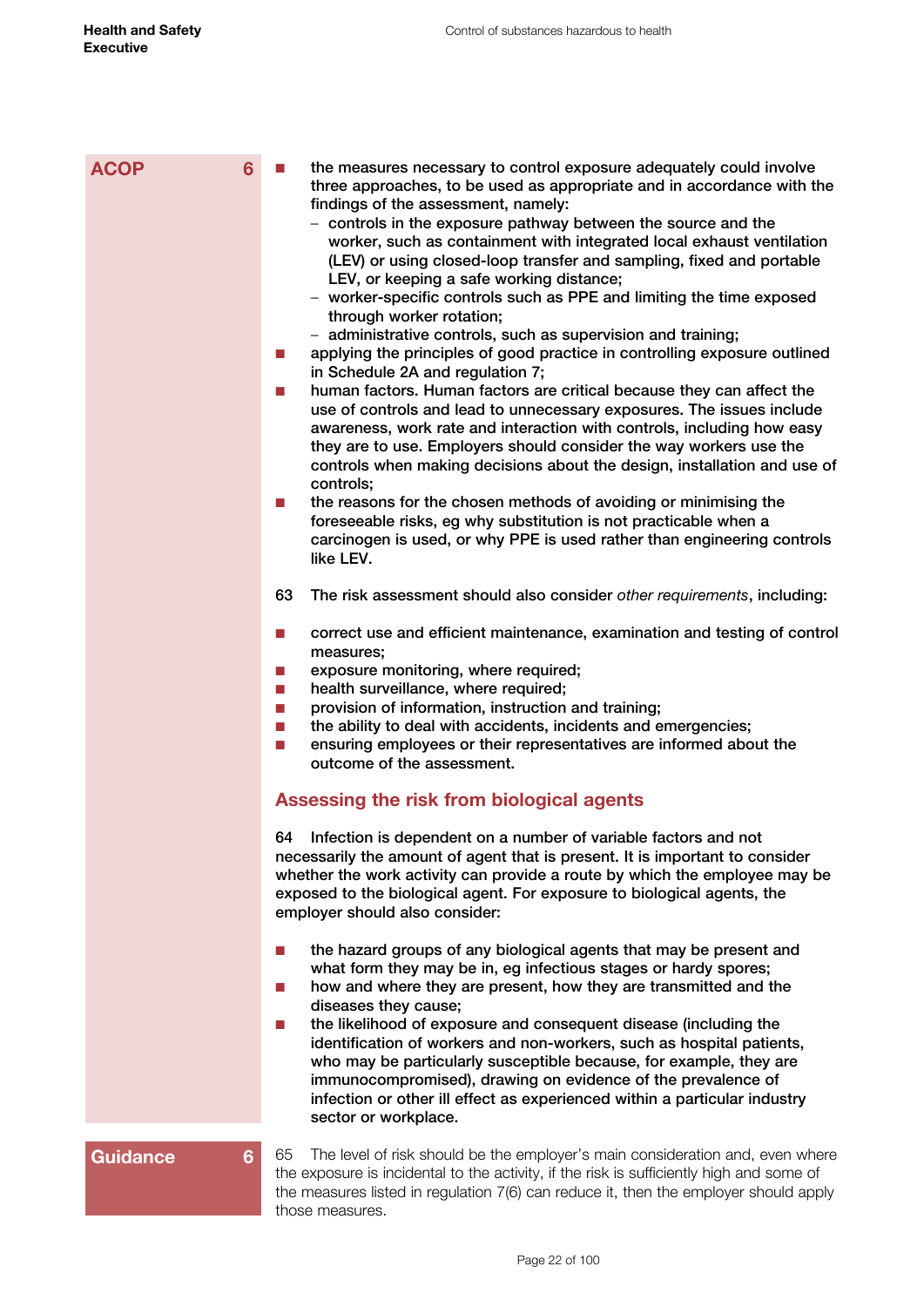| $6\phantom{1}6$<br><b>Guidance</b> | 66 There is more detailed guidance about assessing the risks of exposure from<br>biological agents in Biological agents: Managing the risks in laboratories and<br>healthcare premises <sup>7</sup> and on HSE's biosafety webpages at<br>www.hse.gov.uk/biosafety/infection.htm.<br>Obtaining information to help with the assessment of risks                                                                                                                                                                                                                                                                                                                                                                                                                                                                                                                                                                                                |
|------------------------------------|------------------------------------------------------------------------------------------------------------------------------------------------------------------------------------------------------------------------------------------------------------------------------------------------------------------------------------------------------------------------------------------------------------------------------------------------------------------------------------------------------------------------------------------------------------------------------------------------------------------------------------------------------------------------------------------------------------------------------------------------------------------------------------------------------------------------------------------------------------------------------------------------------------------------------------------------|
|                                    | It may be necessary to collect information on the properties and attributes of<br>67<br>substances hazardous to health from a variety of sources to fully inform the<br>assessment process.                                                                                                                                                                                                                                                                                                                                                                                                                                                                                                                                                                                                                                                                                                                                                    |
|                                    | <b>Supplied chemicals and products</b>                                                                                                                                                                                                                                                                                                                                                                                                                                                                                                                                                                                                                                                                                                                                                                                                                                                                                                         |
|                                    | Employers should decide what information is required and the amount of<br>68<br>detail needed to carry out the assessment. Safety data sheets for chemicals and<br>products must be provided by the supplier to meet their legal responsibilities. These<br>safety data sheets provide hazard/health effect details and the general precautions<br>needed when handling a substance or product. The employer's knowledge and<br>experience of the work activity and the circumstances of use will provide useful<br>information for carrying out the assessment.                                                                                                                                                                                                                                                                                                                                                                               |
|                                    | Information on natural substances, by-products, wastes etc                                                                                                                                                                                                                                                                                                                                                                                                                                                                                                                                                                                                                                                                                                                                                                                                                                                                                     |
|                                    | 69 Substances hazardous to health generated when natural products are worked<br>on (eg wood or stone), or produced as a by-product of the work (eg diesel engine<br>exhaust fume, welding by-products and process wastes that may be gases, liquids<br>or dusts), do not have safety data sheets. In these cases, employers should<br>determine the hazardous properties, health effects and exposure patterns before<br>embarking on an assessment. Employers can find hazard/health effects and control<br>information for these types of substances from reliable sources such as HSE's<br>COSHH essentials web tool (www.hse.gov.uk/coshh/essentials/) and other<br>guidance material eg HSE webpages and guidance notes, manufacturers'<br>standards, technical papers, trade association literature etc. Alternatively, they may<br>seek advice from a competent person within or outside their organisation, eg a<br>trade association. |
|                                    | <b>Other information</b>                                                                                                                                                                                                                                                                                                                                                                                                                                                                                                                                                                                                                                                                                                                                                                                                                                                                                                                       |
|                                    | 70 HSE and industry publish a number of guidance and good practice standards<br>to help employers control the risks from substances hazardous to health. Many of<br>these are referenced in this document. Where chemicals are used in low-risk<br>environments, employers may use HSE's Health and safety made simple webpages<br>(www.hse.gov.uk/simple-health-safety/) to help with their assessment.                                                                                                                                                                                                                                                                                                                                                                                                                                                                                                                                       |
| 6<br><b>ACOP</b>                   | Implementing the steps to comply with the Regulations                                                                                                                                                                                                                                                                                                                                                                                                                                                                                                                                                                                                                                                                                                                                                                                                                                                                                          |
|                                    | Once employers have carried out the risk assessment and identified the<br>71<br>steps required to:                                                                                                                                                                                                                                                                                                                                                                                                                                                                                                                                                                                                                                                                                                                                                                                                                                             |
|                                    | prevent or adequately control exposures;<br>ensure correct use and efficient maintenance, examination and testing of<br>T.<br>the control measures;                                                                                                                                                                                                                                                                                                                                                                                                                                                                                                                                                                                                                                                                                                                                                                                            |

- ensure that exposure monitoring and health surveillance are carried out, if required;
- ensure information and instruction are provided and training is carried out;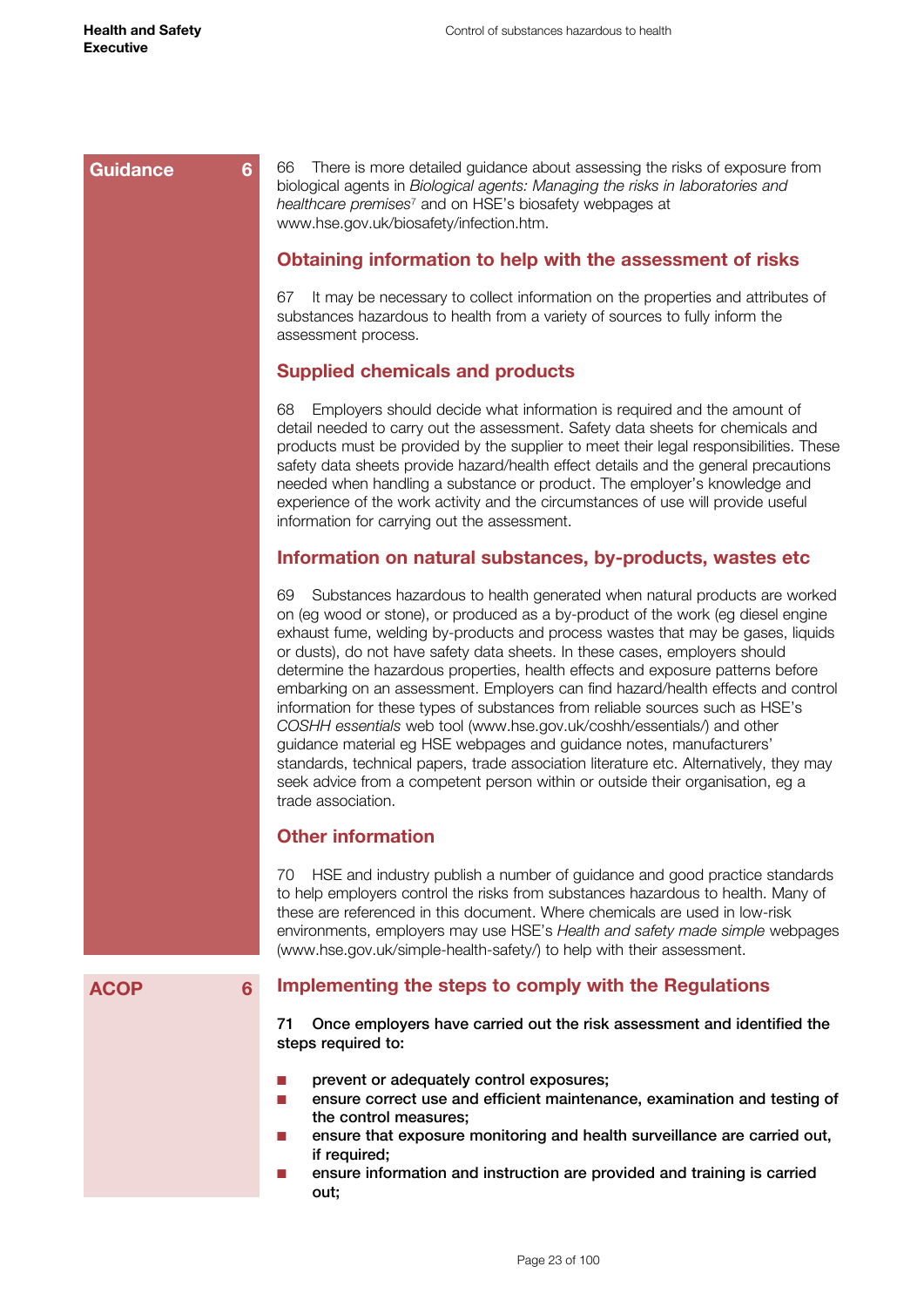| <b>ACOP</b>     | deal with accidents, incidents and emergencies;<br>$6\phantom{1}6$                                                                                                                                                                                                                                                                                                                                                                                                   |
|-----------------|----------------------------------------------------------------------------------------------------------------------------------------------------------------------------------------------------------------------------------------------------------------------------------------------------------------------------------------------------------------------------------------------------------------------------------------------------------------------|
|                 | the steps must be implemented before the work proceeds.                                                                                                                                                                                                                                                                                                                                                                                                              |
| <b>Guidance</b> | To help implement the steps, employers could draw up a prioritised action<br>$6\phantom{a}$<br>72<br>plan detailing the steps required, timescales for action and giving details of the<br>person or persons responsible for implementing each step of the plan.                                                                                                                                                                                                     |
|                 | <b>Combining a COSHH risk assessment with other risk</b><br>assessments                                                                                                                                                                                                                                                                                                                                                                                              |
|                 | A COSHH assessment may be made as part of the general risk assessment<br>73<br>duties placed on employers by regulation 3 of the MHSW Regulations 1999. In<br>addition, where applicable, employers may combine the COSHH risk assessment<br>with that required by regulation 5 of the DSEAR Regulations. If any of these actions<br>are taken, employers should ensure that all assessments are suitable and sufficient<br>to comply with relevant regulations.     |
| <b>ACOP</b>     | <b>Exposure to two or more substances</b><br>$6\phantom{1}$                                                                                                                                                                                                                                                                                                                                                                                                          |
|                 | 74 Where a work activity may expose employees to more than one<br>substance hazardous to health, the employer must consider the possible<br>enhanced harmful effects of combined or sequential exposures.                                                                                                                                                                                                                                                            |
|                 | If employees are under health surveillance which is being supervised by<br>75<br>a doctor or other health professional, the employer should closely monitor the<br>results for evidence of enhanced effects. Information may be available from<br>other sources such as the individual suppliers of the substances, trade<br>associations, guidance material or from the professional concerned.                                                                     |
|                 | <b>Consulting employees and their representatives</b>                                                                                                                                                                                                                                                                                                                                                                                                                |
|                 | When carrying out a suitable and sufficient risk assessment, the<br>76<br>employer must consult employees and/or their safety representatives on any<br>measures they plan to introduce as a result of the assessment which may<br>substantially affect their health and safety. This is a legal requirement under<br>the Safety Representatives and Safety Committees Regulations 1977 and the<br>Health and Safety (Consultation with Employees) Regulations 1996. |
| Guidance        | Consultation involves employers not only giving information to employees but<br>$6\phantom{1}$<br>77<br>also listening to them and taking account of what they say before making health<br>and safety decisions. Issues employers must consult employees on include:                                                                                                                                                                                                 |
|                 | risks arising from their work;<br>ш<br>proposals to manage and/or control these risks;<br>ш<br>the best ways of providing information and training.<br>П                                                                                                                                                                                                                                                                                                             |
|                 | Employers may wish to involve employees and/or safety representatives when<br>78<br>carrying out and reviewing risk assessments as it's a good way of helping to<br>manage health and safety risk. Employers could ask employees what they think the<br>hazards are, as they may notice things that are not obvious and may have some<br>good, practical ideas on how to control the risks.                                                                          |
| <b>ACOP</b>     | <b>Recording the risk assessment</b><br>$6\phantom{1}$                                                                                                                                                                                                                                                                                                                                                                                                               |
|                 | All employers must carry out a risk assessment but those employing five<br>79<br>or more employees must also record any significant findings.                                                                                                                                                                                                                                                                                                                        |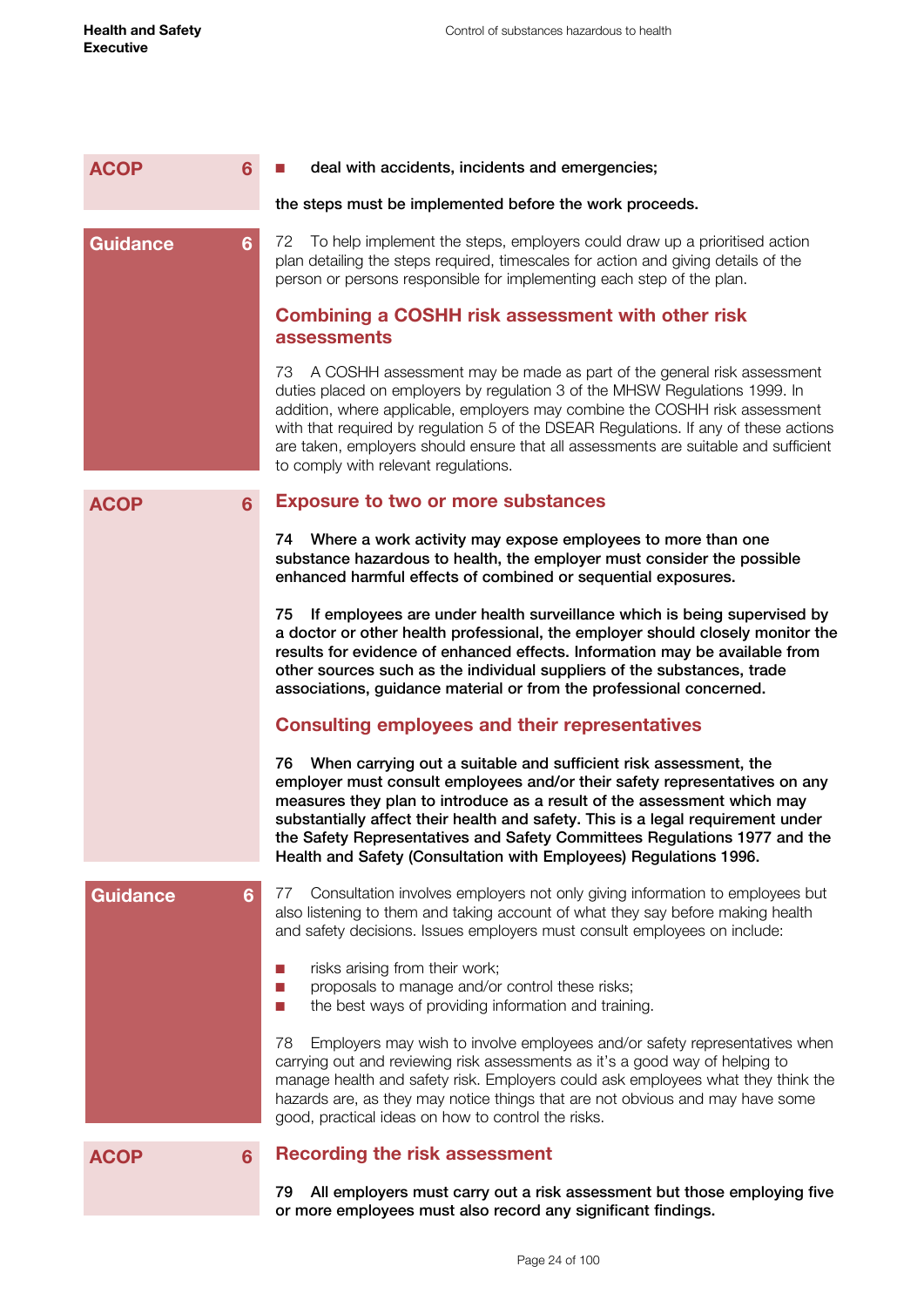| <b>ACOP</b> | $6\phantom{1}$ | The significant findings of the risk assessment should represent an<br>80<br>effective statement of hazards, risks and actions taken to protect the health<br>of employees and anyone else who may be affected by the work. Employers<br>may use the recorded findings as evidence that:                                                                                                                                                                                                                                                     |
|-------------|----------------|----------------------------------------------------------------------------------------------------------------------------------------------------------------------------------------------------------------------------------------------------------------------------------------------------------------------------------------------------------------------------------------------------------------------------------------------------------------------------------------------------------------------------------------------|
|             |                | they have carried out a suitable and sufficient assessment;<br>m.<br>they have systematically considered all the factors relevant to the work,<br>m.<br>and put in place measures either to prevent exposure or to achieve and<br>maintain adequate control of exposure.                                                                                                                                                                                                                                                                     |
|             |                | The record may refer to, and rely on, other documents and records<br>81<br>describing procedures and safeguards. It may be in writing or recorded by<br>other means, eg electronically, so long as it is readily accessible and<br>retrievable for use by employers in reviews or for examination by, for<br>example, a safety representative or an inspector.                                                                                                                                                                               |
|             |                | The amount of information employers record should be proportionate to<br>82<br>the risks posed by the work. In the simplest and most obvious cases where a<br>work activity involving exposure to a hazardous substance poses little or no<br>risk, eg for many of the substances often found in small quantities in offices,<br>the employer may need only record:                                                                                                                                                                          |
|             |                | the substances to which the employees are or are likely to be exposed<br>×.<br>and the form in which they occur - liquid, powder, pellets, dust etc;<br>the measures taken to adequately control exposure, eg taking account<br>$\mathbb{R}^n$<br>of the information provided by the supplier, and using the substances in<br>accordance with their accompanying instructions;<br>a statement to say that because the substances pose little or no risk, no<br>$\mathcal{C}^{\mathcal{A}}$<br>further detailed risk assessment is necessary. |
|             |                | 83<br>For exposure to substances that pose a small risk, the employer may<br>group, on a single record, the combined assessment for a number of different<br>low-risk hazardous substances. However, where the work concerned<br>presents more of a risk to health, the significant findings of the assessment<br>should comprise a more comprehensive record. It should include the<br>appropriate items identified in paragraphs 57-63.                                                                                                    |
|             |                | 84 The record of the significant findings will also form the basis for a<br>revision of the assessment.                                                                                                                                                                                                                                                                                                                                                                                                                                      |
|             |                | <b>Reviewing the risk assessment</b>                                                                                                                                                                                                                                                                                                                                                                                                                                                                                                         |
|             |                | 85<br>The assessment should be reviewed immediately when there is evidence<br>that it is no longer valid, for example:                                                                                                                                                                                                                                                                                                                                                                                                                       |
|             |                | deterioration in control effectiveness is identified from the results of<br>m.<br>exposure monitoring, or health surveillance, or the examination and<br>testing of engineering controls;<br>following reports or complaints from supervisors, employees,<br><b>Tale</b><br>maintenance staff, or safety representatives etc about defects in control                                                                                                                                                                                        |
|             |                | measures;<br>changes to operating circumstances that have affected the control<br>×.<br>effectiveness and employees' exposure to substances hazardous to<br>health, such as:<br>- new information on health effects;<br>- increase in productivity;                                                                                                                                                                                                                                                                                          |
|             |                | - changes to the hazardous substance (including its physical form, eg<br>changing from powder to pellets);                                                                                                                                                                                                                                                                                                                                                                                                                                   |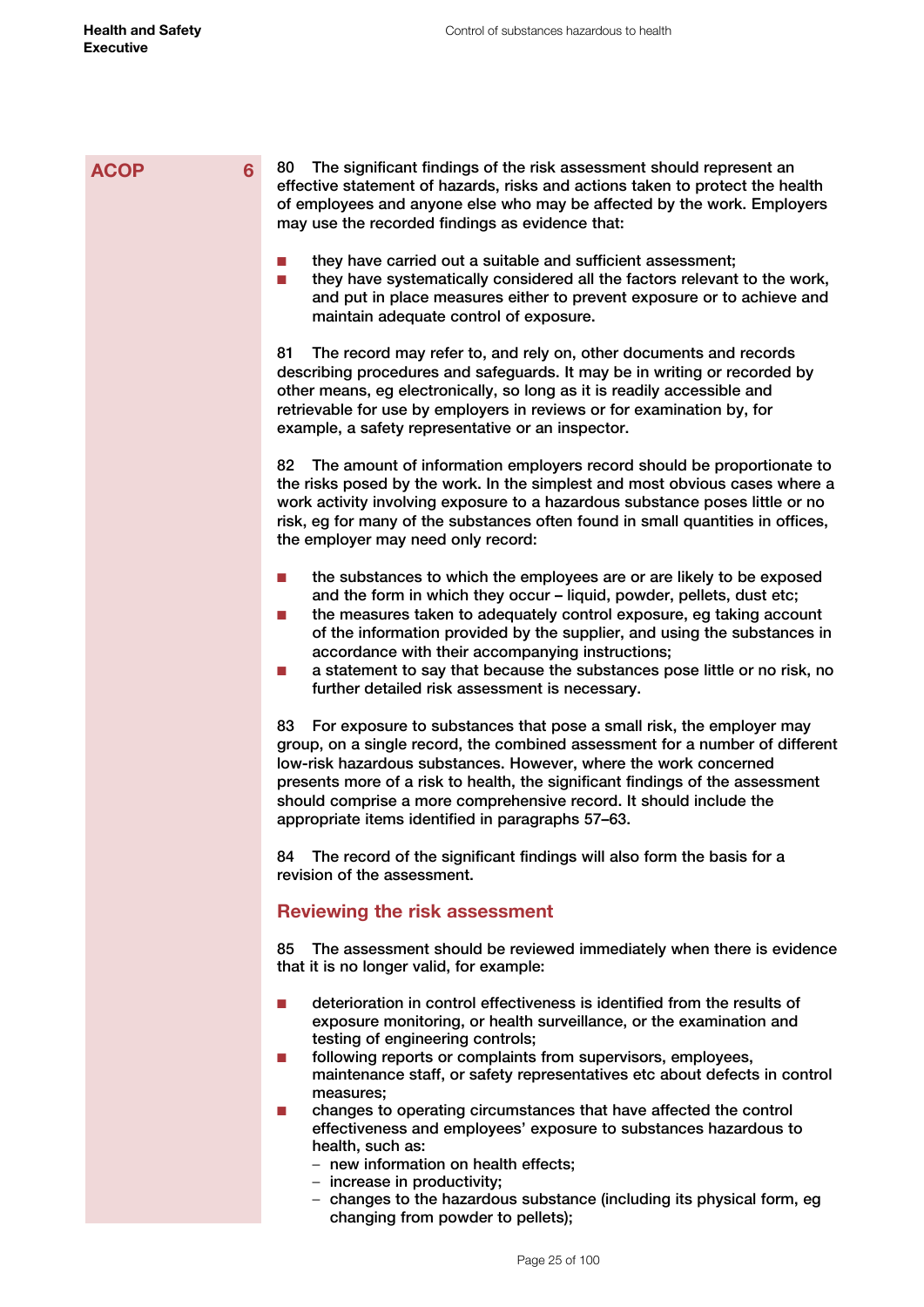<span id="page-25-0"></span>

| <b>ACOP</b><br>6 | - improvement to controls;<br>- modification of the plant;<br>- identification of susceptible individuals or loss of control<br>effectiveness through health surveillance or exposure monitoring;<br>$-$ a new employee with no experience of the process. |                                                                                                                                                                                       |
|------------------|------------------------------------------------------------------------------------------------------------------------------------------------------------------------------------------------------------------------------------------------------------|---------------------------------------------------------------------------------------------------------------------------------------------------------------------------------------|
|                  |                                                                                                                                                                                                                                                            | Any significant findings from the review should be recorded, as<br>86.<br>applicable, and any revisions to the steps required to prevent or reduce<br>exposure should be implemented. |

# Regulation 7 Prevention or control of exposure to substances hazardous to health

| <b>Regulation</b> | $\overline{7}$ | Every employer shall ensure that the exposure of his employees to<br>(1)<br>substances hazardous to health is either prevented or, where this is not reasonably<br>practicable, adequately controlled.                                                                                                                                                                                                                        |
|-------------------|----------------|-------------------------------------------------------------------------------------------------------------------------------------------------------------------------------------------------------------------------------------------------------------------------------------------------------------------------------------------------------------------------------------------------------------------------------|
|                   |                | In complying with his duty of prevention under paragraph (1), substitution<br>(2)<br>shall by preference be undertaken, whereby the employer shall avoid, so far as is<br>reasonably practicable, the use of a substance hazardous to health at the<br>workplace by replacing it with a substance or process which, under the conditions<br>of its use, either eliminates or reduces the risk to the health of his employees. |
|                   |                | Where it is not reasonably practicable to prevent exposure to a<br>(3)<br>substance hazardous to health, the employer shall comply with his duty of control<br>under paragraph (1) by applying protection measures appropriate to the activity and<br>consistent with the risk assessment, including, in order of priority -                                                                                                  |
|                   |                | the design and use of appropriate work processes, systems and<br>(a)<br>engineering controls and the provision and use of suitable work<br>equipment and materials;                                                                                                                                                                                                                                                           |
|                   |                | the control of exposure at source, including adequate ventilation systems<br>(b)                                                                                                                                                                                                                                                                                                                                              |
|                   |                | and appropriate organisational measures; and<br>where adequate control of exposure cannot be achieved by other<br>(C)                                                                                                                                                                                                                                                                                                         |
|                   |                | means, the provision of suitable personal protective equipment in<br>addition to the measures required by sub-paragraphs (a) and (b).                                                                                                                                                                                                                                                                                         |
|                   |                | (4)<br>The measures referred to in paragraph (3) shall include -                                                                                                                                                                                                                                                                                                                                                              |
|                   |                | (a)<br>arrangements for the safe handling, storage and transport of substances<br>hazardous to health, and of waste containing such substances, at the<br>workplace;                                                                                                                                                                                                                                                          |
|                   |                | the adoption of suitable maintenance procedures;<br>(b)                                                                                                                                                                                                                                                                                                                                                                       |
|                   |                | reducing, to the minimum required for the work concerned -<br>(C)                                                                                                                                                                                                                                                                                                                                                             |
|                   |                | the number of employees subject to exposure;<br>(i)<br>the level and duration of exposure; and<br>(ii)                                                                                                                                                                                                                                                                                                                        |
|                   |                | the quantity of substances hazardous to health present at the<br>(iii)<br>workplace;                                                                                                                                                                                                                                                                                                                                          |
|                   |                | the control of the working environment, including appropriate general<br>(d)<br>ventilation; and                                                                                                                                                                                                                                                                                                                              |
|                   |                | appropriate hygiene measures including adequate washing facilities.<br>(e)                                                                                                                                                                                                                                                                                                                                                    |
|                   |                | Without prejudice to the generality of paragraph (1), where it is not<br>(5)                                                                                                                                                                                                                                                                                                                                                  |
|                   |                | reasonably practicable to prevent exposure to a carcinogen or mutagen, the                                                                                                                                                                                                                                                                                                                                                    |
|                   |                | employer shall apply the following measures in addition to those required by                                                                                                                                                                                                                                                                                                                                                  |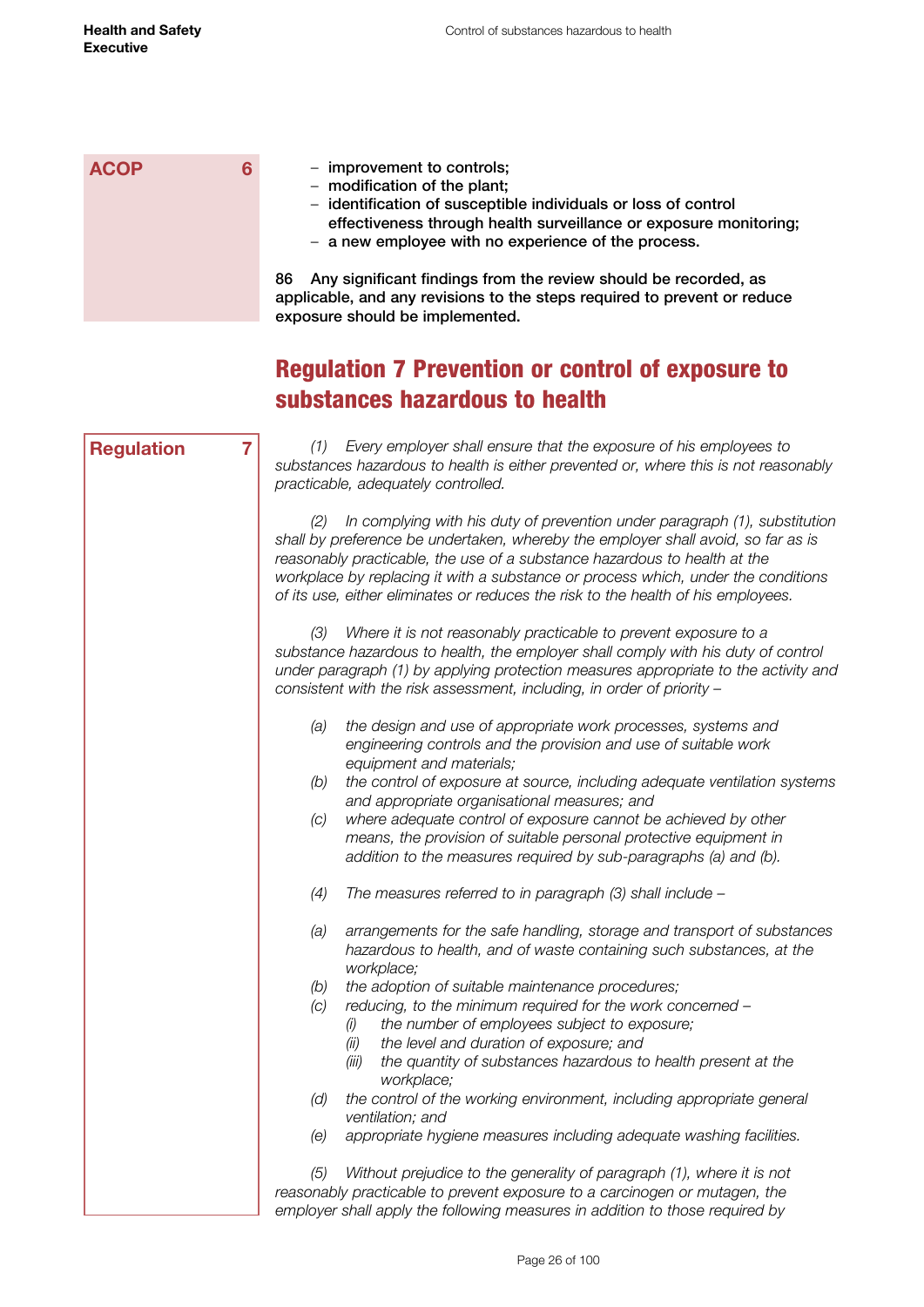| $\overline{7}$<br><b>Regulation</b> | paragraph $(3)$ –                                                                                                                                                                                                                                                                                                                      |
|-------------------------------------|----------------------------------------------------------------------------------------------------------------------------------------------------------------------------------------------------------------------------------------------------------------------------------------------------------------------------------------|
|                                     | totally enclosing the process and handling systems, unless this is not<br>(a)<br>reasonably practicable;                                                                                                                                                                                                                               |
|                                     | the prohibition of eating, drinking and smoking in areas that may be<br>(b)                                                                                                                                                                                                                                                            |
|                                     | contaminated by carcinogens or mutagens;<br>cleaning floors, walls and other surfaces at regular intervals and whenever<br>(C)<br>necessary;                                                                                                                                                                                           |
|                                     | designating those areas and installations which may be contaminated by<br>(d)<br>carcinogens or mutagens and using suitable and sufficient warning signs;<br>and                                                                                                                                                                       |
|                                     | storing, handling and disposing of carcinogens or mutagens safely,<br>(e)<br>including using closed and clearly labelled containers.                                                                                                                                                                                                   |
|                                     | Without prejudice to the generality of paragraph (1), where it is not<br>(6)<br>reasonably practicable to prevent exposure to a biological agent, the employer shall<br>apply the following measures in addition to those required by paragraph $(3)$ -                                                                                |
|                                     | displaying suitable and sufficient warning signs, including the biohazard<br>(a)<br>sign shown in Part IV of Schedule 3;                                                                                                                                                                                                               |
|                                     | specifying appropriate decontamination and disinfection procedures;<br>(b)<br>instituting means for the safe collection, storage and disposal of<br>(C)<br>contaminated waste, including the use of secure and identifiable<br>containers, after suitable treatment where appropriate;                                                 |
|                                     | testing, where it is necessary and technically possible, for the presence,<br>(d)<br>outside the primary physical confinement, of biological agents used at<br>work;                                                                                                                                                                   |
|                                     | specifying procedures for working with, and transporting at the<br>(e)<br>workplace, a biological agent or material that may contain such an agent;<br>(f)<br>where appropriate, making available effective vaccines for those                                                                                                         |
|                                     | employees who are not already immune to the biological agent to which<br>they are exposed or are liable to be exposed;<br>instituting hygiene measures compatible with the aim of preventing or<br>(g)                                                                                                                                 |
|                                     | reducing the accidental transfer or release of a biological agent from the<br>workplace, including -<br>the provision of appropriate and adequate washing and toilet<br>(i)<br>facilities; and                                                                                                                                         |
|                                     | where appropriate, the prohibition of eating, drinking, smoking and<br>(ii)<br>the application of cosmetics in working areas where there is a risk of<br>contamination by biological agents; and                                                                                                                                       |
|                                     | where there are human patients or animals which are, or are suspected<br>(h)<br>of being, infected with a Group 3 or 4 biological agent, the employer shall<br>select the most suitable control and containment measures from those<br>listed in Part II of Schedule 3 with a view to controlling adequately the risk<br>of infection. |
|                                     | Without prejudice to the generality of paragraph (1), where there is<br>(7)<br>exposure to a substance hazardous to health, control of that exposure shall only be<br>treated as adequate if -                                                                                                                                         |
|                                     | the principles of good practice for the control of exposure to substances<br>(a)<br>hazardous to health set out in Schedule 2A are applied;                                                                                                                                                                                            |
|                                     | any workplace exposure limit approved for that substance is not<br>(b)<br>exceeded; and                                                                                                                                                                                                                                                |
|                                     | for a substance -<br>(C)<br>which carries the risk phrase R45, R46 or R49, or for a substance<br>(i)<br>or process which is listed in Schedule 1; or                                                                                                                                                                                   |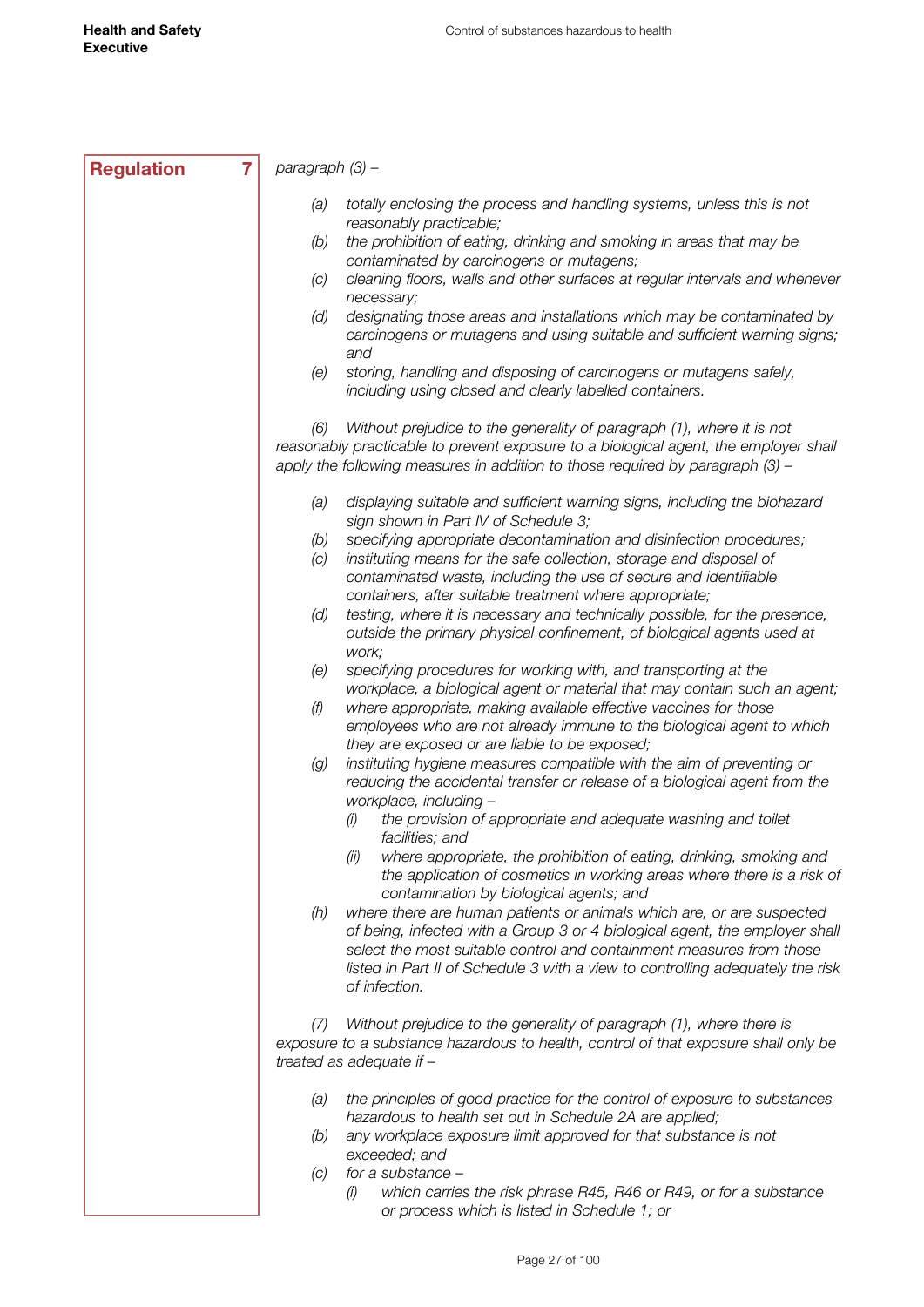| <b>Regulation</b> | which carries the risk phrase R42 or R42/43, or which is listed in<br>7<br>(ii)<br>section C of HSE publication "Asthmagen? Critical assessments of<br>the evidence for agents implicated in occupational asthma" as<br>updated from time to time, or any other substance which the risk<br>assessment has shown to be a potential cause of occupational<br>asthma,<br>exposure is reduced to as low a level as is reasonably practicable.<br>[Revoked by the Control of Substances Hazardous to Health<br>(8)<br>(Amendment) Regulations 2004/3386 regulation 2(d)(ii) (April 6, 2005).] |
|-------------------|-------------------------------------------------------------------------------------------------------------------------------------------------------------------------------------------------------------------------------------------------------------------------------------------------------------------------------------------------------------------------------------------------------------------------------------------------------------------------------------------------------------------------------------------------------------------------------------------|
|                   | Personal protective equipment provided by an employer in accordance<br>(9)<br>with this regulation shall be suitable for the purpose and shall -                                                                                                                                                                                                                                                                                                                                                                                                                                          |
|                   | comply with any provision in the Personal Protective Equipment<br>(a)<br>Regulations 2002 which is applicable to that item of personal protective<br>equipment; or<br>in the case of respiratory protective equipment, where no provision<br>(b)<br>referred to in sub-paragraph (a) applies, be of a type approved or shall                                                                                                                                                                                                                                                              |
|                   | conform to a standard approved, in either case, by the Executive.                                                                                                                                                                                                                                                                                                                                                                                                                                                                                                                         |
|                   | (10) Without prejudice to the provisions of this regulation, Schedule 3 shall<br>have effect in relation to work with biological agents.                                                                                                                                                                                                                                                                                                                                                                                                                                                  |
|                   | (11) In this regulation, "adequate" means adequate having regard only to the<br>nature of the substance and the nature and degree of exposure to substances<br>hazardous to health and "adequately" shall be construed accordingly.                                                                                                                                                                                                                                                                                                                                                       |
| <b>ACOP</b>       | <b>Prevention of exposure</b><br>$\overline{7}$                                                                                                                                                                                                                                                                                                                                                                                                                                                                                                                                           |
|                   | An employer's overriding duty and first priority is to consider how to<br>87<br>prevent employees being exposed to substances hazardous to health by all<br>routes (regulation 7(1) and 7(2)). The duty to prevent exposure should be<br>achieved by measures other than the use of PPE. Employers can best comply<br>with this requirement by completely eliminating the use or production of<br>substances hazardous to health in the workplace. This might be achieved by:                                                                                                             |
|                   | changing the method of work so that the operation giving rise to the<br>m.<br>exposure is no longer necessary; or<br>modifying a process to eliminate the production of a hazardous<br>m.<br>by-product or waste product; or<br>substituting, wherever reasonably practicable, a non-hazardous<br><b>The State</b><br>substance which presents no risk to health where a hazardous<br>substance is used intentionally.                                                                                                                                                                    |
|                   | In many workplaces, it will not be possible or practicable to eliminate<br>88<br>exposure to substances hazardous to health completely. Therefore, where it<br>is necessary to use a hazardous substance, an employer should consider<br>whether it is possible to reduce exposure and risk to the health of employees<br>significantly by using:                                                                                                                                                                                                                                         |
|                   | an alternative, less hazardous substance; or<br>П<br>a different form of the same substance; or<br>m.<br>a different process.<br>n.                                                                                                                                                                                                                                                                                                                                                                                                                                                       |
|                   | This can be achieved, for example, by using a substance in pellet form<br>89<br>rather than powder so that exposure is negligible.                                                                                                                                                                                                                                                                                                                                                                                                                                                        |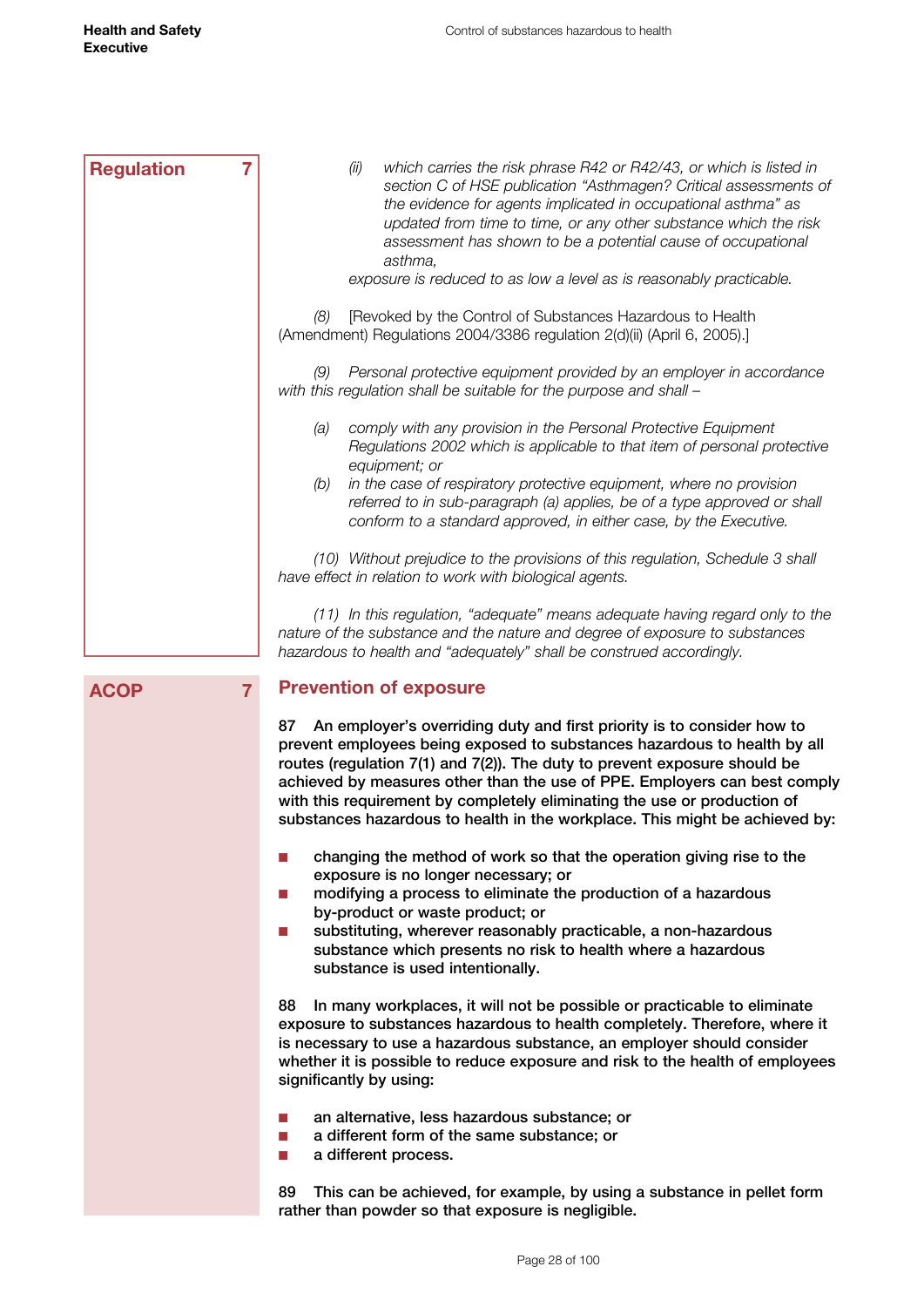**ACOP 7**

90 Employers need to take into account the harmful properties of any proposed replacement substance. However, the harmful properties of many potential replacement substances may not all be known. Care should be taken when there are gaps in the knowledge about the potential of the substance to cause harm. The ultimate decision should be based on a balance of any new risks they might present against the potential benefits, taking into consideration all exposure routes. In considering potential substitutes, employers should be aware of the responsibilities they have under other regulations, eg DSEAR. For example, an employer's choice of a replacement substance with lower toxicity but higher flammability might increase the overall risk if the process has an intrinsic fire risk.

#### **Adequate control of exposure**

91 Where prevention of exposure to substances hazardous to health is not reasonably practicable, employers must comply with the duty in regulation 7(1) to control exposure adequately by all routes. To achieve this, employers must consider and apply, where appropriate for the circumstances of the work:

- the measures set out in regulation 7(3) in the priority order given:
- the specific measures in regulation  $7(4)$ :
- the principles of good practice for the control of exposure to substances hazardous to health set out in Schedule 2A, as required by regulation 7(7)(a) (see paragraphs 99–119 for guidance on the principles);
- any approved WEL for a substance hazardous to health in accordance with regulation 7(7)(b);
- a reduction in exposure to ALARP for substances listed in regulation 7(7)(c).

92 The employer should apply the principles of good control practice (see paragraphs 99–119) in all circumstances, but it will not always be necessary to apply all the controls described in regulation 7(3) and (4). A combination of control measures will often be necessary to best protect the health of employees. The employer should give priority to those controls that contain or minimise the release of contaminants and the spread of hazardous substances into the workplace.

93 The employer should consider the way employees will use the controls when making decisions about their design, installation and use. Human factors, such as risk awareness, work rate, the design of the task and ease of use of controls, influence the extent of exposure to substances hazardous to health. Employers should also consider the arrangements for the safe handling, storage and transport of hazardous substances, of waste containing such substances, and suitable maintenance procedures etc. Employers should also make suitable arrangements for laundering contaminated clothing.

94 The specific standards that are needed to achieve adequate exposure control for each route of exposure, ie inhalation, skin and ingestion, are described in paragraphs 138–153.

Employers must also ensure that whoever provides advice on the prevention or control of exposure is competent to do (see regulation 7 of the MHSW Regulations and regulation 12(4) of COSHH). A competent person will have adequate knowledge, training and expertise, eg in the design of processes, control measures, including ventilation and PPE, the human and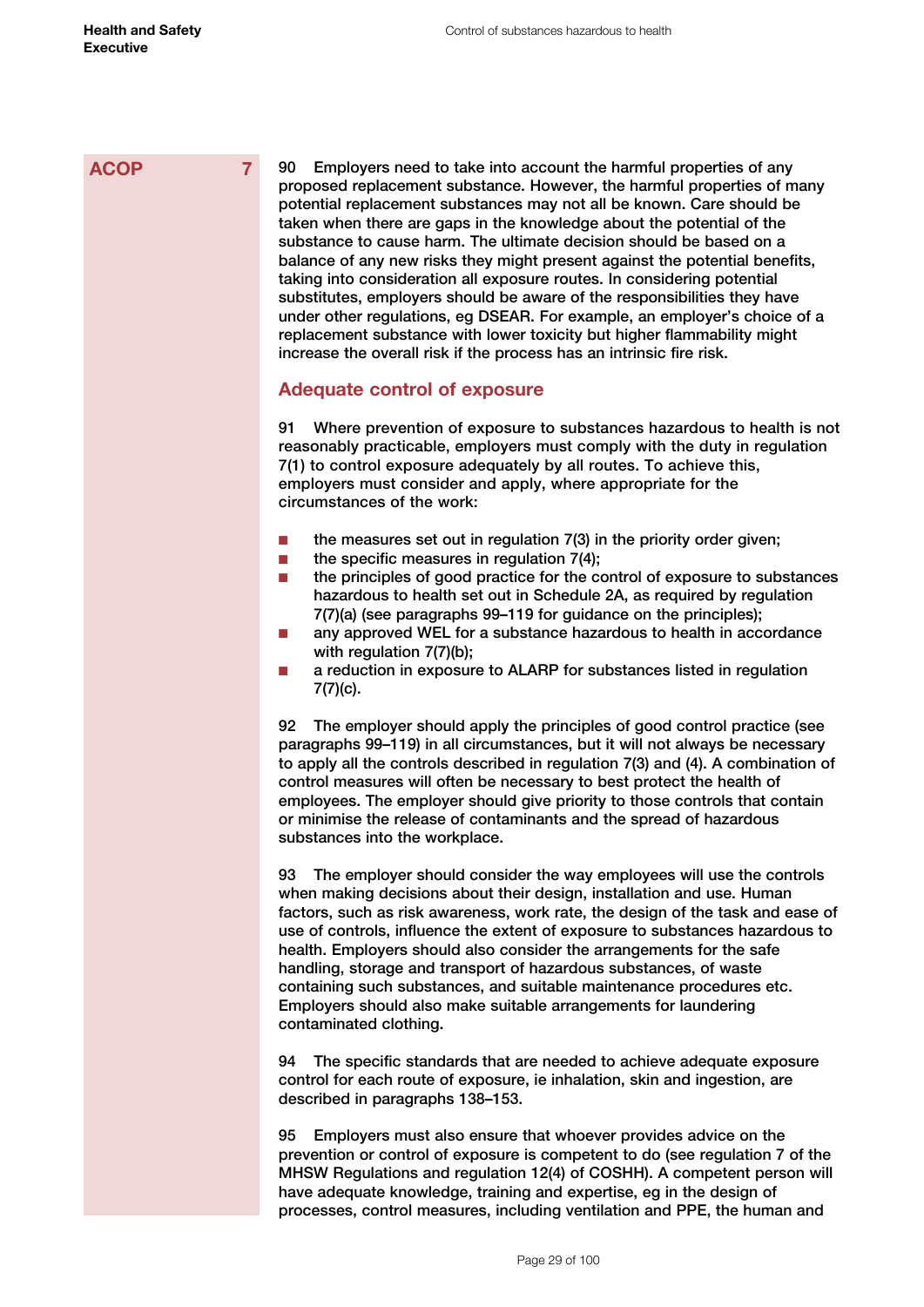| <b>ACOP</b>     | $\overline{7}$ | technical reasons why these control measures can fail, and the importance of<br>following the principles of good practice for the control of substances<br>hazardous to health.                                                                                                                                                                                                                                                                                                                                             |
|-----------------|----------------|-----------------------------------------------------------------------------------------------------------------------------------------------------------------------------------------------------------------------------------------------------------------------------------------------------------------------------------------------------------------------------------------------------------------------------------------------------------------------------------------------------------------------------|
|                 |                | The requirement at regulation $7(4)(c)(iii)$ – 'reducing to the minimum<br>96<br>required for the work concerned  the quantity of substances hazardous to<br>health present at the workplace' – is not intended to prevent employers<br>buying hazardous substances in bulk to reduce their costs, but to reduce<br>the overall risk by minimising the amount potentially released into the<br>working area.                                                                                                                |
|                 |                | PPE must be used where it is not reasonably practicable to achieve<br>97<br>adequate control of exposure by other control measures alone, and then only<br>in addition to these control measures (regulation 7(3)(c) and Schedule 2A,<br>Principle (d)).                                                                                                                                                                                                                                                                    |
|                 |                | Employers should ensure that the information, instruction and training<br>98<br>given to employees, in accordance with regulation 12, cover all aspects of<br>achieving and maintaining adequate control of exposure by all routes. In<br>particular, employers should stress the importance of how the combination of<br>good practice under regulation 7(7) and the protection measures the<br>employer applies under regulation 7(3) are designed to protect employees'<br>health from exposure to hazardous substances. |
| <b>Guidance</b> | $\overline{7}$ | Principles of good practice for the control of substances<br>hazardous to health                                                                                                                                                                                                                                                                                                                                                                                                                                            |
|                 |                | The objective of COSHH is to prevent, or adequately control, exposure to<br>99<br>substances hazardous to health so as to prevent ill health. This guidance on<br>good practice for the control of exposure to substances hazardous to health is<br>to help employers after they have considered the duty in regulation 7(1) to<br>prevent exposure.                                                                                                                                                                        |
|                 |                | 100 Employers have a responsibility to manage and minimise the risks from work<br>activities. They must develop suitable and sufficient control measures and ways of<br>maintaining them. They should:                                                                                                                                                                                                                                                                                                                      |
|                 |                | identify hazards and potentially significant risks;<br>take action to prevent and control risks;<br>keep control measures under regular review.                                                                                                                                                                                                                                                                                                                                                                             |
|                 |                | 101 To be effective in the long term, control measures must be practical, workable<br>and sustainable.                                                                                                                                                                                                                                                                                                                                                                                                                      |
|                 |                | 102 Good practice in the control of substances hazardous to health can be<br>encapsulated in the eight generic principles set out in Schedule 2A. They must all<br>be applied to obtain effective and reliable control. The principles overlap in their<br>application. They are not ordered by rank - the first is not more important than the<br>last – although there is a logic to their overall order of presentation. The principles<br>are explained below:                                                          |
|                 |                | Principle (a): Design and operate processes and activities to minimise<br>emission, release and spread of substances hazardous to health<br>103 It is more effective, and usually cheaper, to reduce the emission of a<br>contaminant at source, rather than to develop ways of removing the contaminant<br>from the workplace once it has been released and dispersed. Sources of exposure<br>should be reduced in number, size, emission or release rate as much as possible.                                             |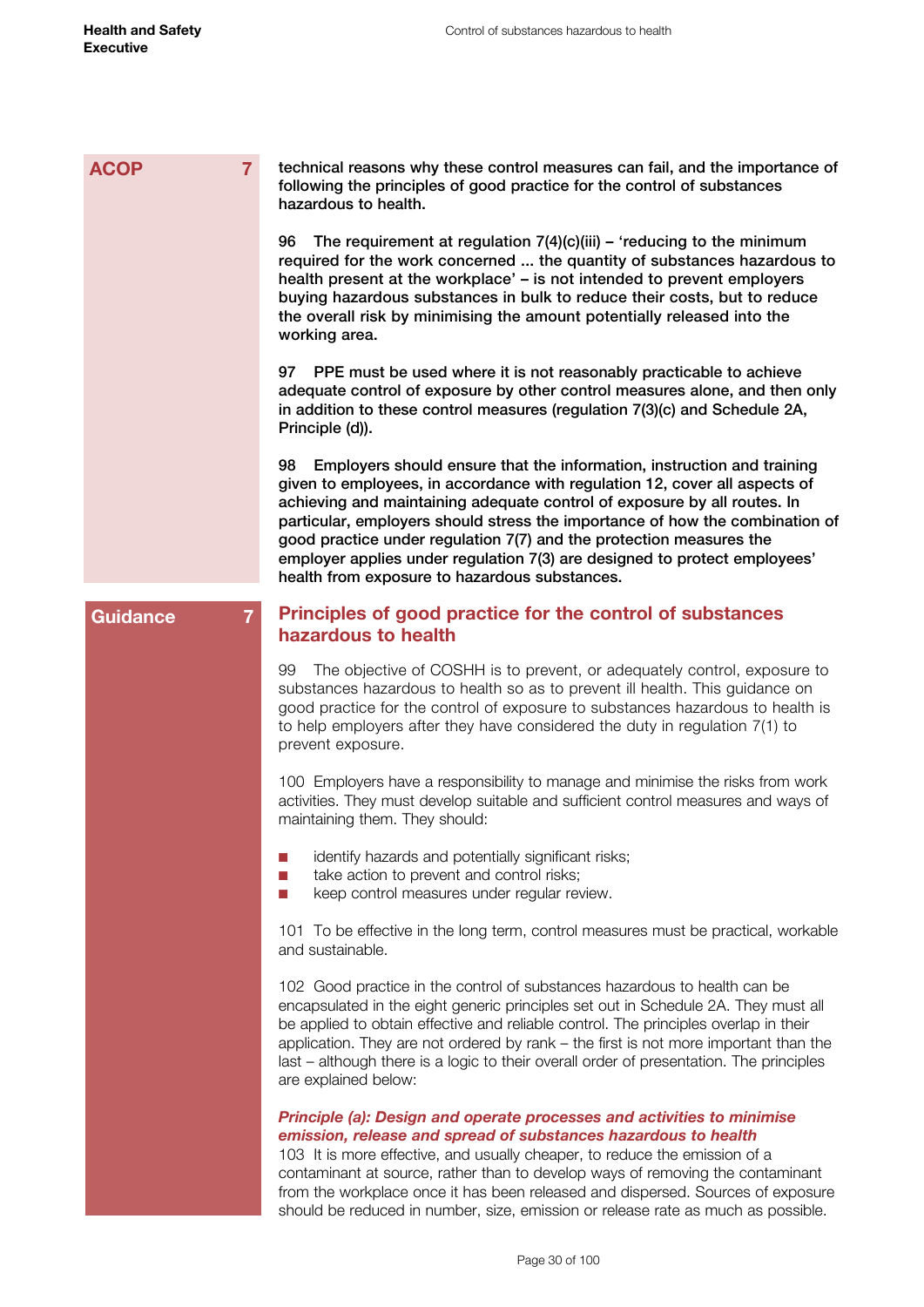| $\overline{7}$<br><b>Guidance</b> | It is often not possible to obtain adequate and reliable control unless this is done.<br>Both the processes and procedures need to be considered. To identify how people<br>get exposed during work activities, it is essential to recognise the principal sources<br>and how the contaminant is transferred within the workplace. Care should be taken<br>to identify significant sources and causes of exposure.                                                                    |
|-----------------------------------|---------------------------------------------------------------------------------------------------------------------------------------------------------------------------------------------------------------------------------------------------------------------------------------------------------------------------------------------------------------------------------------------------------------------------------------------------------------------------------------|
|                                   | Principle (b): Take into account all relevant routes of exposure - inhalation,<br>skin and ingestion - when developing control measures<br>104 The physical, chemical and infectious properties of a substance, as it is used,<br>have a great bearing on which route of exposure, or combination of routes, is most<br>important. If there is no exposure, there is no risk to health; but usage nearly always<br>leads to some exposure. Employers should consider:                 |
|                                   | the health effects that the substances can cause;<br><b>The State</b><br>the way the substances are used;<br>m.<br>the degree of exposure;<br>m.<br>how exposure occurs.<br>m.                                                                                                                                                                                                                                                                                                        |
|                                   | Principle (c): Control exposure by measures that are proportionate to the<br>health risk<br>105 The more severe the potential health effect, and the greater the likelihood of it<br>occurring, the stricter the measures required to control exposure. Control measures<br>that are adequate should take into account the nature and severity of the hazard<br>and the magnitude, frequency and duration of exposure. They should be<br>proportionate to the risk.                   |
|                                   | Principle (d): Choose the most effective and reliable control options that<br>minimise the escape and spread of substances hazardous to health<br>106 Some control options are inherently more reliable and effective than others.<br>For example, the protection afforded by PPE is highly dependent on good fit and<br>attention to detail. In contrast, a very reliable form of control is changing the<br>process so that less of the hazardous substance is emitted or released. |
|                                   | 107 Employers should choose the most effective and reliable control options for<br>the circumstances and direct these at the main sources and causes of exposure.                                                                                                                                                                                                                                                                                                                     |
|                                   | 108 There is a broad hierarchy of control options available, based on inherent<br>reliability and likely effectiveness. COSHH regulation 7 refers to many of these<br>options. They include:                                                                                                                                                                                                                                                                                          |
|                                   | elimination of the hazardous substance;<br>modification of the substance, process and/or workplace;<br>ш<br>applying controls to the process, such as enclosures, splashguards and LEV;<br>п<br>working in ways that minimise exposure, such as using a safe working<br>m.<br>distance to avoid skin exposure;<br>equipment or devices worn by exposed individuals.<br>ш                                                                                                              |
|                                   | 109 The key message is that there is a hierarchy of reliability of control options and<br>this is often linked to their effectiveness. There is good advice available on the<br>engineering control aspects of control measures and the application of human<br>factors principles (see References).                                                                                                                                                                                  |
|                                   | Principle (e): Where adequate control of exposure cannot be achieved by<br>other means, provide, in combination with other control measures,<br>suitable PPE                                                                                                                                                                                                                                                                                                                          |
|                                   | 110 Effective control measures usually consist of a mixture of: process and/or<br>workplace measures, applied controls (such as LEV), and methods of working that                                                                                                                                                                                                                                                                                                                     |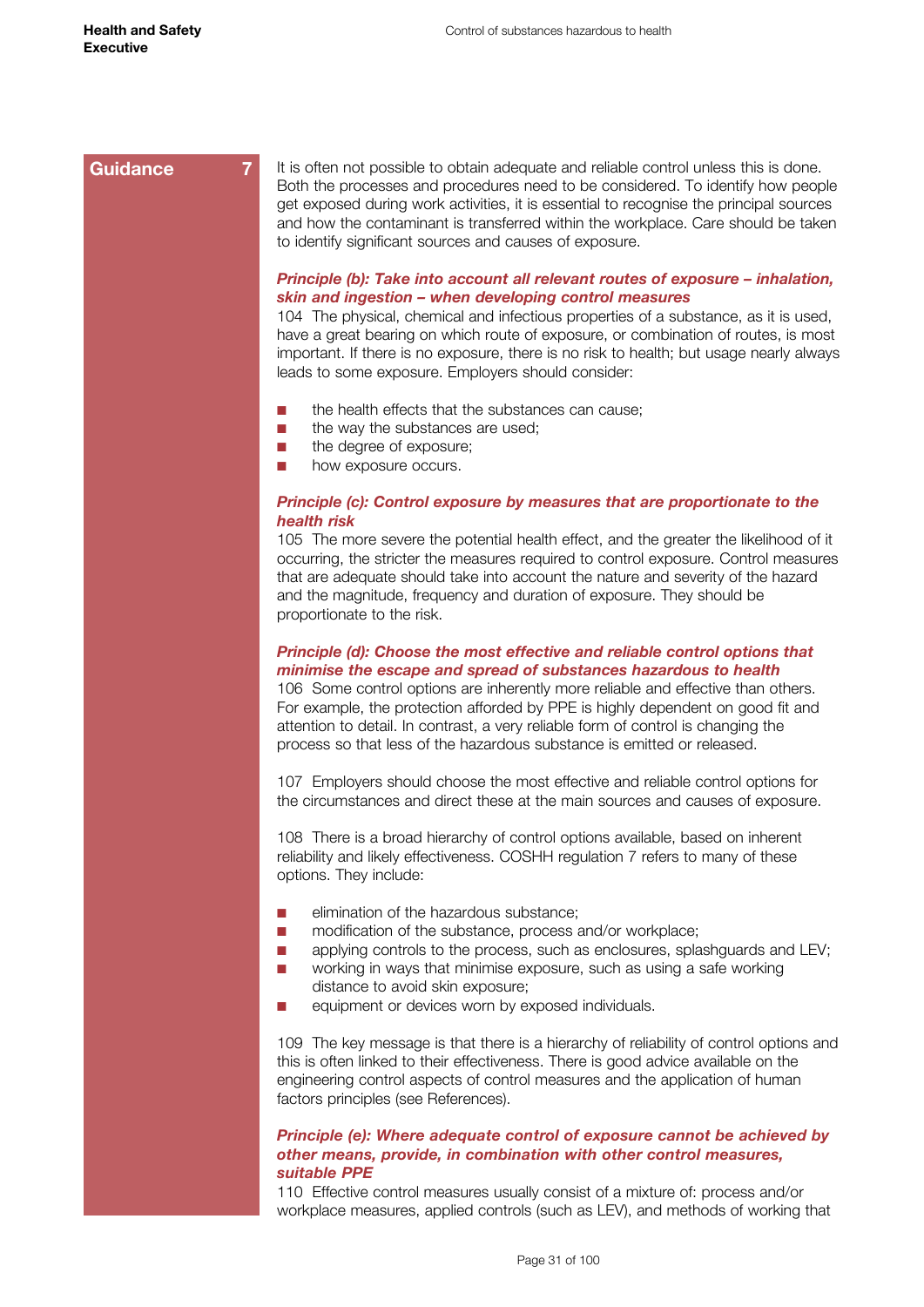| $\overline{7}$<br>Guidance | minimise exposure and make the best use of controls. Sometimes the mix includes<br>PPE, such as respirators, workwear or gloves.                                                                                                                                                                                                                                                                                                                                                                                                                                                                                                                                                                                                                                                                                                                                                                                                                                                                                                                                                                                                                                                                                                                                                                                                                                                       |
|----------------------------|----------------------------------------------------------------------------------------------------------------------------------------------------------------------------------------------------------------------------------------------------------------------------------------------------------------------------------------------------------------------------------------------------------------------------------------------------------------------------------------------------------------------------------------------------------------------------------------------------------------------------------------------------------------------------------------------------------------------------------------------------------------------------------------------------------------------------------------------------------------------------------------------------------------------------------------------------------------------------------------------------------------------------------------------------------------------------------------------------------------------------------------------------------------------------------------------------------------------------------------------------------------------------------------------------------------------------------------------------------------------------------------|
|                            | 111 PPE tends to be less effective and reliable than other control options because it:                                                                                                                                                                                                                                                                                                                                                                                                                                                                                                                                                                                                                                                                                                                                                                                                                                                                                                                                                                                                                                                                                                                                                                                                                                                                                                 |
|                            | has to be selected for the individual;<br>m.<br>has to fit the individual and not interfere with their work or other PPE worn at<br>п<br>the same time;<br>has to be put on correctly every time it is worn;<br>T.<br>has to remain properly fitted all the time the individual is exposed;<br>п<br>has to be properly stored, checked and maintained;<br>п<br>tends to be delicate and relatively easily damaged;<br>п<br>can fail without warning;<br>m.<br>may provide no protection when it fails.<br>$\mathcal{C}$                                                                                                                                                                                                                                                                                                                                                                                                                                                                                                                                                                                                                                                                                                                                                                                                                                                                |
|                            | Principle (f): Check and review regularly all elements of control measures<br>for their continuing effectiveness<br>112 Once an effective set of workable control measures has been devised, it<br>needs to be put in place and managed. This includes training all relevant people in<br>the use and maintenance of the control measures. The requirement for<br>maintenance covers all elements of the measures to get effective and sustained<br>control of exposure. These include any defined methods of working, supervisory<br>actions, record keeping etc (ie the 'software' of control) as well as the 'hardware' of<br>control. Certainly, whatever hardware is involved must be checked and must<br>continue to function as intended. But a similar approach needs to be taken to<br>check the actions people must take and the methods of working they need to<br>adopt. These need checking and correcting, if necessary, too.<br>113 The effectiveness of control measures should be checked regularly. Which<br>checks, and how often they are made, will depend on the particular control<br>measures and the consequences if the measures fail or degrade significantly.<br>Process changes are likely to be more stable and reliable than, say, LEV. In turn,<br>LEV is likely to be more stable and reliable than controls that rely on routine<br>human behaviour. |
|                            | Principle (g): Inform and train all employees on the hazards and risks from<br>substances with which they work, and the use of control measures<br>developed to minimise the risks<br>114 For control measures to be effective, people need to know how to use them<br>properly. Most importantly, people need to know why it is necessary to work in a<br>certain way and use the controls as specified - they need to be motivated.                                                                                                                                                                                                                                                                                                                                                                                                                                                                                                                                                                                                                                                                                                                                                                                                                                                                                                                                                  |
|                            | 115 Motivation comes from understanding what the health risks are and,<br>therefore, why the control measures are important. It also comes from the user<br>having confidence in the control measures and believing that they will protect his<br>or her health.                                                                                                                                                                                                                                                                                                                                                                                                                                                                                                                                                                                                                                                                                                                                                                                                                                                                                                                                                                                                                                                                                                                       |
|                            | 116 If the health risk is serious, for example silicosis, cancer, asthma, allergic<br>contact dermatitis or blood borne disease such as HIV, and is chronic or latent<br>in nature, a good appreciation of the risk is especially important. With latent or<br>delayed risks, exposure can often be excessive, with no short-term warning,<br>such as smell or irritation, to indicate that anything is amiss. The people<br>potentially exposed need to be told, clearly and honestly, why they should use<br>the control measures and the potential consequences in terms of ill health if<br>they do not use them.                                                                                                                                                                                                                                                                                                                                                                                                                                                                                                                                                                                                                                                                                                                                                                  |
|                            |                                                                                                                                                                                                                                                                                                                                                                                                                                                                                                                                                                                                                                                                                                                                                                                                                                                                                                                                                                                                                                                                                                                                                                                                                                                                                                                                                                                        |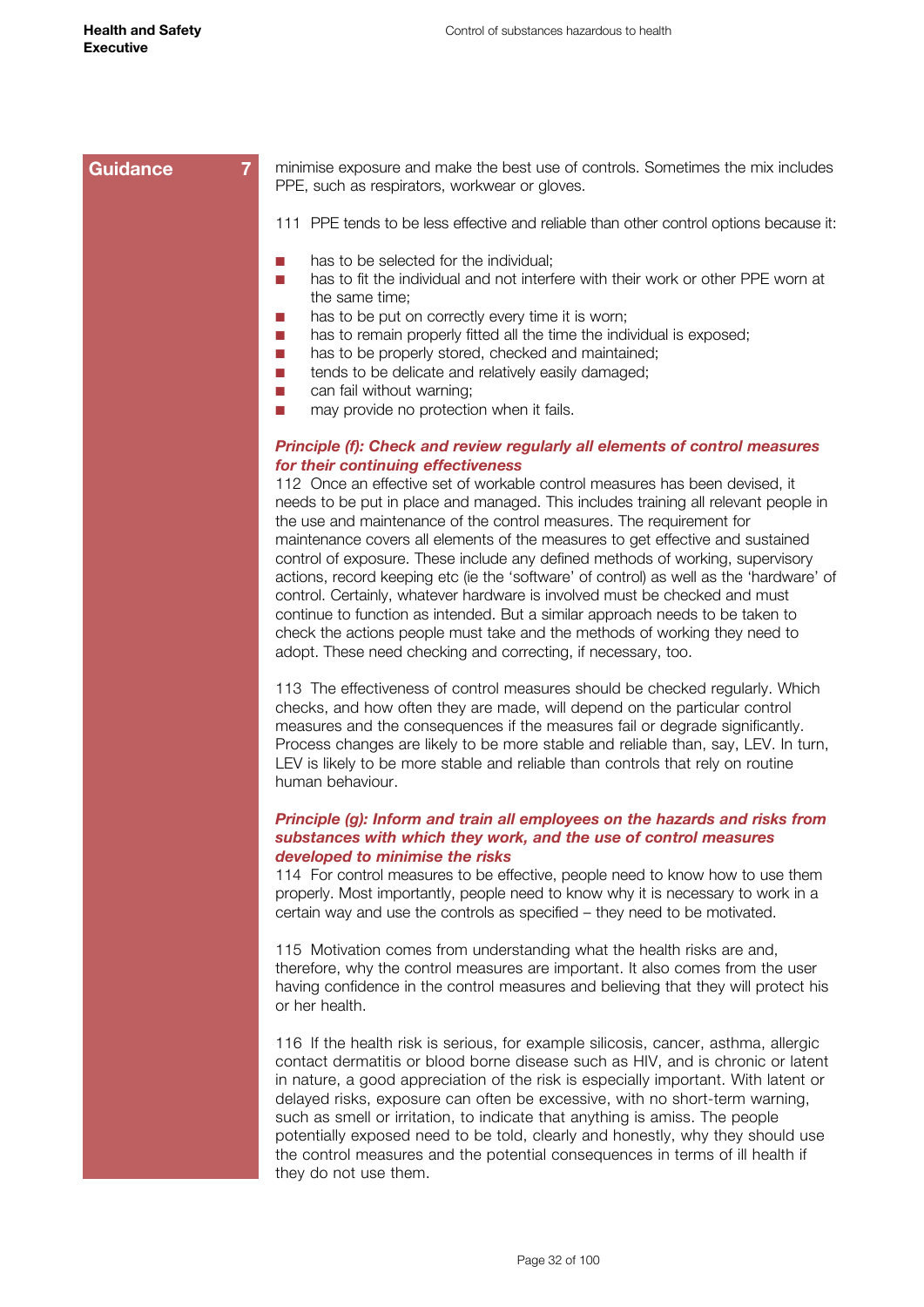| <b>Guidance</b><br>$\overline{7}$ | Principle (h): Ensure that the introduction of measures to control exposure<br>does not increase the overall risk to health and safety<br>117 Process changes, enclosures, ventilation, new methods of working, PPE and<br>other changes to control exposure can introduce new risks. For instance, process<br>changes might mean that equipment cannot be fully decontaminated before<br>maintenance staff are given repairs to do. Enclosures might create an explosion risk<br>if they contain potentially explosive aerosols. New methods of working may create<br>risks of musculoskeletal injury. LEV has to be maintained, introducing possible risks<br>from access to, and manual handling of, heavy parts. PPE can restrict movement,<br>feel and vision. And some controls may increase emissions to the environment. |
|-----------------------------------|----------------------------------------------------------------------------------------------------------------------------------------------------------------------------------------------------------------------------------------------------------------------------------------------------------------------------------------------------------------------------------------------------------------------------------------------------------------------------------------------------------------------------------------------------------------------------------------------------------------------------------------------------------------------------------------------------------------------------------------------------------------------------------------------------------------------------------|
|                                   | 118 People designing control measures should look for these 'new' risks and<br>minimise them. They must not focus only on the risk from substances hazardous to<br>health. A good control solution is one which minimises the health risk while<br>reducing maintenance burdens, being relatively foolproof, and not introducing other<br>risks (see regulation 3 of the MHSW Regulations).                                                                                                                                                                                                                                                                                                                                                                                                                                      |
|                                   | 119 Further information on good practice for the control of substances hazardous<br>to health can be found at www.hse.gov.uk/coshh/.                                                                                                                                                                                                                                                                                                                                                                                                                                                                                                                                                                                                                                                                                             |
| $\overline{7}$<br><b>ACOP</b>     | <b>COSHH</b> essentials<br>120 Employers may use the advice available from COSHH essentials (www.<br>hse.gov.uk/coshh/essentials/) for identifying appropriate control measures for<br>a wide range of hazardous substances/task combinations. It remains the<br>responsibility of employers to ensure that they:<br>have made a suitable and sufficient assessment in accordance with<br><b>College</b>                                                                                                                                                                                                                                                                                                                                                                                                                         |
|                                   | regulation 6;<br>are controlling exposure adequately to substances hazardous to health<br><b>The State</b><br>in accordance with regulation 7(7);<br>are protecting employees' health.<br><b>COL</b>                                                                                                                                                                                                                                                                                                                                                                                                                                                                                                                                                                                                                             |
|                                   | 121 Employers who use COSHH essentials may use the information as part of<br>the significant findings of the assessment that they may need to record in<br>accordance with regulation 6(4).                                                                                                                                                                                                                                                                                                                                                                                                                                                                                                                                                                                                                                      |
| <b>Guidance</b><br>7              | 122 COSHH requires exposure to substances hazardous to health encountered in<br>the workplace to be adequately controlled. To achieve adequate control involves<br>applying what is called 'good control practice', which is a consensus view of the<br>hardware, systems of work and other measures that need to be put in place to<br>control the risk. The flow diagram in Figure 1 illustrates the steps to follow to obtain<br>advice on good control practice.                                                                                                                                                                                                                                                                                                                                                             |
|                                   | 123 For simple tasks, with detailed guidance available on controls, employers may<br>need to do little other than check that what they are doing follows the existing<br>guidance. For more complex processes or tasks employers may need to use<br>competent specialist help to identify the steps required to reduce exposure.<br>Identifying, implementing and achieving control in these circumstances is likely to<br>follow a more complex route.                                                                                                                                                                                                                                                                                                                                                                          |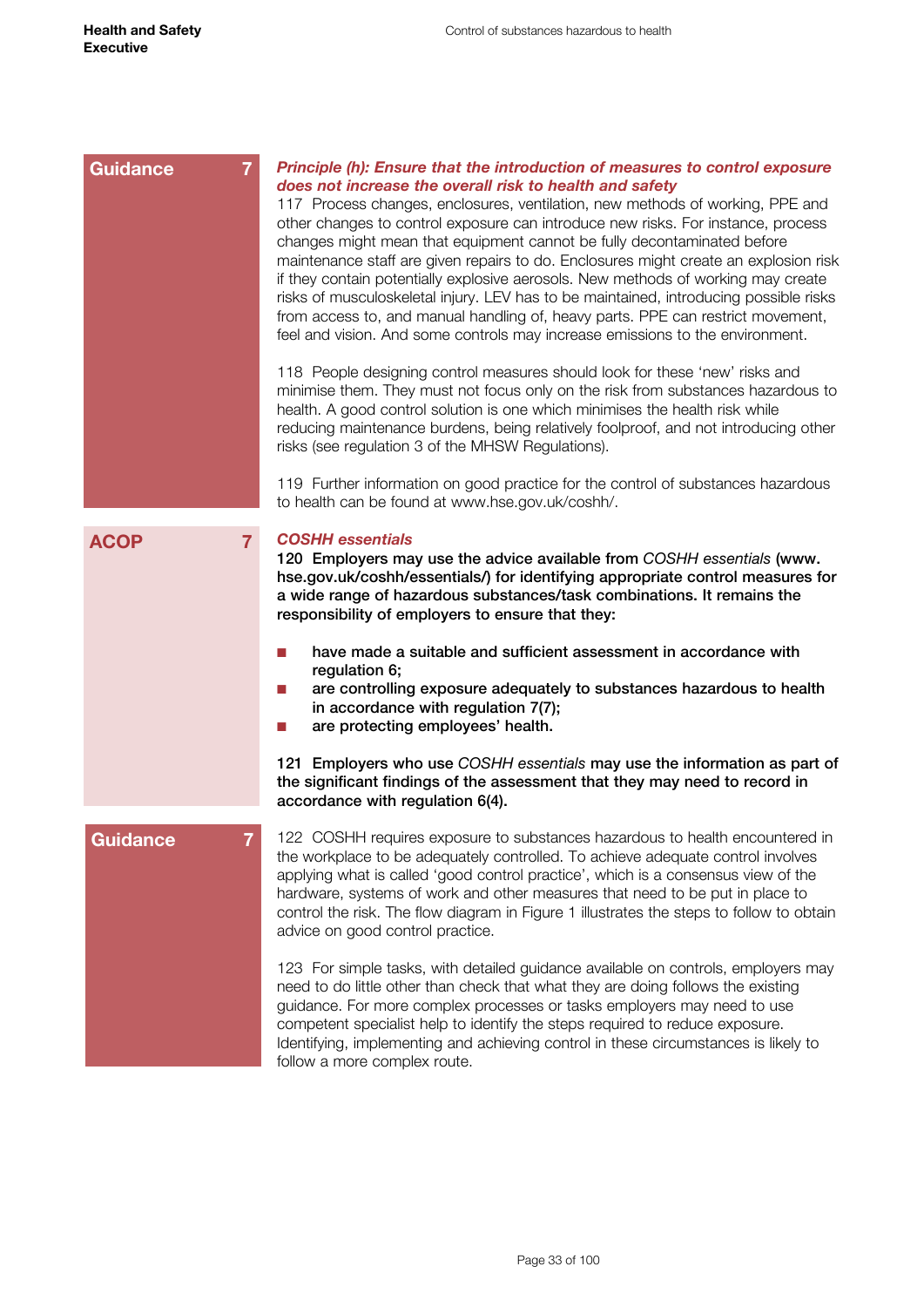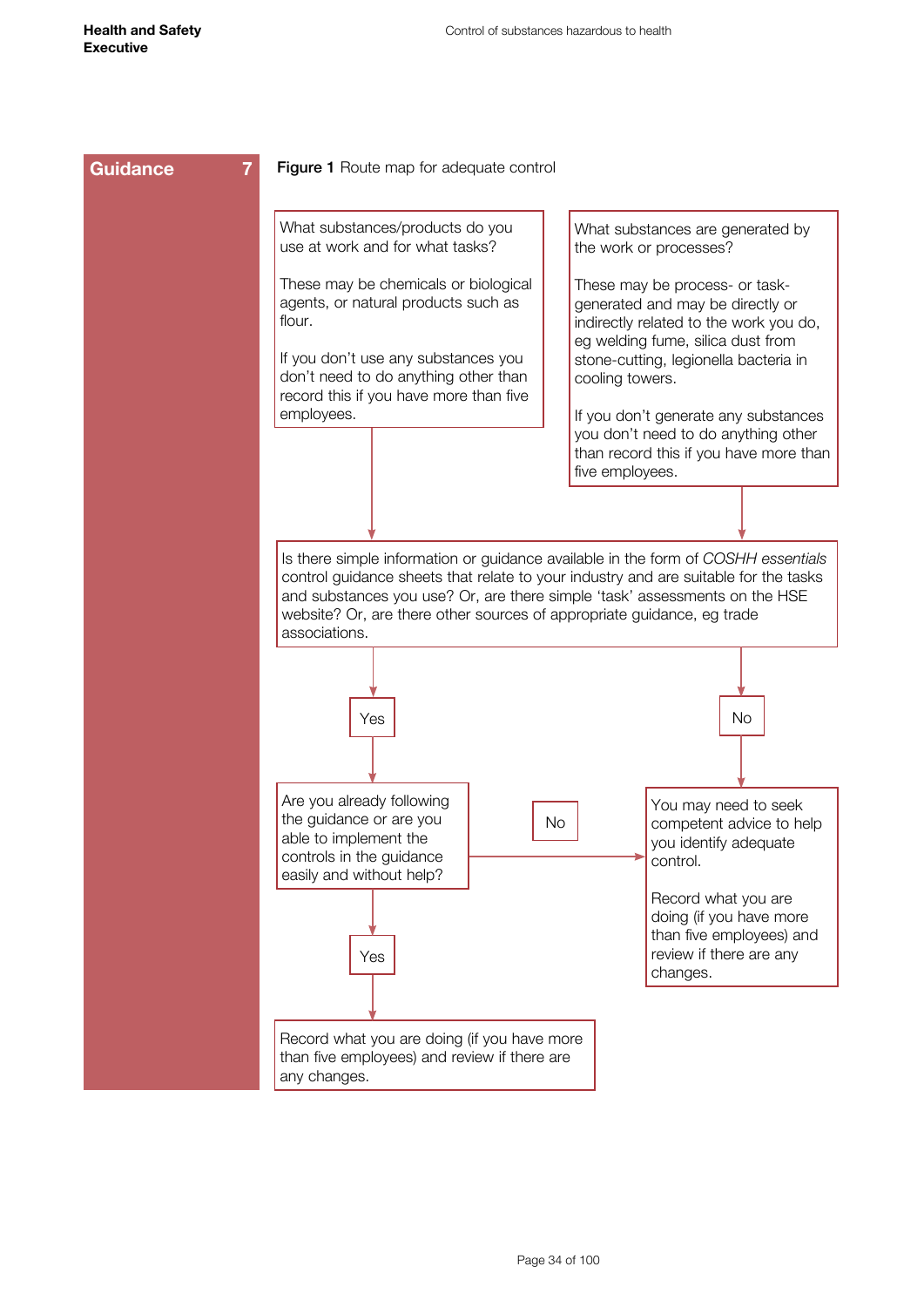| <b>ACOP</b> | $\overline{7}$ | Control of exposure to carcinogens and mutagens                                                                                                                                                                                                                                                                                                                                                                                                                                                                                                                                                                                                                                                                                                                                                                                                                                                                                                                                                                                                                                                                                                                                                                                      |
|-------------|----------------|--------------------------------------------------------------------------------------------------------------------------------------------------------------------------------------------------------------------------------------------------------------------------------------------------------------------------------------------------------------------------------------------------------------------------------------------------------------------------------------------------------------------------------------------------------------------------------------------------------------------------------------------------------------------------------------------------------------------------------------------------------------------------------------------------------------------------------------------------------------------------------------------------------------------------------------------------------------------------------------------------------------------------------------------------------------------------------------------------------------------------------------------------------------------------------------------------------------------------------------|
|             |                | <b>Prevention of exposure</b><br>124 An employer's first objective must be to prevent exposure to<br>carcinogens or mutagens. Carcinogenic or mutagenic substances should not<br>be used, or processes carried on, if the employer can use a suitable non-<br>hazardous or less hazardous substitute. However, employers should take into<br>account the toxic and other properties of possible chemical substitutes when<br>considering changes.                                                                                                                                                                                                                                                                                                                                                                                                                                                                                                                                                                                                                                                                                                                                                                                    |
|             |                | <b>Adequate control of exposure</b><br>125 If it is not reasonably practicable to prevent exposure to a carcinogen or<br>mutagen, the employer must put into place all the measures in regulation 7(5)<br>and appropriate controls set out in regulation 7(3). This means that whether or<br>not it is reasonably practicable to totally enclose the process and handling<br>systems in accordance with regulation $7(5)(a)$ , all the other measures in $7(5)$<br>(b)-(e) are still required.                                                                                                                                                                                                                                                                                                                                                                                                                                                                                                                                                                                                                                                                                                                                       |
|             |                | 126 When synthesising chemicals, employers should choose routes which:                                                                                                                                                                                                                                                                                                                                                                                                                                                                                                                                                                                                                                                                                                                                                                                                                                                                                                                                                                                                                                                                                                                                                               |
|             |                | avoid, if possible, the use of carcinogenic or mutagenic substances at<br>m,<br>the start, or as part of any process or activity;<br>avoid, if possible, the formation of by-products, intermediates, wastes or<br>m,<br>residual contaminants consisting of, or containing, carcinogenic or<br>mutagenic substances.                                                                                                                                                                                                                                                                                                                                                                                                                                                                                                                                                                                                                                                                                                                                                                                                                                                                                                                |
|             |                | Use, storage, labelling and disposal<br>127 Employers should:                                                                                                                                                                                                                                                                                                                                                                                                                                                                                                                                                                                                                                                                                                                                                                                                                                                                                                                                                                                                                                                                                                                                                                        |
|             |                | keep carcinogenic or mutagenic substances to be used in the workplace<br>m,<br>to the minimum needed for the process and, where appropriate, store<br>and transport them on site in closed containers, clearly labelled and with<br>clearly visible warning and hazard signs. However, there may be<br>circumstances where, to ensure the adequate control of exposure, it is<br>preferable to store a larger quantity in a controlled manner than to deal<br>with frequent supplies of smaller volume;<br>clearly label and securely store carcinogenic or mutagenic waste<br>×.<br>products until they are removed by a competent specialist contractor, or<br>disposed of safely on site by incineration or in some other way that does<br>not put employees at risk or contaminate the outside environment;<br>clearly identify the areas in which exposure to carcinogens or mutagens<br>m.<br>may occur and take measures to prevent the spread of contamination<br>within and beyond these areas. The number of people likely to be<br>exposed to carcinogenic or mutagenic substances and the duration of<br>their exposure must be kept to the minimum necessary for the work.<br>Non-essential personnel must be excluded. |
|             |                | <b>Precautions against contamination</b><br>128 Where there is a risk of an area being contaminated by a carcinogenic or<br>mutagenic substance, employers should ensure that:                                                                                                                                                                                                                                                                                                                                                                                                                                                                                                                                                                                                                                                                                                                                                                                                                                                                                                                                                                                                                                                       |
|             |                | employees do not eat, drink, smoke or apply cosmetics in the areas<br>m,<br>concerned;                                                                                                                                                                                                                                                                                                                                                                                                                                                                                                                                                                                                                                                                                                                                                                                                                                                                                                                                                                                                                                                                                                                                               |

- appropriate warning signs are prominently displayed;
- where areas are set aside for employees and others to eat, drink and smoke, they should be without risk of being contaminated by a carcinogenic or mutagenic substance;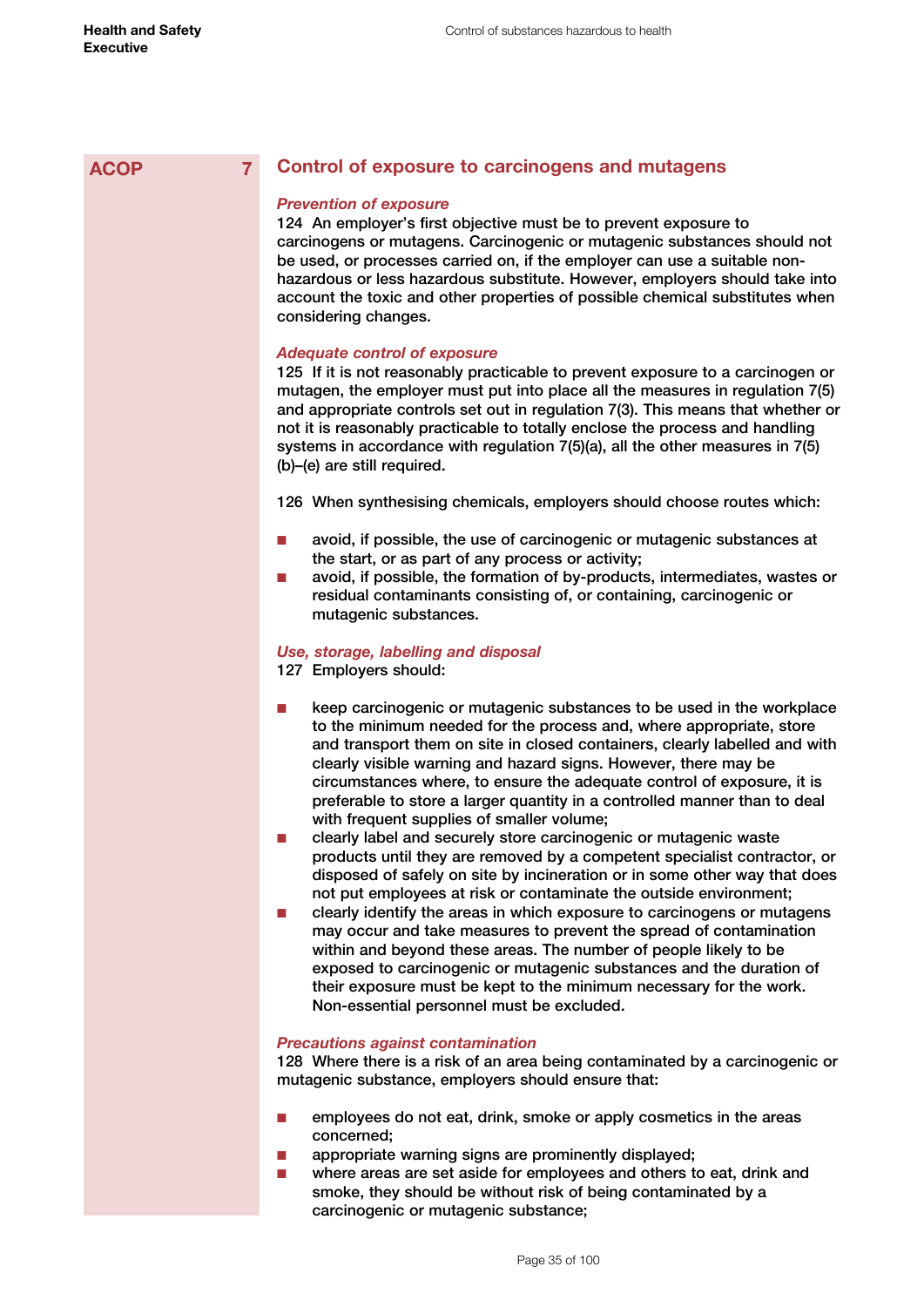| 129 If employers cannot prevent exposure to a biological agent they should<br>take steps to ensure that it is controlled adequately and consider all the<br>requirements set out in regulation $7(3)$ , $(4)$ , $(6)$ and $(7)$ . They should apply the<br>principles of good practice and use each requirement where, and to the<br>extent that:<br>it is applicable;<br>п<br>the assessment carried out under regulation 6 shows that it will lead to a<br>m.<br>reduction in risk.<br><b>Deliberate work</b><br>130 Deliberate work with a biological agent should be carried out in<br>contained-use facilities. Schedule 3 to these Regulations sets out the<br>containment measures required to ensure that agents are not transmitted to<br>workers or released outside the containment facility. When working with an<br>agent in a particular hazard group, the containment level selected (which<br>incorporates the required containment measures from regulation 7(6)) must<br>match the hazard group of the agent as a minimum.<br>131 Some of the containment measures in Schedule 3 may be needed when<br>nursing patients (animal or human) that are infected, or suspected of being<br>infected, with the highest risk biological agents (Hazard Group 3 or 4).<br>132 Schedule 3 requires that biological agents are suitably classified and<br>notified, where appropriate, and that exposure records are kept for persons<br>working with Hazard Group 3 or 4 biological agents.<br><b>Incidental exposure</b><br>133 If the risk assessment concludes that exposure to a biological agent is<br>unavoidable, but it is incidental to the main purpose of the work and the risk<br>is low, then not all the measures in regulation 7(6) will need to be adopted.<br><b>Immunisation</b><br>134 If the risk assessment concludes there is a risk of exposure to biological<br>agents for which effective vaccines are readily available, these should be<br>offered. It is recommended that employers keep a vaccination record. The<br>HSW Act requires that the employer provides protective measures such as<br>immunisation to workers free of charge. |  |
|-------------------------------------------------------------------------------------------------------------------------------------------------------------------------------------------------------------------------------------------------------------------------------------------------------------------------------------------------------------------------------------------------------------------------------------------------------------------------------------------------------------------------------------------------------------------------------------------------------------------------------------------------------------------------------------------------------------------------------------------------------------------------------------------------------------------------------------------------------------------------------------------------------------------------------------------------------------------------------------------------------------------------------------------------------------------------------------------------------------------------------------------------------------------------------------------------------------------------------------------------------------------------------------------------------------------------------------------------------------------------------------------------------------------------------------------------------------------------------------------------------------------------------------------------------------------------------------------------------------------------------------------------------------------------------------------------------------------------------------------------------------------------------------------------------------------------------------------------------------------------------------------------------------------------------------------------------------------------------------------------------------------------------------------------------------------------------------------------------------------------------------------------------------------------------|--|
| 135 The advantages and disadvantages of immunisation versus non-immunisation<br>$\overline{7}$<br><b>Guidance</b><br>should be explained when making the offer. Immunisation should be seen only as a<br>useful supplement to reinforce physical and procedural control measures, not as<br>the sole protective measure.                                                                                                                                                                                                                                                                                                                                                                                                                                                                                                                                                                                                                                                                                                                                                                                                                                                                                                                                                                                                                                                                                                                                                                                                                                                                                                                                                                                                                                                                                                                                                                                                                                                                                                                                                                                                                                                      |  |

136 Employees may not wish to take up the offer of immunisation, or they may not respond to a vaccine and will, therefore, not be immune. If so, employers should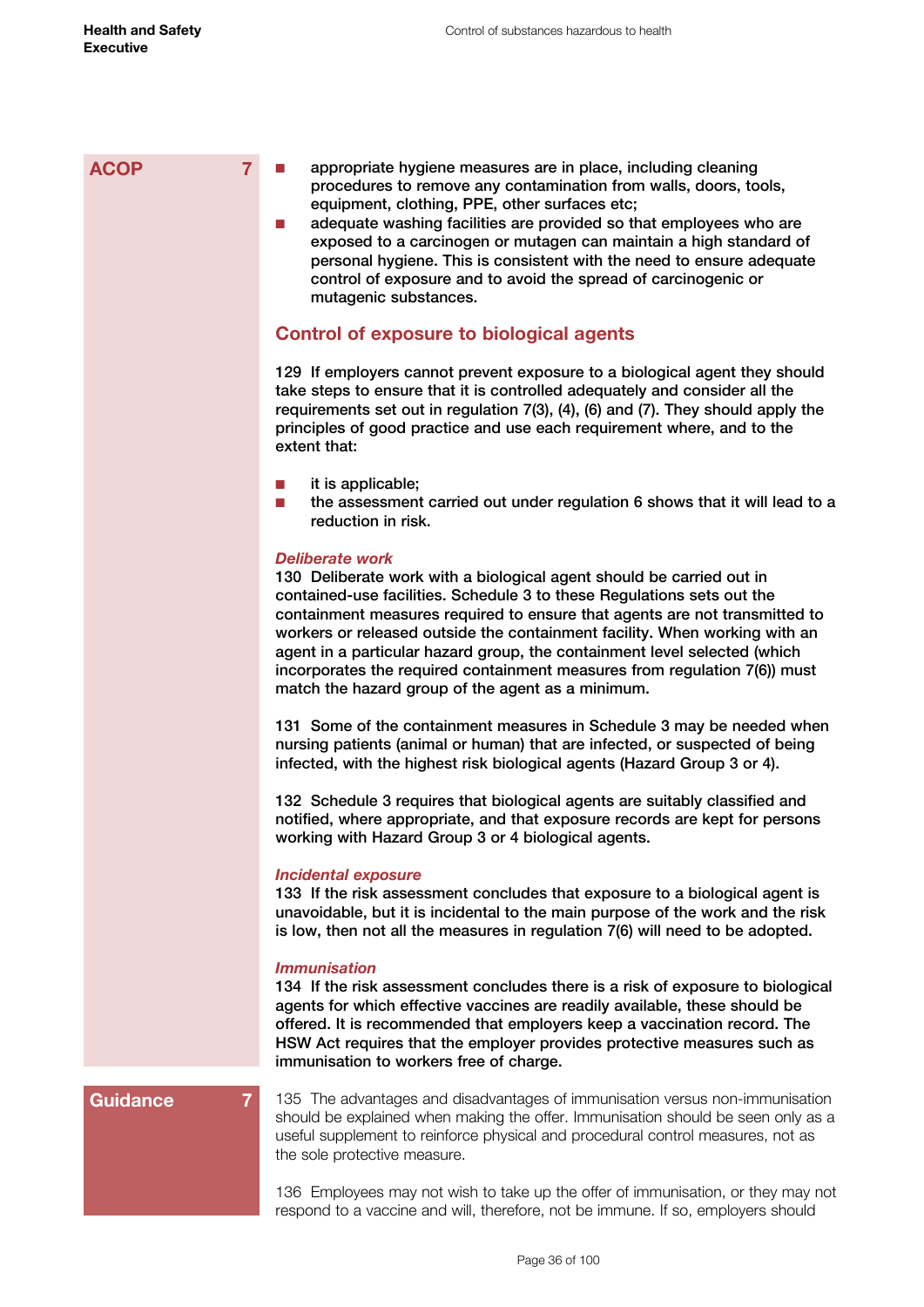| $\overline{7}$<br><b>Guidance</b> | consider the effectiveness of the other controls and consider whether any additional<br>controls should be implemented to allow them to work safely.                                                                                                                                                                                                                                                                                                                                                                                                                                                                                                             |
|-----------------------------------|------------------------------------------------------------------------------------------------------------------------------------------------------------------------------------------------------------------------------------------------------------------------------------------------------------------------------------------------------------------------------------------------------------------------------------------------------------------------------------------------------------------------------------------------------------------------------------------------------------------------------------------------------------------|
|                                   | 137 More detailed guidance is available from the Advisory Committee on<br>Dangerous Pathogens or HSE's biosafety webpages (www.hse.gov.uk/biosafety)<br>about controlling the risks from biological agents.                                                                                                                                                                                                                                                                                                                                                                                                                                                      |
|                                   | Adequate control for exposure by inhalation                                                                                                                                                                                                                                                                                                                                                                                                                                                                                                                                                                                                                      |
|                                   | <b>Workplace exposure limits (WELS)</b><br>138 HSE has established WELs for a number of substances hazardous to health.<br>These are intended to prevent excessive exposure to specified hazardous<br>substances by containing exposure below a set limit. A WEL is the maximum<br>concentration of an airborne substance averaged over a reference period to which<br>employees may be exposed by inhalation.                                                                                                                                                                                                                                                   |
|                                   | 139 WELs should not be considered a hard and fast line between safe and unsafe.<br>The principles of good control practice require the degree to which exposure is<br>reduced below the WEL to be proportionate to the health risk. If employers apply<br>the principles of good practice for the control of substances hazardous to health<br>correctly, exposure should be below any relevant WEL.                                                                                                                                                                                                                                                             |
|                                   | 140 WELs refer to concentrations of hazardous substances in the air that people<br>breathe, averaged over a specified period of time referred to as a time-weighted<br>average (TWA). Two time periods are used: long-term (eight hours), and short-term<br>(15 minutes). These limits cannot be readily adapted to evaluate or control non-<br>occupational exposure.                                                                                                                                                                                                                                                                                           |
|                                   | 141 Some substances for which WELs have been approved have been<br>assigned short-term exposure limits (STELs) and have a 15-minute reference<br>period. These substances can have acute effects and the purpose of the short-<br>term limit is to protect against the adverse health effect occurring from brief<br>exposures to the substance.                                                                                                                                                                                                                                                                                                                 |
|                                   | 142 HSE's publication EH40/2005 Workplace exposure limits includes the list of<br>substances assigned a WEL. It also provides more detailed guidance on the use of<br>WELs. This includes the approved methods for averaging over the specified<br>reference periods an explanation of the terms 'respirable' and 'inhalable' and<br>related material.                                                                                                                                                                                                                                                                                                           |
| $\overline{7}$<br><b>ACOP</b>     | Substances defined as carcinogens, mutagens or a cause of occupational<br>asthma and assigned a WEL<br>143 Where the health effects arising from exposure are more serious, such<br>as cancer or asthma, then there needs to be a high standard of control. The<br>extent to which employers should reduce exposure below the WEL depends<br>on the degree of risk presented by the substance, weighed against the cost<br>and effort involved in taking measures to reduce the risk. Employers should<br>continue to reduce exposure to ALARP. This means improving control until<br>the cost of further reduction in exposure becomes grossly disproportionate |

when weighed against the benefit gained.

144 If an individual develops occupational asthma due to exposure to a substance, their exposure must be controlled to prevent triggering further attacks. Suitable levels are likely to be well below any WEL, where these exist.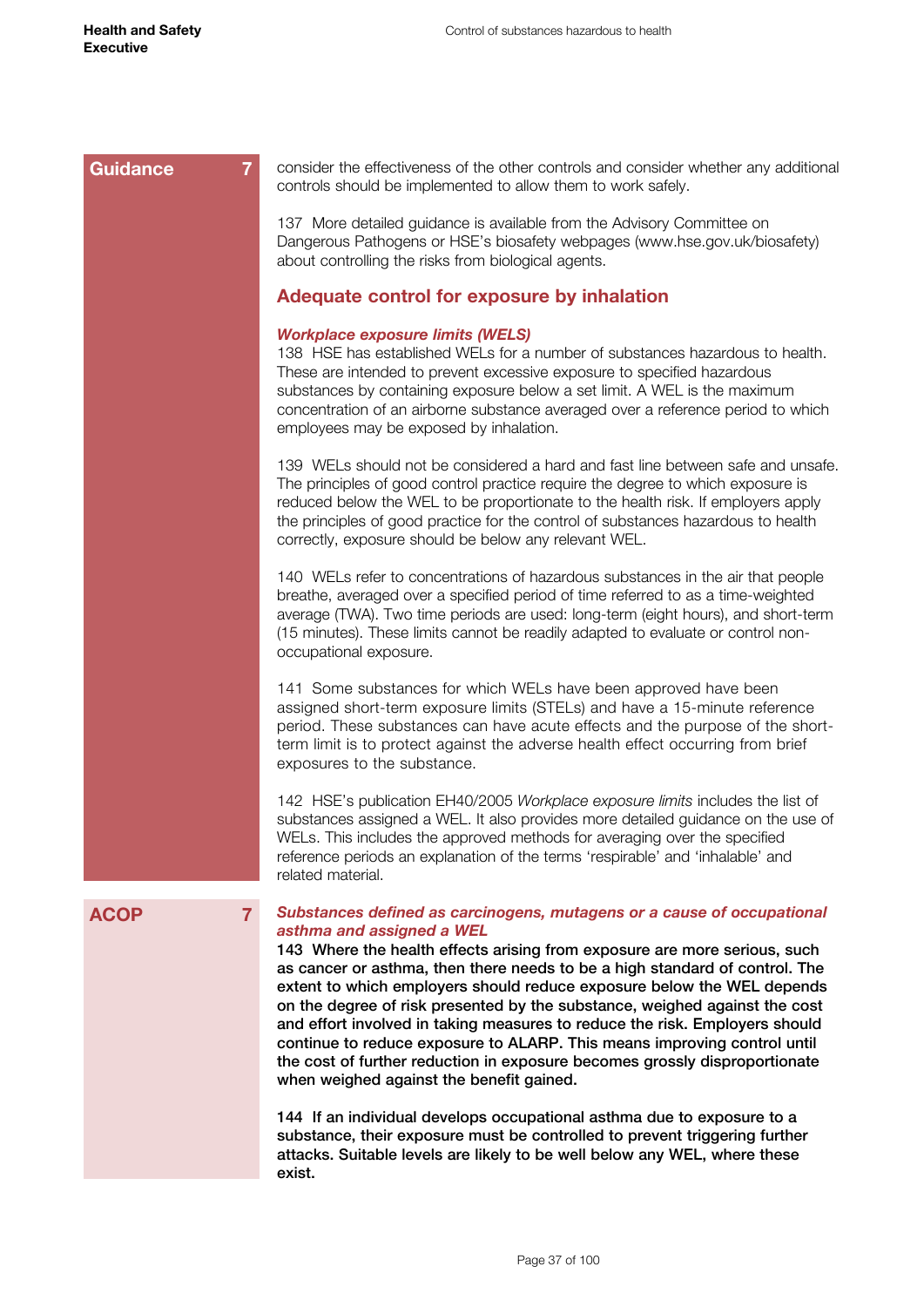| <b>ACOP</b> | $\overline{7}$ | 145 To comply with the requirements in regulation 7(7)(c), employers may<br>have to carry out a programme of exposure monitoring in accordance with<br>regulation 10, unless the risk assessment made under regulation 6 shows that<br>the level of exposure is most unlikely ever to exceed the WEL.                                                                                                                                                                                                                                                                                                                          |
|-------------|----------------|--------------------------------------------------------------------------------------------------------------------------------------------------------------------------------------------------------------------------------------------------------------------------------------------------------------------------------------------------------------------------------------------------------------------------------------------------------------------------------------------------------------------------------------------------------------------------------------------------------------------------------|
|             |                | Other substances assigned a WEL<br>146 For a substance assigned a WEL that is not classified under COSHH as<br>a carcinogen, mutagen, or a cause of occupational asthma, adequate control<br>of exposure will be achieved by applying the principles of good practice for<br>the control of exposure to the work involving the substance concerned. This<br>applies particularly to the requirement to reduce exposure in proportion to the<br>health risk and below any WEL.                                                                                                                                                  |
|             |                | <b>Inhaled substances not assigned WELs</b><br>147 The absence of a substance from the list of WELs does not mean that it<br>is safe. Many substances do not have a WEL. For these substances,<br>employers should apply the principles of good practice to control exposure to<br>a level to which nearly all the working population could be exposed, day after<br>day at work, without adverse effects on health.                                                                                                                                                                                                           |
|             |                | 148 If it is not possible to identify suitable exposure control measures using,<br>for instance, COSHH essentials, and no WEL exists, it may be possible and<br>useful for the employer to identify or develop an in-house exposure standard.<br>Suppliers, trade associations or specialist advisers, eg occupational<br>hygienists, may be able to help.                                                                                                                                                                                                                                                                     |
|             |                | Adequate control of exposure by routes other than inhalation                                                                                                                                                                                                                                                                                                                                                                                                                                                                                                                                                                   |
|             |                | 149 COSHH requires that employers prevent or control exposure adequately<br>by all routes, not just the inhalation route, and deal with substances which<br>can be hazardous to health by:                                                                                                                                                                                                                                                                                                                                                                                                                                     |
|             |                | absorption through the skin or mucous membranes;<br>m.<br>contact with the skin or mucous membranes, eg dermatitis, chemical<br><b>In</b><br>burns and microbial infection;<br>ingestion;<br>П<br>skin puncture.<br>m.                                                                                                                                                                                                                                                                                                                                                                                                         |
|             |                | <b>Exposure via the skin (or mucous membranes or eyes)</b><br>150 Some substances can pass though the skin (eg those with a Sk notation<br>in Workplace exposure limits) and cause diseases in other parts of the body.<br>Other substances can cause 'local effects', which are limited to the skin itself.<br>For example, corrosive substances may lead to burns; irritant substances<br>may lead to contact dermatitis; other substances may lead to skin allergies or<br>skin cancer.                                                                                                                                     |
|             |                | 151 Where employers identify a skin contamination problem, they should<br>develop measures to adequately control the risk. The principles of good<br>practice should be applied to achieve adequate control of exposure to skin<br>and eyes. In addition to the specific control measures set out in paragraphs<br>87-98, skin care will help to protect the skin by reducing the effects of<br>exposure. Skin care includes prompt removal of accidental contamination,<br>good personal hygiene and the use of appropriate emollients. HSE's<br>Managing skin exposure risks at work <sup>8</sup> provides further guidance. |
|             |                | <b>Exposure through ingestion</b>                                                                                                                                                                                                                                                                                                                                                                                                                                                                                                                                                                                              |

152 Examples of when ingestion can occur include: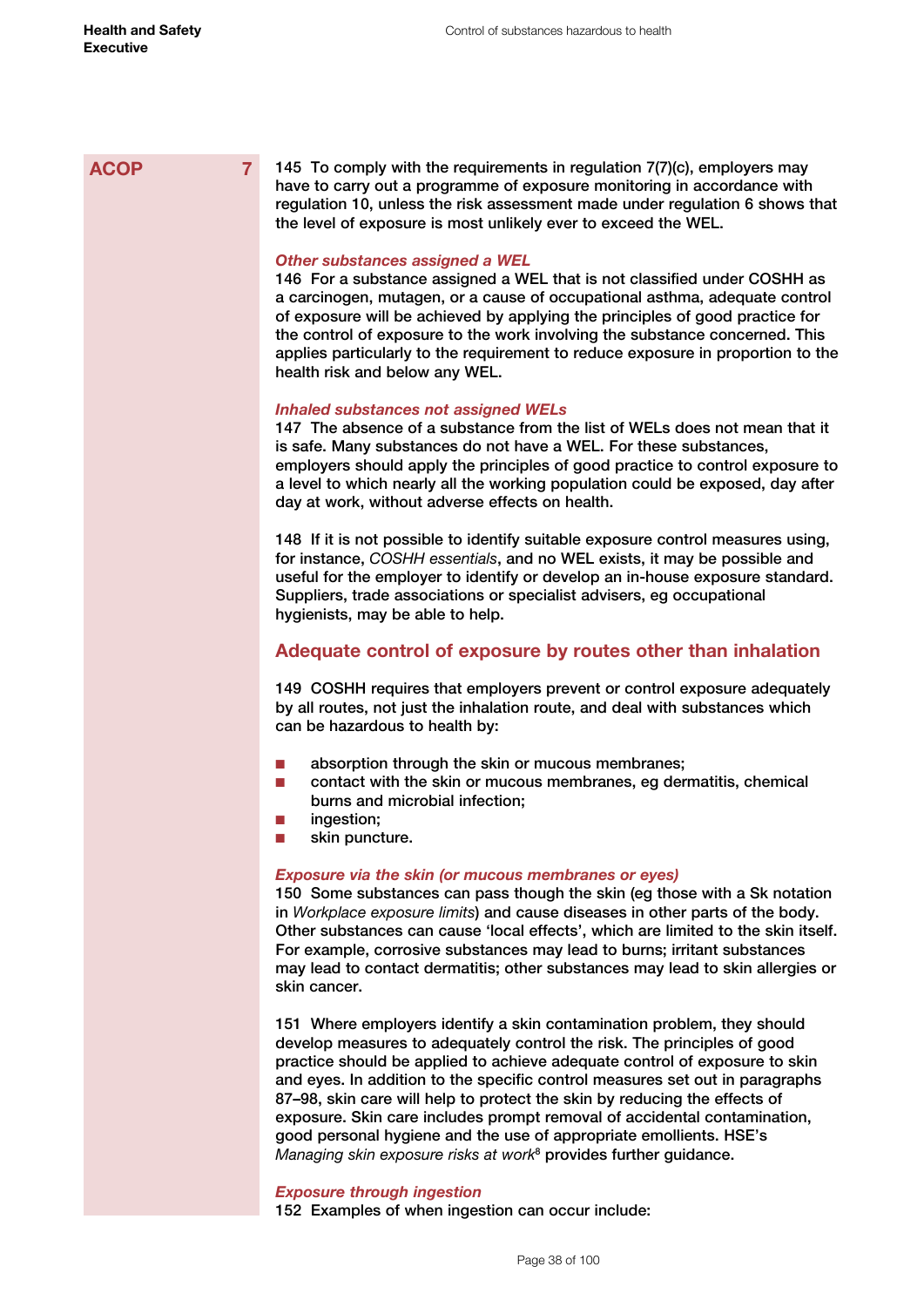| <b>ACOP</b>     | $\overline{7}$ | transfer from clothing onto food;<br>п<br>inadvertent hand-to-mouth contact;<br>m.<br>employees who do not wash their hands and face before eating.<br>m.<br>153 Where substances potentially hazardous by ingestion are used,                                                                                                                                                                                                                                                                                                                                                                                                                                                                                                                                                                                                                                                                                                                                                                                                                                                                                                                                                                            |
|-----------------|----------------|-----------------------------------------------------------------------------------------------------------------------------------------------------------------------------------------------------------------------------------------------------------------------------------------------------------------------------------------------------------------------------------------------------------------------------------------------------------------------------------------------------------------------------------------------------------------------------------------------------------------------------------------------------------------------------------------------------------------------------------------------------------------------------------------------------------------------------------------------------------------------------------------------------------------------------------------------------------------------------------------------------------------------------------------------------------------------------------------------------------------------------------------------------------------------------------------------------------|
|                 |                | employers should ensure that employees remove any contaminated clothing<br>in the area set aside for this activity, thoroughly wash their hands and face<br>and under their fingernails before eating, drinking or smoking. Employers<br>should stress the importance of employees following good personal hygiene<br>practices and of not eating food in the work area.                                                                                                                                                                                                                                                                                                                                                                                                                                                                                                                                                                                                                                                                                                                                                                                                                                  |
| <b>Guidance</b> | $\overline{7}$ | 154 HSE publishes good practice advice to help employers decide on suitable<br>control measures, including HSE's COSHH essentials webpages, which offer<br>hazard-specific and task-specific guidance for a number of common processes at<br>www.hse.gov.uk/coshh/essentials/. Employers can obtain information about<br>substances from a number of other sources, including:                                                                                                                                                                                                                                                                                                                                                                                                                                                                                                                                                                                                                                                                                                                                                                                                                            |
|                 |                | manufacturers and suppliers of the substance;<br>п<br>industry associations;<br>$\mathcal{L}_{\mathcal{A}}$<br>occupational medicine and occupational hygiene journals.<br>m.                                                                                                                                                                                                                                                                                                                                                                                                                                                                                                                                                                                                                                                                                                                                                                                                                                                                                                                                                                                                                             |
|                 |                | When PPE might be necessary                                                                                                                                                                                                                                                                                                                                                                                                                                                                                                                                                                                                                                                                                                                                                                                                                                                                                                                                                                                                                                                                                                                                                                               |
|                 |                | 155 Regulation 7(3)(c) and Principle (e) in Schedule 2A require the employer to<br>provide employees with suitable PPE, eg respiratory protective equipment (RPE),<br>protective clothing, protective gloves, footwear, and equipment to protect the eyes.<br>This is in addition to all other control measures if the combination of those<br>measures fails to achieve adequate control of exposure. The employer must not<br>charge the worker for PPE, which is provided in order to comply with these<br>Regulations (section 9 of the HSW Act).                                                                                                                                                                                                                                                                                                                                                                                                                                                                                                                                                                                                                                                     |
| <b>ACOP</b>     | $\overline{7}$ | 156 The situations where PPE will normally be necessary include:                                                                                                                                                                                                                                                                                                                                                                                                                                                                                                                                                                                                                                                                                                                                                                                                                                                                                                                                                                                                                                                                                                                                          |
|                 |                | where adequate control of exposure cannot be achieved solely by good<br>ш<br>practice and the application of operational or engineering measures<br>appropriate to the activity and consistent with the risk assessment. In<br>this case, suitable PPE should be used in addition to those measures to<br>secure adequate control;<br>where a new or revised assessment shows that PPE is necessary until<br>m.<br>adequate control is achieved by other measures;<br>where there is temporary failure to achieve adequate control of the<br>m.<br>process, eg because of plant failure. In this case, suitable PPE should be<br>used as the only practicable solution for reimposing adequate control in<br>the time available;<br>where maintenance has to be carried out and the risk of exposure is<br>$\mathcal{L}_{\mathcal{A}}$<br>assessed and appropriate control, such as prior decontamination of<br>equipment and areas, is identified and carried out. In this case, although<br>exposure may occur regularly, its infrequency and the small number of<br>people involved, as well as the difficulties of applying process and<br>engineering controls, often make the use of PPE necessary. |
|                 |                | 157 In assessing whether the use of PPE is the appropriate option,<br>employers should consider:                                                                                                                                                                                                                                                                                                                                                                                                                                                                                                                                                                                                                                                                                                                                                                                                                                                                                                                                                                                                                                                                                                          |
|                 |                | the type and level of exposure to the hazardous substance concerned;<br>its effectiveness in the actual work situation;<br>the practical difficulties of ensuring its continued correct use;                                                                                                                                                                                                                                                                                                                                                                                                                                                                                                                                                                                                                                                                                                                                                                                                                                                                                                                                                                                                              |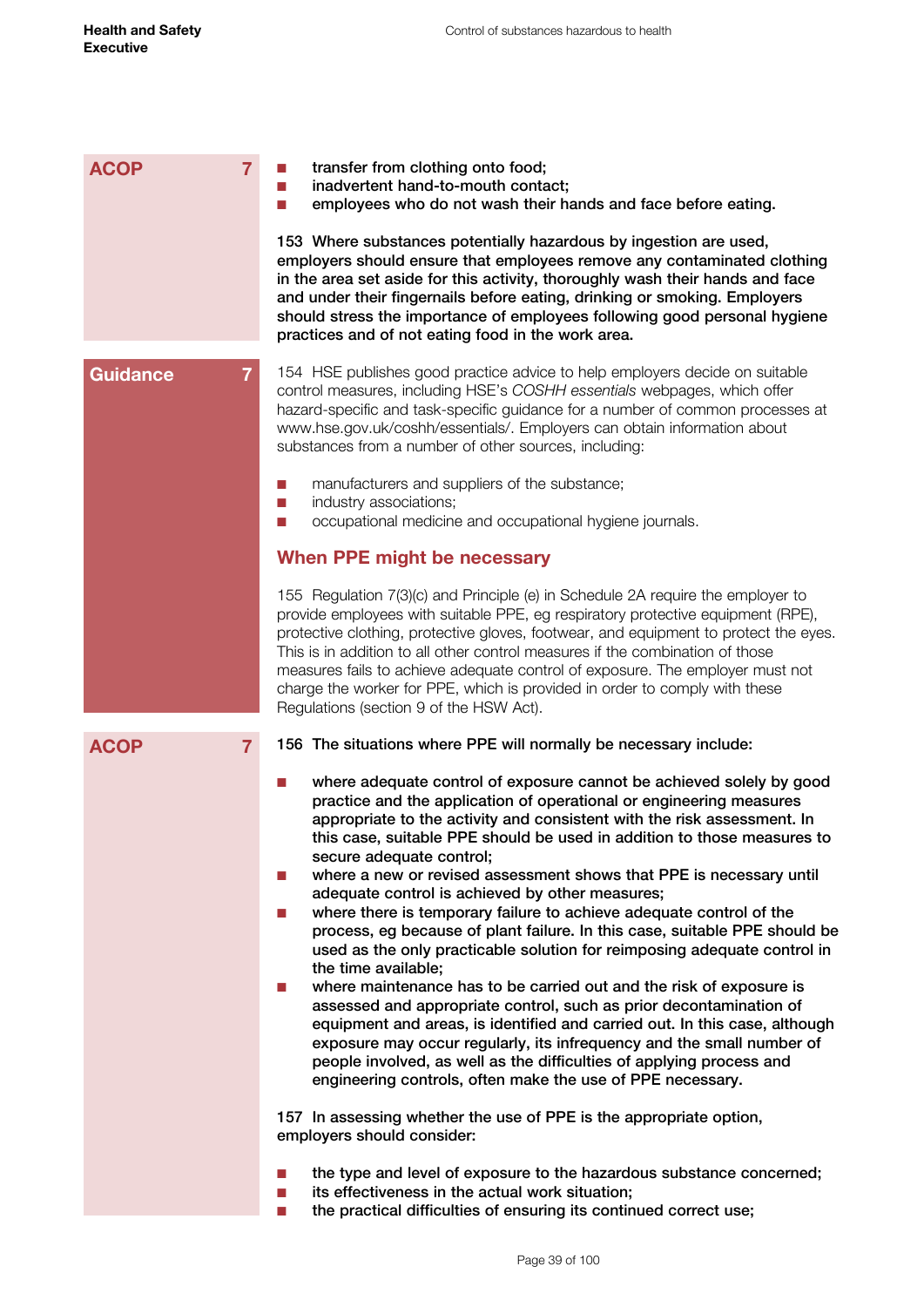| <b>ACOP</b> | $\overline{7}$ | the limitations;<br>m.<br>the costs.<br>П                                                                                                                                                                                                                                                                                                                                                                                                                                                                                                                                             |
|-------------|----------------|---------------------------------------------------------------------------------------------------------------------------------------------------------------------------------------------------------------------------------------------------------------------------------------------------------------------------------------------------------------------------------------------------------------------------------------------------------------------------------------------------------------------------------------------------------------------------------------|
|             |                | <b>Suitable PPE</b>                                                                                                                                                                                                                                                                                                                                                                                                                                                                                                                                                                   |
|             |                | 158 PPE should control adequately the hazardous substances to which the<br>wearer is exposed, or is liable to be exposed, throughout the time it is used.<br>When selecting PPE it is important for employers to take into account:                                                                                                                                                                                                                                                                                                                                                   |
|             |                | the circumstances in which it will be used, eg the substances to which it<br>m,<br>will be exposed and for how long, and the degree of protection<br>necessary;                                                                                                                                                                                                                                                                                                                                                                                                                       |
|             |                | whether it can resist penetration and permeation by the substance<br>L.<br>concerned for a specified or recommended period;                                                                                                                                                                                                                                                                                                                                                                                                                                                           |
|             |                | whether the design is adequate and suitable, ie the equipment fits the<br>L.<br>wearer, does not dislodge, deform, melt or otherwise fail to perform in<br>the conditions in which it is used, and is compatible with other PPE                                                                                                                                                                                                                                                                                                                                                       |
|             |                | worn;<br>the environment in which it will be worn and, in dusty environments,<br>$\mathcal{C}_{\mathcal{A}}$<br>whether the materials the PPE is made from reduce the tendency for<br>dust to collect on the PPE and be re-released;                                                                                                                                                                                                                                                                                                                                                  |
|             |                | the need to clean and check PPE regularly to ensure that it remains<br>L.<br>effective.                                                                                                                                                                                                                                                                                                                                                                                                                                                                                               |
|             |                | 159 Manufacturers of PPE must ensure that their products comply with the<br>Personal Protective Equipment Regulations 2002.                                                                                                                                                                                                                                                                                                                                                                                                                                                           |
|             |                | <b>Suitable RPE</b>                                                                                                                                                                                                                                                                                                                                                                                                                                                                                                                                                                   |
|             |                | 160 For each work activity for which it is foreseen that employees will need<br>to wear RPE, the employer should specify the suitable equipment to be worn<br>to make sure that employees are given adequate protection. To be suitable,<br>RPE must be capable of adequately controlling the inhalation exposure using<br>as a guide the equipment's assigned protection factor as listed in HSE's<br>Respiratory protective equipment at work. <sup>9</sup> In selecting and providing suitable<br>RPE, consider:                                                                   |
|             |                | the level of protection claimed by manufacturers for different types of<br>D.<br>RPE, and identify those types that will provide the appropriate protection<br>for the likely or known exposure;                                                                                                                                                                                                                                                                                                                                                                                      |
|             |                | the type of work to be done; the physical effort required to do it; the<br>m.<br>length of time the RPE will have to be worn; the requirements for<br>visibility, comfort and employee communication; its compatibility with<br>any other PPE that may be needed (eg safety glasses). In addition, the<br>RPE must be matched to the job and the environment in which it is to be<br>used;                                                                                                                                                                                            |
|             |                | the fit for the wearer. Tight-fitting RPE (ie full and half masks) should be<br>$\mathcal{C}_{\mathcal{A}}$<br>face-fit tested, using a suitable method, by a competent person (see<br>regulation 7 of the MHSW Regulations and regulation 12(4) of COSHH).<br>Fit testing will need to be repeated when there is any change in<br>equipment or the facial characteristics of the wearer that could affect the<br>fit. Loose-fitting devices, such as powered respirators with a visor or<br>hood, need not be face-fit tested but still need to fit observably close to<br>the face; |
|             |                | the presence of a 'CE' mark showing that it is manufactured to meet<br>$\mathcal{C}_{\mathcal{A}}$<br>minimum legal requirements, or (if the Personal Protective Equipment                                                                                                                                                                                                                                                                                                                                                                                                            |
|             |                | Regulations 2002 do not apply to the RPE in question) is of a type                                                                                                                                                                                                                                                                                                                                                                                                                                                                                                                    |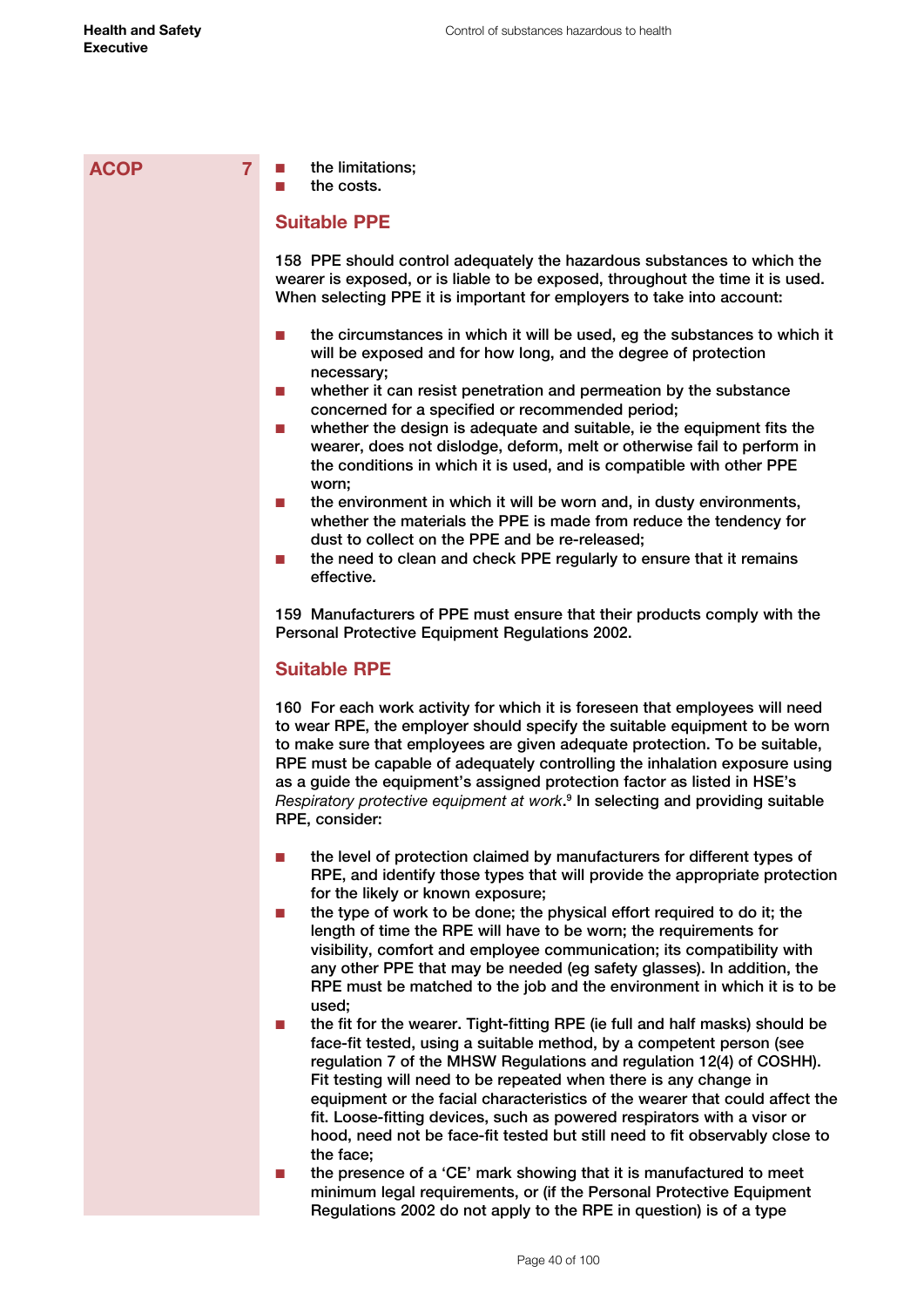| <b>ACOP</b>     | $\overline{7}$ | approved by, or conforms to a standard approved by HSE;<br>the proper training and supervision of employees in its use. This will<br>ш<br>include wearers being clean-shaven in the area of the face seal when<br>using tight-fitting RPE;<br>regular cleaning, checking and maintenance to ensure that it remains<br>п<br>effective.                                                                                                                                                                                                                                                                                                                                                                                                                                                                                                                                                                                                                                                                                                                                                                                                                                                                       |
|-----------------|----------------|-------------------------------------------------------------------------------------------------------------------------------------------------------------------------------------------------------------------------------------------------------------------------------------------------------------------------------------------------------------------------------------------------------------------------------------------------------------------------------------------------------------------------------------------------------------------------------------------------------------------------------------------------------------------------------------------------------------------------------------------------------------------------------------------------------------------------------------------------------------------------------------------------------------------------------------------------------------------------------------------------------------------------------------------------------------------------------------------------------------------------------------------------------------------------------------------------------------|
| <b>Guidance</b> | $\overline{7}$ | 161 Consulting wearers on the selection of suitable equipment will help ensure that<br>they have the most comfortable equipment best suited for them, which, as a<br>consequence, is more likely to be worn and used correctly.                                                                                                                                                                                                                                                                                                                                                                                                                                                                                                                                                                                                                                                                                                                                                                                                                                                                                                                                                                             |
|                 |                | 162 More information about fit testing can be found at www.hse.gov.uk/<br>respiratory-protective-equipment.                                                                                                                                                                                                                                                                                                                                                                                                                                                                                                                                                                                                                                                                                                                                                                                                                                                                                                                                                                                                                                                                                                 |
| <b>ACOP</b>     | $\overline{7}$ | <b>Facilities for washing, changing, eating and drinking</b>                                                                                                                                                                                                                                                                                                                                                                                                                                                                                                                                                                                                                                                                                                                                                                                                                                                                                                                                                                                                                                                                                                                                                |
|                 |                | 163 Employers should provide facilities to:                                                                                                                                                                                                                                                                                                                                                                                                                                                                                                                                                                                                                                                                                                                                                                                                                                                                                                                                                                                                                                                                                                                                                                 |
|                 |                | ensure that employees meet and maintain a standard of personal<br>П<br>hygiene that is consistent with adequate control of exposure;<br>avoid the spread of substances hazardous to health;<br>ш<br>reduce the risk of ingestion of substances hazardous to health.<br>п                                                                                                                                                                                                                                                                                                                                                                                                                                                                                                                                                                                                                                                                                                                                                                                                                                                                                                                                    |
|                 |                | 164 The facilities should include:                                                                                                                                                                                                                                                                                                                                                                                                                                                                                                                                                                                                                                                                                                                                                                                                                                                                                                                                                                                                                                                                                                                                                                          |
|                 |                | adequate washing facilities. These should be in a convenient position<br>П<br>but situated so that they do not themselves become contaminated. The<br>facilities provided should relate to the type and level of exposure;<br>changing facilities. These should be provided when PPE is used or<br>m,<br>where outdoor clothing could be contaminated by substances hazardous<br>to health. They should be located and designed to prevent the spread of<br>contamination from protective clothing to personal clothing and from<br>one facility to another; also to prevent contamination from getting on to<br>the RPE from other equipment or protective clothing;<br>facilities for eating, drinking etc. Employees should not eat, chew, drink<br>m,<br>or smoke in places that are contaminated by substances hazardous to<br>health. This will help reduce the risk of employees ingesting hazardous<br>substances. If employers have to prohibit eating, drinking etc in certain<br>areas, they should set aside an uncontaminated area or areas where<br>these activities can be carried out. Access to the eating area should be<br>convenient from both the working area and washing facilities. |
|                 |                | 165 Employers should ensure that not only are personal hygiene measures<br>provided, but also that employees are made aware, through information,<br>instruction and training, of why, how and when they must be used. Employers<br>should also ensure, through appropriate supervision, that employees use the<br>facilities in accordance with agreed procedures.                                                                                                                                                                                                                                                                                                                                                                                                                                                                                                                                                                                                                                                                                                                                                                                                                                         |
| <b>Guidance</b> | 7              | 166 Employers may also have duties under the Workplace (Health, Safety and<br>Welfare) Regulations 1992 to provide the facilities described above.                                                                                                                                                                                                                                                                                                                                                                                                                                                                                                                                                                                                                                                                                                                                                                                                                                                                                                                                                                                                                                                          |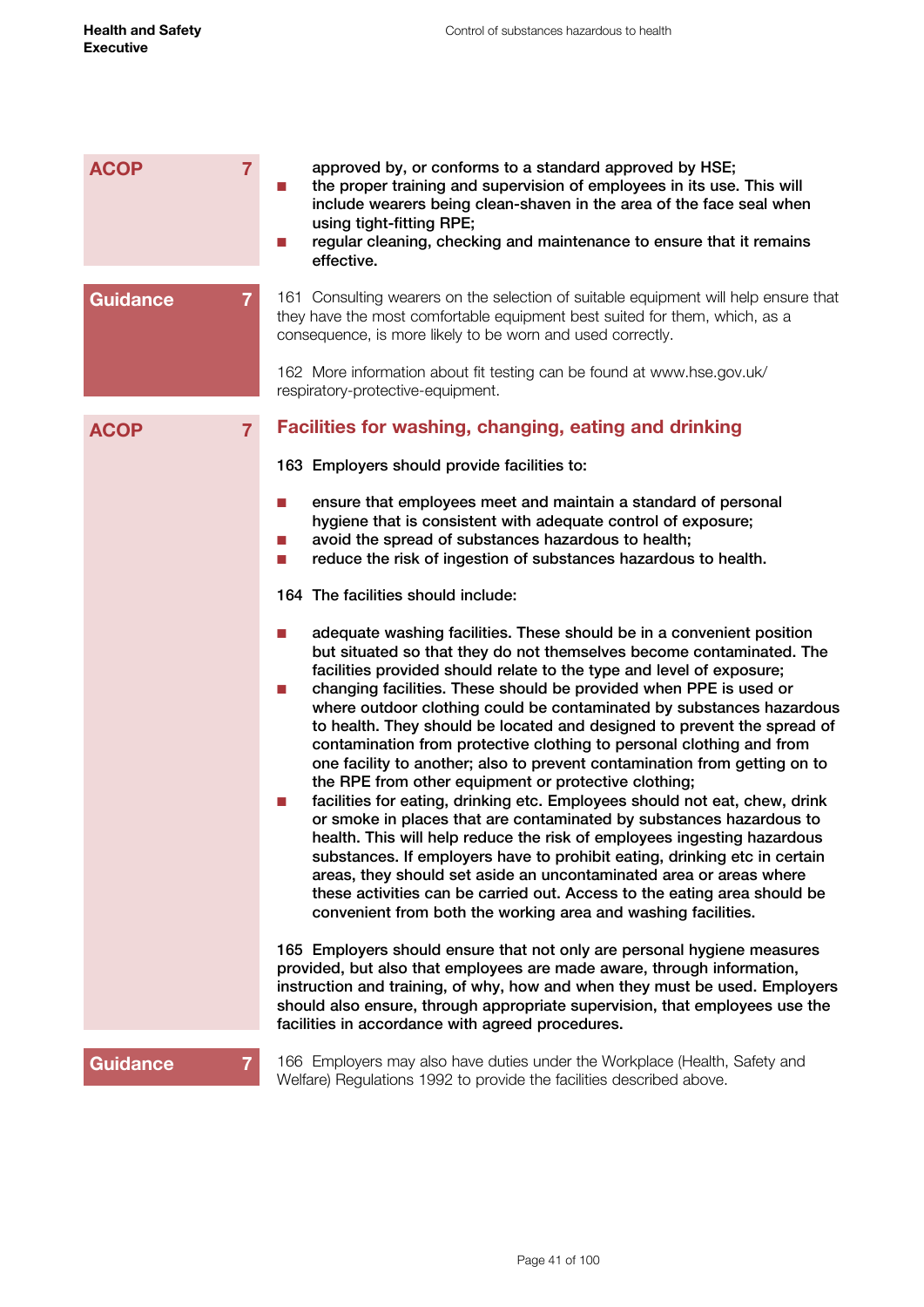|                   |   | <b>Regulation 8 Use of control measures etc</b>                                                                                                                                                                                                                                                                                                                                                                                                                                                                                                                                                                                                                                                                                                                                                                                           |
|-------------------|---|-------------------------------------------------------------------------------------------------------------------------------------------------------------------------------------------------------------------------------------------------------------------------------------------------------------------------------------------------------------------------------------------------------------------------------------------------------------------------------------------------------------------------------------------------------------------------------------------------------------------------------------------------------------------------------------------------------------------------------------------------------------------------------------------------------------------------------------------|
| <b>Regulation</b> | 8 | (1) Every employer who provides any control measure, other thing or facility<br>in accordance with these Regulations shall take all reasonable steps to ensure that<br>it is properly used or applied as the case may be.                                                                                                                                                                                                                                                                                                                                                                                                                                                                                                                                                                                                                 |
|                   |   | (2) Every employee shall make full and proper use of any control measure,<br>other thing or facility provided in accordance with these Regulations and, where<br>relevant, shall -                                                                                                                                                                                                                                                                                                                                                                                                                                                                                                                                                                                                                                                        |
|                   |   | take all reasonable steps to ensure it is returned after use to any<br>(a)<br>accommodation provided for it; and<br>if he discovers a defect therein, report it forthwith to his employer.<br>(b)                                                                                                                                                                                                                                                                                                                                                                                                                                                                                                                                                                                                                                         |
| <b>ACOP</b>       | 8 | <b>Employers' duties</b>                                                                                                                                                                                                                                                                                                                                                                                                                                                                                                                                                                                                                                                                                                                                                                                                                  |
|                   |   | 167 Employers should establish procedures to ensure that control measures,<br>including PPE and any other item or facility, are properly used or applied and<br>are not made less effective by other work practices or by improper use. The<br>procedures should include:                                                                                                                                                                                                                                                                                                                                                                                                                                                                                                                                                                 |
|                   |   | visual checks and observations at appropriate intervals;<br>ш<br>ensuring that where more than one item of PPE is being worn, the<br>$\mathcal{L}_{\mathcal{A}}$<br>different items are compatible;<br>supervising employees to ensure that the defined methods of work are<br>m.<br>being followed;<br>monitoring systems for the effectiveness of controls and prompt<br>ш<br>remedial action where necessary.                                                                                                                                                                                                                                                                                                                                                                                                                          |
|                   |   | <b>Employees' duties</b>                                                                                                                                                                                                                                                                                                                                                                                                                                                                                                                                                                                                                                                                                                                                                                                                                  |
|                   |   | 168 Employees should use the control measures in the way they are<br>intended to be used and as they have been instructed. In particular, they<br>should:                                                                                                                                                                                                                                                                                                                                                                                                                                                                                                                                                                                                                                                                                 |
|                   |   | use the control measures provided for materials, plant and processes;<br>ш<br>follow the defined methods of work;<br>П<br>wear the PPE provided, including any RPE, correctly and in accordance<br>ш<br>with the manufacturer's instructions;<br>store the PPE, when not in use, in the accommodation provided;<br>ш<br>remove any PPE which could cause contamination before eating,<br>ш<br>drinking or smoking;<br>maintain a high standard of personal hygiene and make proper use of<br>ш<br>the facilities provided for washing, showering or bathing and for eating<br>and drinking;<br>report promptly to the appointed person, eg 'foreman', supervisor or<br>ш<br>safety representative, any defects discovered in any control measure,<br>including defined methods of work, device or facility, or any PPE,<br>including RPE. |
|                   |   | <b>Requiation 9 Maintenance, examination and testing of</b>                                                                                                                                                                                                                                                                                                                                                                                                                                                                                                                                                                                                                                                                                                                                                                               |

### Regulation 9 Maintenance, examination and testing of control measures

**Regulation 9**

*(1) Every employer who provides any control measure to meet the requirements of regulation 7 shall ensure that –*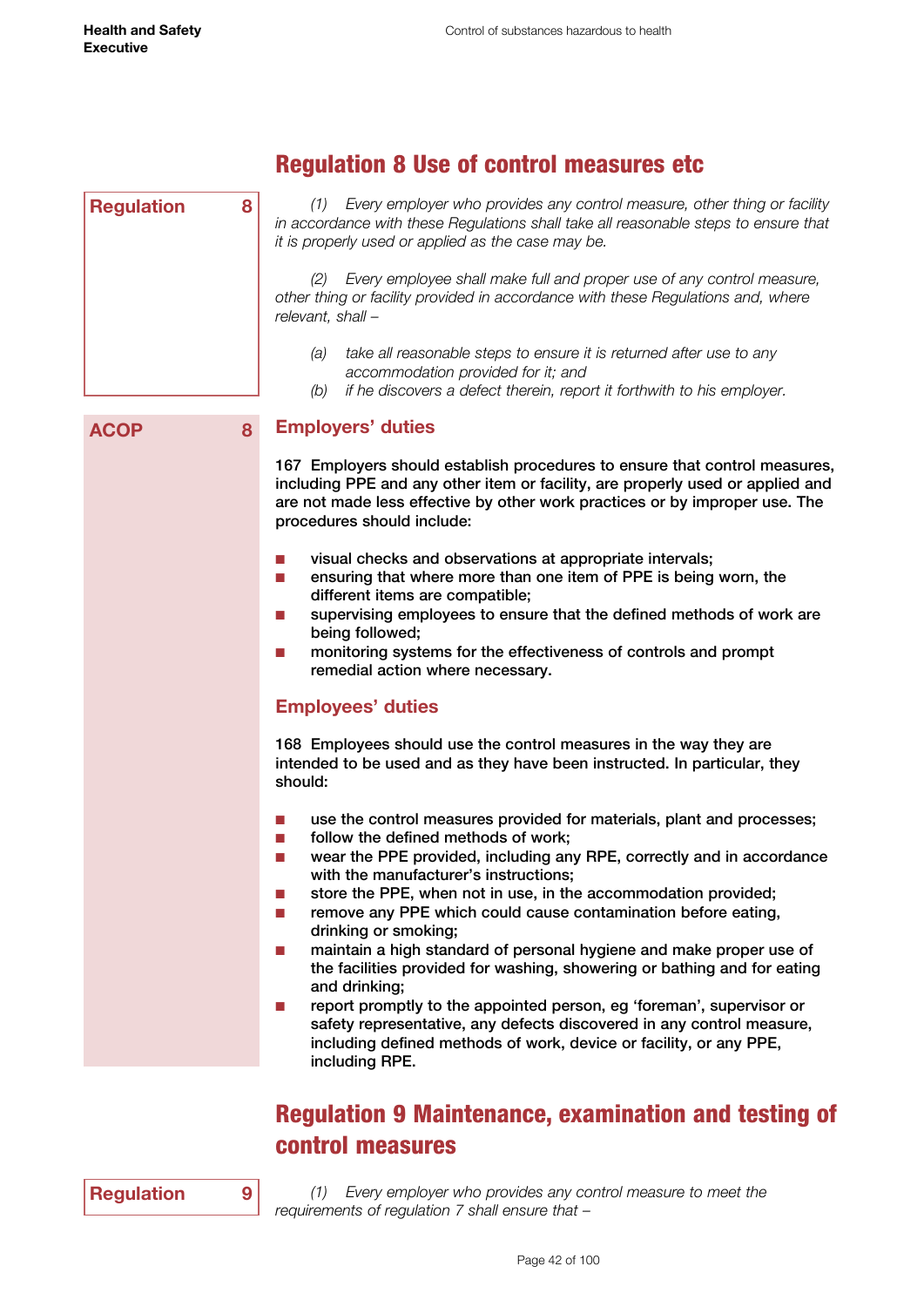| <b>Regulation</b> | 9 | in the case of plant and equipment, including engineering controls and<br>(a)<br>personal protective equipment, it is maintained in an efficient state, in<br>efficient working order, in good repair and in a clean condition; and<br>in the case of the provision of systems of work and supervision and of<br>(b)<br>any other measure, it is reviewed at suitable intervals and revised if<br>necessary. |
|-------------------|---|--------------------------------------------------------------------------------------------------------------------------------------------------------------------------------------------------------------------------------------------------------------------------------------------------------------------------------------------------------------------------------------------------------------|
|                   |   | Where engineering controls are provided to meet the requirements of<br>(2)<br>regulation 7, the employer shall ensure that thorough examination and testing of<br>those controls is carried out -                                                                                                                                                                                                            |
|                   |   | in the case of local exhaust ventilation plant, at least once every 14<br>(a)<br>months, or for local exhaust ventilation plant used in conjunction with a<br>process specified in Column 1 of Schedule 4, at not more than the<br>interval specified in the corresponding entry in Column 2 of that<br>Schedule; or                                                                                         |
|                   |   | in any other case, at suitable intervals.<br>(b)                                                                                                                                                                                                                                                                                                                                                             |
|                   |   | Where respiratory protective equipment (other than disposable<br>(3)<br>respiratory protective equipment) is provided to meet the requirements of regulation<br>7, the employer shall ensure that thorough examination and, where appropriate,<br>testing of that equipment is carried out at suitable intervals.                                                                                            |
|                   |   | (4) Every employer shall keep a suitable record of the examinations and tests<br>carried out in accordance with paragraphs (2) and (3) and of repairs carried out as<br>a result of those examinations and tests, and that record or a suitable summary<br>thereof shall be kept available for at least 5 years from the date on which it was<br>made.                                                       |
|                   |   | (5) Every employer shall ensure that personal protective equipment,<br>including protective clothing, is:                                                                                                                                                                                                                                                                                                    |
|                   |   | properly stored in a well-defined place;<br>(a)<br>checked at suitable intervals; and<br>(b)<br>when discovered to be defective, repaired or replaced before further use.<br>(C)                                                                                                                                                                                                                             |
|                   |   | (6) Personal protective equipment which may be contaminated by a<br>substance hazardous to health shall be removed on leaving the working area and<br>kept apart from uncontaminated clothing and equipment.                                                                                                                                                                                                 |
|                   |   | The employer shall ensure that the equipment referred to in paragraph (6)<br>(7)<br>is subsequently decontaminated and cleaned or, if necessary, destroyed.                                                                                                                                                                                                                                                  |
| <b>Guidance</b>   | 9 | <b>General</b>                                                                                                                                                                                                                                                                                                                                                                                               |

169 The objective of this regulation is to ensure that every element of a control measure performs as originally intended, and continues to adequately control the exposure of employees to substances hazardous to health. This includes the identification of any significant deterioration in any element of the control measure, and the taking of any necessary corrective steps. The frequency of any checks carried out will depend on the likelihood of significant deterioration of that particular element of the control measure and its importance. In any event, it should be done at intervals of not more than one year and after any incidents.

170 'Maintenance' means any work carried out to sustain the efficiency of control measures, and not just carried out by maintenance workers. It includes visual checks on any equipment relevant to the control of exposure, inspection, servicing,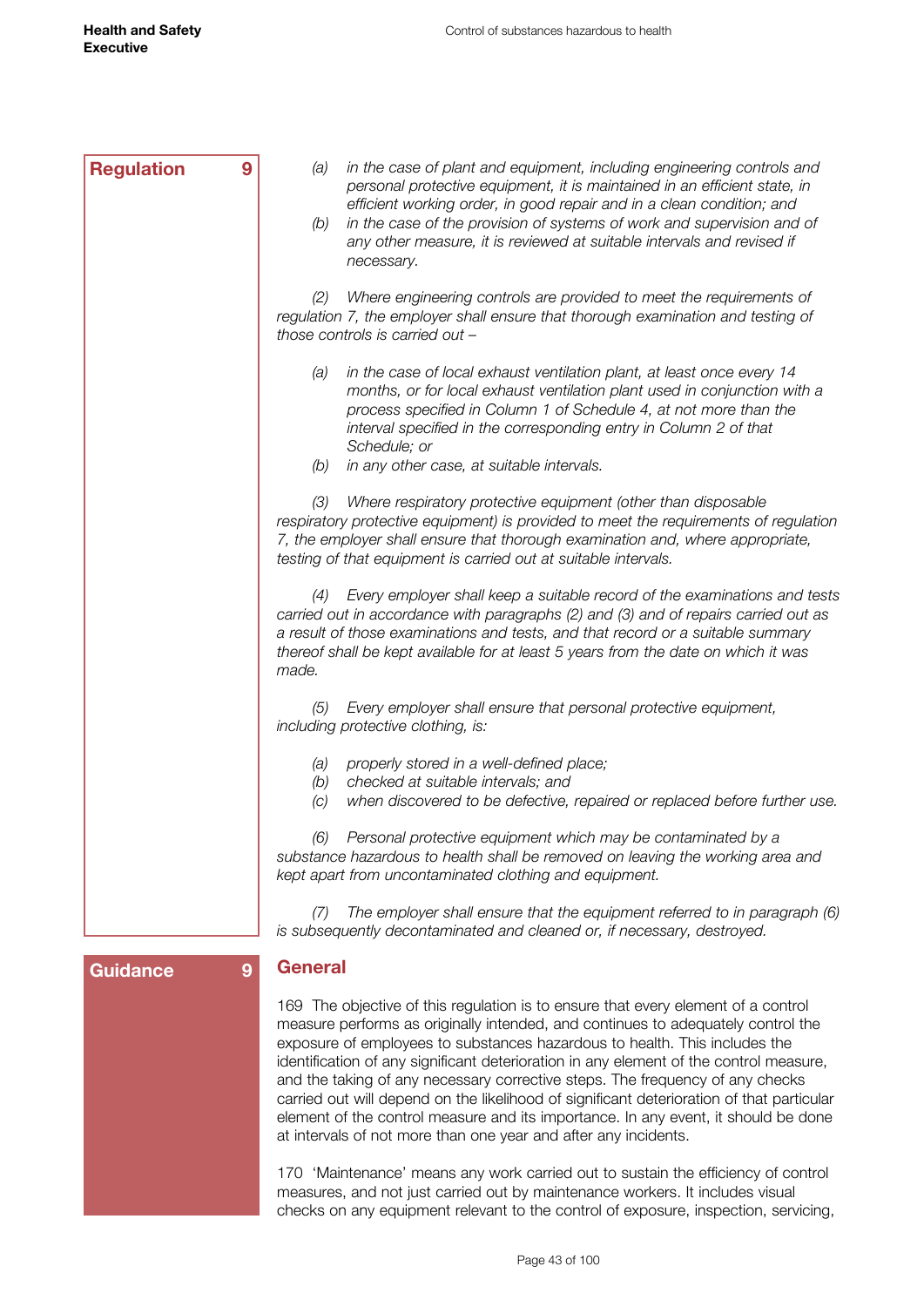| <b>Guidance</b><br>9 | observation of systems of work, and any remedial work to maintain the<br>effectiveness of control measures. The requirement for maintenance is restricted to<br>control of exposure, so that the duty to maintain control measures no longer<br>applies when people are not exposed to substances hazardous to health, eg during<br>periods when a process is shut down.<br>171 Anyone who checks the effectiveness of any element of a control measure<br>should have the competence to do so. The degree of theoretical and practical<br>knowledge required will increase with the likelihood of control failure, the<br>seriousness of the consequences, and the complexity of the control measure. |
|----------------------|--------------------------------------------------------------------------------------------------------------------------------------------------------------------------------------------------------------------------------------------------------------------------------------------------------------------------------------------------------------------------------------------------------------------------------------------------------------------------------------------------------------------------------------------------------------------------------------------------------------------------------------------------------------------------------------------------------|
|                      | <b>Maintenance of all control measures</b>                                                                                                                                                                                                                                                                                                                                                                                                                                                                                                                                                                                                                                                             |
|                      | 172 All control measures in use should be visually checked, where possible, at<br>appropriate intervals and without undue risk to maintenance staff. In the case of<br>LEV and work enclosures, such checks should be carried out at least once a week.                                                                                                                                                                                                                                                                                                                                                                                                                                                |
|                      | 173 Procedures for servicing equipment should specify:                                                                                                                                                                                                                                                                                                                                                                                                                                                                                                                                                                                                                                                 |
|                      | which control measures need servicing;<br>m,<br>the work to be carried out on each of them;<br>n.<br>when the work should be done;<br>n.<br>who is to do the work and who is responsible for it;<br>m.<br>how to put right any defects found.<br>m.                                                                                                                                                                                                                                                                                                                                                                                                                                                    |
| 9<br><b>ACOP</b>     | 174 In most circumstances, control measures will include defined working<br>procedures. These should be observed regularly to check that they are still<br>being followed. They should also be reviewed periodically to confirm that they<br>are still appropriate and workable, and to see whether they can be improved.                                                                                                                                                                                                                                                                                                                                                                              |
|                      | 175 Employers must ensure that whoever carries out maintenance,<br>examinations and tests is competent to do so (see regulation 7 of the MHSW<br>Regulations and regulation 12(4) of COSHH). People carrying out<br>examinations and tests on control measures such as LEV and PPE must have<br>adequate knowledge, training and expertise in examination methods and<br>techniques.                                                                                                                                                                                                                                                                                                                   |
|                      | Control measures subject to thorough examinations and tests                                                                                                                                                                                                                                                                                                                                                                                                                                                                                                                                                                                                                                            |
|                      | <b>Engineering controls</b><br>176 In all cases, engineering control measures provided to control exposure<br>must be thoroughly examined and tested at suitable or specified intervals.<br>This is to ensure that they are continuing to perform as intended.                                                                                                                                                                                                                                                                                                                                                                                                                                         |
|                      | 177 Employers should check all engineering controls when they are installed<br>to ensure that they meet the specified technical performance and, in<br>combination with other control measures, are capable of providing adequate<br>control. This initial, or commissioning, information can provide a benchmark<br>for subsequent regular examinations and tests. The results of each thorough<br>examination and test should be checked against the assessment carried out<br>under regulation 6 and the requirements of regulation 7 regarding control. Any<br>defects found as a result of the examinations or tests should be put right as<br>soon as possible.                                  |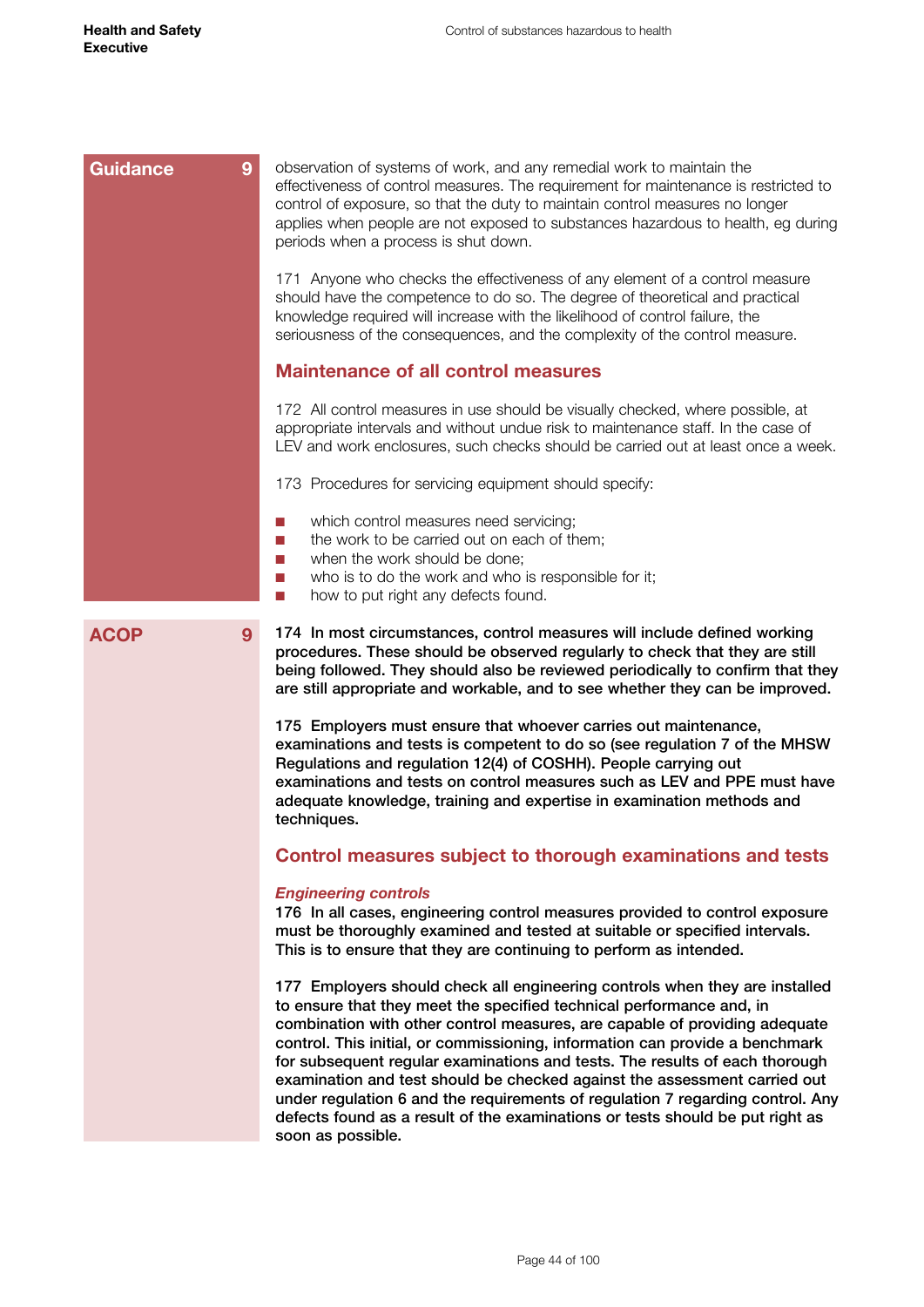| <b>Guidance</b><br>9 | 178 The form of the thorough examinations and tests will depend on:                                                                                                                                                                                                                                                                                                                                                                                                                                                                                                                                                                                                |
|----------------------|--------------------------------------------------------------------------------------------------------------------------------------------------------------------------------------------------------------------------------------------------------------------------------------------------------------------------------------------------------------------------------------------------------------------------------------------------------------------------------------------------------------------------------------------------------------------------------------------------------------------------------------------------------------------|
|                      | the particular engineering control under consideration, ie its inherent reliability<br>T.<br>in sustaining the level of control over the hazardous substance concerned;<br>the type and the extent of the risk posed by the hazardous substance, ie the<br>m,<br>consequences of deterioration or failure of the control measure.                                                                                                                                                                                                                                                                                                                                  |
| <b>ACOP</b><br>9     | 179 In the case of LEV plant, the requirements set out in paragraph 185<br>should be met. For all other engineering controls, the examinations and tests<br>should be sufficient to reveal any defect or latent defect.                                                                                                                                                                                                                                                                                                                                                                                                                                            |
|                      | <b>Frequency of examination and testing</b>                                                                                                                                                                                                                                                                                                                                                                                                                                                                                                                                                                                                                        |
|                      | 180 The frequency of examinations or tests should also be linked to the type<br>of engineering control in use, the extent of any risk in the event of its failure<br>or deterioration, and the likelihood that failure or deterioration will occur.                                                                                                                                                                                                                                                                                                                                                                                                                |
|                      | 181 The frequency may need to be increased alongside the age of the<br>engineering control concerned. There may also be the need to re-examine<br>and reassess the frequency of examinations and tests in the event of any<br>significant change to the plant or process. For LEV, the frequency of the<br>thorough examinations and tests is specified in regulation 9(2)(a) and<br>Schedule 4.                                                                                                                                                                                                                                                                   |
|                      | 182 Where the control measures are important for preventing sudden or<br>serious effects on people, eg flexible connections for delivery of toxic fluids,<br>or extraction ventilation for processes emitting toxic fumes, the inspection<br>needs to be very frequent and, in the case of controls used only occasionally,<br>before each use. Condition monitoring, eg air flow sensors in extraction<br>ducts, may need to be continuous and linked to alarms. Air sensor operation<br>may also be needed to detect hazardous substances and raise an alarm if a<br>pre-set limit is breached. All such arrangements should emerge from the risk<br>assessment. |
|                      | 183 Employers and employees should give the person carrying out the<br>thorough examinations and tests all the co-operation needed for the work to<br>be carried out correctly and fully.                                                                                                                                                                                                                                                                                                                                                                                                                                                                          |
|                      | <b>Suitable records</b>                                                                                                                                                                                                                                                                                                                                                                                                                                                                                                                                                                                                                                            |
|                      | 184 Employers should keep a suitable record in respect of each thorough<br>examination and test. For LEV plant, the record should contain the<br>information listed in paragraph 186. For all other engineering controls,<br>employers should keep similar information, but adapt it so that it is relevant<br>to the type of engineering control concerned.                                                                                                                                                                                                                                                                                                       |
|                      | <b>Local exhaust ventilation</b>                                                                                                                                                                                                                                                                                                                                                                                                                                                                                                                                                                                                                                   |
|                      | 185 The examination and test should ensure that the LEV plant can meet its<br>intended operating performance for adequately controlling hazardous<br>substances for the purposes of regulation 7. This applies whether the LEV is<br>fixed or portable; it includes microbiological safety cabinets, external high-<br>efficiency particulate arrester (HEPA) filters fitted as part of extraction<br>systems in laboratories and on-tool extraction systems. By following the<br>guidance set out in HSE's Controlling airborne contaminants at work <sup>10</sup> and at<br>www.hse.gov.uk/lev/, employers can help to ensure that the examination and           |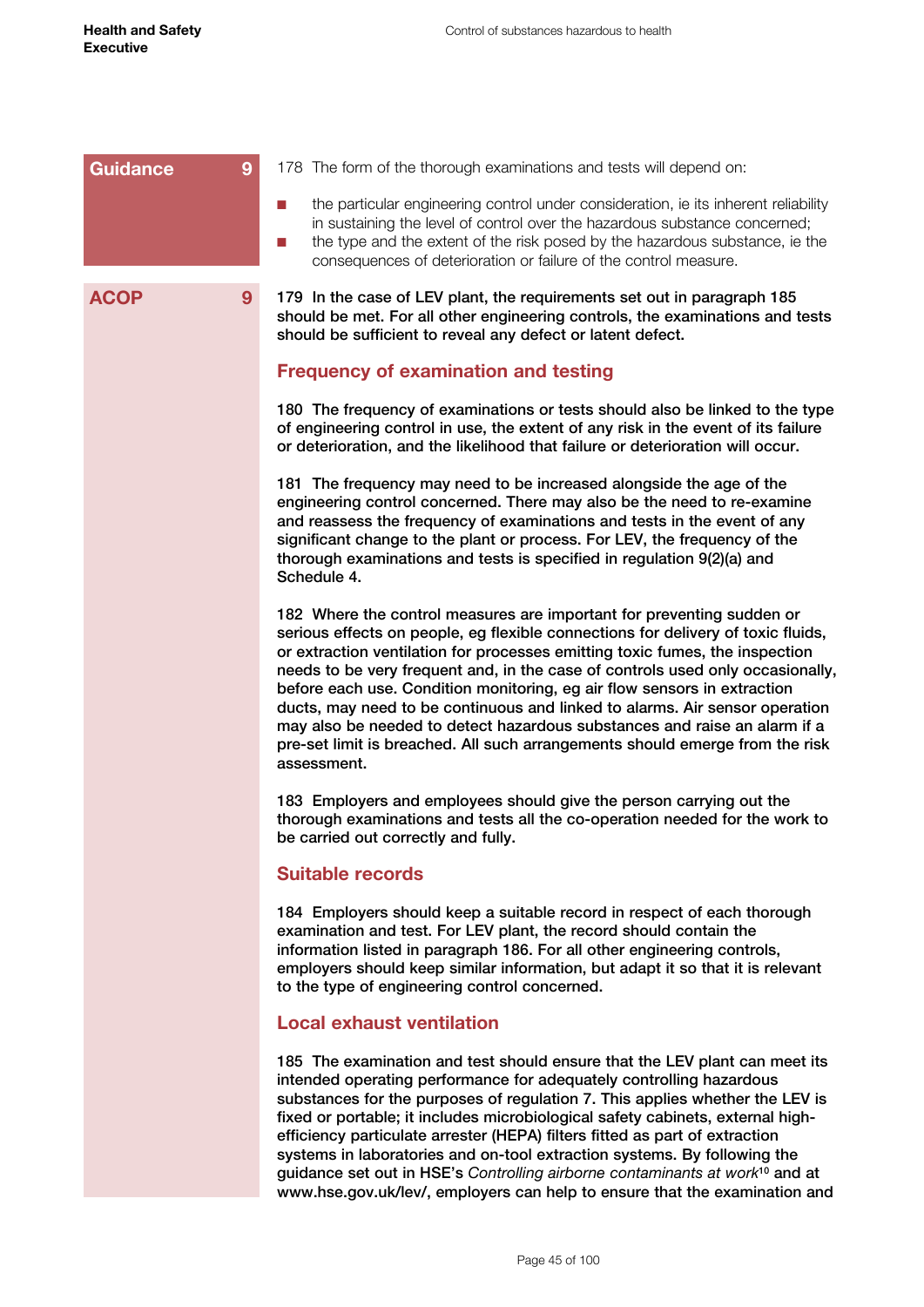| <b>ACOP</b><br>9     | testing of their LEV systems are carried out in accordance with the<br>requirements of regulation 9(2).                                                                                                                                                                                                                                                                                                                                                                                                                                                                                                                                                                                                                                                                                                                                                                                                                                                                                                                                                                                                                                                                                                                                                                                                                                                                                                                                                                                                                                                                                                                                                                                                                                                                                                                                                                                                                                                                                                                                                                                                                                                                                                              |  |  |  |
|----------------------|----------------------------------------------------------------------------------------------------------------------------------------------------------------------------------------------------------------------------------------------------------------------------------------------------------------------------------------------------------------------------------------------------------------------------------------------------------------------------------------------------------------------------------------------------------------------------------------------------------------------------------------------------------------------------------------------------------------------------------------------------------------------------------------------------------------------------------------------------------------------------------------------------------------------------------------------------------------------------------------------------------------------------------------------------------------------------------------------------------------------------------------------------------------------------------------------------------------------------------------------------------------------------------------------------------------------------------------------------------------------------------------------------------------------------------------------------------------------------------------------------------------------------------------------------------------------------------------------------------------------------------------------------------------------------------------------------------------------------------------------------------------------------------------------------------------------------------------------------------------------------------------------------------------------------------------------------------------------------------------------------------------------------------------------------------------------------------------------------------------------------------------------------------------------------------------------------------------------|--|--|--|
|                      | 186 A suitable employer record in respect of each thorough examination and<br>test of LEV should normally contain the following details:                                                                                                                                                                                                                                                                                                                                                                                                                                                                                                                                                                                                                                                                                                                                                                                                                                                                                                                                                                                                                                                                                                                                                                                                                                                                                                                                                                                                                                                                                                                                                                                                                                                                                                                                                                                                                                                                                                                                                                                                                                                                             |  |  |  |
|                      | the name and address of the employer responsible for the LEV;<br>m,<br>the date of the thorough examination and test;<br>$\sim$<br>the date of the last thorough examination and test;<br>m.<br>the identification and location of the LEV, and the process and<br>п<br>hazardous substance concerned;<br>the operating conditions at the time of the test and whether this was<br>$\sim$<br>normal production or special conditions;<br>a simple diagram of the LEV layout and location, with test points;<br>m.<br>the general condition of the LEV system, including hood serial numbers<br>m.<br>and, where appropriate, photographs of relevant parts;<br>information about the LEV plant which shows:<br>$\sim$<br>- its intended operating performance for adequately controlling the<br>hazardous substance for the purposes of regulation 7. (Note: If there<br>is no information available on this, it indicates a need for a further<br>assessment in accordance with regulation 6 to show compliance with<br>regulation 7);<br>- whether the plant is still achieving the same performance;<br>- if not, the adjustments, modifications or repairs needed to achieve<br>that performance;<br>the methods used to judge performance and the action to be taken to<br><b>I</b><br>achieve that performance, eg visual, smoke test, airflow measurements,<br>pressure measurements, dust lamp, air sampling, tests to check the<br>condition and effectiveness of the filter;<br>the results of any air sampling relevant to LEV performance;<br>m.<br>information on the way operators use the LEV;<br>$\sim$<br>information on general system wear and tear and whether components<br>m.<br>may need repair or replacement before the next test;<br>the name, job title and employer of the person carrying out the<br>$\sim$<br>examination and test;<br>the signature of the person carrying out the examination and test;<br>m.<br>the details of any minor adjustments or repairs carried out to make the<br>m.<br>LEV system effective;<br>the details of any critical defects identified.<br><b>COL</b><br>187 Employers should address critical defects immediately to ensure<br>adequate control. |  |  |  |
| <b>Guidance</b><br>9 | 188 The list above is not definitive and inclusion of all points may not be<br>appropriate for all types of LEV. Further information on suitable thorough                                                                                                                                                                                                                                                                                                                                                                                                                                                                                                                                                                                                                                                                                                                                                                                                                                                                                                                                                                                                                                                                                                                                                                                                                                                                                                                                                                                                                                                                                                                                                                                                                                                                                                                                                                                                                                                                                                                                                                                                                                                            |  |  |  |
|                      | examination and test records can be found on the LEV webpages at<br>www.hse.gov.uk/lev/.                                                                                                                                                                                                                                                                                                                                                                                                                                                                                                                                                                                                                                                                                                                                                                                                                                                                                                                                                                                                                                                                                                                                                                                                                                                                                                                                                                                                                                                                                                                                                                                                                                                                                                                                                                                                                                                                                                                                                                                                                                                                                                                             |  |  |  |
| <b>ACOP</b><br>9     | 189 Examples of the information which should be available in respect of the<br>main components of the LEV system include:                                                                                                                                                                                                                                                                                                                                                                                                                                                                                                                                                                                                                                                                                                                                                                                                                                                                                                                                                                                                                                                                                                                                                                                                                                                                                                                                                                                                                                                                                                                                                                                                                                                                                                                                                                                                                                                                                                                                                                                                                                                                                            |  |  |  |
|                      | enclosures/hoods: maximum number to be in use at any one time;<br>m,<br>location or position; static pressure behind each hood or extraction<br>point; and face velocity;                                                                                                                                                                                                                                                                                                                                                                                                                                                                                                                                                                                                                                                                                                                                                                                                                                                                                                                                                                                                                                                                                                                                                                                                                                                                                                                                                                                                                                                                                                                                                                                                                                                                                                                                                                                                                                                                                                                                                                                                                                            |  |  |  |
|                      | ducting: dimensions; transport velocity; and volume flow;<br><b>The State</b><br>filter/collector: specification; volume flow; static pressure at inlet, outlet<br>$\sim$<br>and across filter;                                                                                                                                                                                                                                                                                                                                                                                                                                                                                                                                                                                                                                                                                                                                                                                                                                                                                                                                                                                                                                                                                                                                                                                                                                                                                                                                                                                                                                                                                                                                                                                                                                                                                                                                                                                                                                                                                                                                                                                                                      |  |  |  |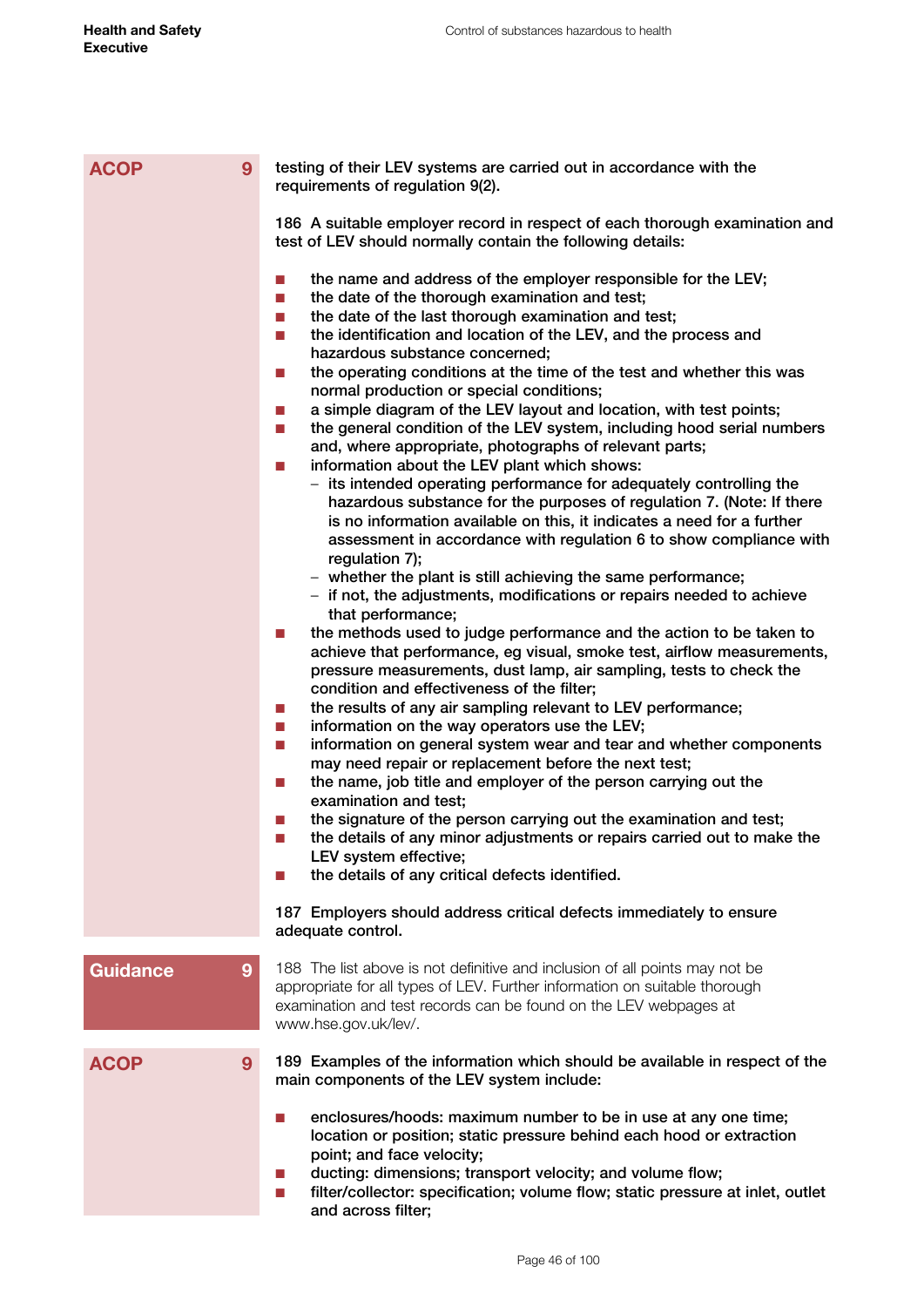| <b>ACOP</b> | fan or air mover: specification; volume flow; static pressure at inlet; and<br>9<br>m.<br>direction of rotation;<br>systems which return exhaust air to the workplace: filter efficiency; and<br>П<br>concentration of contaminant in returned air.                                                                                                                                                                                                                                                                                                                                                                                                    |
|-------------|--------------------------------------------------------------------------------------------------------------------------------------------------------------------------------------------------------------------------------------------------------------------------------------------------------------------------------------------------------------------------------------------------------------------------------------------------------------------------------------------------------------------------------------------------------------------------------------------------------------------------------------------------------|
|             | <b>Respiratory protective equipment</b>                                                                                                                                                                                                                                                                                                                                                                                                                                                                                                                                                                                                                |
|             | 190 The maintenance, examinations and tests of RPE should be in<br>accordance with the manufacturer's instructions. Examinations should<br>comprise a thorough visual examination of all parts of the respirator or<br>breathing apparatus to ensure that all parts are present, correctly fitted, and<br>the equipment is in good working order. In particular, the examination should<br>ensure that the straps, facepieces, filters and valves are sound and in good<br>working condition. For powered respirators, tests should:                                                                                                                   |
|             | be made on the condition and efficiency of those parts;<br>m,<br>ensure that the battery pack is in good condition;<br>m.<br>ensure that the respirator delivers at least the manufacturer's<br>П<br>recommended minimum volume flow rate.                                                                                                                                                                                                                                                                                                                                                                                                             |
|             | 191 For constant flow airline and demand valve breathing apparatus, tests<br>should include the pressure in the air cylinders and the volume flow rate.                                                                                                                                                                                                                                                                                                                                                                                                                                                                                                |
|             | 192 The quality of the air supplied to breathing apparatus should be tested<br>at suitable intervals, depending on the task and the frequency of use. When<br>the air supply is from mobile compressors, the employer should ensure that,<br>wherever a compressor is located, the quality of air it supplies is not<br>compromised by nearby contaminants. In every case, the air supplied to<br>breathing apparatus should meet the relevant quality standard. As it is not<br>reasonably practicable to test for all contaminants, the risk assessment<br>made under regulation 6 should guide what other contaminants will require<br>testing for. |
|             | <b>Frequency of examinations and tests</b>                                                                                                                                                                                                                                                                                                                                                                                                                                                                                                                                                                                                             |
|             | 193 Thorough maintenance examinations and, where appropriate, tests of<br>items of RPE, other than disposable respirators, should be made at suitable<br>intervals. The frequency should increase where the health risks and<br>conditions of exposure are particularly severe.                                                                                                                                                                                                                                                                                                                                                                        |
|             | 194 In situations where RPE is used only occasionally, an examination and<br>test should be made before their next use and maintenance carried out as<br>appropriate. The person who is responsible for managing the maintenance of<br>RPE should determine suitable intervals between examinations. Emergency<br>escape-type RPE should be examined and tested in accordance with the<br>manufacturer's instructions.                                                                                                                                                                                                                                 |
|             | 195 Suitable arrangements should be made to ensure that no employee uses<br>RPE previously used by another person, unless it has been thoroughly<br>washed and cleaned in accordance with the manufacturer's instructions.                                                                                                                                                                                                                                                                                                                                                                                                                             |
|             | <b>Suitable records</b>                                                                                                                                                                                                                                                                                                                                                                                                                                                                                                                                                                                                                                |
|             | 196 The record of each thorough examination and test of RPE carried out<br>should include:                                                                                                                                                                                                                                                                                                                                                                                                                                                                                                                                                             |
|             | the name and address of the employer responsible for the RPE;<br>m,                                                                                                                                                                                                                                                                                                                                                                                                                                                                                                                                                                                    |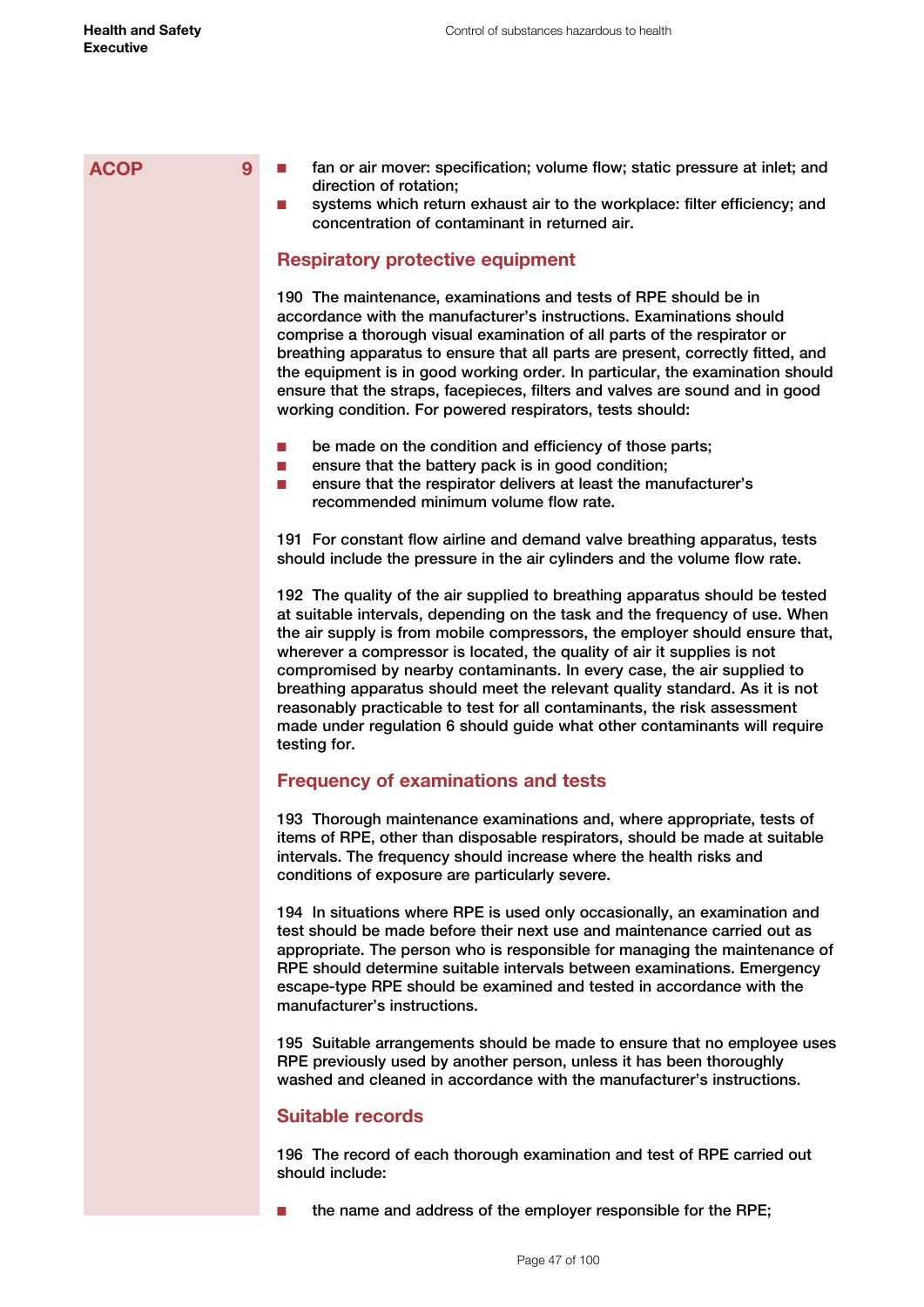| <b>ACOP</b>     | 9<br>particulars of the equipment and of the distinguishing number or mark,<br>together with a description sufficient to identify it, and the name of the<br>maker;<br>the date of examination and the name and signature or other acceptable<br>m.<br>means of identifying the person carrying out the examination and test;<br>the condition of the equipment and details of any defect found,<br><b>The State</b><br>including, for canister or filter respirators, the state of the canister and<br>the condition of the filter;<br>for constant flow airline and demand valve breathing apparatus, the<br><b>The State</b><br>pressure of air/gas in the supply cylinder;<br>for powered respirators and breathing apparatus, the volume flow rate to<br><b>The State</b><br>ensure that they can deliver at least the manufacturer's minimum<br>recommended flow rate;<br>the results of any breathing air quality tests.<br><b>Keeping records</b><br>197 Employers may keep records in any format, eg on paper or electronically.<br>Records should be kept readily accessible and retrievable at any reasonable<br>time for examination by safety representatives or inspectors etc. |
|-----------------|-----------------------------------------------------------------------------------------------------------------------------------------------------------------------------------------------------------------------------------------------------------------------------------------------------------------------------------------------------------------------------------------------------------------------------------------------------------------------------------------------------------------------------------------------------------------------------------------------------------------------------------------------------------------------------------------------------------------------------------------------------------------------------------------------------------------------------------------------------------------------------------------------------------------------------------------------------------------------------------------------------------------------------------------------------------------------------------------------------------------------------------------------------------------------------------------------|
| <b>Guidance</b> | <b>Accommodation for, and checking of, PPE</b><br>9                                                                                                                                                                                                                                                                                                                                                                                                                                                                                                                                                                                                                                                                                                                                                                                                                                                                                                                                                                                                                                                                                                                                           |
|                 | 198 Employers should ensure that accommodation is provided for PPE so that it<br>can be safely stored or kept when it is not in use. The adequacy of the<br>accommodation will vary according to the quantity, type and its use, eg pegs,<br>(labelled) lockers, shelves or containers etc. The storage should be adequate to<br>protect the PPE from contamination, loss or damage by, for example, harmful<br>substances, damp or sunlight.                                                                                                                                                                                                                                                                                                                                                                                                                                                                                                                                                                                                                                                                                                                                                 |
|                 | 199 Where quantities of PPE are stored, equipment which is ready for use should<br>be clearly segregated from that which is awaiting repair or maintenance. Where<br>PPE becomes contaminated during use, and especially by biological agents, the<br>accommodation should be separate from any the employer provides for ordinary<br>clothing and equipment. Employers may also have duties under the Workplace<br>(Health, Safety and Welfare) Regulations 1992 to provide accommodation for PPE.                                                                                                                                                                                                                                                                                                                                                                                                                                                                                                                                                                                                                                                                                           |
|                 | 200 All PPE should be checked regularly to ensure that it continues to function<br>and provide protection. The types of checks should be suited to that item of PPE<br>and be able to detect significant deterioration. The more likely the performance of a<br>particular item of PPE is to deteriorate, the more often it needs checking. Whoever<br>does this work should be sufficiently knowledgeable and trained to identify<br>deterioration and significant faults. Equipment that has deteriorated significantly or<br>is faulty should be effectively repaired or disposed of safely.                                                                                                                                                                                                                                                                                                                                                                                                                                                                                                                                                                                               |



### Regulation 10 Monitoring exposure at the workplace

- *(1) Where the risk assessment indicates that –*
- *(a) it is requisite for ensuring the maintenance of adequate control of the exposure of employees to substances hazardous to health; or*
- *(b) it is otherwise requisite for protecting the health of employees,*

*the employer shall ensure that the exposure of employees to substances hazardous to health is monitored in accordance with a suitable procedure.*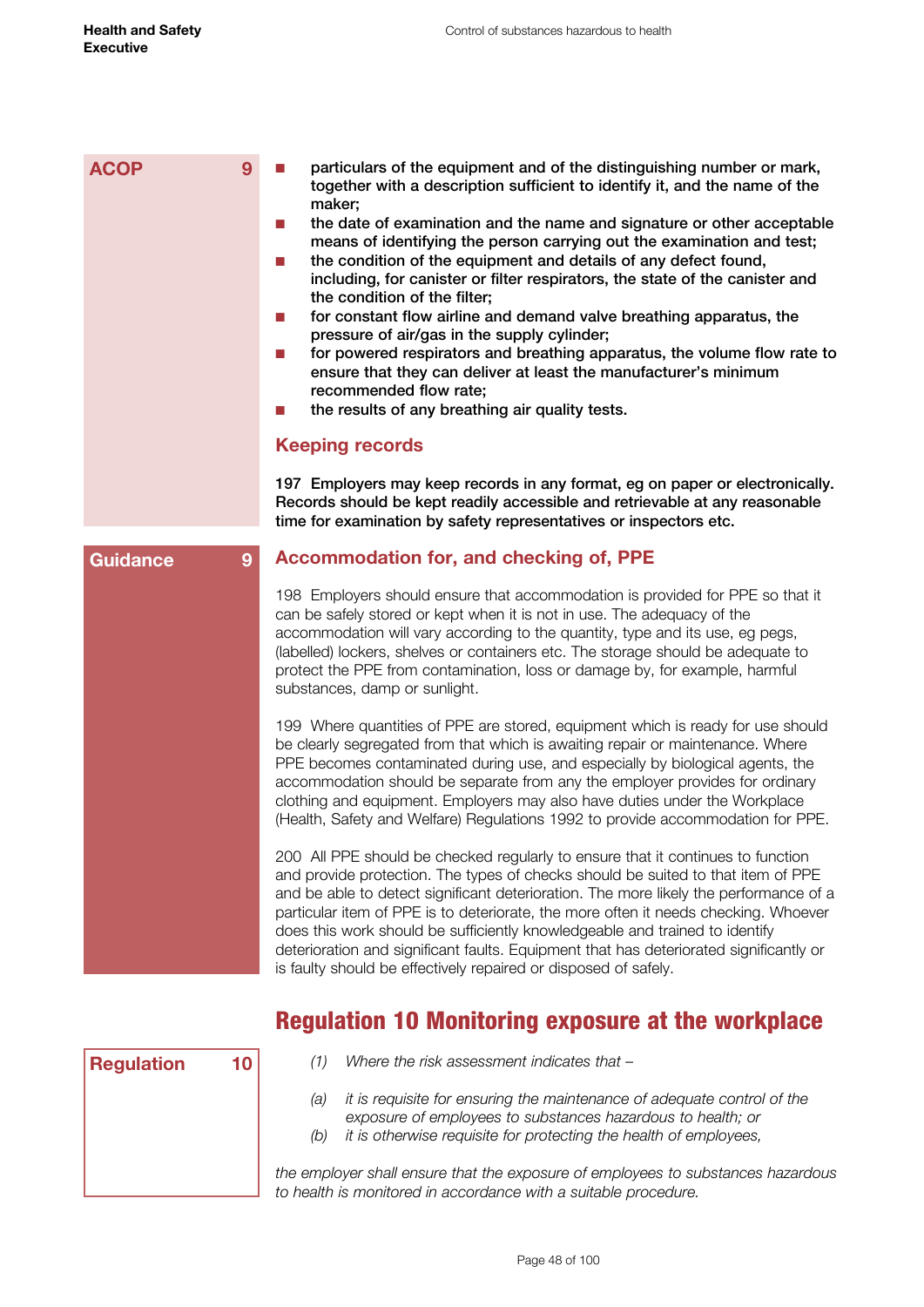| <b>Regulation</b> | 10 | Paragraph (1) shall not apply where the employer is able to demonstrate<br>(2)<br>by another method of evaluation that the requirements of regulation 7(1) have been<br>complied with.                                                                                                                                                                                            |
|-------------------|----|-----------------------------------------------------------------------------------------------------------------------------------------------------------------------------------------------------------------------------------------------------------------------------------------------------------------------------------------------------------------------------------|
|                   |    | (3)<br>The monitoring referred to in paragraph $(1)$ shall take place $-$                                                                                                                                                                                                                                                                                                         |
|                   |    | at regular intervals; and<br>(a)<br>when any change occurs which may affect that exposure.<br>(b)                                                                                                                                                                                                                                                                                 |
|                   |    | Where a substance or process is specified in Column 1 of Schedule 5,<br>(4)<br>monitoring shall be carried out at least at the frequency specified in the<br>corresponding entry in Column 2 of that Schedule.                                                                                                                                                                    |
|                   |    | The employer shall ensure that a suitable record of monitoring carried out<br>(5)<br>for the purpose of this regulation is made and maintained and that that record or a<br>suitable summary thereof is kept available -                                                                                                                                                          |
|                   |    | where the record is representative of the personal exposures of<br>(a)<br>identifiable employees, for at least 40 years; or<br>(b)<br>in any other case, for at least 5 years,                                                                                                                                                                                                    |
|                   |    | from the date of the last entry made in it.                                                                                                                                                                                                                                                                                                                                       |
|                   |    | Where an employee is required by regulation 11 to be under health<br>(6)<br>surveillance, an individual record of any monitoring carried out in accordance with<br>this regulation shall be made, maintained and kept in respect of that employee.                                                                                                                                |
|                   |    | (7)<br>The employer shall -                                                                                                                                                                                                                                                                                                                                                       |
|                   |    | on reasonable notice being given, allow an employee access to his<br>(a)<br>personal monitoring record;<br>provide the Executive with copies of such monitoring records as the<br>(b)                                                                                                                                                                                             |
|                   |    | Executive may require; and<br>if he ceases to trade, notify the Executive forthwith in writing and make<br>(C)<br>available to the Executive all monitoring records kept by him.                                                                                                                                                                                                  |
| <b>ACOP</b>       | 10 | <b>Exposure monitoring</b>                                                                                                                                                                                                                                                                                                                                                        |
|                   |    | 201 In the context of regulation 10(1), exposure monitoring means using<br>suitable techniques to assess the extent of employees' exposure to<br>substances hazardous to health via all routes (inhalation, ingestion and/or<br>skin). The information gathered during exposure monitoring can help an<br>employer assess whether the control of employees' exposure is adequate. |
|                   |    | When exposure monitoring is required                                                                                                                                                                                                                                                                                                                                              |
|                   |    | 202 Exposure monitoring is necessary if:                                                                                                                                                                                                                                                                                                                                          |
|                   |    | the risk assessment made under regulation 6(1) shows that an initial<br>exploratory monitoring exercise is necessary to reach an informed and<br>valid judgement about the risks;<br>failure or deterioration of the control measures (eg a lack of containment,<br>$\mathcal{L}_{\mathcal{A}}$                                                                                   |
|                   |    | or LEV not performing as intended) could result in a serious health effect,                                                                                                                                                                                                                                                                                                       |

either because of the toxicity of the substance or because of the extent of potential exposure, or both;

■ measurement is required to be sure that a WEL or any self-imposed (in-house) exposure standard is not exceeded;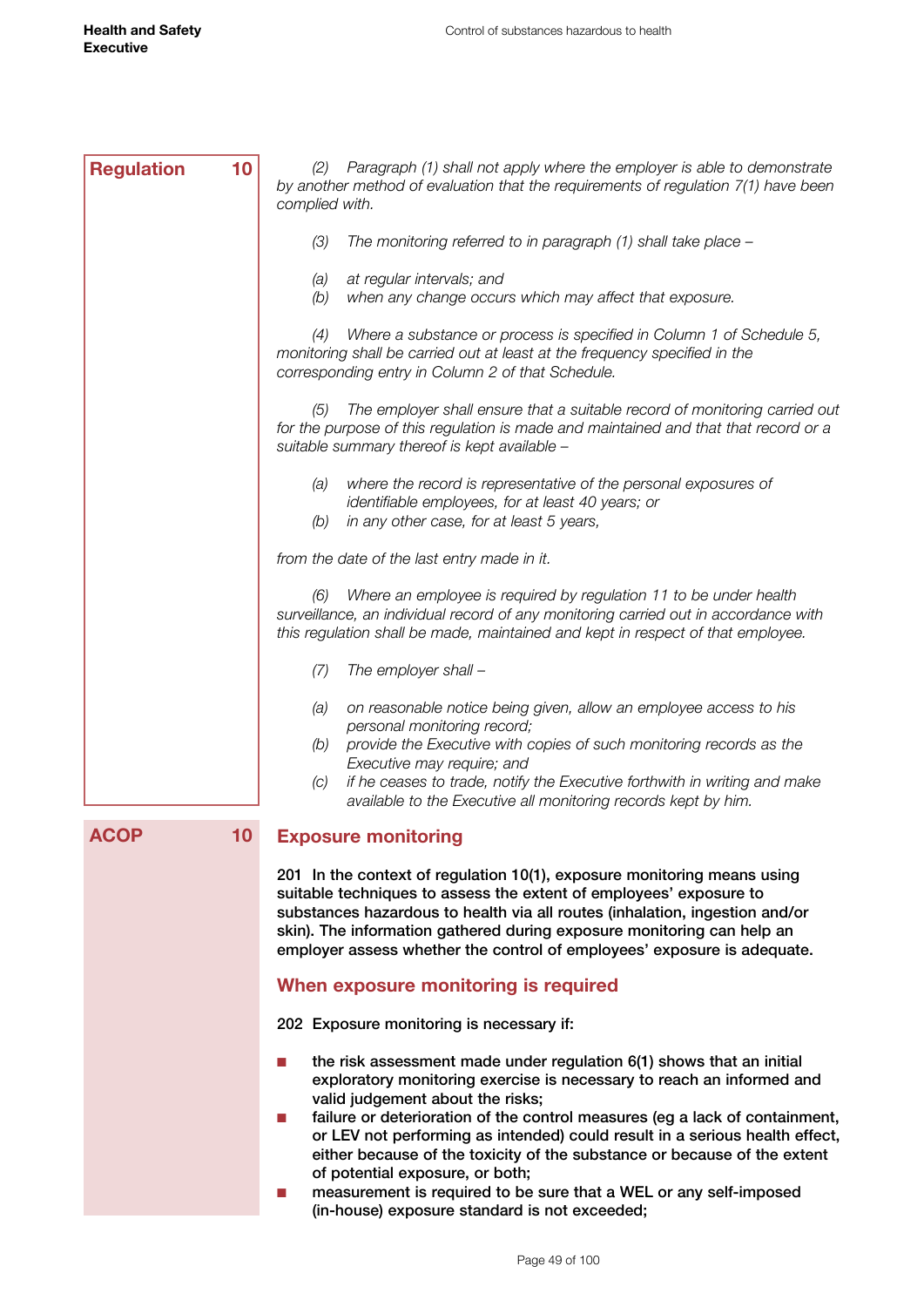| <b>ACOP</b> | 10 | any change in the conditions affecting employees' exposure means that<br><b>COL</b><br>adequate control of exposure is no longer being maintained, eg an<br>increase in the quantity of a substance used or from changing systems<br>of work, or introducing new plant;<br>it is needed as an additional check on the effectiveness of any control<br>$\sim$<br>measure provided in accordance with regulation 7; this is always the<br>case for the substances or processes specified in Schedule 5;<br>the risk assessment shows it is needed to monitor for the presence of<br><b>The State</b><br>any biological agents outside the primary physical containment.                                 |
|-------------|----|-------------------------------------------------------------------------------------------------------------------------------------------------------------------------------------------------------------------------------------------------------------------------------------------------------------------------------------------------------------------------------------------------------------------------------------------------------------------------------------------------------------------------------------------------------------------------------------------------------------------------------------------------------------------------------------------------------|
|             |    | When exposure monitoring is unnecessary                                                                                                                                                                                                                                                                                                                                                                                                                                                                                                                                                                                                                                                               |
|             |    | 203 Monitoring is not appropriate:                                                                                                                                                                                                                                                                                                                                                                                                                                                                                                                                                                                                                                                                    |
|             |    | if suitable techniques for sampling, analysis and quantification do not<br><b>COL</b><br>exist, or cannot be devised;<br>if the employer is able to demonstrate that an alternative method of<br><b>COL</b><br>evaluation has been used to ensure that exposure is adequately<br>controlled to comply with regulation 7. An alternative method of<br>evaluation may include:<br>- light-scattering techniques, smoke tubes, air velocity measurements;<br>- use of one or more 'surrogate' measurements to assess exposure to<br>mixtures of substances;<br>- establishing whether the process is fully enclosed or is a continuous<br>process under adequate control and any breaches of containment |
|             |    | are monitored by fixed-site monitors with suitable warning devices.                                                                                                                                                                                                                                                                                                                                                                                                                                                                                                                                                                                                                                   |
|             |    | <b>Suitable procedures for exposure monitoring</b>                                                                                                                                                                                                                                                                                                                                                                                                                                                                                                                                                                                                                                                    |
|             |    | 204 Employees' exposure to substances hazardous to health can be<br>monitored in different ways depending on the route of exposure (inhalation,<br>skin or ingestion). The most commonly used methods are monitoring the air in<br>the employee's breathing zone, background air monitoring, wipe sampling of<br>the skin, biological monitoring and biological effect monitoring.                                                                                                                                                                                                                                                                                                                    |
|             |    | 205 Air monitoring can involve personal monitoring (measuring the amount of<br>a substance in a worker's breathing zone) to estimate individual exposures<br>and assess control effectiveness. Results can be compared with WELs and<br>in-house limits and used to identify task-specific exposures.                                                                                                                                                                                                                                                                                                                                                                                                 |
|             |    | 206 Air monitoring can also use suitable fixed-site air samplers (also known<br>as static samplers) to provide an overall assessment of airborne<br>concentrations of a substance. Fixed-site air samplers do not directly<br>represent employee exposure. However, results can help identify:                                                                                                                                                                                                                                                                                                                                                                                                        |
|             |    | loss of containment and/or control;<br>sources contributing to exposure;<br>the extent of contaminant spread from the point of emission;<br><b>The State</b><br>potential exposure routes.<br>ш                                                                                                                                                                                                                                                                                                                                                                                                                                                                                                       |
|             |    | 207 Overall, the information obtained will inform an assessment of the<br>adequacy of control.                                                                                                                                                                                                                                                                                                                                                                                                                                                                                                                                                                                                        |
|             |    | 208 Taking wipe samples in the work area and on other surfaces, including<br>skin, can provide useful information on the spread of substances and the<br>potential for exposure. It is particularly useful where skin exposure and                                                                                                                                                                                                                                                                                                                                                                                                                                                                    |

absorption is a major factor to be considered.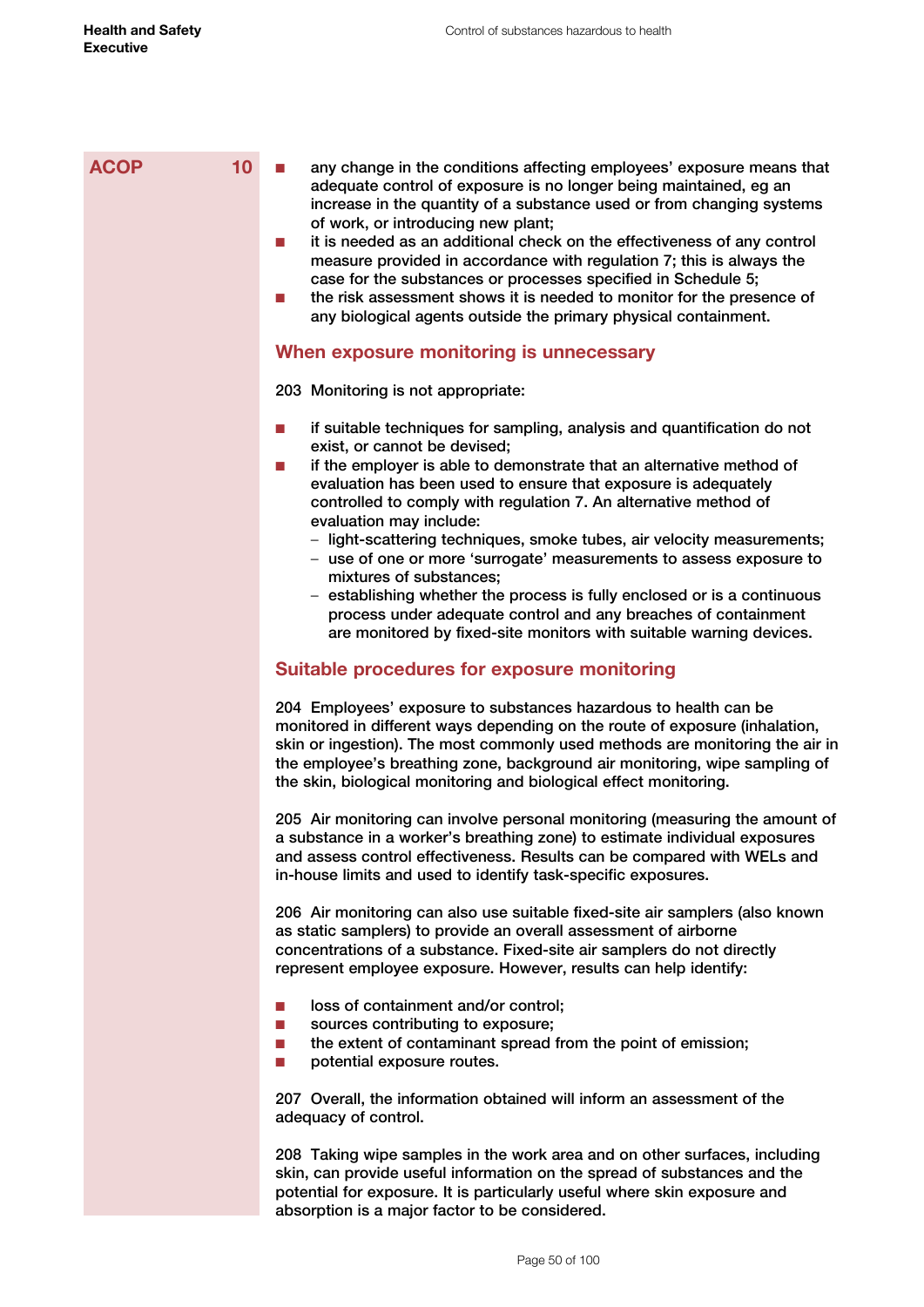| <b>ACOP</b> | 10 <sub>1</sub> | 209 Biological monitoring is the measurement of a substance or its<br>metabolite (substance formed when the body converts the chemical) in a<br>biological fluid (breath, urine or blood), eg monitoring for isocyanates in urine.                                                                                                                                                                                                                                                                                                                         |
|-------------|-----------------|------------------------------------------------------------------------------------------------------------------------------------------------------------------------------------------------------------------------------------------------------------------------------------------------------------------------------------------------------------------------------------------------------------------------------------------------------------------------------------------------------------------------------------------------------------|
|             |                 | 210 Biological effect monitoring is used to describe the measurement of non-<br>harmful, often reversible, biological effects in a worker following exposure, eg<br>organophosphorus pesticide exposure can affect certain enzyme activity in<br>the blood and this can be measured.                                                                                                                                                                                                                                                                       |
|             |                 | 211 Biological monitoring and biological effect monitoring are useful to<br>assess the degree of exposure and absorption of a substance into the body,<br>particularly whether substances may have entered the body through the skin<br>or via ingestion.                                                                                                                                                                                                                                                                                                  |
|             |                 | 212 Monitoring for biological agents outside of containment to satisfy<br>regulation 7(6)(d) may include testing:                                                                                                                                                                                                                                                                                                                                                                                                                                          |
|             |                 | the environment outside the physical means of confinement, eg a room,<br>$\mathbb{R}^n$<br>vessel or area around an infected human or animal;<br>the integrity of industrial process systems, eg filters, seals, or pipework<br>П<br>joints. They may be tested by swabbing and air sampling provided that<br>methods are suitable and validated by relevant authorities. Wherever<br>possible, such testing should be done using harmless surrogate<br>organisms, whose release under test conditions mimics the release of<br>process organisms.         |
|             |                 | 213 Further guidance on exposure monitoring can be found in HSE's<br>Monitoring strategies for toxic substances <sup>11</sup> and Biological monitoring in the<br>workplace: A guide to its practical application to chemical exposure. <sup>12</sup>                                                                                                                                                                                                                                                                                                      |
|             |                 | 214 Suitable sampling, analytical and quantification procedures should be<br>standardised and validated by authorities such as HSE, the British Standards<br>Institution (BSI) or other reputable authoritative agencies such as CEN, the<br>International Standardization Organization (ISO) and the US National Institute<br>for Occupational Safety and Health (NIOSH). Employers should ensure that<br>the procedures used are sufficiently sensitive for the situation being<br>monitored and of proven effectiveness for assessing adequate control. |
|             |                 | Who to monitor                                                                                                                                                                                                                                                                                                                                                                                                                                                                                                                                             |
|             |                 | 215 Employers need to monitor those employees who are potentially at risk<br>from exposure to substances hazardous to health where this is identified in<br>the risk assessment carried out under regulation 6(1).                                                                                                                                                                                                                                                                                                                                         |
|             |                 | 216 Where groups of employees are performing identical or similar tasks and<br>are being exposed to similar risks to health using similar controls, sampling<br>may be carried out on a selected number of people within the group,<br>provided that those selected are typical of each person within the group.<br>Care should be taken to ensure that individual work practices and human<br>factors (eg fatigue, untrained workers) do not unduly influence the results<br>obtained.                                                                    |
|             |                 | <b>Frequency of monitoring</b>                                                                                                                                                                                                                                                                                                                                                                                                                                                                                                                             |

217 Monitoring carried out for the purposes of regulation 10(1) must take place at regular intervals (see regulation 10(3)(a)).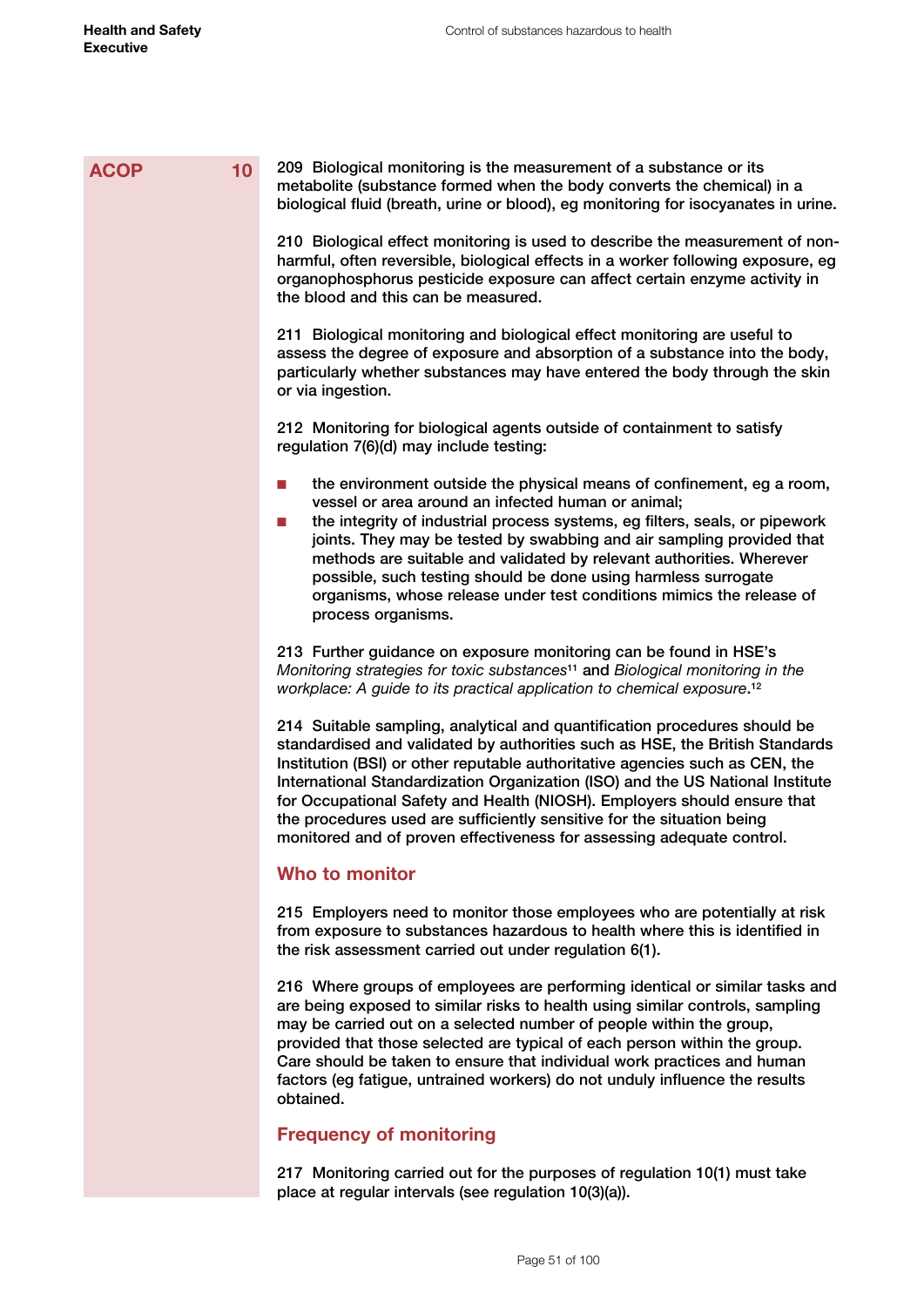| <b>ACOP</b><br>10     | 218 In deciding the frequency of workplace exposure monitoring, the<br>employer should take into account:                                                                                                                                                                                                                                                                                                                                                                                                                                                                                                                                                                                                                                                              |
|-----------------------|------------------------------------------------------------------------------------------------------------------------------------------------------------------------------------------------------------------------------------------------------------------------------------------------------------------------------------------------------------------------------------------------------------------------------------------------------------------------------------------------------------------------------------------------------------------------------------------------------------------------------------------------------------------------------------------------------------------------------------------------------------------------|
|                       | whether the risk assessment under regulation 6(1) recommends a<br>frequency;<br>whether any continuous fixed-site monitoring (static monitoring) installed<br>T.<br>as part of the process control can provide information on the likely<br>airborne exposure of employees;<br>the impact of factors such as worker behaviour, worker movements and<br>T.<br>plant failures on the systems in place to control exposure;<br>the potential health effects of exposure to the substances used in the<br>T.<br>workplace;<br>the need to assess infrequent activities, such as maintenance, during the<br>m.<br>activity concerned;<br>the need for monitoring any substances and processes listed in<br>Schedule 5 at the minimum frequency that the Schedule specifies. |
| <b>Guidance</b><br>10 | Who should carry out exposure monitoring                                                                                                                                                                                                                                                                                                                                                                                                                                                                                                                                                                                                                                                                                                                               |
|                       | 219 When an employer appoints a person to carry out exposure monitoring, they<br>should ensure that they are competent to do so (see regulation 7 of the MHSW<br>Regulations and regulation 12(4) of COSHH). Those monitoring exposure should<br>demonstrate:                                                                                                                                                                                                                                                                                                                                                                                                                                                                                                          |
|                       | appropriate training and experience in monitoring exposure;<br>familiarity with relevant monitoring standards and methods published by HSE<br>m.<br>and professional bodies;<br>adequate knowledge of occupational exposure limits and monitoring<br>T.<br>strategies;<br>adequate continuing professional development;                                                                                                                                                                                                                                                                                                                                                                                                                                                |
|                       | a commitment to providing sensible and proportionate advice.                                                                                                                                                                                                                                                                                                                                                                                                                                                                                                                                                                                                                                                                                                           |
|                       | 220 A competent person's advice should be based on a correct assessment of<br>the risk and take account of any established standards (eg exposure limits and<br>principles of good practice for the control of exposure to substances hazardous to<br>health).                                                                                                                                                                                                                                                                                                                                                                                                                                                                                                         |
|                       | 221 A competent person should apply a monitoring strategy directed at the actual<br>circumstances found in the workplace under consideration, based on a good<br>knowledge and experience of the particular industry, process etc, and tapping into<br>the knowledge and experience of both the management and workers at that<br>workplace.                                                                                                                                                                                                                                                                                                                                                                                                                           |
| 10<br><b>ACOP</b>     | <b>Suitable exposure monitoring records</b>                                                                                                                                                                                                                                                                                                                                                                                                                                                                                                                                                                                                                                                                                                                            |
|                       | 222 The information provided in exposure monitoring records should enable<br>employers and others (eg employees, safety representatives, enforcement<br>authorities) to understand and draw conclusions about the records' validity<br>and the adequacy of control of employees' exposure to substances<br>hazardous to health.                                                                                                                                                                                                                                                                                                                                                                                                                                        |
|                       | 223 To be regarded as suitable, a record should contain the following details<br>(for further advice, refer to Monitoring strategies for toxic substances):                                                                                                                                                                                                                                                                                                                                                                                                                                                                                                                                                                                                            |
|                       | traceability information: including employer's name and address, name<br>of the substance monitored (including CAS number), WEL (if applicable),                                                                                                                                                                                                                                                                                                                                                                                                                                                                                                                                                                                                                       |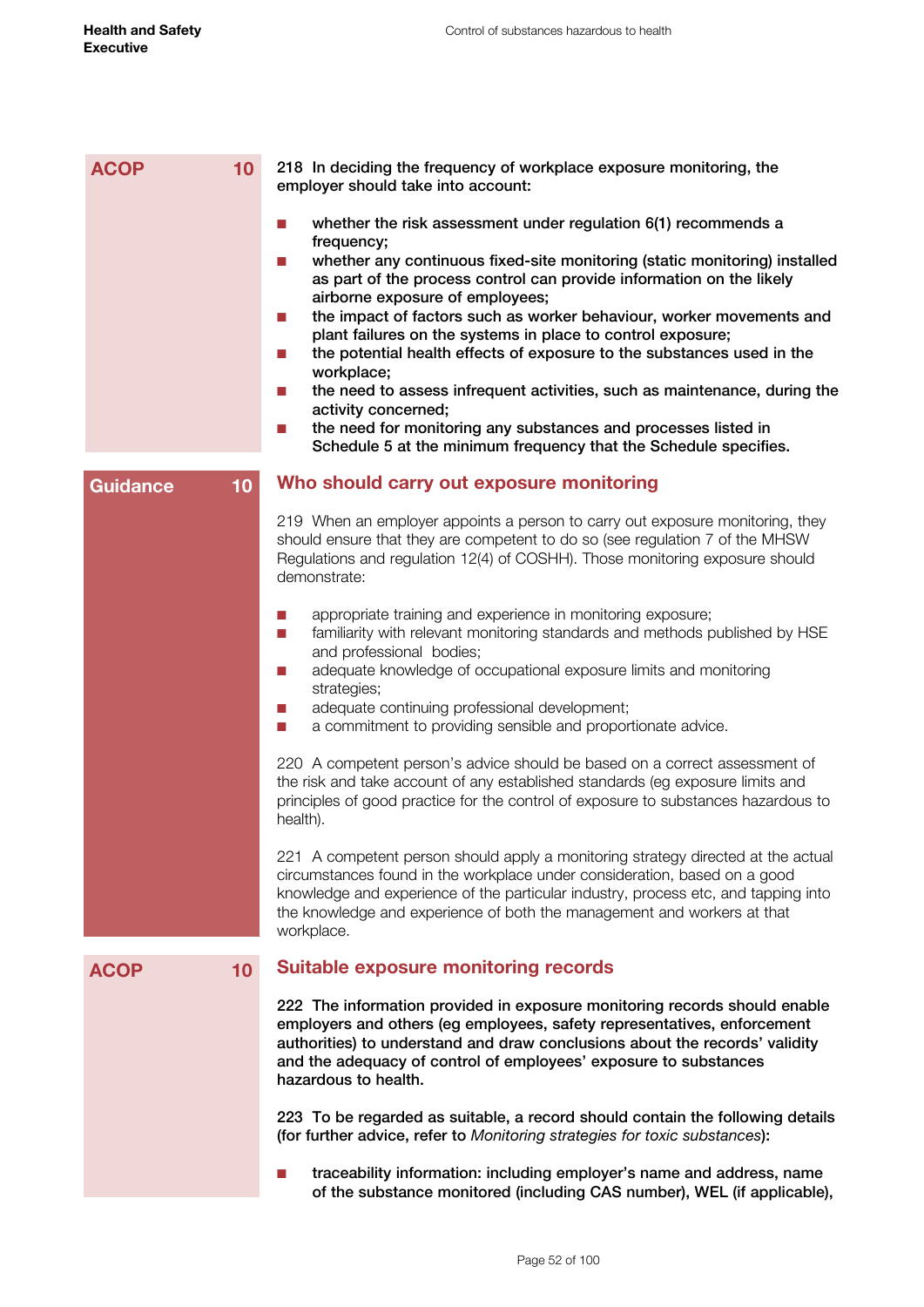| <b>ACOP</b> | 10 | process/task description, date of monitoring, report author's name,<br>dates of sampling and reporting;<br>sampling information: including work activities during monitoring, type of<br>$\mathcal{L}_{\mathrm{eff}}$<br>sampling (breathing zone, fixed site, dermal, surface and/or biological<br>monitoring), sample identification reference, location details, sampling<br>duration, activity duration, references to sampling, analytical and<br>quantification procedures;<br>exposure control information: including the types of controls in place.<br>$\sim$<br>For each type of control, the information provided should enable an<br>assessment of the adequacy of exposure control;<br>a summary: providing sufficient detail for the employer to determine<br>$\mathcal{L}_{\mathrm{eff}}$<br>whether their employees' exposure is adequately controlled to comply<br>with the requirements of regulation 7;<br>the report author's assurance: including a written confirmation, as<br>$\mathcal{L}_{\mathrm{eff}}$<br>applicable, that the report author is competent to carry out sampling and<br>analysis, write the report and interpret the results to help the employer<br>assess the adequacy of exposure control. |
|-------------|----|-----------------------------------------------------------------------------------------------------------------------------------------------------------------------------------------------------------------------------------------------------------------------------------------------------------------------------------------------------------------------------------------------------------------------------------------------------------------------------------------------------------------------------------------------------------------------------------------------------------------------------------------------------------------------------------------------------------------------------------------------------------------------------------------------------------------------------------------------------------------------------------------------------------------------------------------------------------------------------------------------------------------------------------------------------------------------------------------------------------------------------------------------------------------------------------------------------------------------------------------|
|             |    | <b>Access to exposure monitoring records</b>                                                                                                                                                                                                                                                                                                                                                                                                                                                                                                                                                                                                                                                                                                                                                                                                                                                                                                                                                                                                                                                                                                                                                                                            |
|             |    | 224 There are two types of records:                                                                                                                                                                                                                                                                                                                                                                                                                                                                                                                                                                                                                                                                                                                                                                                                                                                                                                                                                                                                                                                                                                                                                                                                     |
|             |    | a record which contains personal information (where an individual<br>ш<br>employee is identifiable);<br>other types of monitoring record (where monitoring results do not<br>$\sim$<br>identify an individual employee).                                                                                                                                                                                                                                                                                                                                                                                                                                                                                                                                                                                                                                                                                                                                                                                                                                                                                                                                                                                                                |
|             |    | 225 An employer should allow their employees to see their own individual<br>monitoring record and confirm whether or not it demonstrates adequate<br>exposure control. Employers may also, with the employee's consent, allow<br>the employee's representative to see the record.                                                                                                                                                                                                                                                                                                                                                                                                                                                                                                                                                                                                                                                                                                                                                                                                                                                                                                                                                       |
|             |    | Format of the exposure monitoring report                                                                                                                                                                                                                                                                                                                                                                                                                                                                                                                                                                                                                                                                                                                                                                                                                                                                                                                                                                                                                                                                                                                                                                                                |
|             |    | 226 The employer may keep the exposure monitoring record in any format,<br>eg paper or electronic, and it should contain the information (see paragraph<br>223) necessary to assess the adequacy of control of the employee's exposure<br>to substances hazardous to health. The assessment may include<br>consideration of both the monitoring and health surveillance information by a<br>responsible person (see paragraph 243–245), such as a doctor. The recorded<br>information should be readily retrievable.                                                                                                                                                                                                                                                                                                                                                                                                                                                                                                                                                                                                                                                                                                                    |
|             |    | Preserving and disposing of monitoring records                                                                                                                                                                                                                                                                                                                                                                                                                                                                                                                                                                                                                                                                                                                                                                                                                                                                                                                                                                                                                                                                                                                                                                                          |
|             |    | 227 Wherever an exposure monitoring record contains the personal exposure<br>monitoring data of an individual employee, the record should be kept for at<br>least 40 years from the date the record was made.                                                                                                                                                                                                                                                                                                                                                                                                                                                                                                                                                                                                                                                                                                                                                                                                                                                                                                                                                                                                                           |
|             |    | 228 All other types of exposure monitoring records (eg fixed-site monitoring)<br>should be kept for at least five years from the date the record was made.                                                                                                                                                                                                                                                                                                                                                                                                                                                                                                                                                                                                                                                                                                                                                                                                                                                                                                                                                                                                                                                                              |
|             |    | 229 Where an employer or employer's representative (eg an appointed<br>administrator) decides that the business will cease trading, the employer<br>should contact HSE's local office (contact details at www.hse.gov.uk/contact/<br>maps/) and offer to provide the exposure monitoring data.                                                                                                                                                                                                                                                                                                                                                                                                                                                                                                                                                                                                                                                                                                                                                                                                                                                                                                                                          |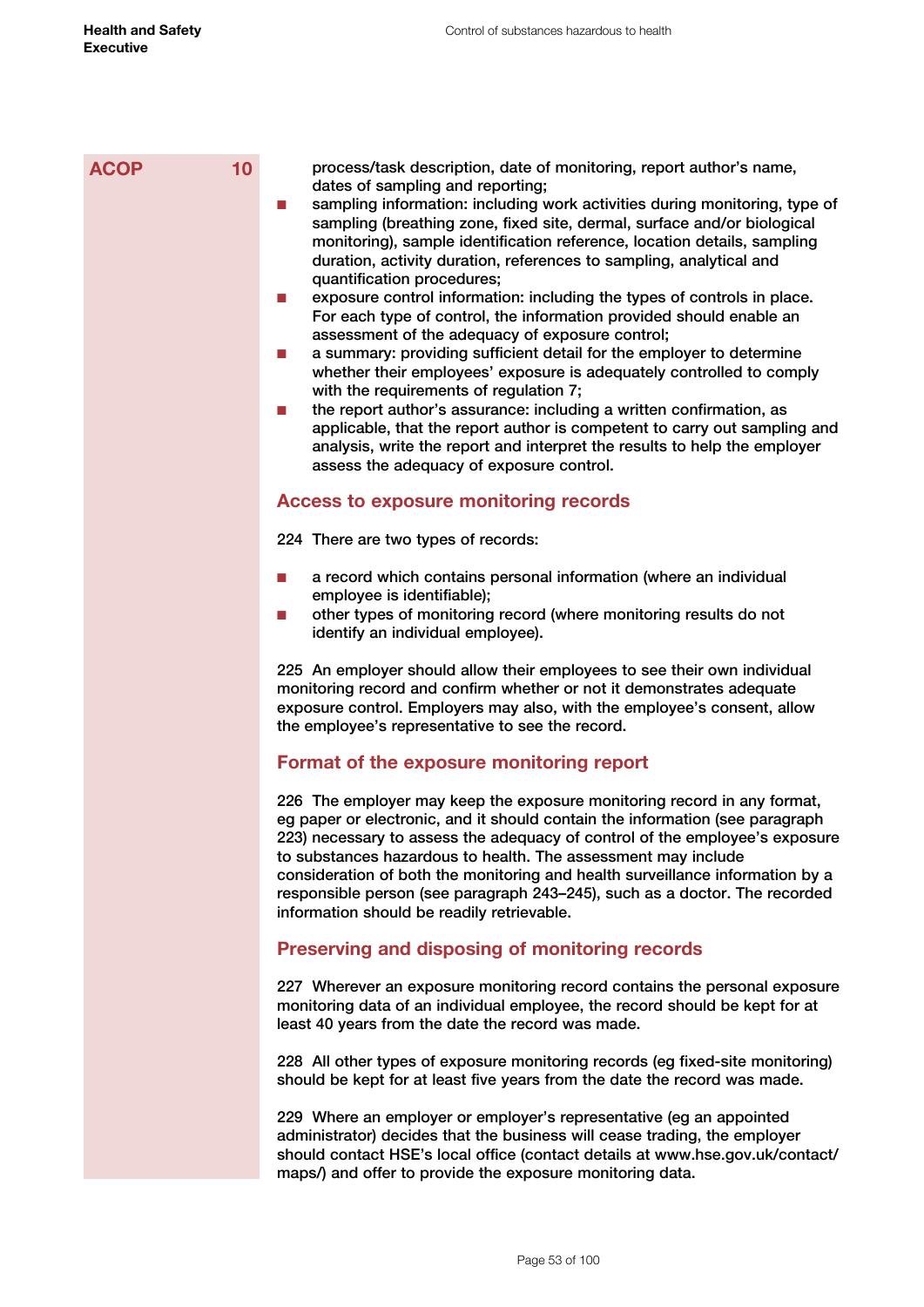| <b>Regulation</b> | 11<br>Where it is appropriate for the protection of the health of his employees<br>(1)<br>who are, or are liable to be, exposed to a substance hazardous to health, the<br>employer shall ensure that such employees are under suitable health surveillance.                                                                                                                                                                                                                                                                                                                                                                                                                                                                          |
|-------------------|---------------------------------------------------------------------------------------------------------------------------------------------------------------------------------------------------------------------------------------------------------------------------------------------------------------------------------------------------------------------------------------------------------------------------------------------------------------------------------------------------------------------------------------------------------------------------------------------------------------------------------------------------------------------------------------------------------------------------------------|
|                   | (2)<br>Health surveillance shall be treated as being appropriate where -                                                                                                                                                                                                                                                                                                                                                                                                                                                                                                                                                                                                                                                              |
|                   | the employee is exposed to one of the substances specified in Column 1<br>(a)<br>of Schedule 6 and is engaged in a process specified in Column 2 of that<br>Schedule, and there is a reasonable likelihood that an identifiable disease<br>or adverse health effect will result from that exposure; or<br>(b)<br>the exposure of the employee to a substance hazardous to health is<br>such that $-$<br>an identifiable disease or adverse health effect may be related to<br>(i)<br>the exposure;<br>there is a reasonable likelihood that the disease or effect may occur<br>(ii)<br>under the particular conditions of his work; and<br>there are valid techniques for detecting indications of the disease or<br>(iii)<br>effect, |
|                   | and the technique of investigation is of low risk to the employee.                                                                                                                                                                                                                                                                                                                                                                                                                                                                                                                                                                                                                                                                    |
|                   | The employer shall ensure that a health record, containing particulars<br>(3)<br>approved by the Executive, in respect of each of his employees to whom paragraph<br>(1) applies, is made and maintained and that that record or a copy thereof is kept<br>available in a suitable form for at least 40 years from the date of the last entry made<br>in it.                                                                                                                                                                                                                                                                                                                                                                          |
|                   | The employer shall -<br>(4)                                                                                                                                                                                                                                                                                                                                                                                                                                                                                                                                                                                                                                                                                                           |
|                   | on reasonable notice being given, allow an employee access to his<br>(a)<br>personal health record;<br>provide the Executive with copies of such health records as the Executive<br>(b)<br>may require; and<br>if he ceases to trade, notify the Executive forthwith in writing and make<br>(C)<br>available to the Executive all health records kept by him.                                                                                                                                                                                                                                                                                                                                                                         |
|                   | (5) If an employee is exposed to a substance specified in Schedule 6 and is<br>engaged in a process specified therein, the health surveillance required under<br>paragraph (1) shall include medical surveillance under the supervision of a relevant<br>doctor at intervals of not more than 12 months or at such shorter intervals as the<br>relevant doctor may require.                                                                                                                                                                                                                                                                                                                                                           |
|                   | Where an employee is subject to medical surveillance in accordance with<br>(6)<br>paragraph (5) and a relevant doctor has certified by an entry in the health record of<br>that employee that in his professional opinion that employee should not be engaged<br>in work which exposes him to that substance or that he should only be so engaged<br>under conditions specified in the record, the employer shall not permit the<br>employee to be engaged in such work except in accordance with the conditions, if<br>any, specified in the health record, unless that entry has been cancelled by a<br>relevant doctor.                                                                                                            |
|                   | Where an employee is subject to medical surveillance in accordance with<br>(7)<br>paragraph (5) and a relevant doctor has certified by an entry in his health record<br>that medical surveillance should be continued after his exposure to that substance                                                                                                                                                                                                                                                                                                                                                                                                                                                                            |

Regulation 11 Health surveillance

*has ceased, the employer shall ensure that the medical surveillance of that*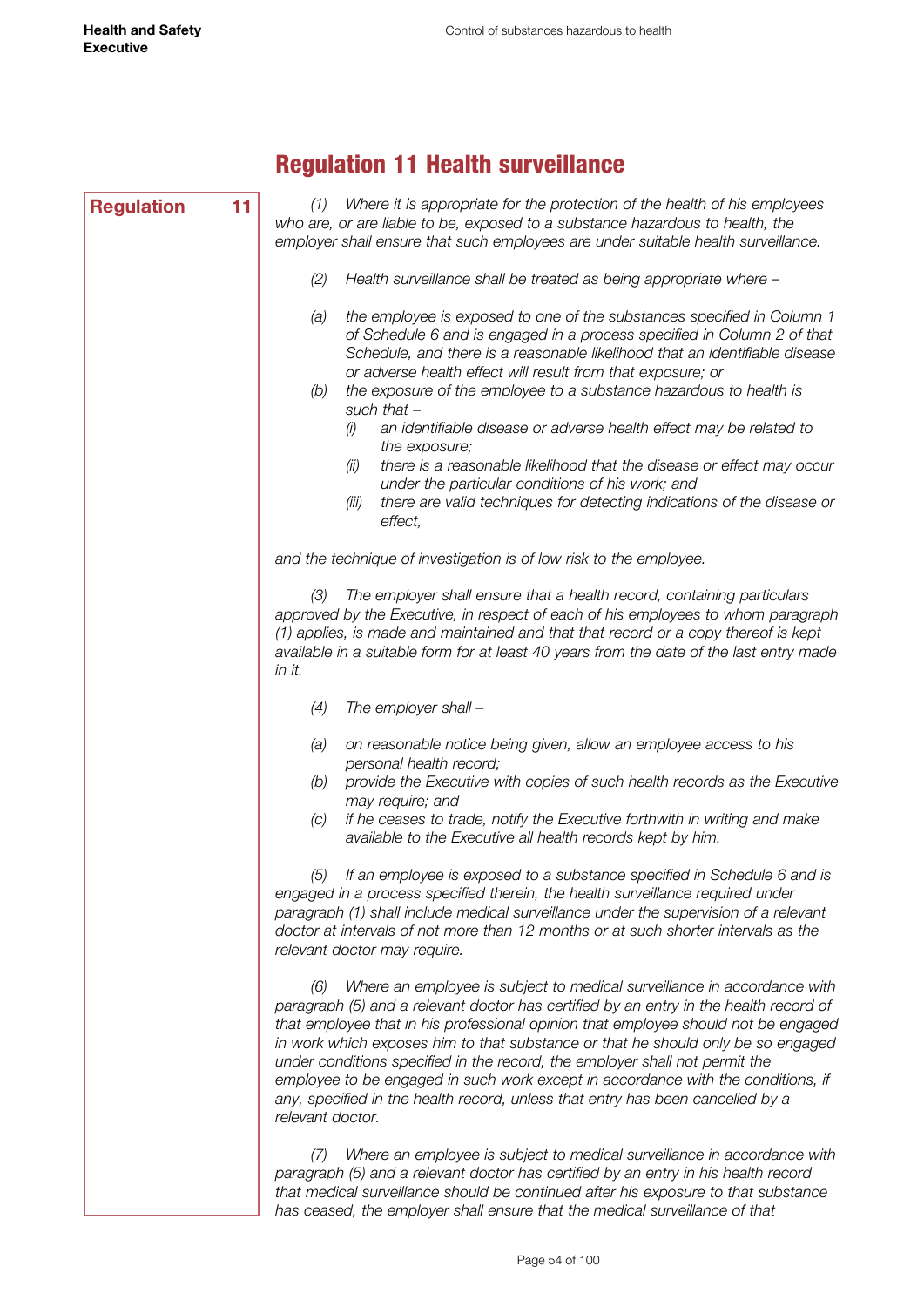| <b>Regulation</b> | 11 | employee is continued in accordance with that entry while he is employed by the<br>employer, unless that entry has been cancelled by a relevant doctor.                                                                                                                                                                                                                                                                                                                                                                                                                                                                                                                                                                            |
|-------------------|----|------------------------------------------------------------------------------------------------------------------------------------------------------------------------------------------------------------------------------------------------------------------------------------------------------------------------------------------------------------------------------------------------------------------------------------------------------------------------------------------------------------------------------------------------------------------------------------------------------------------------------------------------------------------------------------------------------------------------------------|
|                   |    | An employee to whom this regulation applies shall, when required by his<br>(8)<br>employer and at the cost of the employer, present himself during his working hours<br>for such health surveillance procedures as may be required for the purposes of<br>paragraph (1) and, in the case of an employee who is subject to medical<br>surveillance in accordance with paragraph (5), shall furnish the relevant doctor with<br>such information concerning his health as the relevant doctor may reasonably<br>require.                                                                                                                                                                                                             |
|                   |    | Where, as a result of health surveillance, an employee is found to have<br>(9)<br>an identifiable disease or adverse health effect which is considered by a relevant<br>doctor or other occupational health professional to be the result of exposure to a<br>substance hazardous to health the employer of that employee shall -                                                                                                                                                                                                                                                                                                                                                                                                  |
|                   |    | ensure that a suitably qualified person informs the employee accordingly<br>(a)<br>and provides the employee with information and advice regarding further<br>health surveillance;                                                                                                                                                                                                                                                                                                                                                                                                                                                                                                                                                 |
|                   |    | review the risk assessment;<br>(b)<br>review any measure taken to comply with regulation 7, taking into<br>(C)<br>account any advice given by a relevant doctor, occupational health<br>professional or by the Executive;                                                                                                                                                                                                                                                                                                                                                                                                                                                                                                          |
|                   |    | consider assigning the employee to alternative work where there is no<br>(d)<br>risk of further exposure to that substance, taking into account any advice<br>given by a relevant doctor or occupational health professional; and<br>provide for a review of the health of any other employee who has been                                                                                                                                                                                                                                                                                                                                                                                                                         |
|                   |    | (e)<br>similarly exposed, including a medical examination where such an<br>examination is recommended by a relevant doctor, occupational health<br>professional or by the Executive.                                                                                                                                                                                                                                                                                                                                                                                                                                                                                                                                               |
|                   |    | (10) Where, for the purpose of carrying out his functions under these<br>Regulations, a relevant doctor requires to inspect any workplace or any record kept<br>for the purposes of these Regulations, the employer shall permit him to do so.                                                                                                                                                                                                                                                                                                                                                                                                                                                                                     |
|                   |    | (11) Where an employee or an employer is aggrieved by a decision recorded<br>in the health record by a relevant doctor to suspend an employee from work which<br>exposes him to a substance hazardous to health (or to impose conditions on such<br>work), he may, by an application in writing to the Executive within 28 days of the<br>date on which he was notified of the decision, apply for that decision to be<br>reviewed in accordance with a procedure approved for the purposes of this<br>paragraph by the Health and Safety Executive, <sup>(a)</sup> and the result of that review shall<br>be notified to the employee and employer and entered in the health record in<br>accordance with the approved procedure. |
|                   |    | Words substituted subject to transitional provisions as specified by SI 2008/960 Schedule 2,<br>(a)<br>paragraph 11 the Legislative Reform (Health and Safety Executive) Order.                                                                                                                                                                                                                                                                                                                                                                                                                                                                                                                                                    |
| Guidance          | 11 | The objectives of health surveillance                                                                                                                                                                                                                                                                                                                                                                                                                                                                                                                                                                                                                                                                                              |
|                   |    | 230 The objectives of health surveillance are to:                                                                                                                                                                                                                                                                                                                                                                                                                                                                                                                                                                                                                                                                                  |
|                   |    | check the health of individual employees by detecting, as early as possible,<br>adverse changes which may be caused by exposure to substances hazardous<br>to health;                                                                                                                                                                                                                                                                                                                                                                                                                                                                                                                                                              |
|                   |    | collect, keep up-to-date and use data and information for determining and<br>evaluating hazards to health so that action can be taken to prevent more                                                                                                                                                                                                                                                                                                                                                                                                                                                                                                                                                                              |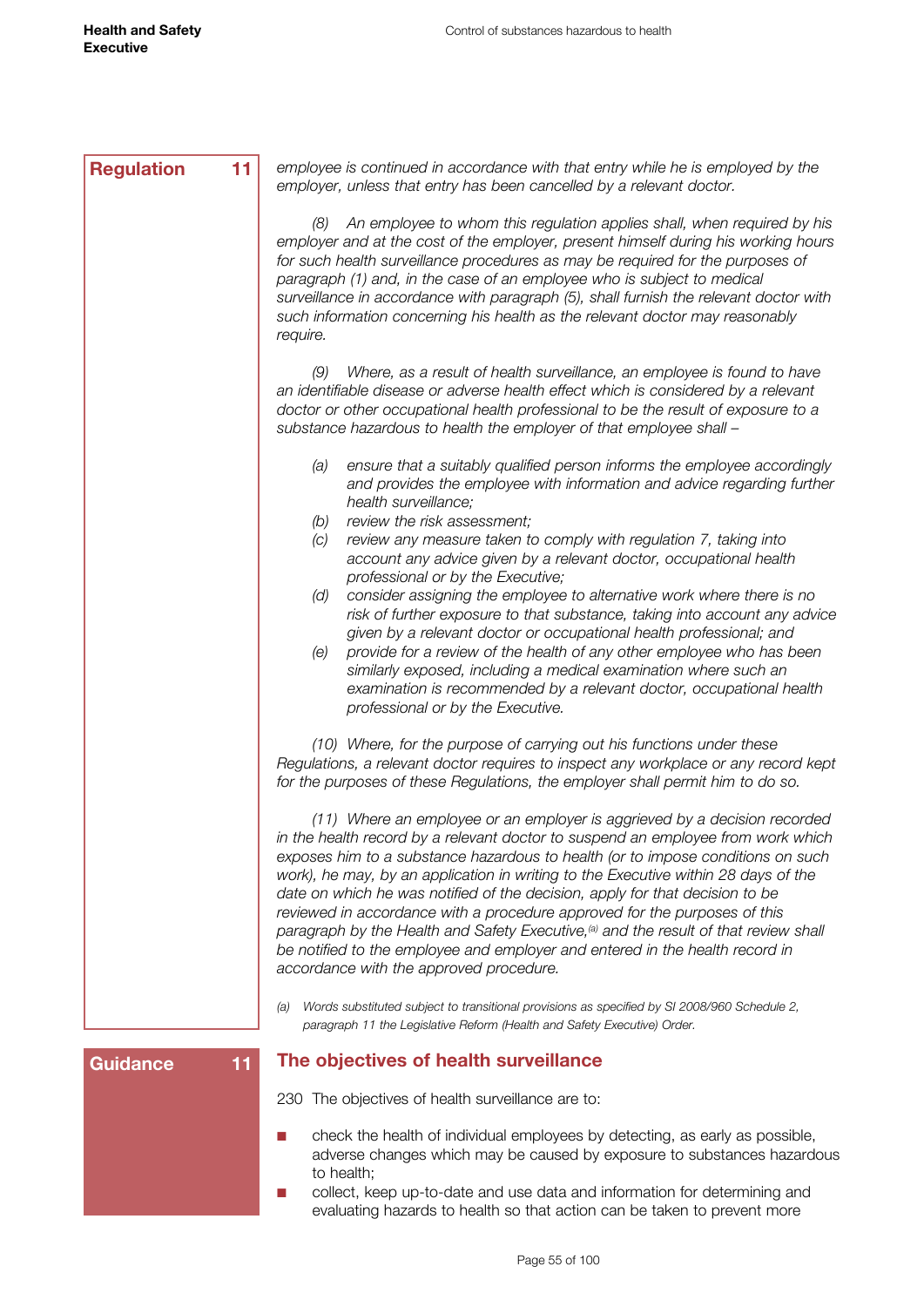| 11<br><b>Guidance</b> | serious disease from developing;<br>check control measures are working effectively by providing feedback on the<br><b>COL</b><br>accuracy of the risk assessment and the effectiveness of control measures to<br>identify where further steps to manage risk are needed.                                                                                                                                                                                                                                                                                       |
|-----------------------|----------------------------------------------------------------------------------------------------------------------------------------------------------------------------------------------------------------------------------------------------------------------------------------------------------------------------------------------------------------------------------------------------------------------------------------------------------------------------------------------------------------------------------------------------------------|
|                       | 231 Where health surveillance shows that an employee's health is being adversely<br>affected by their work, employers will need to take action to protect that<br>employee's health. Before health surveillance takes place, the employer should<br>decide:                                                                                                                                                                                                                                                                                                    |
|                       | the criteria that should trigger action;<br>m.<br>the options for action, eg reassess the risk, improve controls, refer individuals<br>m.<br>for diagnosis/treatment, reassign individuals;<br>how to keep health records and how to analyse and interpret the results of<br>m.<br>health surveillance.                                                                                                                                                                                                                                                        |
|                       | 232 Employers should also consult with the workforce and their representatives<br>before setting up a health surveillance programme and ensure they understand why<br>it is carried out and how they can help.                                                                                                                                                                                                                                                                                                                                                 |
|                       | When health surveillance is appropriate                                                                                                                                                                                                                                                                                                                                                                                                                                                                                                                        |
|                       | 233 The risk assessment, taking account of exposure monitoring, can show where<br>there is a need to introduce health surveillance procedures.                                                                                                                                                                                                                                                                                                                                                                                                                 |
|                       | 234 Health surveillance, including medical surveillance under the supervision of an<br>appointed doctor, is appropriate for employees liable to be exposed to the<br>substances and working in the processes listed in Schedule 6 if the specific<br>conditions laid down in regulation 11(2)(a) apply. Health surveillance will also be<br>appropriate when employees are exposed to residual risk of harm from hazardous<br>substances, following all appropriate means of control, and when the three<br>requirements of regulation 11(2)(b) are satisfied. |
|                       | 235 The judgements that employers make under regulation 11(2)(a) and (b) on the<br>likelihood that an identifiable disease or adverse health effect will result from, or may<br>be related to, exposure should:                                                                                                                                                                                                                                                                                                                                                |
|                       | relate to the type and extent of exposure;<br>m.<br>be based on available knowledge of the risks to health, such as epidemiology,<br>$\sim$<br>toxicology, exposure or extrapolation from information about similar<br>substances or situations.                                                                                                                                                                                                                                                                                                               |
|                       | 236 The aim should be to establish health surveillance procedures which are easy<br>to perform, reproducible and reliable, preferably non-invasive and acceptable to<br>employees. In particular, health surveillance procedures should be of low risk to<br>workers. Where appropriate, employers should seek competent advice from<br>occupational health professionals, such as occupational physicians, occupational<br>nurses or occupational hygienists.                                                                                                 |
| 11<br><b>ACOP</b>     | 237 Examples where health surveillance is appropriate under the criteria in<br>regulation 11(2)(b) are:                                                                                                                                                                                                                                                                                                                                                                                                                                                        |
|                       | where there have been previous cases of work-related ill health in the<br>m.<br>workforce/place;<br>where there is reliance on PPE, eg gloves or respirators, as an exposure<br><b>COL</b><br>control measure; eg printers wearing gloves to protect against solvents<br>used during press cleaning, or paint sprayers using two-pack paints                                                                                                                                                                                                                   |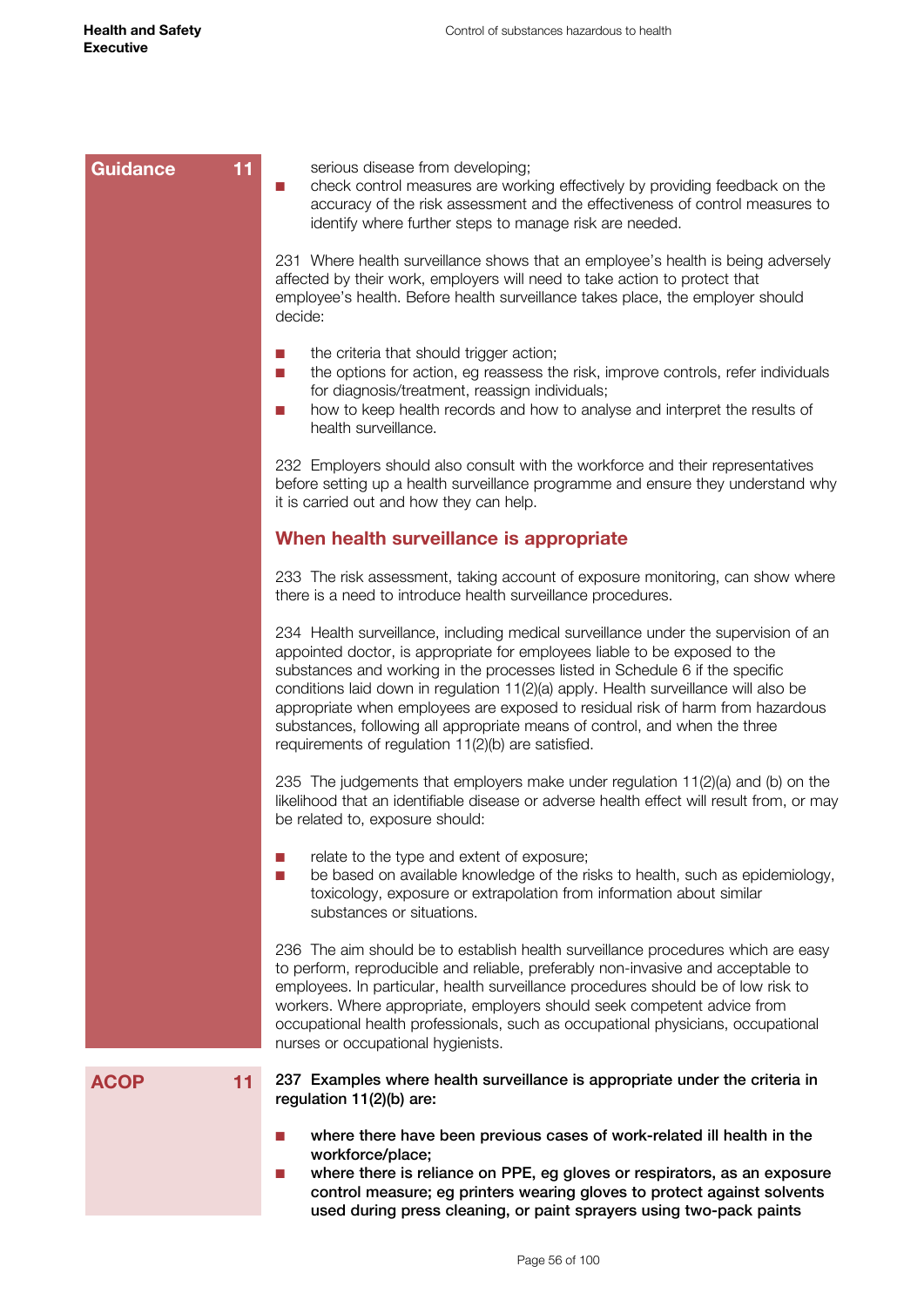| <b>ACOP</b> | 11 | wearing respirators to prevent asthma. Even with the closest supervision<br>there is no guarantee that PPE will be effective at all times;<br>where there is evidence of ill health in jobs within the industry; eg<br><b>Tall</b><br>frequent or prolonged contact with water (termed 'wet-working') causing<br>dermatitis in hairdressers and healthcare workers, or breathing in mists<br>from chrome plating baths causing chrome ulcers in platers.                                                                                                                                                                                                                                                                                                                                                                                                                                                                                                                              |
|-------------|----|---------------------------------------------------------------------------------------------------------------------------------------------------------------------------------------------------------------------------------------------------------------------------------------------------------------------------------------------------------------------------------------------------------------------------------------------------------------------------------------------------------------------------------------------------------------------------------------------------------------------------------------------------------------------------------------------------------------------------------------------------------------------------------------------------------------------------------------------------------------------------------------------------------------------------------------------------------------------------------------|
|             |    | 238 This is not a definitive or exhaustive list and there will be many other<br>instances where health surveillance is required. Employers will need to seek<br>information or advice on the specific health risks identified in the risk<br>assessment, or through any topic-specific HSE guidance, trade associations<br>or other professional sources.                                                                                                                                                                                                                                                                                                                                                                                                                                                                                                                                                                                                                             |
|             |    | <b>Suitable health surveillance</b>                                                                                                                                                                                                                                                                                                                                                                                                                                                                                                                                                                                                                                                                                                                                                                                                                                                                                                                                                   |
|             |    | 239 As a minimum, suitable health surveillance can involve the keeping of an<br>individual health record (see paragraphs 251–252), eg for known or suspected<br>carcinogens (except those listed in Schedule 6).                                                                                                                                                                                                                                                                                                                                                                                                                                                                                                                                                                                                                                                                                                                                                                      |
|             |    | 240 In most circumstances, there is more to health surveillance than this. It<br>will involve developing a suitable ongoing system to detect early signs of<br>work-related ill health and check that controls are protective. This means<br>selecting from a range of activities that may include some or all of the<br>following:                                                                                                                                                                                                                                                                                                                                                                                                                                                                                                                                                                                                                                                   |
|             |    | a review of information on exposure, eg the results of air monitoring or<br>$\mathbb{R}^n$<br>biological monitoring and any related ill health;<br>a review of the risk assessment and any modifications made when<br>×<br>necessary;<br>checks by a responsible person (see paragraphs 243–245) such as a<br>×<br>supervisor or manager, eg for chrome ulceration or skin checks for<br>dermatitis;<br>enquiries about symptoms, inspection or examination by a suitably<br>$\mathcal{L}_{\mathcal{A}}$<br>qualified person, eg an occupational health professional. This may<br>involve simple steps such as employees completing symptom<br>questionnaires, or can include clinical examinations to assess early<br>biological effects, eg lung function tests for asthma;<br>medical surveillance, ie a specific type of health surveillance under the<br>×.<br>supervision of an appointed doctor for the purpose of regulation 11(5).<br>This may include clinical examination. |
|             |    | Health surveillance for exposure to biological agents                                                                                                                                                                                                                                                                                                                                                                                                                                                                                                                                                                                                                                                                                                                                                                                                                                                                                                                                 |
|             |    | 241 Employers should provide workers with information about the sorts of<br>infections that are relevant to their work and the symptoms that can occur.<br>They should train workers to exercise personal vigilance so that prompt<br>medical attention is sought if they develop early signs of infection.                                                                                                                                                                                                                                                                                                                                                                                                                                                                                                                                                                                                                                                                           |
|             |    | 242 If the risk assessment identifies a risk of exposure to biological agents<br>for which effective vaccines are readily available, a pre-exposure screening<br>programme and appropriate follow-up assessments should show if<br>employees are immune to the relevant agent (see guidance on immunisation<br>in paragraphs 134-137). The screening records should include the dates of<br>the employee's vaccinations and when any boosters or follow-up screenings                                                                                                                                                                                                                                                                                                                                                                                                                                                                                                                 |

are due.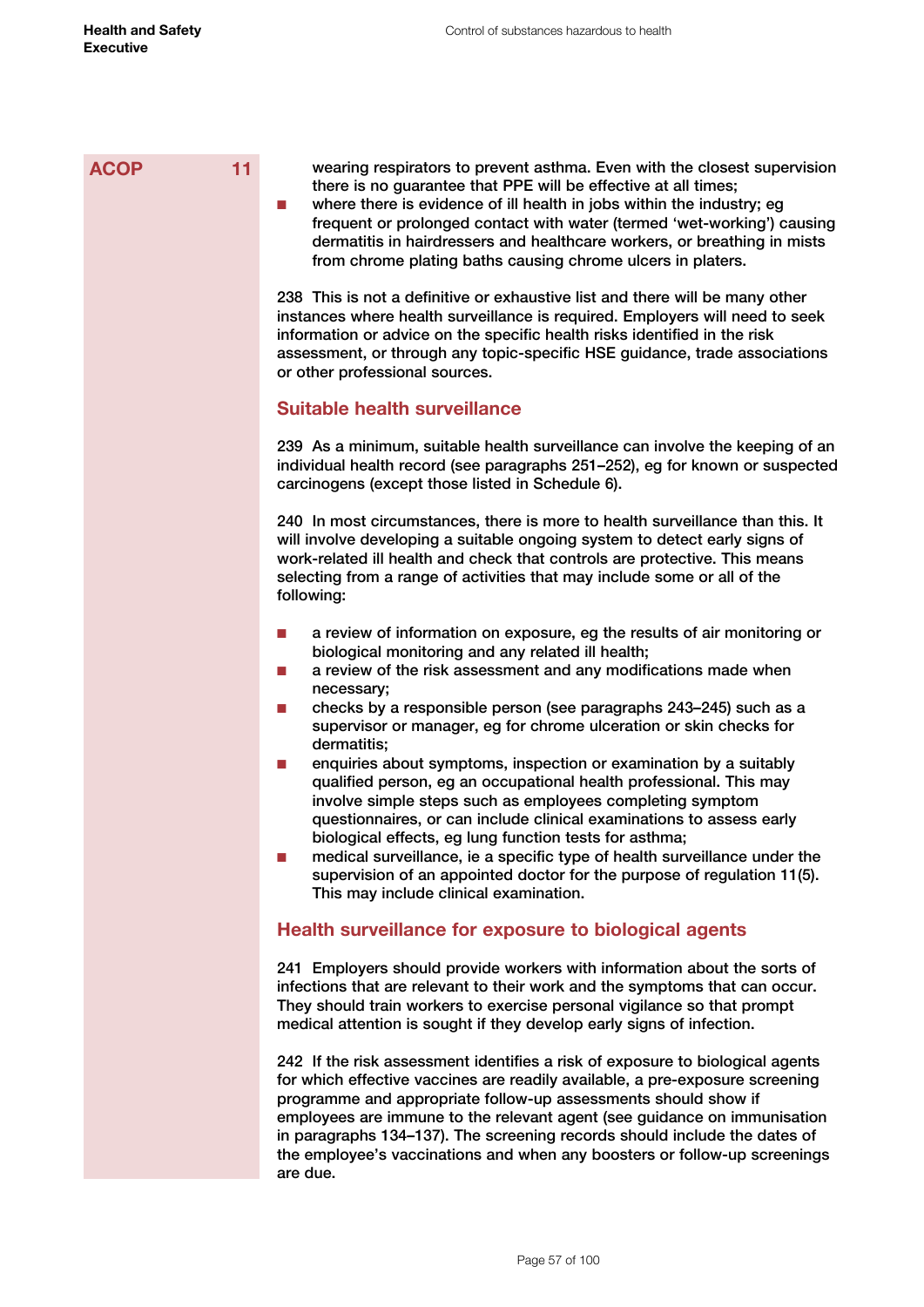| 11<br><b>Guidance</b> | The person who carries out health surveillance procedures                                                                                                                                                                                                                                                                                                                                                                                                                                                                                                                                                                                                                                                                                         |
|-----------------------|---------------------------------------------------------------------------------------------------------------------------------------------------------------------------------------------------------------------------------------------------------------------------------------------------------------------------------------------------------------------------------------------------------------------------------------------------------------------------------------------------------------------------------------------------------------------------------------------------------------------------------------------------------------------------------------------------------------------------------------------------|
|                       | 243 The employer must ensure that those employed to conduct health surveillance<br>are competent to do so (see regulation 7 of the MHSW Regulations).                                                                                                                                                                                                                                                                                                                                                                                                                                                                                                                                                                                             |
|                       | 244 For employees exposed to a substance specified in Schedule 6 and working<br>in the related listed processes, regulation 11(5) specifies medical surveillance<br>supervised by an HSE Appointed Doctor. The frequency of medical surveillance<br>should be at intervals not exceeding 12 months, or at whatever shorter intervals the<br>appointed doctor requires. The exact nature of the examination is at the doctor's<br>direction and discretion.                                                                                                                                                                                                                                                                                        |
|                       | 245 Other health surveillance procedures may require the supervision of a<br>registered medical practitioner. Sometimes another suitably qualified person, eg an<br>occupational health nurse or other responsible person, can supervise the<br>procedures. A responsible person is someone appointed by the employer who is<br>competent (see regulation 7 of the MHSW Regulations) to carry out the relevant<br>procedure and who is charged with reporting the conclusions of the procedure to<br>the employer.                                                                                                                                                                                                                                |
| 11<br><b>ACOP</b>     | Detection of an adverse health effect or identifiable disease                                                                                                                                                                                                                                                                                                                                                                                                                                                                                                                                                                                                                                                                                     |
|                       | 246 Where health surveillance shows that an employee's health is being<br>adversely affected the employer should:                                                                                                                                                                                                                                                                                                                                                                                                                                                                                                                                                                                                                                 |
|                       | review the risk assessment and, if necessary, modify control measures;<br>m.<br>check the health of employees doing similar work;<br>$\sim$<br>take into account any advice received from an occupational health<br>$\sim$<br>professional, and arrange for a suitably qualified person to explain to the<br>employee(s) concerned:<br>- the results of health surveillance;<br>- any action taken to reassess the workplace controls and implement<br>any necessary changes;<br>- the arrangements for any further specialist assessment of health;<br>- any arrangements which will be put in place for continuing health<br>surveillance;<br>- any arrangements to transfer the employee(s) to alternative<br>employment within the workplace. |
|                       | 247 The employer should be advised by any appointed doctor or<br>occupational health professional concerned whether:                                                                                                                                                                                                                                                                                                                                                                                                                                                                                                                                                                                                                              |
|                       | it is necessary to transfer the employee to other work where there is no<br><b>COL</b><br>exposure to the hazardous substance concerned;<br>a medical examination of the employee concerned should be arranged<br><b>COL</b><br>and, if so, the person who should carry it out;<br>all other employees who have been exposed to the substance<br><b>COL</b><br>concerned similarly to the affected employee should also be medically<br>examined;<br>additional facilities should be provided and whether any other<br><b>COL</b><br>arrangements should be made.<br>248 The employee or their representative should be involved before any<br>decisions on alternative work arrangements are made.                                               |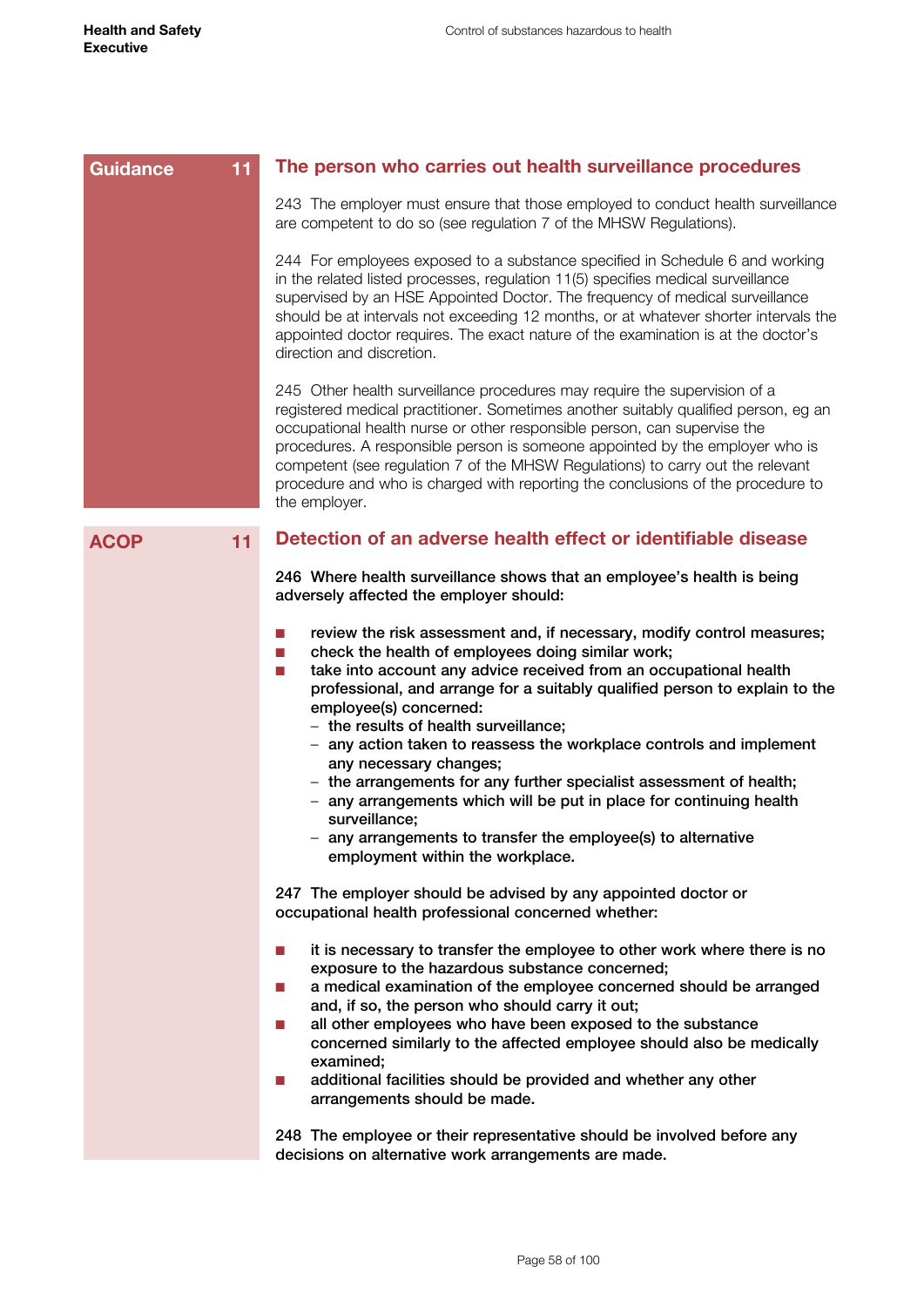| <b>Guidance</b> | Continuing health surveillance after exposure has ceased                                                                                                                                                                                                                                                                                                                                                                                                                                                                 |
|-----------------|--------------------------------------------------------------------------------------------------------------------------------------------------------------------------------------------------------------------------------------------------------------------------------------------------------------------------------------------------------------------------------------------------------------------------------------------------------------------------------------------------------------------------|
|                 | 249 In certain circumstances, eg exposure to a carcinogen, it may be appropriate<br>for an employer to continue health surveillance of their employees (at least while<br>they remain their employees) after exposure to a substance hazardous to health<br>has ceased. The circumstances where this will benefit workers may be those where<br>an adverse effect on health may be anticipated after a latent period and where it is<br>believed that the effect can be reliably detected at a sufficiently early stage. |
|                 | 250 Further information on health surveillance can be found at<br>www.hse.gov.uk/health-surveillance/.                                                                                                                                                                                                                                                                                                                                                                                                                   |

#### **Health records ACOP 11**

251 Employers must keep an up-to-date health record for each individual employee placed under health surveillance. It should contain at least the following:

- identifving details:
	- surname;
	- forename(s);
	- gender;
	- date of birth;
	- permanent address and postcode;
	- national insurance number;
	- date when present employment started;
	- an historical record of jobs in this employment involving exposure to identified substances requiring health surveillance;
- results of all other health surveillance procedures and the date on which, and by whom, they were carried out. The conclusions should relate only to the employee's fitness for work and will include, where appropriate:
	- a record of the decisions on an employee's fitness for continued exposure or restrictions made by the appointed doctor, or by the registered medical practitioner, occupational health nurse or other suitably qualified or responsible person;
	- whether the results require increased health surveillance.

252 The health record should not include confidential clinical data. In accordance with regulation 11(3), employers must keep these health records for at least 40 years. They may be kept in any format, eg on paper or electronically. Where records are kept electronically, employers should ensure that they have a suitable back-up system that allows access to copies of the records in the event of electronic failure.

### **Disposing of records when a business ceases to trade**

253 When an employer or employer's representative, eg an appointed administrator, receiver or liquidator, decides that the business will cease trading, the employer must notify their HSE local office and make available to HSE all health records kept by the employer.

#### **Access to employees' records**

254 As well as allowing their employees to see their own individual health records maintained under regulation 11(3), employers may (with the employee's consent) also allow the employee's representatives to see them. Where, under regulation 11(4)(b), HSE requests copies of an employee's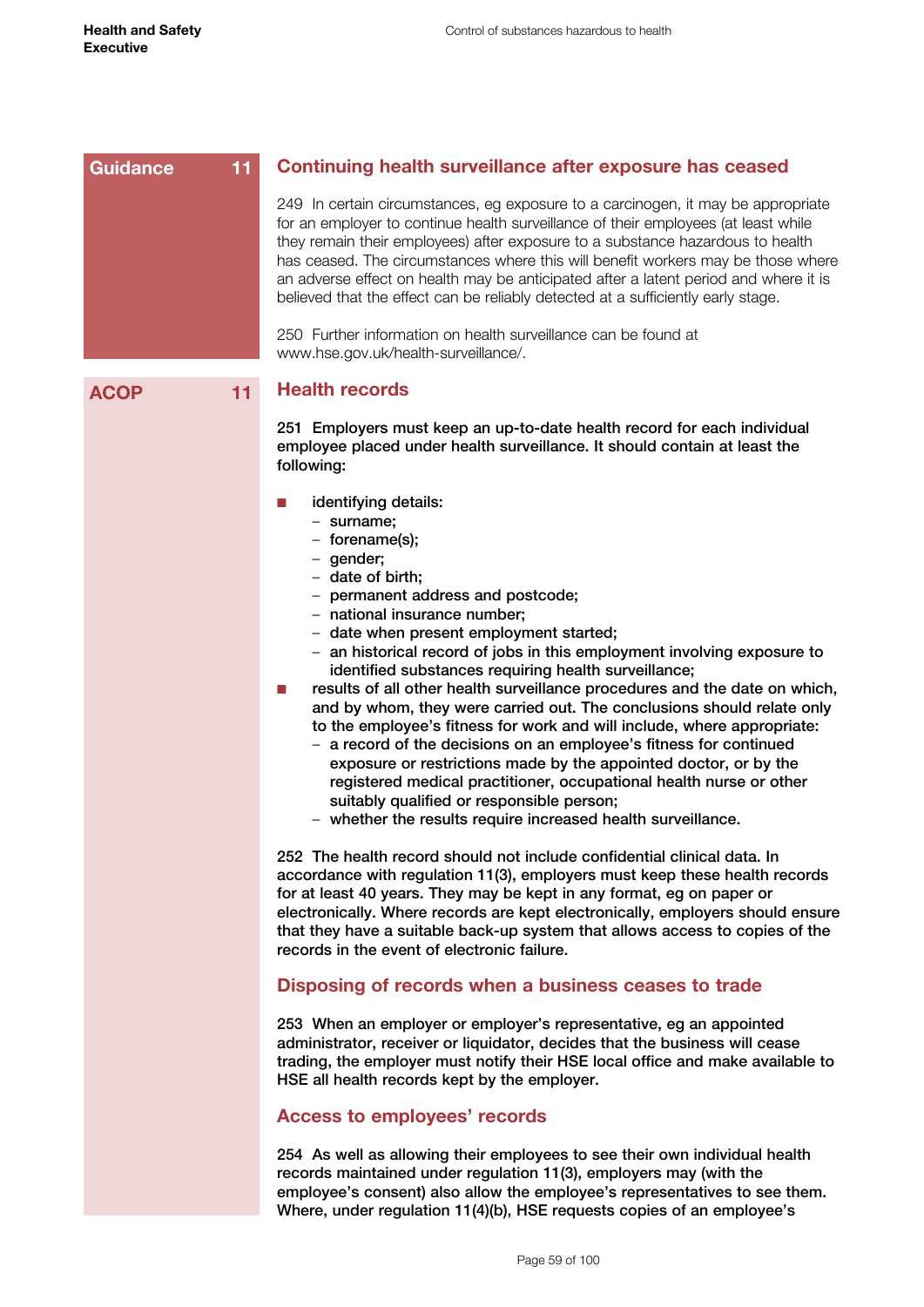| <b>ACOP</b> | personal health records, the employer should provide the information |
|-------------|----------------------------------------------------------------------|
|             | summarised in paragraph 251.                                         |

## Regulation 12 Information, instruction and training for persons who may be exposed to substances hazardous to health

| <b>Regulation</b> | 12 <sub>2</sub> | Every employer who undertakes work which is liable to expose an<br>(1)<br>employee to a substance hazardous to health shall provide that employee with<br>suitable and sufficient information, instruction and training.                                                                                                                                                                                                                                                                                                                                                                                                                                                                                                                                                                                                                                                                                                                                                                                                                                                                                                                                                                                                                                                                                                                                                                                                                                                                                                                                                                  |
|-------------------|-----------------|-------------------------------------------------------------------------------------------------------------------------------------------------------------------------------------------------------------------------------------------------------------------------------------------------------------------------------------------------------------------------------------------------------------------------------------------------------------------------------------------------------------------------------------------------------------------------------------------------------------------------------------------------------------------------------------------------------------------------------------------------------------------------------------------------------------------------------------------------------------------------------------------------------------------------------------------------------------------------------------------------------------------------------------------------------------------------------------------------------------------------------------------------------------------------------------------------------------------------------------------------------------------------------------------------------------------------------------------------------------------------------------------------------------------------------------------------------------------------------------------------------------------------------------------------------------------------------------------|
|                   |                 | Without prejudice to the generality of paragraph (1), the information,<br>(2)<br>instruction and training provided under that paragraph shall include -                                                                                                                                                                                                                                                                                                                                                                                                                                                                                                                                                                                                                                                                                                                                                                                                                                                                                                                                                                                                                                                                                                                                                                                                                                                                                                                                                                                                                                   |
|                   |                 | (a)<br>details of the substances hazardous to health to which the employee is<br>liable to be exposed including -<br>the names of those substances and the risk which they present to<br>(i)<br>health;<br>any relevant workplace exposure limit or similar occupational<br>(ii)<br>exposure limit;<br>access to any relevant safety data sheet; and<br>(iii)<br>other legislative provisions which concern the hazardous properties<br>(iv)<br>of those substances;<br>the significant findings of the risk assessment;<br>(b)<br>the appropriate precautions and actions to be taken by the employee in<br>(C)<br>order to safeguard himself and other employees at the workplace;<br>(d)<br>the results of any monitoring of exposure in accordance with regulation<br>10 and, in particular, in the case of a substance hazardous to health for<br>which a workplace exposure limit has been approved, the employee or<br>his representatives shall be informed forthwith, if the results of such<br>monitoring show that the workplace exposure limit has been exceeded;<br>the collective results of any health surveillance undertaken in accordance<br>(e)<br>with regulation 11 in a form calculated to prevent those results from<br>being identified as relating to a particular person; and<br>(f)<br>where employees are working with a Group 4 biological agent or material<br>that may contain such an agent, the provision of written instructions and,<br>if appropriate, the display of notices which outline the procedures for<br>handling such an agent or material. |
|                   |                 | (3)<br>The information, instruction and training required by paragraph (1) shall<br>$be-$                                                                                                                                                                                                                                                                                                                                                                                                                                                                                                                                                                                                                                                                                                                                                                                                                                                                                                                                                                                                                                                                                                                                                                                                                                                                                                                                                                                                                                                                                                 |
|                   |                 | adapted to take account of significant changes in the type of work<br>(a)<br>carried out or methods of work used by the employer; and<br>provided in a manner appropriate to the level, type and duration of<br>(b)<br>exposure identified by the risk assessment.                                                                                                                                                                                                                                                                                                                                                                                                                                                                                                                                                                                                                                                                                                                                                                                                                                                                                                                                                                                                                                                                                                                                                                                                                                                                                                                        |
|                   |                 | Every employer shall ensure that any person (whether or not his<br>(4)<br>employee) who carries out work in connection with the employer's duties under<br>these Regulations has suitable and sufficient information, instruction and training.                                                                                                                                                                                                                                                                                                                                                                                                                                                                                                                                                                                                                                                                                                                                                                                                                                                                                                                                                                                                                                                                                                                                                                                                                                                                                                                                           |
|                   |                 | Where containers and pipes for substances hazardous to health used at<br>(5)<br>work are not marked in accordance with any relevant legislation listed in Schedule 7,                                                                                                                                                                                                                                                                                                                                                                                                                                                                                                                                                                                                                                                                                                                                                                                                                                                                                                                                                                                                                                                                                                                                                                                                                                                                                                                                                                                                                     |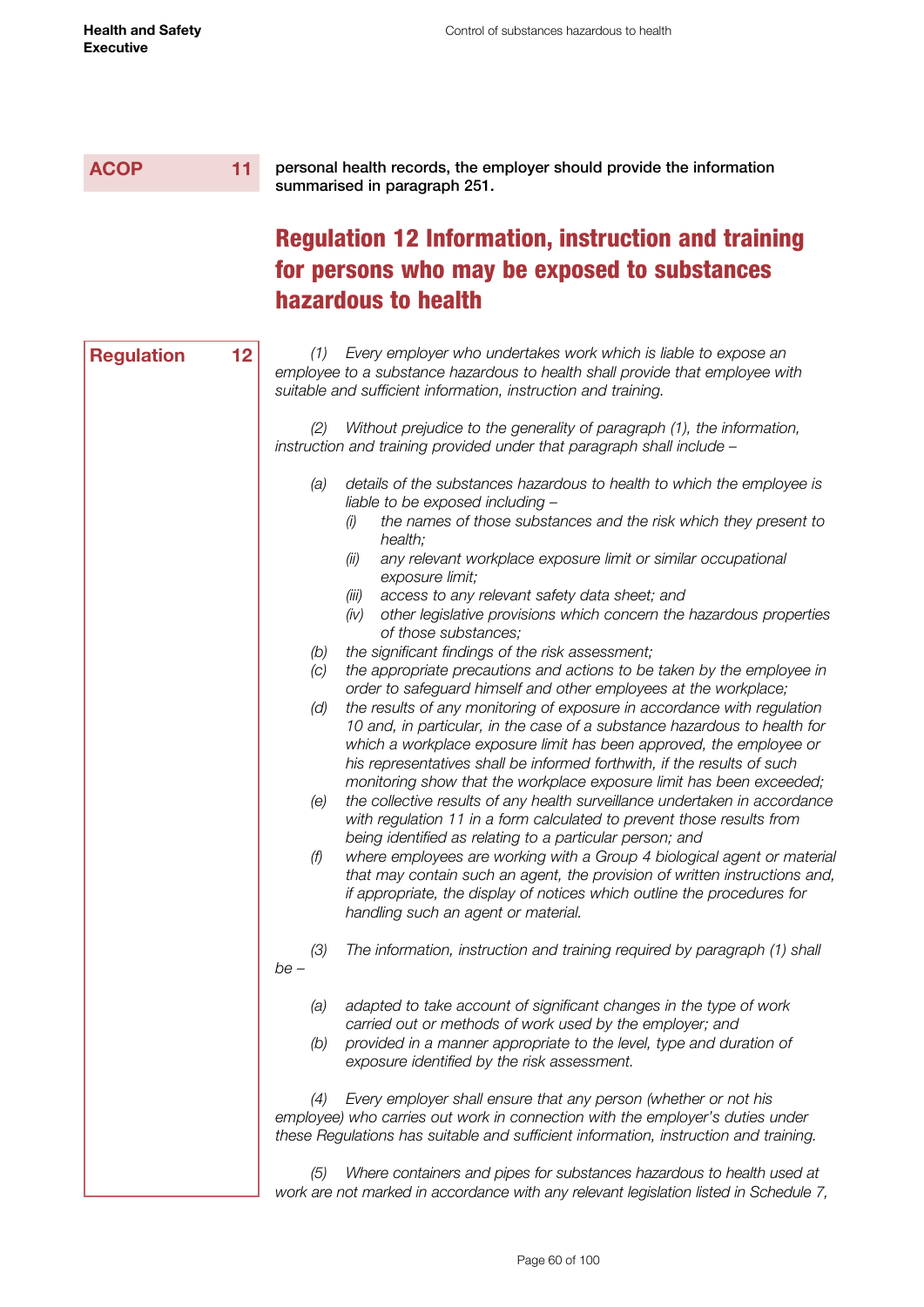| <b>Regulation</b> | 12 | the employer shall, without prejudice to any derogations provided for in that<br>legislation, ensure that the contents of those containers and pipes, together with<br>the nature of those contents and any associated hazards, are clearly identifiable.                                                                                                                                                                                                                                                                                                                        |
|-------------------|----|----------------------------------------------------------------------------------------------------------------------------------------------------------------------------------------------------------------------------------------------------------------------------------------------------------------------------------------------------------------------------------------------------------------------------------------------------------------------------------------------------------------------------------------------------------------------------------|
| <b>ACOP</b>       | 12 | Suitable and sufficient information, instruction and training                                                                                                                                                                                                                                                                                                                                                                                                                                                                                                                    |
|                   |    | 255 In addition to the list in regulation 12(2), the information provided to<br>employees and to other people on the premises should include, where<br>appropriate:                                                                                                                                                                                                                                                                                                                                                                                                              |
|                   |    | the purpose of health surveillance, the duty of employees to attend for<br><b>The State</b><br>health surveillance procedures on the appointed date and time, and<br>arrangements for employees to have access to their individual health<br>records (see regulation 11(4)(a) and (8));<br>when to use the hygiene facilities provided and the importance of doing<br>$\mathcal{C}$<br>so in accordance with agreed procedures;<br>any further relevant information resulting from a review of the<br>m.<br>assessment: why it has been done and how any changes will affect the |
|                   |    | way employees do the work in the future;<br>any procedures for dealing with accidents, incidents and emergencies<br>m.<br>prepared in accordance with regulation 13.                                                                                                                                                                                                                                                                                                                                                                                                             |
|                   |    | 256 Regulation 12(2)(a)(iii) allows employees access to any relevant safety<br>data sheet. However, these sheets are not always the best or most<br>appropriate way of providing employees with information about the risks<br>associated with the use of hazardous substances in the workplace.                                                                                                                                                                                                                                                                                 |
|                   |    | 257 Employers may instead choose to distil all relevant information,<br>including, for example, from safety data sheets, onto more readable and<br>understandable in-house information and training documents. In doing so,<br>employers should take great care when transcribing the information and in<br>amplifying warnings and precautions accurately. While this is an acceptable<br>practice, employees and their safety representatives must still be allowed<br>access to safety data sheets relevant to the work should they want to see<br>them.                      |
|                   |    | 258 The other legislative provisions referred to in regulation 12(2)(a)(iv) are<br>those that apply directly to the hazardous substances to which employees<br>are liable to be exposed. These may include, for example, the REACH and<br>DSEAR Regulations for those substances which may also have a flammable,<br>oxidising or explosive property.                                                                                                                                                                                                                            |
|                   |    | 259 Where workers are exposed to Hazard Group 4 biological agents, the<br>employer must provide written instructions setting out the procedures for<br>handling the agent.                                                                                                                                                                                                                                                                                                                                                                                                       |
|                   |    | 260 If the nature of the workplace and the activity are such that workers may<br>need instant access to this information, then it should be set out on notices<br>displayed in the workplace.                                                                                                                                                                                                                                                                                                                                                                                    |
| <b>Guidance</b>   | 12 | 261 Employers should aim to strike a balance between providing sufficient<br>information for an employee to carry out work safely, and providing too much<br>information that may result in overburdening and confusing them. So where, for<br>example, a substance is being used that is not particularly hazardous and exposure                                                                                                                                                                                                                                                |

is adequately controlled, basic instructions and training may be all that is required.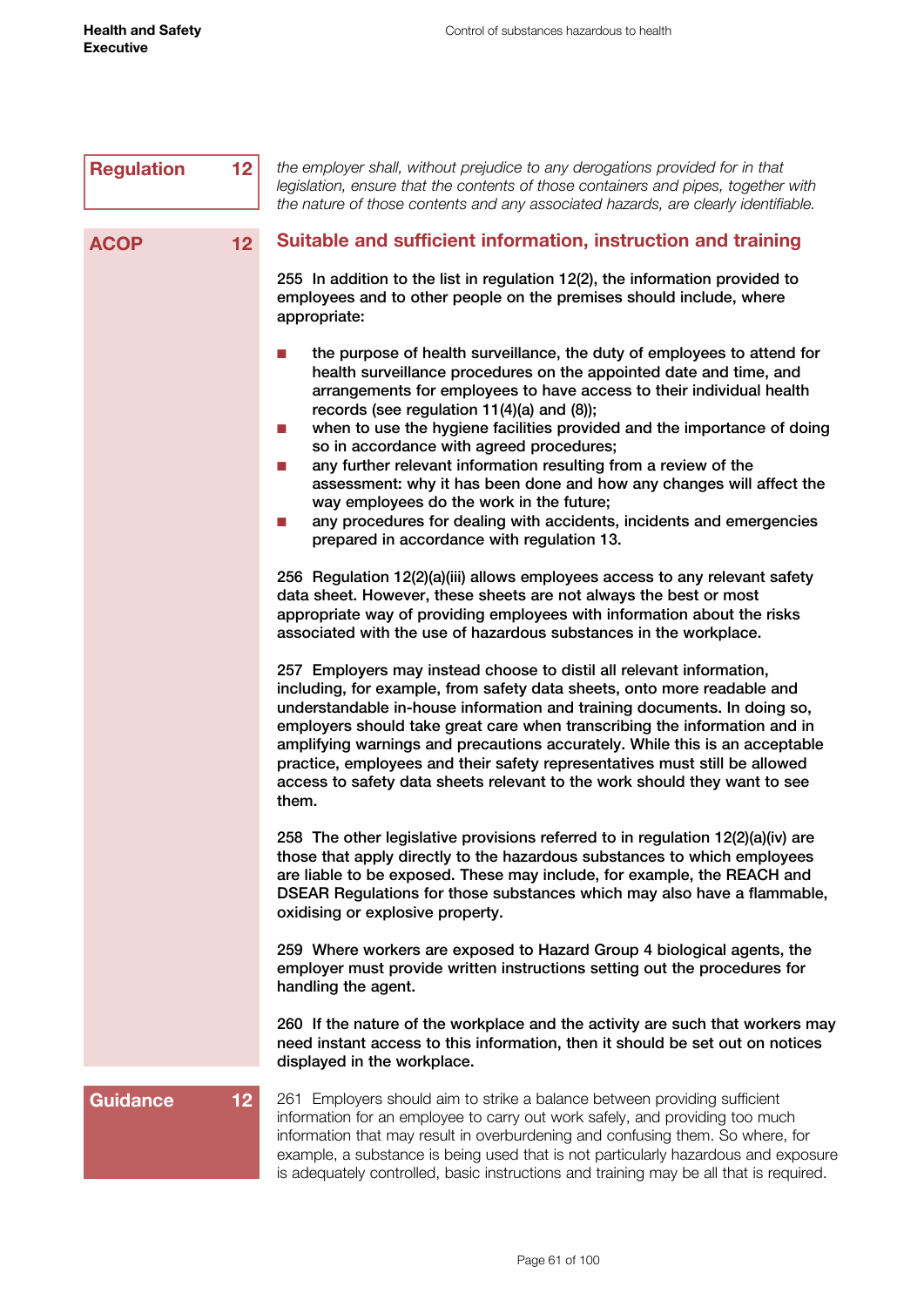262 Employers have a duty under the MHSW Regulations to ensure that the information they provide is comprehensible. So they should consider the various ways of providing information, instruction and training and select those most appropriate to their own circumstances. The range of options includes: class or group tuition, individual tuition, written instructions, including leaflets and courses etc. Employers should also decide how much time is needed to provide suitable and sufficient training etc for their employees to comply fully with the requirements of the MHSW Regulations. New employees should be provided with proper induction training, which should always cover emergency and evacuation procedures. **Guidance 12**

**ACOP 12**

#### **Updating information**

263 Providing information, instruction and training is not a one-off exercise and should be reviewed and updated whenever significant changes are made to the type of work carried out or to the work methods used. Significant changes might include the amount of substances used or produced, new control measures, new substances brought into the workplace, or automation of certain processes. Further information and training following a review of the assessment should cover why the assessment was reviewed, any changes to the way the work is to be done and the precautions the employees should take to protect themselves and others.

#### **Making information available to safety representatives**

264 The employer must make all relevant information available to employees or their representatives in accordance with the Health and Safety (Consultation with Employees) Regulations 1996, and the Safety Representatives and Safety Committees Regulations 1977.

#### **Instruction and training**

265 The instruction and training must ensure that people at work on the premises do not put themselves or others at risk through exposure to substances hazardous to health. In particular, the instruction must be sufficient and suitable for them to know:

- how and when to use the control measures;
- the defined methods of work;
- how to use PPE, and especially RPE, eg the correct method of removing and refitting gloves and masks, and determining how long protective gloves should be worn before any liquid contamination is liable to permeate them;
- the cleaning, storage and disposal procedures they should follow, why they are required and when they are to be carried out, eg cleaning contaminated PPE with water or a vacuum fitted with a HEPA filter, and not with an airline, and the risks of using contaminated PPE;
- the procedures to be followed in an emergency.

266 Training should include elements of theory as well as practice. Training in the use and application of control measures and PPE should take account of recommendations and instructions supplied by the manufacturer.

**Guidance 12**

#### **Records of training**

267 Employers may find it helpful to keep a record of the training given to individual employees or specific groups of named employees. The records may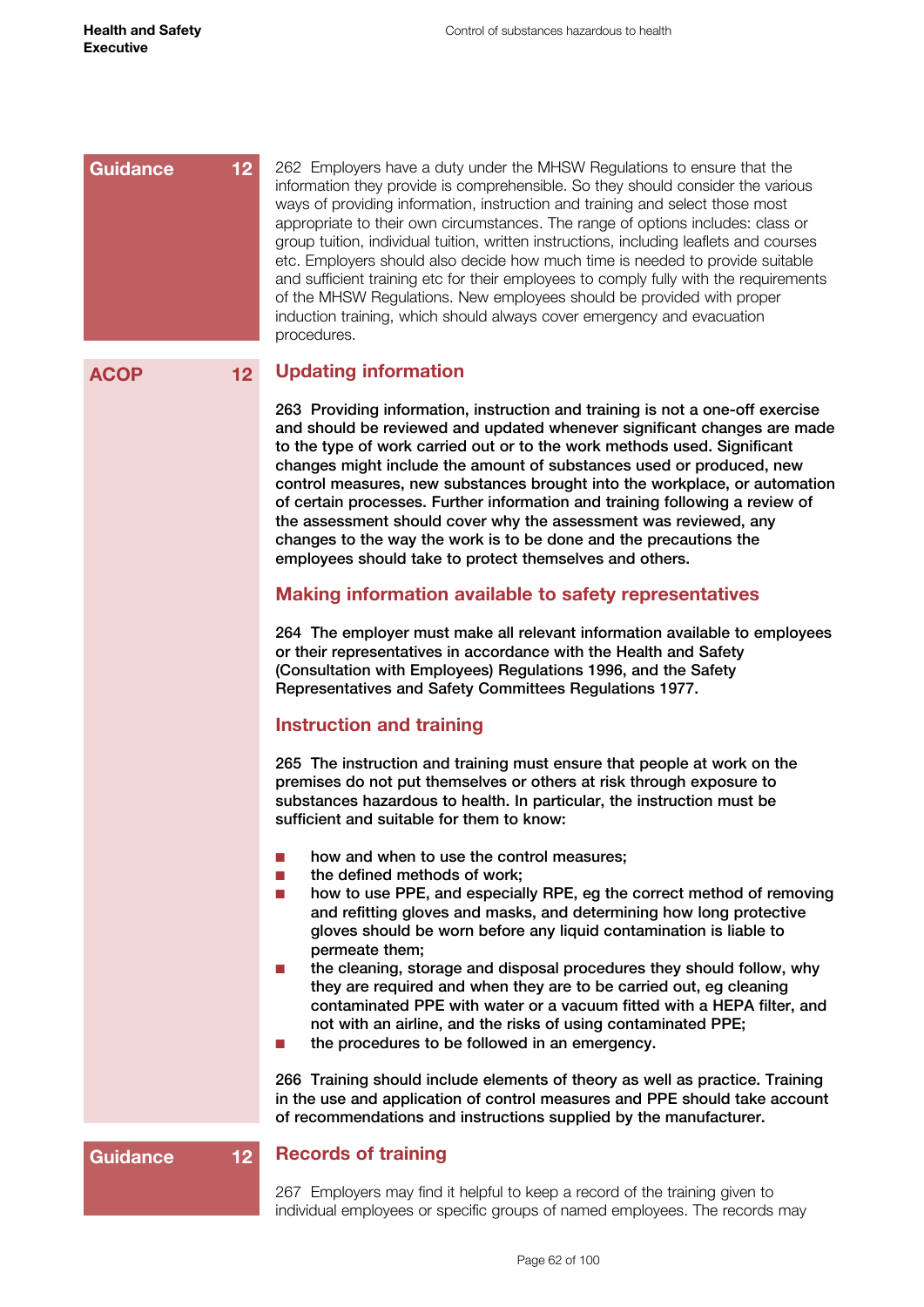| <b>Guidance</b> | 12 | provide a useful checklist for ensuring that employees receive the necessary training<br>etc at the appropriate time. The records may also help to resolve any disputes that<br>arise about whether the employer has provided a particular employee with a<br>specific aspect of information, instruction and training.                                                                                                                                                                                                                                                                                                                                                                                                                              |
|-----------------|----|------------------------------------------------------------------------------------------------------------------------------------------------------------------------------------------------------------------------------------------------------------------------------------------------------------------------------------------------------------------------------------------------------------------------------------------------------------------------------------------------------------------------------------------------------------------------------------------------------------------------------------------------------------------------------------------------------------------------------------------------------|
| <b>ACOP</b>     | 12 | People carrying out work on behalf of the employer                                                                                                                                                                                                                                                                                                                                                                                                                                                                                                                                                                                                                                                                                                   |
|                 |    | 268 The employer must ensure that the person, or people, to whom any work<br>is delegated is competent to do it and this may mean having to use the<br>services of consultants and outside experts. If this becomes necessary, the<br>employer will still need to ensure that the people involved receive sufficient<br>information about the particular circumstances of the work, including the<br>hazardous substances used or produced and their hazardous properties.                                                                                                                                                                                                                                                                           |
|                 |    | 269 People carrying out the work required under regulations 6, 7, 9, 10, 11<br>and 13 of COSHH should have adequate knowledge, training and expertise in<br>the assessment, evaluation and control of risks arising from exposure to<br>substances hazardous to health.                                                                                                                                                                                                                                                                                                                                                                                                                                                                              |
| <b>Guidance</b> | 12 | 270 Employers have duties under regulation 7 of the MHSW Regulations to<br>appoint one or more competent people to help them carry out the measures<br>needed to comply with health and safety legislation. The MHSW Regulations also<br>require that, where the employer has an employee with the necessary competence<br>to provide the required assistance, the employer should appoint the employee to<br>do the work in preference to someone who is not in their employment. Wherever<br>practicable, therefore, suitable employees should be encouraged to have<br>appropriate training, and to gain the knowledge and expertise that will give them<br>the competence to help their employers comply with health and safety<br>requirements. |
|                 |    | 271 For more complex situations expert advice may be appropriate. HSE does not<br>define or approve standards of competence, but those seeking expert advice may<br>wish to consult the Occupational Safety and Health Consultants' Register<br>(www.hse.gov.uk/oshcr/).                                                                                                                                                                                                                                                                                                                                                                                                                                                                             |
|                 |    | Identifying the contents of containers and pipes                                                                                                                                                                                                                                                                                                                                                                                                                                                                                                                                                                                                                                                                                                     |
|                 |    | 272 Regulation 12(5) is intended to cover those circumstances where there is no<br>other legal requirement for employers to identify the hazardous contents of<br>containers and pipes. The legal requirements which implement European directives<br>are listed in Schedule 7.                                                                                                                                                                                                                                                                                                                                                                                                                                                                      |
|                 |    | 273 Many containers will therefore already be adequately marked with their<br>contents because of supply requirements. Similarly, pipework is often marked in<br>accordance with BS 1710:1984 Specification for identification of pipelines and<br>services, <sup>13</sup> or equivalent 'in-house' standards. However, there may be containers<br>and pipes whose contents are not individually marked because it is not practicable<br>to do so, eg the pipework at large petrochemical complexes whose content may<br>change frequently during the course of a process or operation.                                                                                                                                                              |
| <b>ACOP</b>     | 12 | 274 In these and similar circumstances to which regulation 12(5) applies,<br>employers should ensure that they have suitable procedures in place to<br>identify the hazardous contents of containers and pipes at any given time.<br>The identification process may involve reference to working procedures, to<br>operating instructions or to computer models which identify individual plant                                                                                                                                                                                                                                                                                                                                                      |

components by name or number.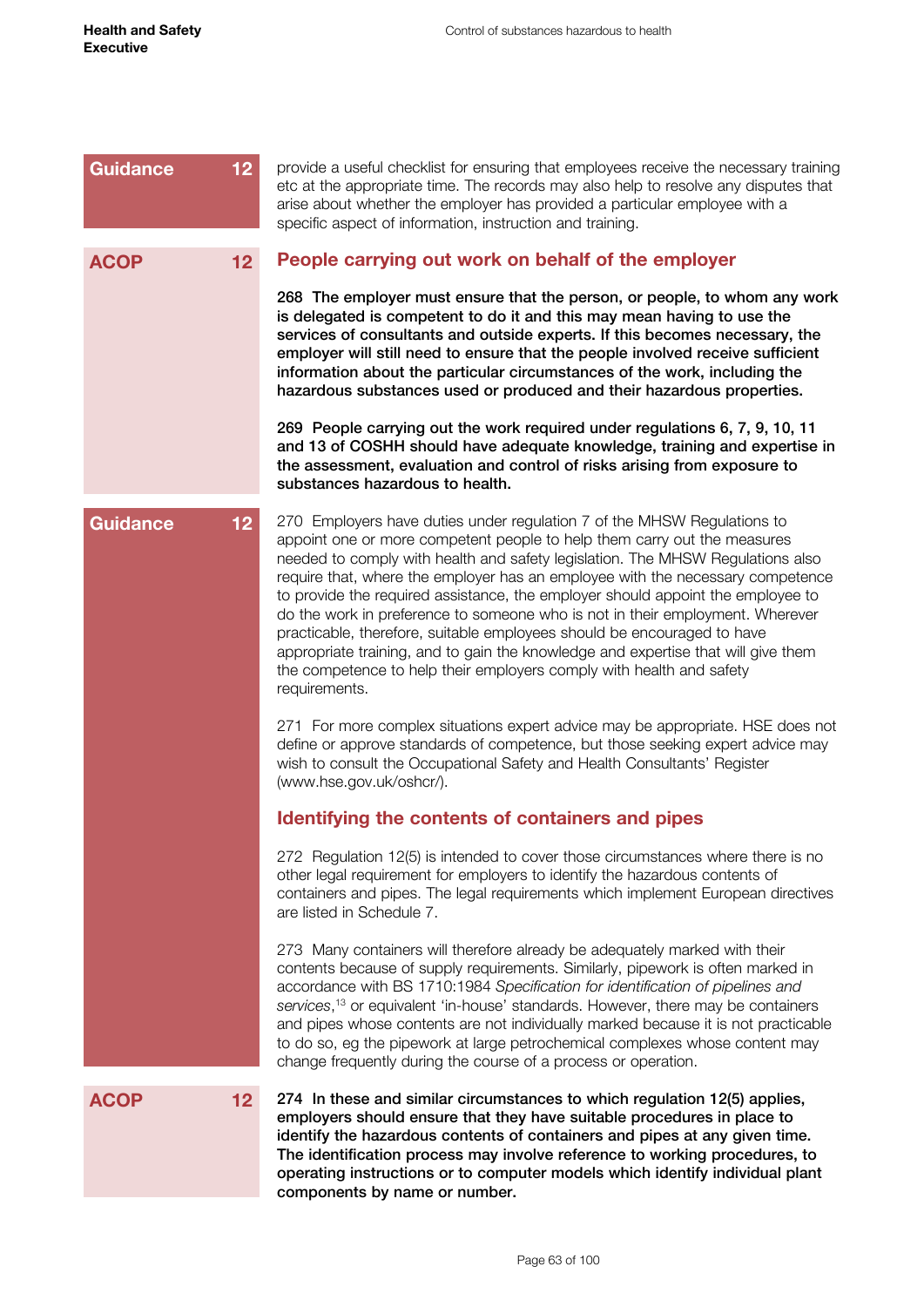| <b>ACOP</b> | 12 <sup>2</sup> | 275 Complex plant or batch processing may require components to be used<br>for different hazardous substances over short periods of time and, in these<br>circumstances, employees will need to be familiar with the plant operations<br>and the sources of information available to them. Whichever identification<br>procedure employers adopt, they must ensure that employees and safety<br>representatives are familiar with any plans, characters, signs, symbols, codes<br>etc that the identification system or procedures use.          |
|-------------|-----------------|--------------------------------------------------------------------------------------------------------------------------------------------------------------------------------------------------------------------------------------------------------------------------------------------------------------------------------------------------------------------------------------------------------------------------------------------------------------------------------------------------------------------------------------------------|
|             |                 | 276 It is particularly important for repair or maintenance work involving the<br>opening of vessels or breaking into pipework to be carried out under the<br>control of a 'permit-to-work' system. For this work, identifying the hazardous<br>substances in a container or pipe is one essential element of the risk<br>assessment that must be carried out before the work starts. For employers to<br>carry out suitable and sufficient assessments of the work in these<br>circumstances, they must have a system in place which identifies: |
|             |                 | the name(s) of the hazardous substances which containers and pipes<br>contain or contained:<br>the form the hazardous substance(s) takes, eg liquid, semi-liquid, sludge,                                                                                                                                                                                                                                                                                                                                                                        |
|             |                 | powder, waste mixed with other identified material;                                                                                                                                                                                                                                                                                                                                                                                                                                                                                              |

■ the hazards the substance(s) could pose if employees were exposed to the contents, eg irritation or burns to the skin from spilt liquids.

### Regulation 13 Arrangements to deal with accidents, incidents and emergencies

| 13 <sub>1</sub><br><b>Regulation</b> | Subject to paragraph (4) and without prejudice to the relevant provisions<br>(1)<br>of the Management of Health and Safety at Work Regulations 1999, in order to<br>protect the health of his employees from an accident, incident or emergency related<br>to the presence of a substance hazardous to health at the workplace, the employer<br>shall ensure that $-$                                                                                                                                                                                                                                                                                                                                                                       |
|--------------------------------------|---------------------------------------------------------------------------------------------------------------------------------------------------------------------------------------------------------------------------------------------------------------------------------------------------------------------------------------------------------------------------------------------------------------------------------------------------------------------------------------------------------------------------------------------------------------------------------------------------------------------------------------------------------------------------------------------------------------------------------------------|
|                                      | procedures, including the provision of appropriate first-aid facilities and<br>(a)<br>relevant safety drills (which shall be tested at regular intervals), have been<br>prepared which can be put into effect when such an event occurs;<br>information on emergency arrangements, including -<br>(b)<br>details of relevant work hazards and hazard identification<br>(i)<br>arrangements; and<br>specific hazards likely to arise at the time of an accident, incident or<br>(ii)<br>emergency, is available; and<br>suitable warning and other communication systems are established to<br>(C)<br>enable an appropriate response, including remedial actions and rescue<br>operations, to be made immediately when such an event occurs. |
|                                      | The employer shall ensure that information on the procedures and<br>(2)<br>systems required by paragraph (1)(a) and (c) and the information required by<br>paragraph $(1)(b)$ is $-$                                                                                                                                                                                                                                                                                                                                                                                                                                                                                                                                                        |
|                                      | made available to relevant accident and emergency services to enable<br>(a)<br>those services, whether internal or external to the workplace, to prepare<br>their own response procedures and precautionary measures; and<br>displayed at the workplace, if this is appropriate.<br>(b)                                                                                                                                                                                                                                                                                                                                                                                                                                                     |
|                                      | Subject to paragraph (4), in the event of an accident, incident or<br>(3)<br>emergency related to the presence of a substance hazardous to health at the                                                                                                                                                                                                                                                                                                                                                                                                                                                                                                                                                                                    |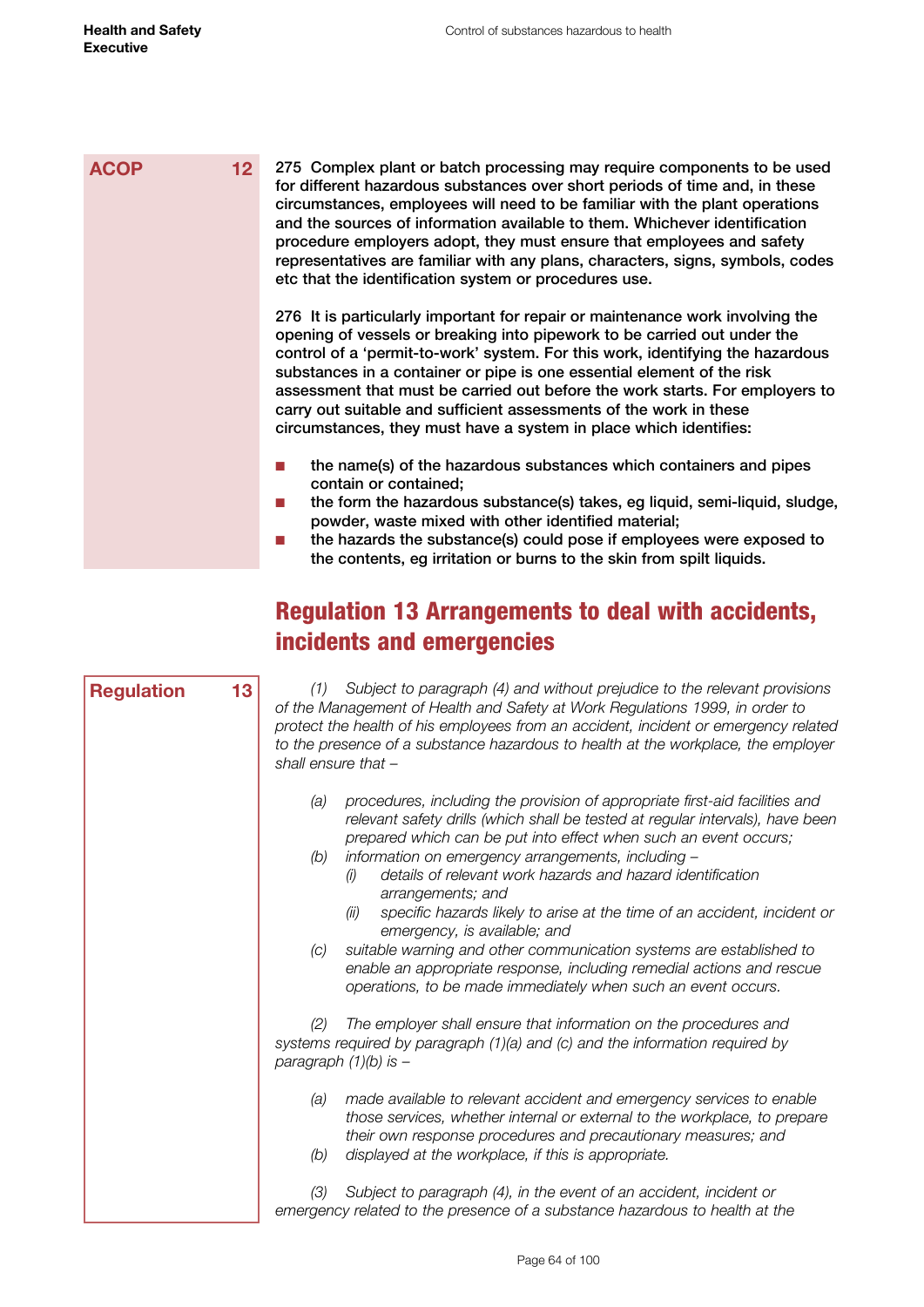| 13<br><b>Regulation</b> | workplace, the employer shall ensure that -                                                                                                                                                                                                                                                                                                                                                                                                                                                                                                                                                                                                                                                                                                                                                                                                                                                                                                                                    |
|-------------------------|--------------------------------------------------------------------------------------------------------------------------------------------------------------------------------------------------------------------------------------------------------------------------------------------------------------------------------------------------------------------------------------------------------------------------------------------------------------------------------------------------------------------------------------------------------------------------------------------------------------------------------------------------------------------------------------------------------------------------------------------------------------------------------------------------------------------------------------------------------------------------------------------------------------------------------------------------------------------------------|
|                         | (a)<br>immediate steps are taken to -<br>mitigate the effects of the event;<br>(i)<br>(ii)<br>restore the situation to normal; and<br>inform those of his employees who may be affected;<br>(iii)<br>(b)<br>only those persons who are essential for the carrying out of repairs and<br>other necessary work are permitted in the affected area and they are<br>provided with -<br>appropriate personal protective equipment; and<br>(i)<br>(ii)<br>any necessary specialised safety equipment and plant, which shall<br>be used until the situation is restored to normal; and<br>in the case of an incident or accident which has or may have resulted in<br>(C)<br>the release of a biological agent which could cause severe human<br>disease, as soon as practicable thereafter his employees or their<br>representatives are informed of -<br>the causes of that incident or accident; and<br>(i)<br>(ii)<br>the measures taken or to be taken to rectify the situation. |
|                         | Paragraph (1) and, provided the substance hazardous to health is not a<br>(4)<br>carcinogen, mutagen or biological agent, paragraph (3) shall not apply where -                                                                                                                                                                                                                                                                                                                                                                                                                                                                                                                                                                                                                                                                                                                                                                                                                |
|                         | the results of the risk assessment show that, because of the quantity of<br>(a)<br>each substance hazardous to health present at the workplace, there is<br>only a slight risk to the health of employees; and<br>the measures taken by the employer to comply with the duty under<br>(b)<br>regulation 7(1) are sufficient to control that risk.                                                                                                                                                                                                                                                                                                                                                                                                                                                                                                                                                                                                                              |
|                         | An employee shall report forthwith, to his employer or to any other<br>(5)<br>employee of that employer with specific responsibility for the health and safety of<br>his fellow employees, any accident or incident which has or may have resulted in<br>the release of a biological agent which could cause severe human disease.                                                                                                                                                                                                                                                                                                                                                                                                                                                                                                                                                                                                                                             |
| <b>Guidance</b><br>13   | <b>General</b>                                                                                                                                                                                                                                                                                                                                                                                                                                                                                                                                                                                                                                                                                                                                                                                                                                                                                                                                                                 |
|                         | 277 The requirements contained in this regulation are in addition to those<br>contained in regulation 8 of the MHSW Regulations. Those Regulations impose a<br>number of general duties on all employers to establish procedures to deal with<br>situations involving serious and imminent danger.                                                                                                                                                                                                                                                                                                                                                                                                                                                                                                                                                                                                                                                                             |
|                         | <b>Emergency procedures relating to substances hazardous to</b><br>health                                                                                                                                                                                                                                                                                                                                                                                                                                                                                                                                                                                                                                                                                                                                                                                                                                                                                                      |
|                         | 278 For the purpose of regulation 13, an accident, incident or emergency is any<br>event which causes, or threatens to cause, any employee to be exposed to one or<br>more hazardous substances on a scale, or to an extent, well beyond that<br>associated with normal day-to-day activity. Examples of this sort of event include:                                                                                                                                                                                                                                                                                                                                                                                                                                                                                                                                                                                                                                           |
|                         | any process fire which could give rise to a serious risk to health;<br>any serious spillage or flood of a corrosive agent liable to make contact with                                                                                                                                                                                                                                                                                                                                                                                                                                                                                                                                                                                                                                                                                                                                                                                                                          |

- employees' skin; ■ any failure to contain biological, carcinogenic, mutagenic or sensitising agents;
- any acute process failure that could lead to a sudden release of chemicals, eg
- an exothermic reaction that results in emission of toxic fumes;
- any threatened significant exposure over a WEL, eg where the exposure is clearly the result of an unusual, sudden and serious failure of LEV or other controls.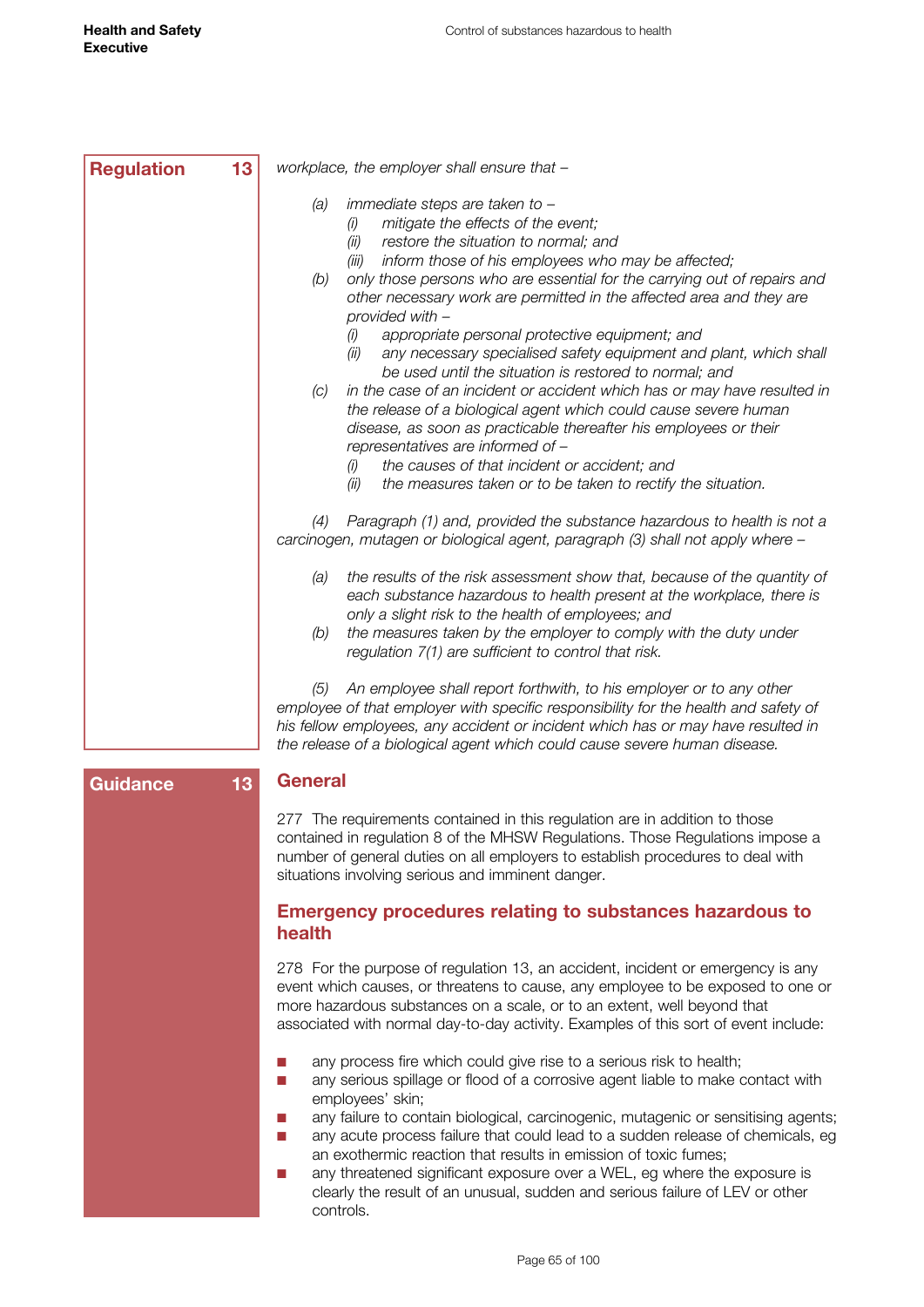| <b>Guidance</b><br>13 | 279 Whether an uncontrolled release or a leak or spillage of a substance<br>hazardous to health should be regarded as an incident for the purpose of regulation<br>13 will depend on the scale of the release and the substance concerned and its<br>properties. Employers should use their judgement to decide whether the incident<br>can be dealt with under the prevention and control requirements of regulation 7, or<br>whether it is necessary to invoke emergency arrangements.                                                              |
|-----------------------|-------------------------------------------------------------------------------------------------------------------------------------------------------------------------------------------------------------------------------------------------------------------------------------------------------------------------------------------------------------------------------------------------------------------------------------------------------------------------------------------------------------------------------------------------------|
|                       | 280 The response to an emergency should also be proportionate to the risk.<br>So, employers should also decide what proportionate action is needed to deal<br>with the situation, eg not all incidents will automatically require the evacuation of<br>the workplace.                                                                                                                                                                                                                                                                                 |
|                       | 281 In the context of regulation 13(1)(a), 'relevant safety drills' can be any one or<br>more of a number of emergency procedures unique to the circumstances of the<br>particular workplace and incident. It can mean, for example:                                                                                                                                                                                                                                                                                                                  |
|                       | a complete evacuation of the premises;<br>п<br>the action taken by certain personnel in the event of an emergency, such as<br>m.<br>isolating plant or equipment;<br>the steps taken by nominated personnel to help disabled staff leave the<br><b>The State</b><br>building;<br>a general fire drill.<br>T.                                                                                                                                                                                                                                          |
| 13<br><b>ACOP</b>     | 282 Employers need not extend the scope of their general emergency<br>procedures drawn up under regulation 8 of the MHSW Regulations if they are<br>satisfied that:                                                                                                                                                                                                                                                                                                                                                                                   |
|                       | the quantity and type of hazardous substance(s) at the workplace would<br>ш<br>either individually or cumulatively create no more than a slight risk<br>because they have a low toxic effect;<br>existing control measures and emergency arrangements are sufficient to<br>m.<br>contain and control any risk to health that the substances might pose<br>during an emergency, and that they are capable of quickly restoring the<br>situation to normal.                                                                                             |
|                       | 283 If the conditions described above do not apply, employers must extend<br>their emergency procedures as required by regulation 13 and ensure that they<br>are capable of limiting the extent of any risks to health of employees and,<br>SFARP, the health of anyone else likely to be affected by the incident, eg<br>people living in the neighbourhood.                                                                                                                                                                                         |
|                       | 284 Employers may integrate the emergency procedures they draw up<br>under the MHSW Regulations and COSHH with those required by other<br>legislation which applies to their workplace, eg DSEAR, or the Control of<br>Major Accident Hazard Regulations 1999 (COMAH). Emergency<br>arrangements drawn up under COMAH may already implement most of the<br>requirements of regulation 13 of COSHH. Employers should ensure that<br>emergency arrangements drawn up under COSHH do not conflict with<br>requirements drawn up under other regulations. |
|                       | 285 To deal with situations which could present significantly greater risks,<br>employers should extend their emergency procedures to include details of<br>the following:                                                                                                                                                                                                                                                                                                                                                                            |
|                       | the identity of hazardous substances present at the workplace, where<br>п<br>they are stored, used, processed or produced, and an estimate of the<br>amount in the workplace on an average day;                                                                                                                                                                                                                                                                                                                                                       |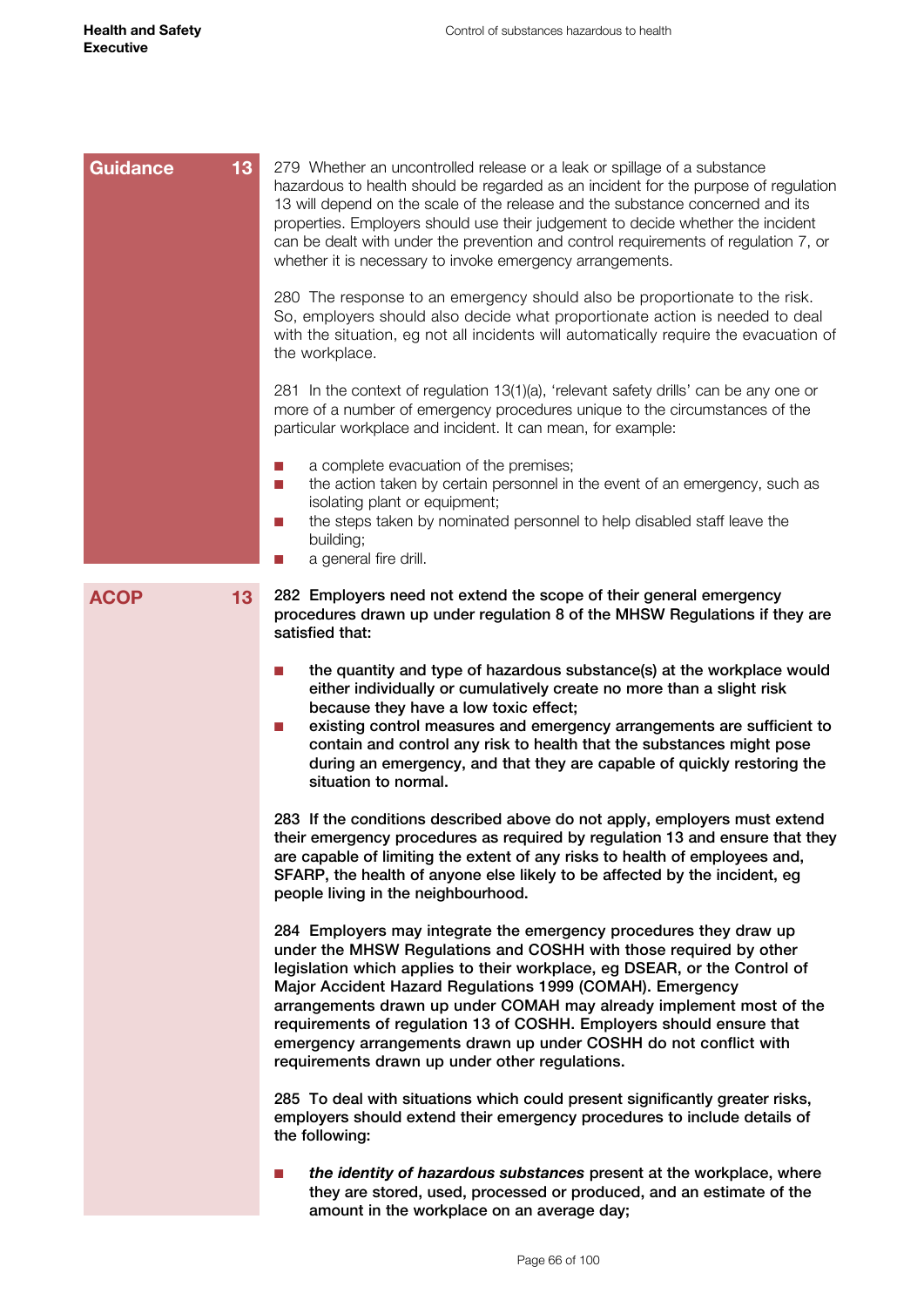| <b>ACOP</b> | 13 | the foreseeable types of accidents, incidents or emergencies which<br><b>The State</b><br>might occur, and the hazards they could present. Consider where such<br>incidents might occur, what effect they might have, the other areas that<br>might be affected by the incident spreading, and any possible<br>repercussions;<br>the special arrangements to deal with an emergency situation not<br>$\mathcal{L}_{\mathcal{A}}$        |
|-------------|----|-----------------------------------------------------------------------------------------------------------------------------------------------------------------------------------------------------------------------------------------------------------------------------------------------------------------------------------------------------------------------------------------------------------------------------------------|
|             |    | covered by the general procedures, and the steps to be taken to mitigate<br>the effects;                                                                                                                                                                                                                                                                                                                                                |
|             |    | the safety equipment and PPE to be used in the event of an accident,<br>m.<br>incident or emergency, where it is stored, and who is authorised to use<br>it:                                                                                                                                                                                                                                                                            |
|             |    | first-aid facilities sufficient to deal with an incident until the emergency<br>m.<br>services arrive, where the facilities are located and stored, and the likely<br>effects on the workforce of the accident, incident or emergency;                                                                                                                                                                                                  |
|             |    | the role, responsibilities and authority of the people nominated to<br>$\mathcal{L}_{\mathcal{A}}$<br>manage the accident, incident or emergency, and the individuals with<br>specific duties in the event of an incident;                                                                                                                                                                                                              |
|             |    | procedures for employees to follow and details of who should know<br>$\mathcal{L}_{\mathcal{A}}$<br>these, how they should respond to an incident, what action they should<br>take, and the roles of the people who have been assigned specific<br>responsibilities;                                                                                                                                                                    |
|             |    | procedures for clearing up and safely disposing of any substances<br><b>Tale</b><br>hazardous to health that are damaged or 'contaminated' during the<br>incident;                                                                                                                                                                                                                                                                      |
|             |    | regular safety drills. The frequency of practising emergency procedures<br>m.<br>will depend on the complexity of the layout of the workplace, the<br>activities carried out, the level of risk, the size of the workforce, the<br>amount of substances involved, and the success of each test;<br>the special needs of any disabled employees, eg assigning other<br>m.<br>employees to help them leave the workplace in an emergency. |
|             |    | Incidents involving carcinogens, mutagens and sensitisers                                                                                                                                                                                                                                                                                                                                                                               |
|             |    | 286 If an incident results in the uncontrolled release of a carcinogen,<br>mutagen or sensitiser into the workplace, the equipment the employer<br>provides under regulation 13(3)(b) must always include suitable PPE, including<br>RPE, which can provide adequate control of exposure to the carcinogenic or<br>mutagenic substance concerned.                                                                                       |
|             |    | Incidents or accidents involving a biological agent                                                                                                                                                                                                                                                                                                                                                                                     |
|             |    | 287 The control measures required by regulation 7 should provide<br>adequate safe systems of work for dealing with most spillages and<br>incidents involving biological agents, such as cleaning up, disinfection and<br>disposal of contaminated waste, incident recording and referral for<br>medical advice, if required.                                                                                                            |
|             |    | 288 In deliberate work with biological agents, there are circumstances in<br>which an accident or incident involving the release of an agent could cause<br>severe disease for the worker (Hazard Group 3 and 4 biological agents), and<br>the potential to infect others is such that an accident or emergency response<br>procedure will be needed.                                                                                   |
|             |    | 289 The risk assessment should determine when this is required and should<br>be proportionate to the risk. The employer will need to identify whether<br>employees would need to have instant access to emergency procedures to                                                                                                                                                                                                         |

help contain an accidental release (see paragraph 302).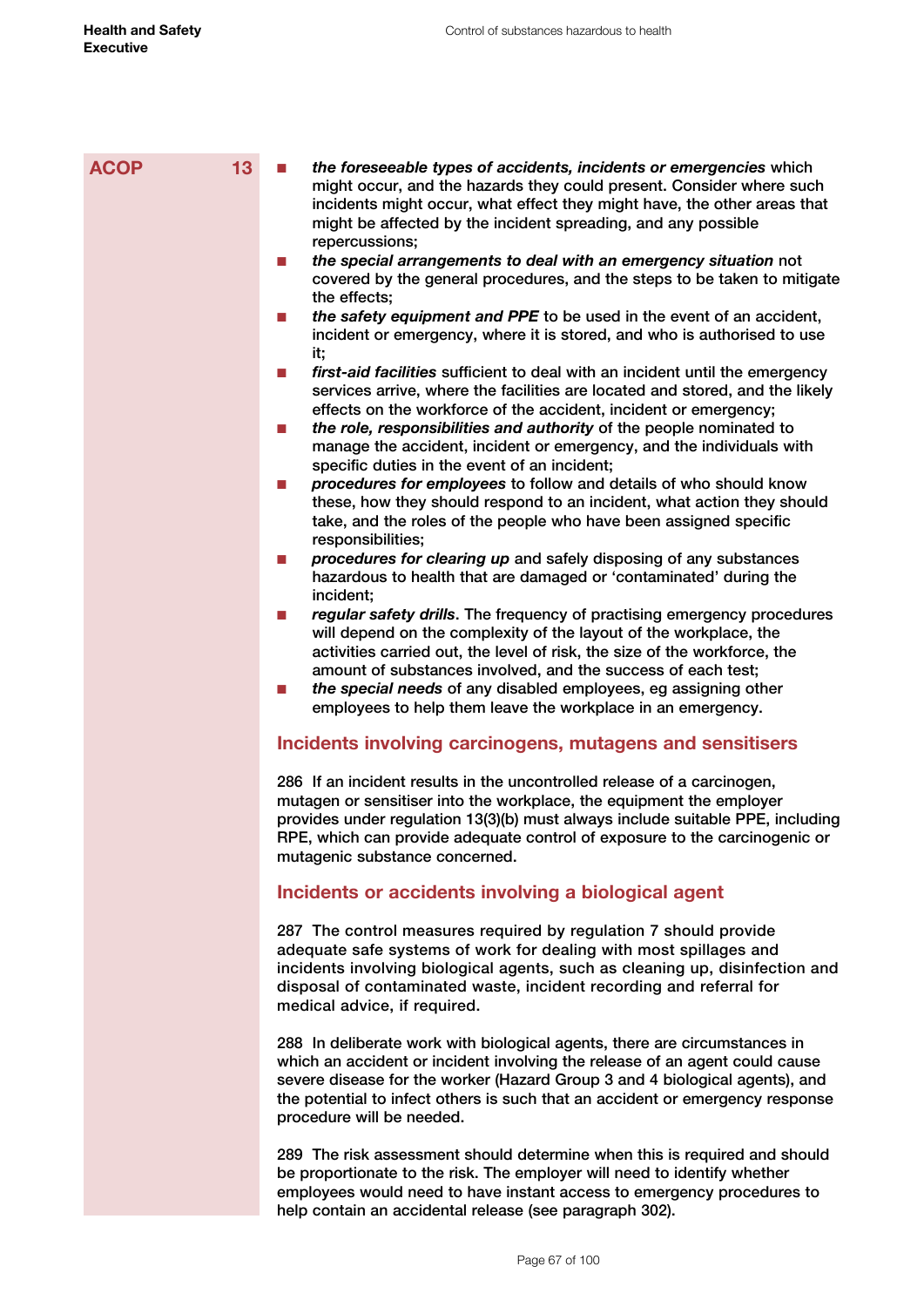290 Employees must immediately report any release of a biological agent in Hazard Group 3 or 4. Employees who may need to report such incidents should be provided with: ■ information on readily foreseeable incidents that could occur; ■ the procedures for dealing with accidents, incidents and emergencies; ■ the name of the person or people to whom accidents should be reported and the follow-up actions that the employer will take, including arrangements for accident investigation, referral for medical advice and taking action to prevent a recurrence. **Suitable warning and communication systems** 291 Employers must provide suitable communication systems for warning employees who are liable to be affected by an accident, incident or emergency involving substances hazardous to health. The communication system the employer provides should be proportionate to the size of the workplace and workforce, the quantity of substances hazardous to health in the workplace, and the level and type of risk the substances present. 292 The employer may consider it appropriate to provide warning signals for different purposes, ie one type of alarm to warn employees of the need to be prepared to evacuate because an incident is declared, and another to signal the immediate need to evacuate the premises. Suitable warning systems might include a continuous or intermittent ringing bell, whistle or hooter, warning lights or an intercom or public address system. 293 Employers must ensure that all warning systems can be heard and/or seen in all parts of the premises, and in particular by employees who may work in noisier areas. Employers should also ensure that they take account of the special needs of disabled employees. **Reviewing the emergency procedures** 294 The employer should review, update and replace the emergency procedures in the light of changing circumstances, eg a significant increase in the use of a particularly hazardous substance, changes in the workplace activities involving the use of a new substance hazardous to health etc. **Making procedures available to the emergency services** 295 Employers should ensure that copies of their emergency arrangements and procedures are made available to the relevant internal and external accident and emergency services. **Internal emergency services** 296 Internal services include those people assigned specific duties in the event of an accident, incident or emergency. Employers should arrange for all the people concerned to be provided with their own copy of the emergency procedures. Copies may be provided on paper or electronically. **External emergency services** 297 Employers who need to extend their emergency procedures to cover situations involving substances hazardous to health should consider whether **ACOP 13**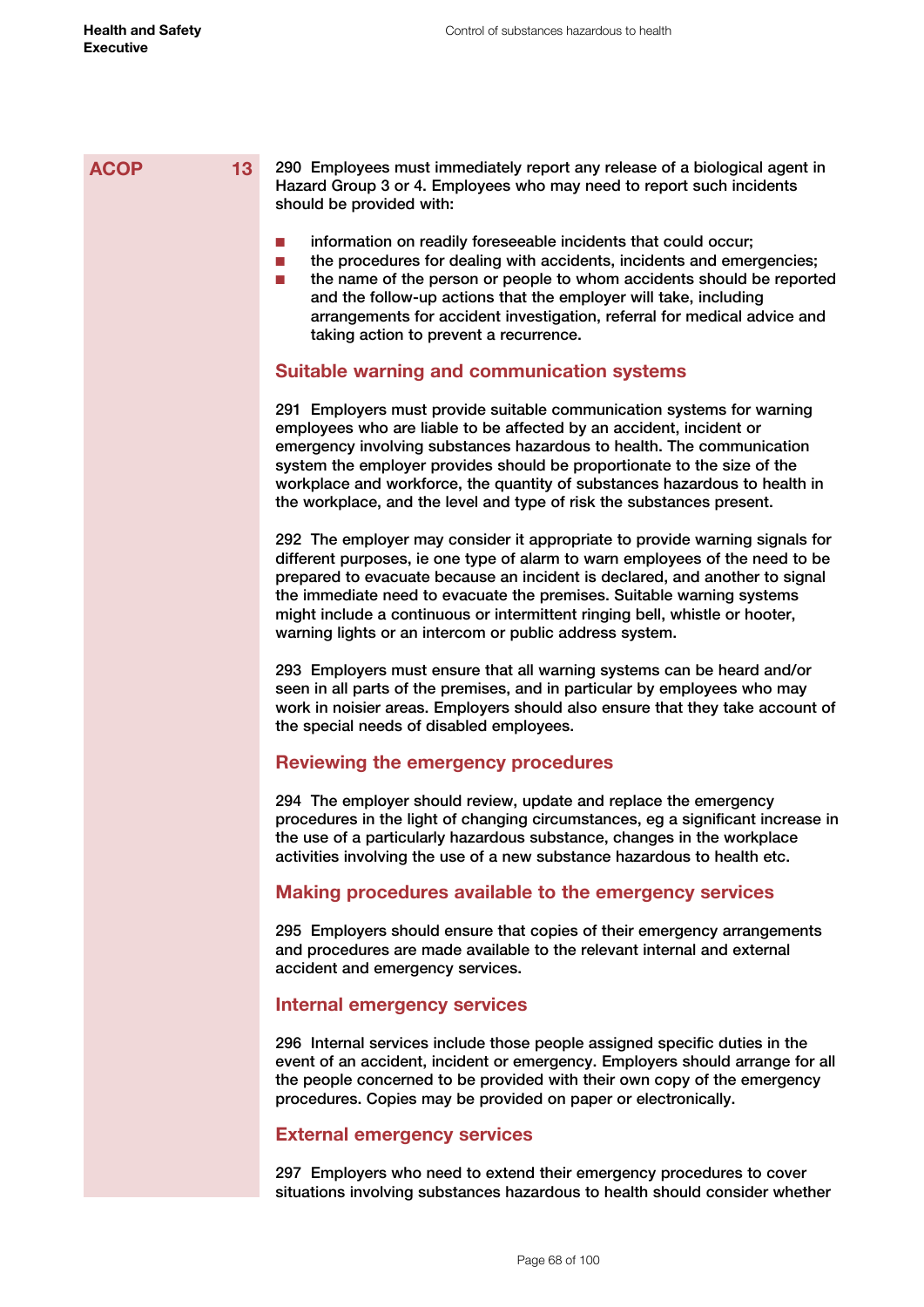| <b>ACOP</b>     | 13 | it is necessary to make all branches of the emergency service aware of their<br>arrangements to deal with accidents and incidents.                                                                                                                                                                                                                                                                                                                                                                                            |
|-----------------|----|-------------------------------------------------------------------------------------------------------------------------------------------------------------------------------------------------------------------------------------------------------------------------------------------------------------------------------------------------------------------------------------------------------------------------------------------------------------------------------------------------------------------------------|
| Guidance        | 13 | 298 The employer's emergency procedures, including details of the substances<br>hazardous to health present at the workplace, will help the fire service to prepare its<br>own response procedures and precautionary measures if an emergency is declared<br>at the employer's workplace. These measures will ensure that the fire service deals<br>with any declared incident effectively, and especially those likely to occur outside<br>normal working hours, in a way that presents the minimum risk to their own staff. |
|                 |    | 299 If an incident could have serious repercussions on the environment, the<br>employer should consider whether to make a copy of the business's emergency<br>procedures available to the relevant authority.                                                                                                                                                                                                                                                                                                                 |
| <b>ACOP</b>     | 13 | 300 A record of the procedures may be kept in writing or recorded by other<br>means, eg electronically. It must be kept readily accessible and retrievable<br>for examination at any reasonable time, eg by a safety representative,<br>inspector etc.                                                                                                                                                                                                                                                                        |
|                 |    | <b>Displaying emergency procedures</b>                                                                                                                                                                                                                                                                                                                                                                                                                                                                                        |
|                 |    | 301 Where it is appropriate to do so, employers should display the<br>emergency procedures in a prominent position in the workplace for<br>employees to read, eg on employee noticeboards. It will be appropriate, for<br>example, where:                                                                                                                                                                                                                                                                                     |
|                 |    | the company is fairly small and employees are encouraged to consult<br>$\sim$<br>their noticeboard(s) frequently for information about the business and its<br>activities;<br>the emergency procedures are reasonably short and simple and can<br><b>The State</b><br>comfortably fit on the noticeboard.                                                                                                                                                                                                                     |
|                 |    | <b>Employer's actions during an emergency</b>                                                                                                                                                                                                                                                                                                                                                                                                                                                                                 |
|                 |    | 302 The specific actions an employer must take if an accident, incident or<br>emergency occurs are set out in regulation 13(3). The employer must ensure<br>that those employees given the task of identifying the source of the release<br>and making repairs wear appropriate PPE, including, where necessary,<br>suitable RPE and protective clothing with which they have been provided until<br>the situation is restored to normal.                                                                                     |
|                 |    | 303 As well as telling employees the cause of the incident and the measures<br>taken, or to be taken, to resolve it, the employer should also ensure that:                                                                                                                                                                                                                                                                                                                                                                    |
|                 |    | any important lessons learned from it are passed onto the employees<br>and/or their appointed safety representatives;<br>the information is used in any subsequent review of the risk assessment<br>ш<br>for the process or activity concerned.                                                                                                                                                                                                                                                                               |
| <b>Guidance</b> | 13 | 304 When an incident is declared, employers also have a duty to tell, and if<br>necessary evacuate, other people who are present in the workplace and who may<br>be affected by it. This includes visitors, employees of another employer etc.<br>Employers whose activities involve the presence of certain listed dangerous<br>substances at the workplace also have a duty under COMAH to take all measures<br>necessary to prevent major accidents and to limit their consequences to people<br>and the environment.      |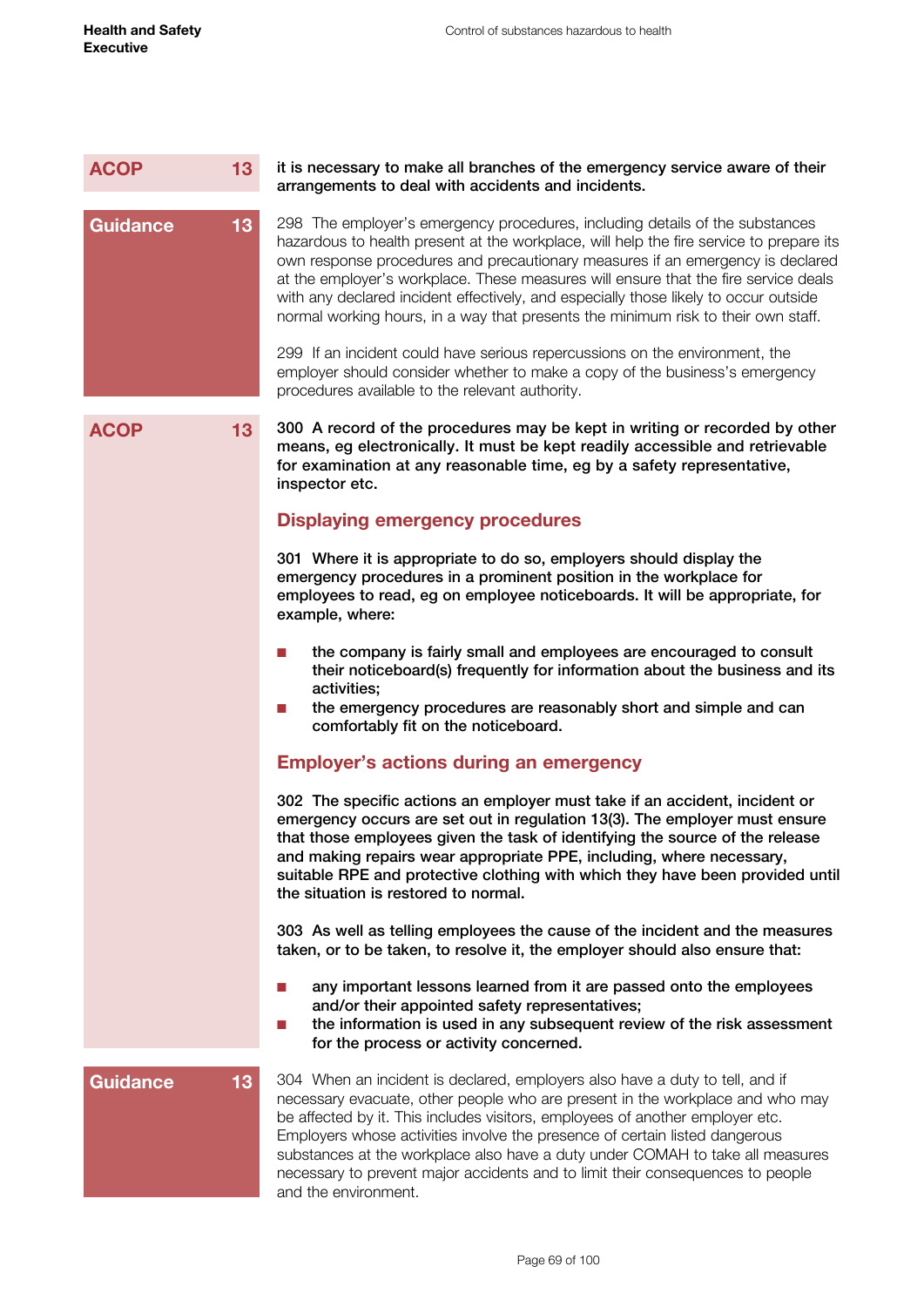### Regulation 14 Provisions relating to certain fumigations

| <b>Regulation</b> | 14 | This regulation shall apply to fumigations in which the fumigant used or<br>(1)<br>intended to be used is hydrogen cyanide, phosphine or methyl bromide, except<br>that paragraph (2) shall not apply to fumigations using the fumigant specified in<br>Column 1 of Schedule 8 when the nature of the fumigation is that specified in the<br>corresponding entry in Column 2 of that Schedule.                                                           |
|-------------------|----|----------------------------------------------------------------------------------------------------------------------------------------------------------------------------------------------------------------------------------------------------------------------------------------------------------------------------------------------------------------------------------------------------------------------------------------------------------|
|                   |    | An employer shall not undertake fumigation to which this regulation<br>applies unless he has -                                                                                                                                                                                                                                                                                                                                                           |
|                   |    | notified the persons specified in Part I of Schedule 9 of his intention to<br>(a)<br>undertake the fumigation; and<br>provided to those persons the information specified in Part II of that<br>(b)<br>Schedule,                                                                                                                                                                                                                                         |
|                   |    | at least 24 hours in advance, or such shorter time in advance as the persons<br>required to be notified may agree.                                                                                                                                                                                                                                                                                                                                       |
|                   |    | An employer who undertakes a fumigation to which this regulation<br>(3)<br>applies shall ensure that, before the fumigant is released, suitable warning notices<br>have been affixed at all points of reasonable access to the premises or to those<br>parts of the premises in which the fumigation is to be carried out and that after the<br>fumigation has been completed, and the premises are safe to enter, those warning<br>notices are removed. |
|                   |    | $\sim$ $\sim$ $\sim$                                                                                                                                                                                                                                                                                                                                                                                                                                     |

305 Schedule 8 to the Regulations lists a number of fumigations exempted from the notification requirements of regulation 14. For all three specified gases, these exemptions include fumigations carried out for research and also fumigation in fumigation chambers.

### Regulation 15 Exemption certificates

| <b>Regulation</b> | 15 | Subject to paragraph (2) the Executive may, by a certificate in writing,<br>exempt any person or class of persons or any substance or class of substances<br>from all or any of the requirements or prohibitions imposed by regulations 4 (to the<br>extent permitted by article 9 of Council Directive 98/24/EC), 8, 9, 11(8), (10) and<br>(11) and 14 of these Regulations and any such exemption may be granted subject<br>to conditions and to a limit of time and may be revoked by a certificate in writing at<br>any time. |
|-------------------|----|-----------------------------------------------------------------------------------------------------------------------------------------------------------------------------------------------------------------------------------------------------------------------------------------------------------------------------------------------------------------------------------------------------------------------------------------------------------------------------------------------------------------------------------|
|                   |    | The Executive shall not grant any such exemption unless having regard<br>to the circumstances of the case and, in particular, to $-$                                                                                                                                                                                                                                                                                                                                                                                              |
|                   |    | the conditions, if any, which it proposes to attach to the exemption; and<br>(a)<br>any requirements imposed by or under any enactments which apply to<br>(b)<br>the case.                                                                                                                                                                                                                                                                                                                                                        |
|                   |    | it is satisfied that the health and safety of persons who are likely to be affected by<br>the exemption will not be prejudiced in consequence of it.                                                                                                                                                                                                                                                                                                                                                                              |

**Guidance 14**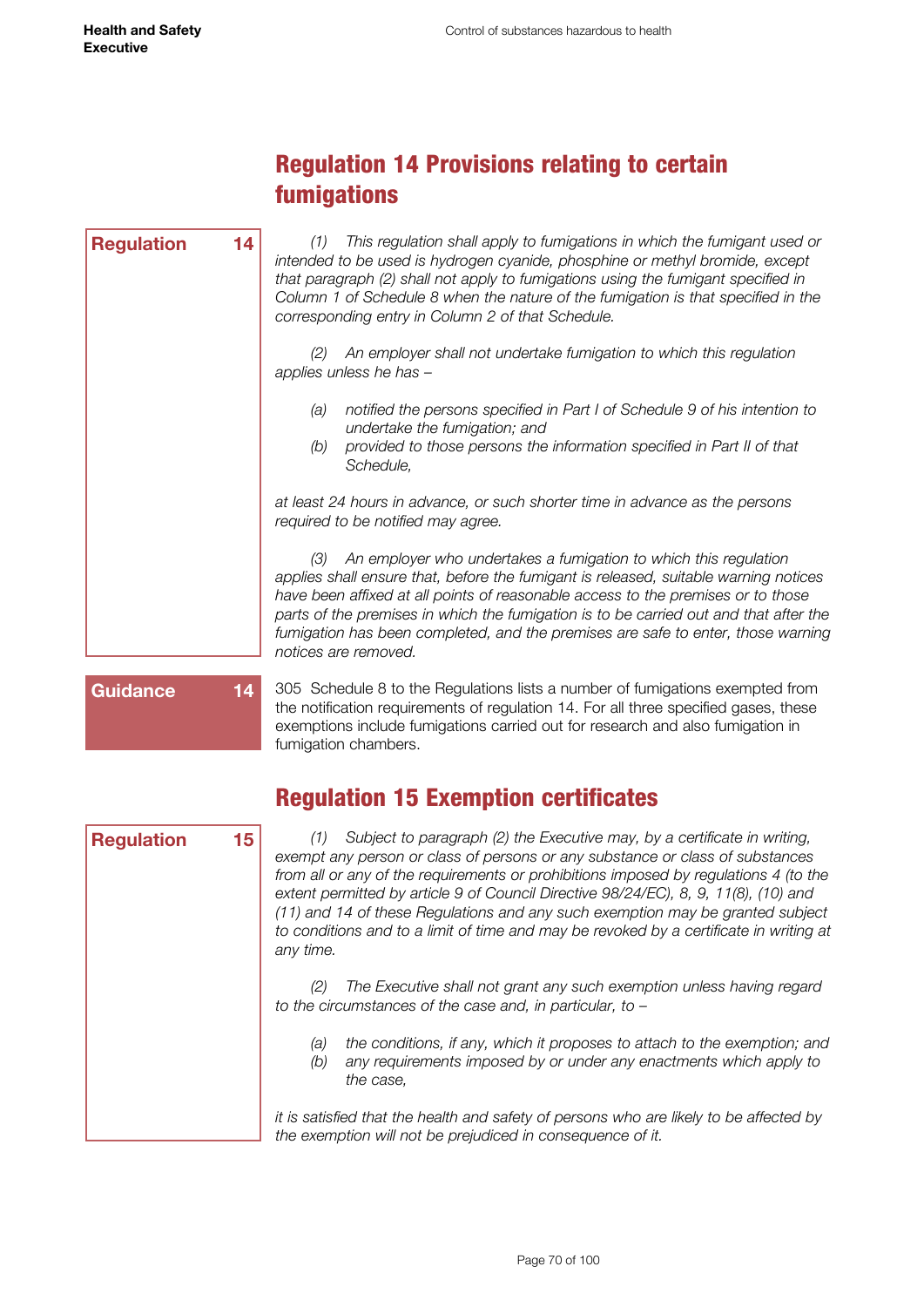### Regulation 16 Exemptions relating to the Ministry of Defence etc

*(1) In this regulation – (a) "Her Majesty's Forces" means any of the naval, military or air forces of the Crown, whether raised inside or outside the United Kingdom and whether any such force is a regular, auxiliary or reserve force, and includes any civilian employed by those forces; (b) "visiting force" has the same meaning as it does for the purposes of any provision of Part I of the Visiting Forces Act 1952; and (c) "headquarters" means a headquarters for the time being specified in Schedule 2 to the Visiting Forces and International Headquarters (Application of Law) Order 1999. (2) The Secretary of State for Defence may, in the interests of national security, by a certificate in writing exempt – (a) any of Her Majesty's Forces; (b) any visiting force; (c) members of a visiting force working in or attached to a headquarters; or (d) any person engaged in work involving substances hazardous to health, if that person is under the direct supervision of a representative of the Secretary of State for Defence, from all or any of the requirements or prohibitions imposed by these Regulations and any such exemption may be granted subject to conditions and to a limit of time and may be revoked at any time by a certificate in writing, except that, where any such exemption is granted, suitable arrangements shall be made for the assessment of the health risk created by the work involving substances hazardous to health and for adequately controlling the exposure to those substances of persons to whom the exemption relates. (3) Regulation 11(11) shall not apply in relation to – (a) any visiting force; or (b) members of a visiting force working in or attached to a headquarters.* 306 The Secretary of State for Defence has the power to exempt only in the interests of national security, ie when the state is under threat or otherwise facing an emergency. Exemptions, if needed, should be in writing and would be issued, after consultation with HSE, for specific activities and for a limited period only. When an exemption is granted, suitable arrangements should still be made to assess the risk to health from the work and to adequately control the exposure. 307 A person under the direct supervision of a representative of the Secretary of State for Defence is an employee of the Ministry of Defence (MOD) or a member of Her Majesty's Forces. It also includes certain people employed on MOD premises. For example, this could include people on a labour-only contract, but whether or not there is direct supervision will depend on the type of contract. People employed on the premises of defence contractors are most unlikely to be under such direct **Regulation 16 Guidance 16**

supervision. For example, MOD liaison staff at a defence contractor's premises do

not normally exercise direct supervision.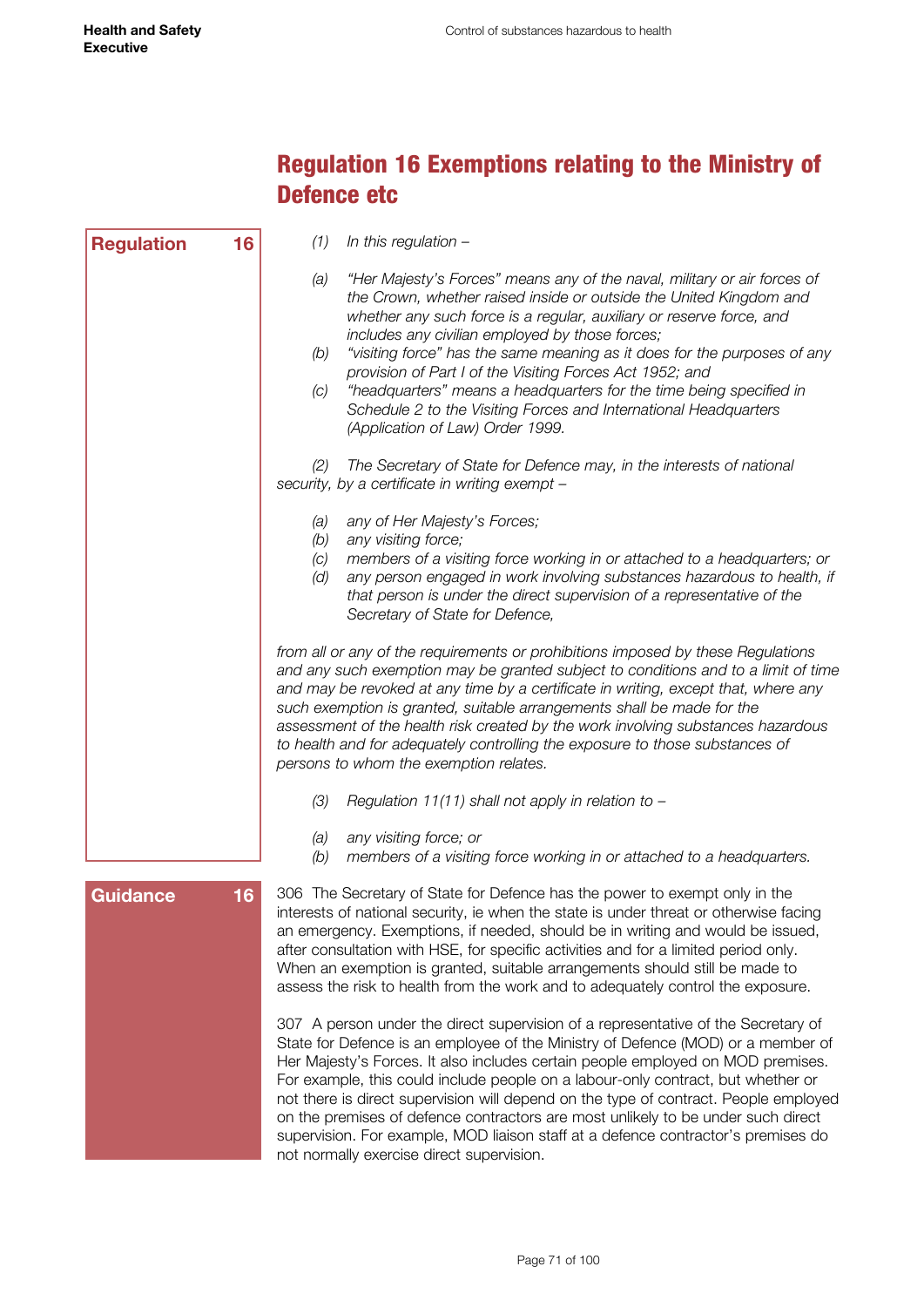### Regulation 16A Modifications relating to the Office of **Rail Requlation(a)**

| <b>Regulation</b> | <b>16A</b> |  |
|-------------------|------------|--|
|                   |            |  |
|                   |            |  |
|                   |            |  |
|                   |            |  |
|                   |            |  |
|                   |            |  |
|                   |            |  |
|                   |            |  |
|                   |            |  |

*(1) In so far as these Regulations apply to, or in connection with, any activities in relation to which the Office of Rail Regulation is made the enforcing authority by regulation 3(1) of the Health and Safety (Enforcing Authority for Railways and Other Guided Transport Systems) Regulations 2006, they shall have effect as if any reference to the Executive in the provisions specified in paragraph (2) were a reference to the Office of Rail Regulation.*

- *(2) The provisions referred to in paragraph (1) are as follows –*
- *(a) regulation 10(7)(b) (monitoring exposure at the workplace);*
- *(b) regulation 11(4)(b) (health surveillance); and*
- *(c) regulation 18 (revocation and savings).*
- *(a) Added by the Health and Safety (Enforcing Authority for Railways and Other Guided Transport Systems) Regulations 2006/557 Schedule 1, paragraph 11 (April 1, 2006).*

# Regulation 17 Extension outside Great Britain

**Regulation 17**

**Guidance 17**

*(1) Subject to paragraph (2), these Regulations shall apply to and in relation to any activity outside Great Britain to which sections 1 to 59 and 80 to 82 of the 1974 Act apply by virtue of the Health and Safety at Work etc Act 1974 (Application outside Great Britain) Order 2001 as those provisions apply within Great Britain.*

*(2) These Regulations shall not extend to Northern Ireland except insofar as they relate to imports of substances and articles referred to in regulation 4(2) into the United Kingdom.*

308 This regulation applies COSHH to certain offshore activities, as provided for by the HSW Act (Application outside Great Britain) Order 2001 (as amended). These include, for example, offshore installations, wells, pipelines and pipeline works, and connected activities within the territorial waters of Great Britain or in designated areas of the United Kingdom Continental Shelf, plus certain other activities within territorial waters.

### Regulation 18 Revocation and savings



*(1) The Control of Substances Hazardous to Health Regulations 1999 are revoked.*

*(2) Any record or register required to be kept under the Regulations revoked by paragraph (1) shall, notwithstanding that revocation, be kept in the same manner and for the same period as specified in those Regulations as if these Regulations had not been made, except that the Executive may approve the keeping of records at a place or in a form other than at the place where, or in the form in which, records were required to be kept under the Regulations so revoked.*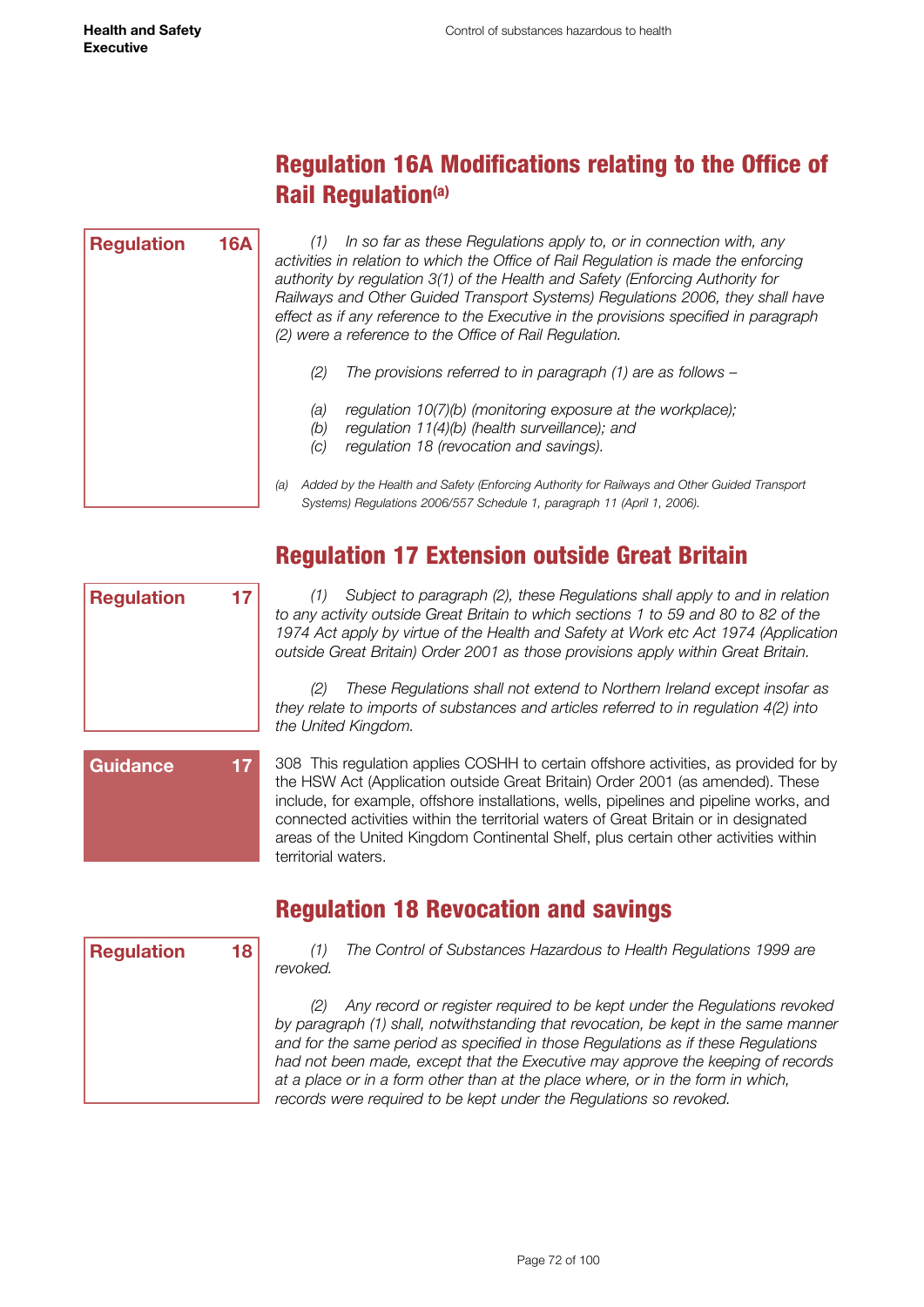**Regulation 19**

Regulation 19 Extension of meaning of "work"

*For the purposes of Part I of the 1974 Act the meaning of "work" shall be extended to include any activity involving the consignment, storage or use of a Group 2, 3 or 4 biological agent and the meaning of "at work" shall be extended accordingly, and in that connection the references to employer in paragraphs 5 and 6 of Schedule 3 include references to any persons carrying out such an activity.*

### Regulation 20 Modification of section 3(2) of the 1974 Act

| <b>Regulation</b> | 20 |
|-------------------|----|
|                   |    |
|                   |    |

*Section 3(2) of the 1974 Act shall be modified in relation to an activity involving the consignment, storage or use of any of the biological agents referred to in regulation 19 so as to have effect as if the reference therein to a self-employed person is a reference to any person who is not an employer or an employee and the reference therein to his undertaking includes a reference to such an activity.*

#### Regulation 21 Defence

| <b>Regulation</b> | 21 |
|-------------------|----|
|                   |    |
|                   |    |

*Subject to regulation 21 of the Management of Health and Safety at Work Regulations 1999, in any proceedings for an offence consisting of a contravention of these Regulations it shall be a defence for any person to prove that he took all reasonable precautions and exercised all due diligence to avoid the commission of that offence.*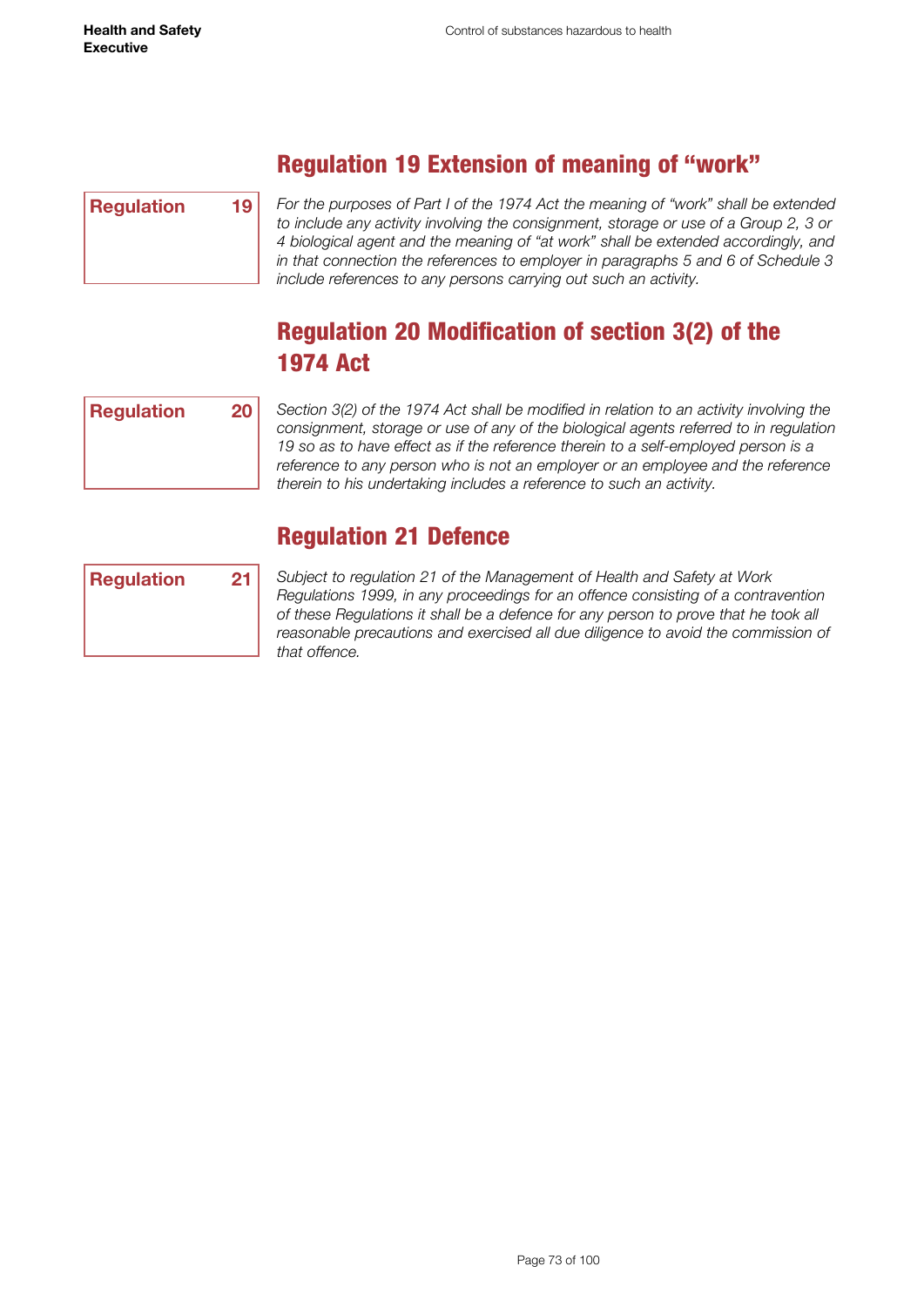## Schedule 1 Other substances and processes to which the definition of "carcinogen" relates

| 1<br><b>Schedule</b> | <b>Regulation 2(1)</b><br>Aflatoxins.                                                                            |
|----------------------|------------------------------------------------------------------------------------------------------------------|
|                      | Arsenic.                                                                                                         |
|                      | Auramine manufacture.                                                                                            |
|                      | Calcining, sintering or smelting of nickel copper matte or acid leaching or<br>electrorefining of roasted matte. |
|                      | Coal soots, coal tar, pitch and coal tar fumes.                                                                  |
|                      | Hardwood dusts.                                                                                                  |
|                      | Isopropyl alcohol manufacture (strong acid process).                                                             |
|                      | Leather dust in boot and shoe manufacture, arising during preparation and<br>finishing.                          |
|                      | Magenta manufacture.                                                                                             |
|                      | Mustard gas (B, B' -dichlorodiethyl sulphide).                                                                   |
|                      | Rubber manufacturing and processing giving rise to rubber process dust and<br>rubber fume.                       |
|                      | Used engine oils.                                                                                                |
|                      | The following polychlorodibenzodioxins:                                                                          |
|                      | 2, 3, 7, 8-TCDD                                                                                                  |
|                      | 1,2,3,7,8-PeCDD                                                                                                  |
|                      | 1, 2, 3, 4, 7, 8-HxCDD                                                                                           |
|                      | 1,2,3,6,7,8-HxCDD                                                                                                |
|                      | 1,2,3,7,8,9-HxCDD                                                                                                |
|                      | 1,2,3,4,6,7,8-HpCDD                                                                                              |
|                      | OCDD,                                                                                                            |
|                      | The following polychlorodibenzofurans:                                                                           |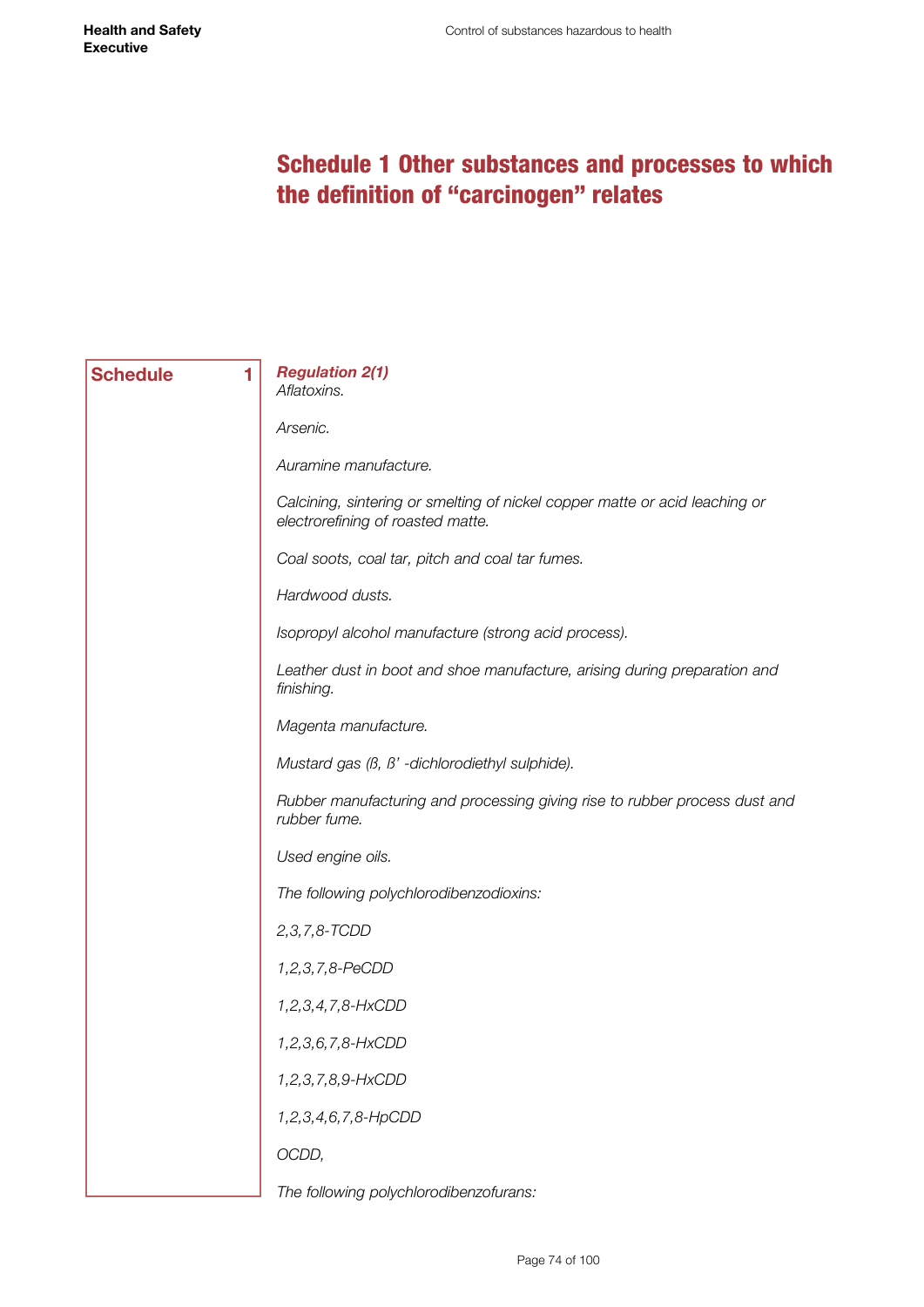| <b>Schedule</b> | 2, 3, 7, 8-TCDF                                        |
|-----------------|--------------------------------------------------------|
|                 | 2, 3, 4, 7, 8-PeCDF                                    |
|                 | 1,2,3,7,8-PeCDF                                        |
|                 | 1, 2, 3, 4, 7, 8-HxCDF                                 |
|                 | 1,2,3,7,8,9-HxCDF                                      |
|                 | 1,2,3,6,7,8-HxCDF                                      |
|                 | 2, 3, 4, 6, 7, 8-HxCDF                                 |
|                 | 1, 2, 3, 4, 6, 7, 8-HpCDF                              |
|                 | 1, 2, 3, 4, 7, 8, 9-HpCDF                              |
|                 | <b>OCDF</b>                                            |
|                 | Where T=tetra, Pe=penta, Hx=hexa, Hp=hepta and O=octa. |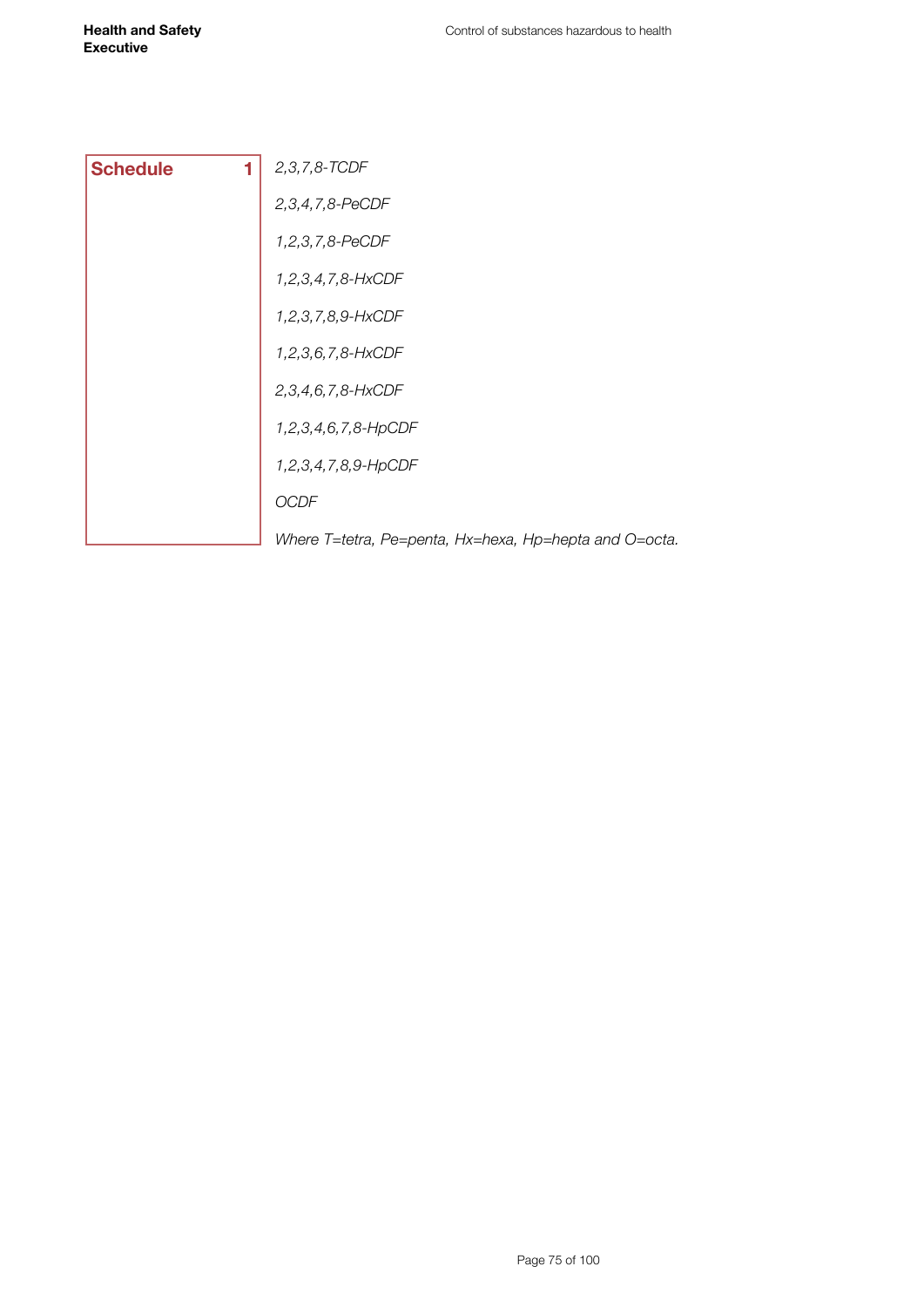**Schedule 2**

### Schedule 2 Prohibition of certain substances hazardous to health for certain purposes

#### *Regulation 4(1)*

|                                 | Column 1                                                                                                                                                                                                                                                                                                                                                                                                                                      | Column <sub>2</sub>                                                                                                                                     |  |
|---------------------------------|-----------------------------------------------------------------------------------------------------------------------------------------------------------------------------------------------------------------------------------------------------------------------------------------------------------------------------------------------------------------------------------------------------------------------------------------------|---------------------------------------------------------------------------------------------------------------------------------------------------------|--|
| <b>Description of substance</b> |                                                                                                                                                                                                                                                                                                                                                                                                                                               | <b>Purpose for which the</b><br>substance is prohibited                                                                                                 |  |
| $\mathbf{1}$                    | 2-naphthylamine; benzidine;                                                                                                                                                                                                                                                                                                                                                                                                                   | Manufacture and use for all<br>purposes including any<br>manufacturing process in which<br>a substance described in<br>Column 1 of this item is formed. |  |
|                                 | 4-aminodiphenyl;                                                                                                                                                                                                                                                                                                                                                                                                                              |                                                                                                                                                         |  |
|                                 | 4-nitrodiphenyl; their salts and any<br>substance containing any of those<br>compounds, in a total<br>concentration equal to or greater<br>than 0.1 per cent by mass.                                                                                                                                                                                                                                                                         |                                                                                                                                                         |  |
| $\mathcal{P}$                   | Sand or other substance<br>containing free silica.                                                                                                                                                                                                                                                                                                                                                                                            | Use as an abrasive for blasting<br>articles in any blasting<br>apparatus.                                                                               |  |
| 3                               | A substance<br>(a) containing compounds of<br>silicon calculated as silica to<br>the extent of more than 3 per<br>cent by weight of dry material,<br>other than natural sand,<br>zirconium silicate (zircon),<br>calcined china clay, calcined<br>aluminous fireclay, sillimanite,<br>calcined or fused alumina.<br>olivine; or<br>(b) composed of or containing<br>dust or other matter deposited<br>from a fettling or blasting<br>process. | Use as a parting material in<br>connection with the making of<br>metal castings.                                                                        |  |
| 4                               | Carbon disulphide.                                                                                                                                                                                                                                                                                                                                                                                                                            | Use in the cold-cure process of<br>vulcanising in the proofing of<br>cloth with rubber.                                                                 |  |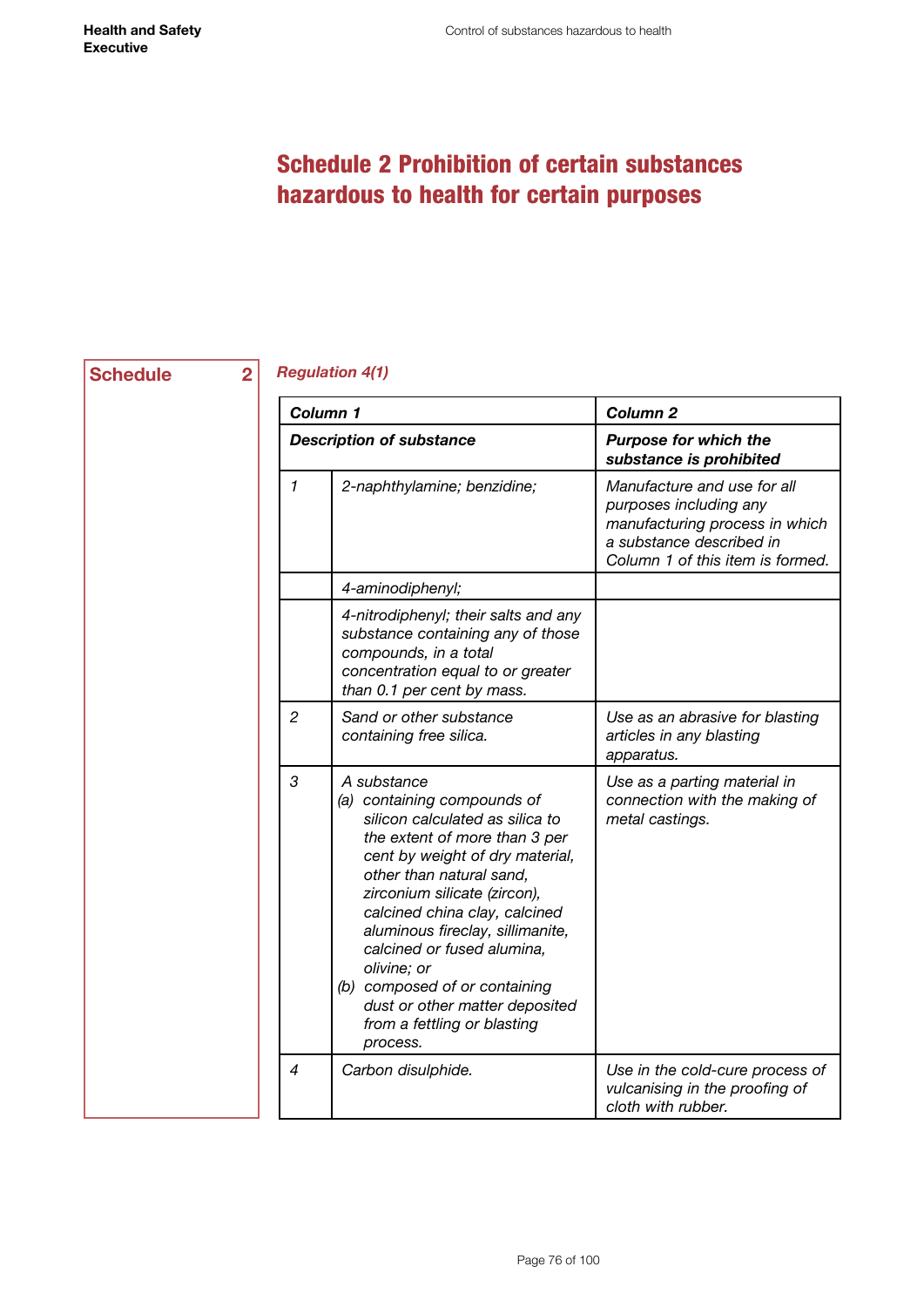| <b>Schedule</b><br>$\overline{2}$ | Column 1       |                                                                                                                                                                    | Column <sub>2</sub>                                                                                                                                                                                                                                                                                                                                                                                                                                                                                                                                           |
|-----------------------------------|----------------|--------------------------------------------------------------------------------------------------------------------------------------------------------------------|---------------------------------------------------------------------------------------------------------------------------------------------------------------------------------------------------------------------------------------------------------------------------------------------------------------------------------------------------------------------------------------------------------------------------------------------------------------------------------------------------------------------------------------------------------------|
|                                   |                | <b>Description of substance</b>                                                                                                                                    | <b>Purpose for which the</b><br>substance is prohibited                                                                                                                                                                                                                                                                                                                                                                                                                                                                                                       |
|                                   | 5              | Oils other than white oil, or oil of<br>entirely animal or vegetable origin<br>or entirely of mixed animal and<br>vegetable origin.                                | Use for oiling the spindles of<br>self-acting mules.                                                                                                                                                                                                                                                                                                                                                                                                                                                                                                          |
|                                   | 6              | Ground or powdered flint or quartz<br>other than natural sand.                                                                                                     | Use in relation to the<br>manufacture or decoration of<br>pottery for the following<br>purposes:<br>(a) the placing of ware for the<br>biscuit fire;<br>(b) the polishing of ware;<br>(c) as the ingredient of a wash<br>for saggars, trucks, bats,<br>cranks, or other articles used<br>in supporting ware during<br>firing; and<br>(d) as dusting or supporting<br>powder in potters' shops.                                                                                                                                                                |
|                                   | $\overline{7}$ | Ground or powdered flint or quartz<br>other than:<br>(a) natural sand; or<br>(b) ground or powdered flint or<br>quartz<br>which forms parts of a slop or<br>paste. | Use in relation to the<br>manufacture or decoration of<br>pottery for any purpose except:<br>(a) use in a separate room or<br>building for:<br>the manufacture of<br>(i)<br>powdered flint or quartz;<br>or<br>the making of frits or<br>(ii)<br>glazes or the making of<br>colours or coloured slips<br>for the decoration of<br>pottery;<br>(b) use for the incorporation of<br>the substance into the body<br>of ware in an enclosure in<br>which no person is<br>employed and which is<br>constructed and ventilated<br>to prevent the escape of<br>dust. |
|                                   | 8              | Dust or powder of a refractory<br>material containing not less than<br>80 per cent of silica other than<br>natural sand.                                           | Use for sprinkling the moulds of<br>silica bricks, namely bricks or<br>other articles composed of<br>refractory material and<br>containing not less than 80 per<br>cent of silica.                                                                                                                                                                                                                                                                                                                                                                            |
|                                   | 9              | White phosphorus.                                                                                                                                                  | Use in the manufacture of<br>matches.                                                                                                                                                                                                                                                                                                                                                                                                                                                                                                                         |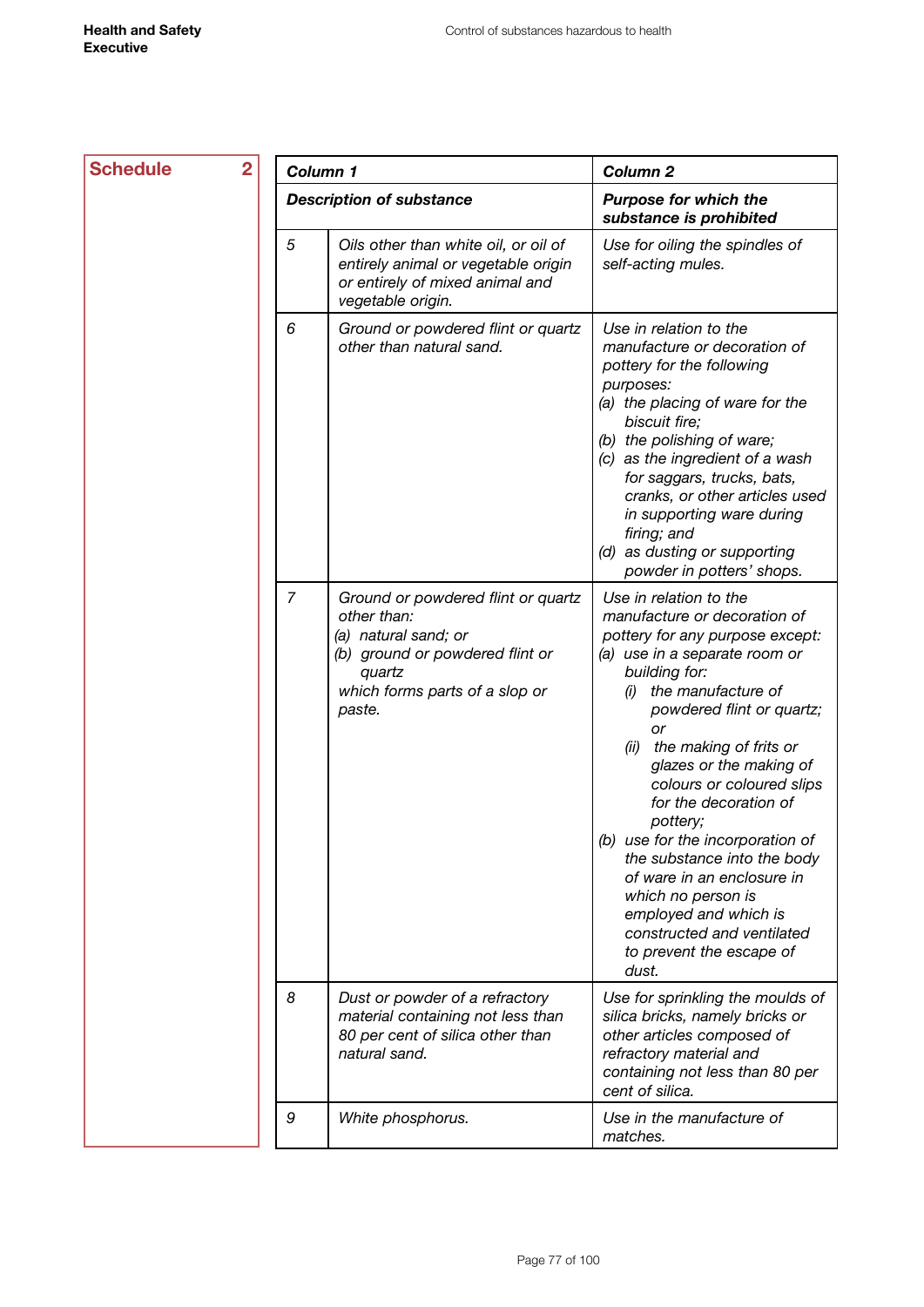| <b>Schedule</b><br>$\overline{2}$ |  | Column 1               |                                                                                                                                                                                                                                                                                                                                                                                                                                                                                                                                                                                                                                                                                                                                                                                                                                                                                                                                                                                                                                                                                                                                                                                                                                                                                                                                                                                                                                                                                                                                                     | Column <sub>2</sub>                                                                                                                                                                                                                                                                                                            |
|-----------------------------------|--|------------------------|-----------------------------------------------------------------------------------------------------------------------------------------------------------------------------------------------------------------------------------------------------------------------------------------------------------------------------------------------------------------------------------------------------------------------------------------------------------------------------------------------------------------------------------------------------------------------------------------------------------------------------------------------------------------------------------------------------------------------------------------------------------------------------------------------------------------------------------------------------------------------------------------------------------------------------------------------------------------------------------------------------------------------------------------------------------------------------------------------------------------------------------------------------------------------------------------------------------------------------------------------------------------------------------------------------------------------------------------------------------------------------------------------------------------------------------------------------------------------------------------------------------------------------------------------------|--------------------------------------------------------------------------------------------------------------------------------------------------------------------------------------------------------------------------------------------------------------------------------------------------------------------------------|
|                                   |  |                        | <b>Description of substance</b>                                                                                                                                                                                                                                                                                                                                                                                                                                                                                                                                                                                                                                                                                                                                                                                                                                                                                                                                                                                                                                                                                                                                                                                                                                                                                                                                                                                                                                                                                                                     | <b>Purpose for which the</b><br>substance is prohibited                                                                                                                                                                                                                                                                        |
|                                   |  | 10                     | Hydrogen cyanide.                                                                                                                                                                                                                                                                                                                                                                                                                                                                                                                                                                                                                                                                                                                                                                                                                                                                                                                                                                                                                                                                                                                                                                                                                                                                                                                                                                                                                                                                                                                                   | Use in fumigation except when:<br>(a) released from an inert<br>material in which hydrogen<br>cyanide is absorbed;<br>(b) generated from a gassing<br>powder; or<br>(c) applied from a cylinder<br>through suitable piping and<br>applicators other than for<br>fumigation in the open air to<br>control or kill mammal pests. |
|                                   |  | $[11 -$<br>13          | <b>Entries repealed by REACH</b><br><b>Enforcement Regulations</b><br>2008/2852 Schedule 10(2),<br>paragraph 1 (June 1, 2009)]                                                                                                                                                                                                                                                                                                                                                                                                                                                                                                                                                                                                                                                                                                                                                                                                                                                                                                                                                                                                                                                                                                                                                                                                                                                                                                                                                                                                                      |                                                                                                                                                                                                                                                                                                                                |
|                                   |  | Service;<br>(a)<br>(b) | In this Schedule -<br>"aerosol dispenser" means an article which consists of a non-reusable receptacle<br>containing a gas compressed, liquefied or dissolved under pressure, with or without<br>liquid, paste or powder and fitted with a release device allowing the contents to be<br>ejected as solid or liquid particles in suspension in a gas, as a foam, paste or<br>powder or in a liquid state;<br>"blasting apparatus" means apparatus for cleaning, smoothing, roughening or<br>removing of part of the surface of any article by the use as an abrasive of a jet of<br>sand, metal shot or grit or other material propelled by a blast of compressed air or<br>steam or by a wheel;<br>"CAS No" is the number assigned to a substance by the Chemical Abstract<br>"cosmetic product" has the meaning assigned to it in Article 2 of Regulation (EC)<br>No 1223/2009 of the European Parliament and of the Council on cosmetic<br>products (recast) as amended from time to time <sup>(a)</sup> (including any aerosol dispenser<br>containing a cosmetic product);<br>"gassing powder" means a chemical compound in powder form which reacts with<br>atmospheric moisture to generate hydrogen cyanide;<br>"medicinal product" means a substance or preparation which is -<br>intended for use as a medicinal product within the meaning of section<br>130 of the Medicines Act 1968; or<br>which directs that specified provisions of that Act shall have effect in<br>relation to medicinal products within the meaning of that Act; | a substance or preparation specified in an order made under section 104<br>or 105 of the Medicines Act 1968 which is for the time being in force and<br>relation to that substance or preparation as such provisions have effect in                                                                                            |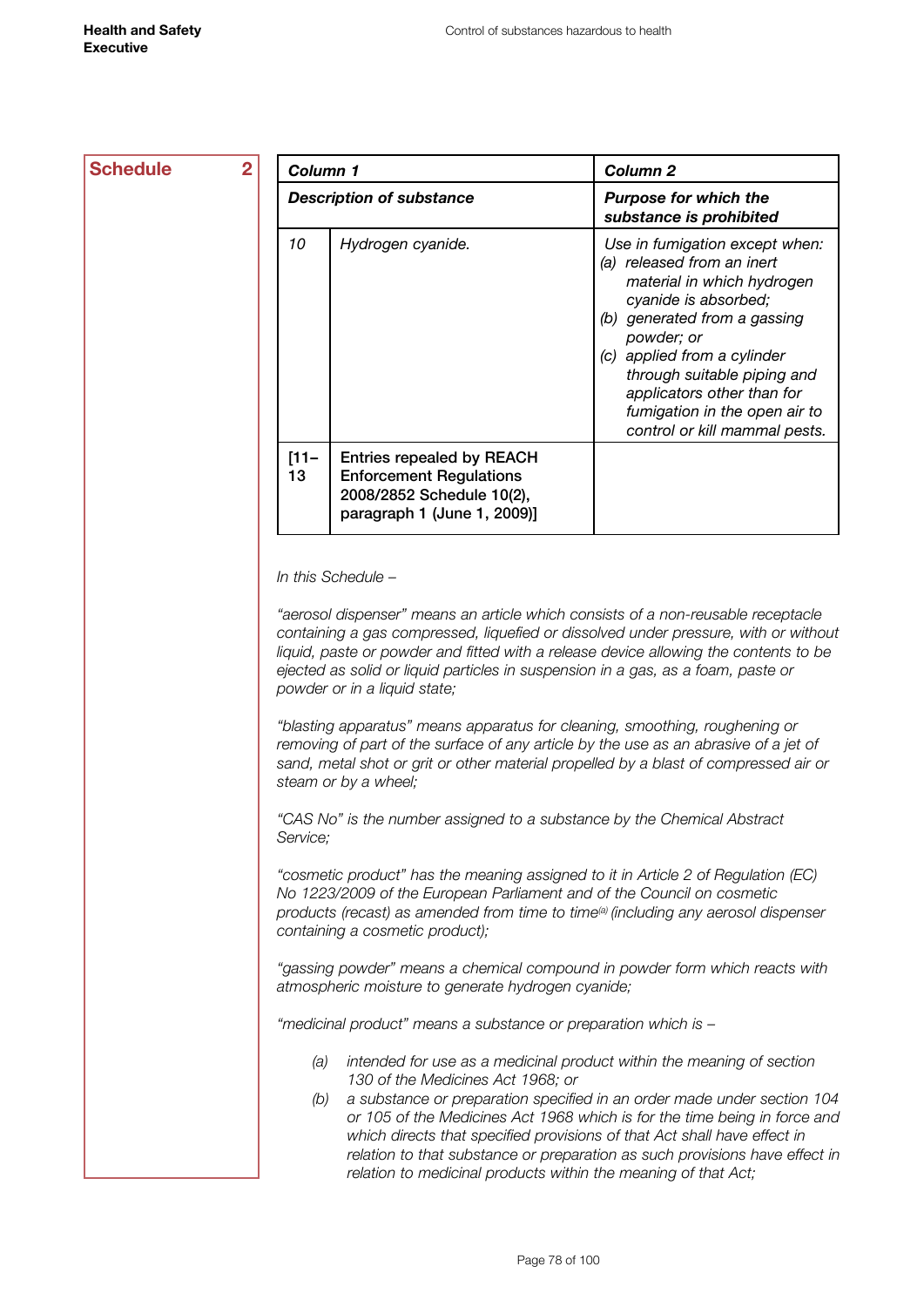| <b>Schedule</b> | "use as a parting material" means the application of the material to the surface or<br>parts of the surface of a pattern or of a mould so as to facilitate the separation of<br>the pattern from the mould or the separation of parts of the mould; |
|-----------------|-----------------------------------------------------------------------------------------------------------------------------------------------------------------------------------------------------------------------------------------------------|
|                 | "white oil" means a refined mineral oil conforming to a specification approved by the<br>Executive and certified by its manufacturer as so conforming.                                                                                              |
|                 | Words substituted by the Cosmetic Products Enforcement Regulations 2013/1478 Schedule 5,<br>(a)<br>paragraph 13 (July 11, 2013).                                                                                                                    |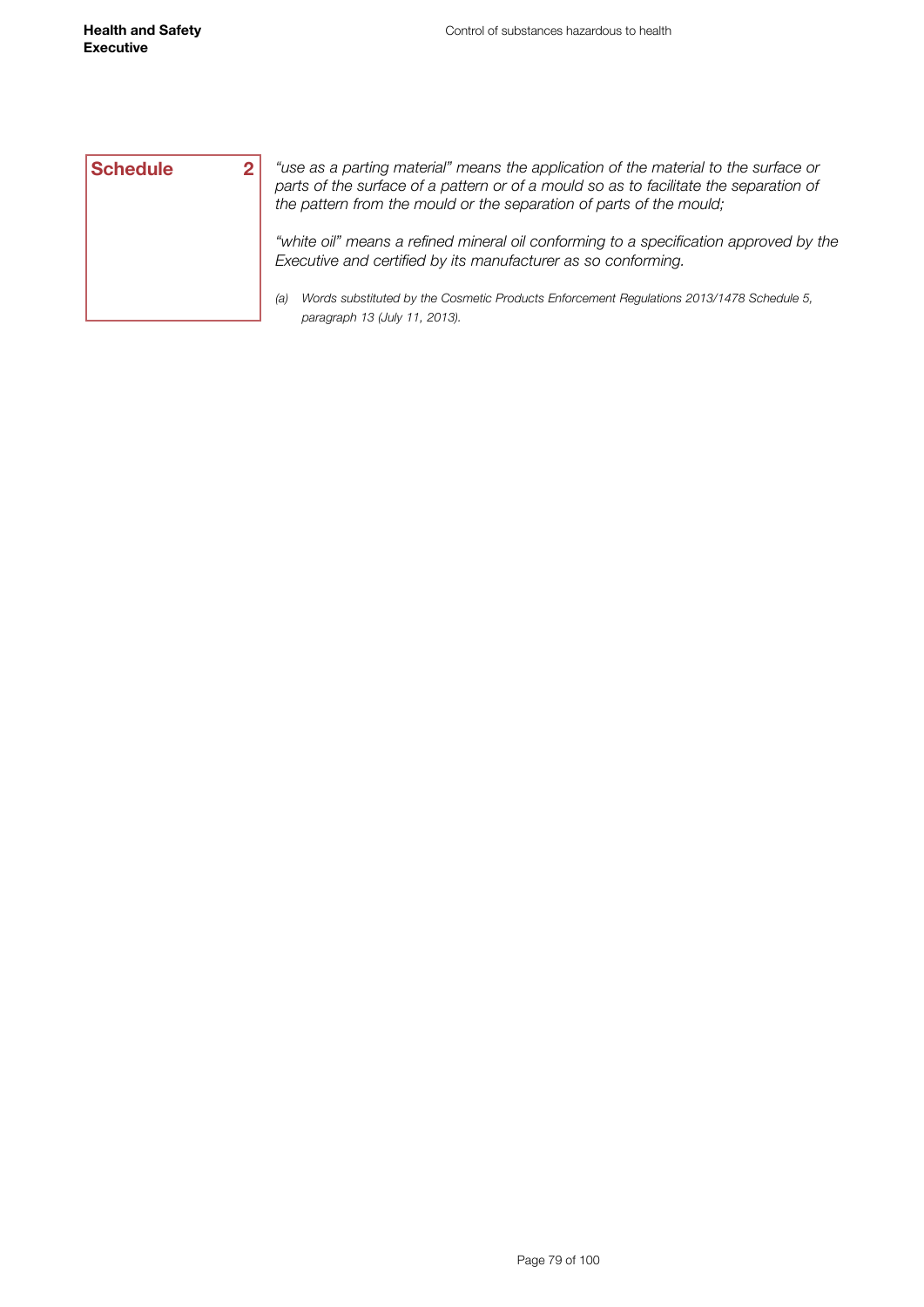### Schedule 2A Principles of good practice for the control of exposure to substances hazardous to health

| <b>Schedule</b> | 2A | <b>Regulation 7(7)</b>                                                                                                                                                                                                                                                                                                                                                                                                                                                                                                                                                                  |
|-----------------|----|-----------------------------------------------------------------------------------------------------------------------------------------------------------------------------------------------------------------------------------------------------------------------------------------------------------------------------------------------------------------------------------------------------------------------------------------------------------------------------------------------------------------------------------------------------------------------------------------|
|                 |    | Design and operate processes and activities to minimise emission,<br>(a)<br>release and spread of substances hazardous to health.<br>Take into account all relevant routes of exposure – inhalation, skin<br>(b)<br>absorption and ingestion – when developing control measures.<br>Control exposure by measures that are proportionate to the health risk.<br>(C)<br>Choose the most effective and reliable control options which minimise<br>(d)<br>the escape and spread of substances hazardous to health.<br>Where adequate control of exposure cannot be achieved by other<br>(e) |
|                 |    | means, provide, in combination with other control measures, suitable<br>personal protective equipment.<br>Check and review regularly all elements of control measures for their<br>(f)<br>continuing effectiveness.                                                                                                                                                                                                                                                                                                                                                                     |
|                 |    | Inform and train all employees on the hazards and risks from the<br>(g)<br>substances with which they work and the use of control measures<br>developed to minimise the risks.                                                                                                                                                                                                                                                                                                                                                                                                          |
|                 |    | Ensure that the introduction of control measures does not increase the<br>(h)<br>overall risk to health and safety.                                                                                                                                                                                                                                                                                                                                                                                                                                                                     |
| <b>Guidance</b> |    | 309 Further information on the principles of good practice for the control of                                                                                                                                                                                                                                                                                                                                                                                                                                                                                                           |

**Schedule 2A**

hazardous substances can be found in paragraphs 99–119, and also on HSE's COSHH webpages at www.hse.gov.uk/coshh/.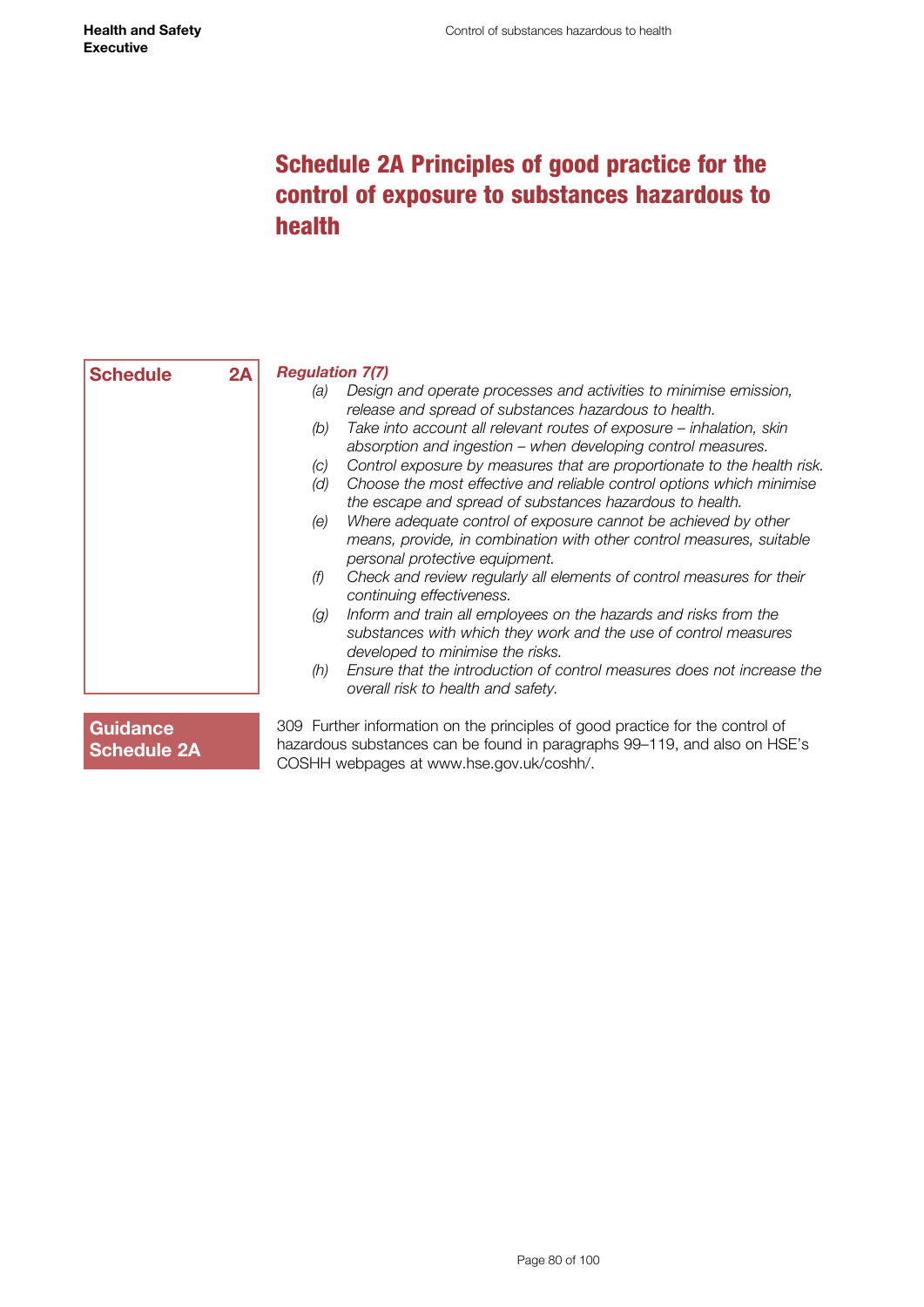## Schedule 3 Additional provisions relating to work with biological agents

| <b>Schedule</b><br>3 | <b>Regulation 7(10)</b>                                                                                                                                                                                                                                                                                                                                                                                                                                                                                                                                                                                               |
|----------------------|-----------------------------------------------------------------------------------------------------------------------------------------------------------------------------------------------------------------------------------------------------------------------------------------------------------------------------------------------------------------------------------------------------------------------------------------------------------------------------------------------------------------------------------------------------------------------------------------------------------------------|
|                      | <b>PART I Provisions of general application to biological</b>                                                                                                                                                                                                                                                                                                                                                                                                                                                                                                                                                         |
|                      | agents                                                                                                                                                                                                                                                                                                                                                                                                                                                                                                                                                                                                                |
|                      | <b>Interpretation</b><br>1<br>In this Schedule "diagnostic service" means any activity undertaken solely with the<br>intention of analysing specimens or samples from a human patient or animal in<br>which a biological agent is or is suspected of being present for purposes relating to<br>the assessment of the clinical progress, or assistance in the clinical management,<br>of that patient or animal, and "diagnosis" shall be construed accordingly.                                                                                                                                                       |
|                      | <b>Classification of biological agents</b><br>2<br>Where a biological agent does not have an approved classification, the<br>(1)<br>employer shall provisionally classify that agent in accordance with sub-paragraph<br>(2), having regard to the nature of the agent and the properties of which he may<br>reasonably be expected to be aware.                                                                                                                                                                                                                                                                      |
|                      | (2) When provisionally classifying a biological agent the employer shall assign<br>that agent to one of the following Groups according to its level of risk of infection<br>and, if in doubt as to which of two alternative Groups is the most appropriate, he<br>shall assign it to the higher of the two $-$                                                                                                                                                                                                                                                                                                        |
|                      | Group 1 – unlikely to cause human disease;<br>(a)<br>Group $2$ – can cause human disease and may be a hazard to<br>(b)<br>employees; it is unlikely to spread to the community and there is usually<br>effective prophylaxis or treatment available;<br>Group $3$ – can cause severe human disease and may be a serious<br>(C)<br>hazard to employees; it may spread to the community, but there is<br>usually effective prophylaxis or treatment available;<br>Group 4 – causes severe human disease and is a serious hazard to<br>(d)<br>employees; it is likely to spread to the community and there is usually no |
|                      | effective prophylaxis or treatment available.<br>(3)<br>Where an employer is using a biological agent which has an approved<br>classification and the risk of infection for that particular agent is different to that<br>expected, the employer shall reclassify the agent in consultation with the Executive<br>as if performing a provisional classification under sub-paragraph (2).                                                                                                                                                                                                                              |
|                      | Special control measures for laboratories, animal rooms and industrial<br>3<br><b>processes</b><br>Every employer who is engaged in any of the activities specified in sub-<br>(1)<br>paragraph (3) shall ensure that measures taken to control adequately the exposure                                                                                                                                                                                                                                                                                                                                               |

*of his employees to biological agents include, in particular, the most suitable*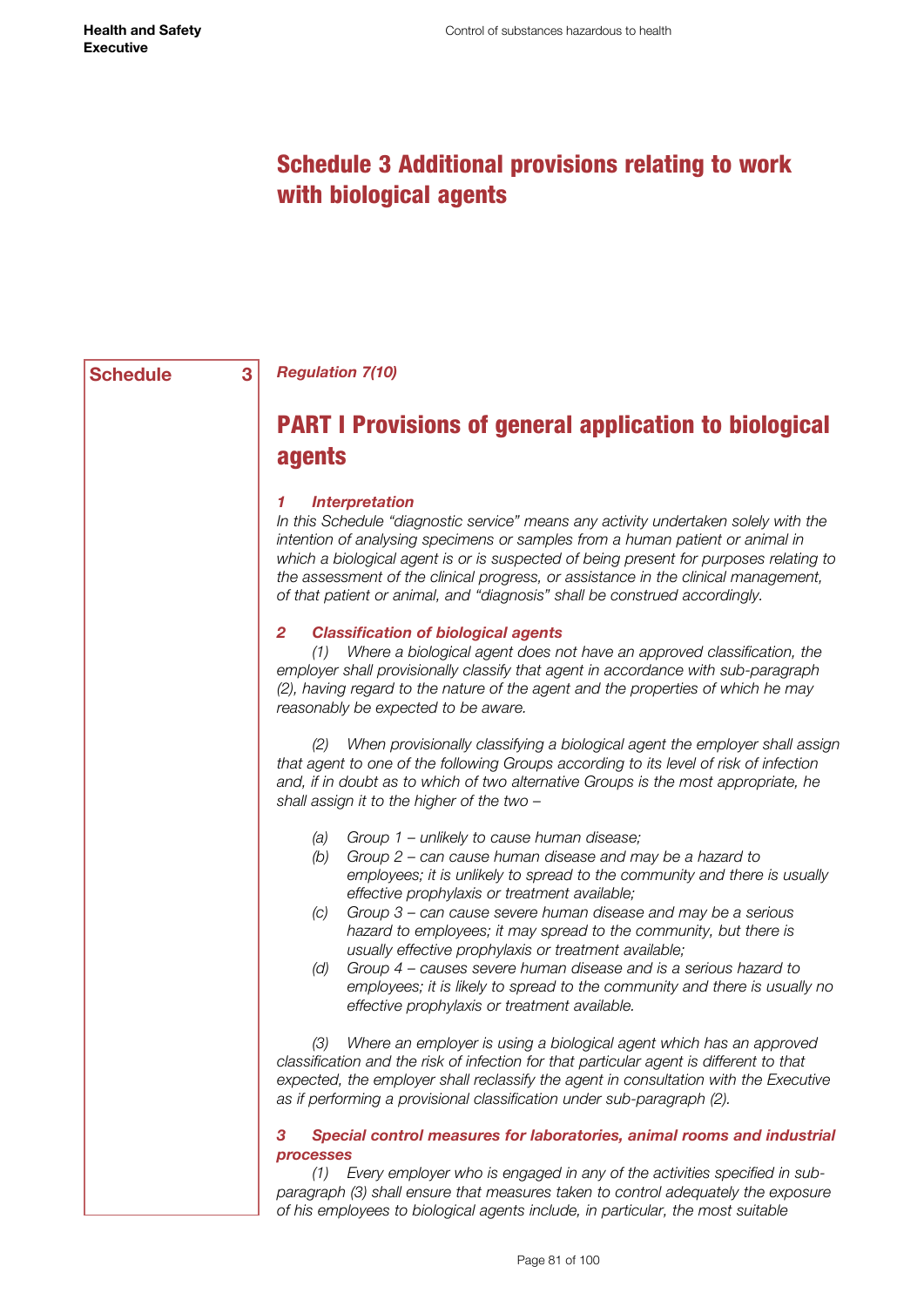| 3<br><b>Schedule</b> | combination of containment measures from those listed in Parts II and III of this                                                                                                                |
|----------------------|--------------------------------------------------------------------------------------------------------------------------------------------------------------------------------------------------|
|                      | Schedule as appropriate, taking into account -                                                                                                                                                   |
|                      | the nature of the activity specified in sub-paragraph (3);<br>(a)<br>the minimum containment level specified in sub-paragraph (4);<br>(b)                                                        |
|                      | the risk assessment; and<br>(C)                                                                                                                                                                  |
|                      | the nature of the biological agent concerned.<br>(d)                                                                                                                                             |
|                      |                                                                                                                                                                                                  |
|                      | (2)<br>An employer who is engaged in -                                                                                                                                                           |
|                      | (a)<br>any of the activities specified in sub-paragraph (3)(a) or (b) shall select<br>measures from Part II of this Schedule;                                                                    |
|                      | (b)<br>the activity specified in sub-paragraph (3)(c) shall select measures from                                                                                                                 |
|                      | Part III of this Schedule and, subject to sub-paragraph (4), when making                                                                                                                         |
|                      | that selection he may combine measures from different containment                                                                                                                                |
|                      | levels on the basis of a risk assessment related to any particular process<br>or part of a process.                                                                                              |
|                      | (3)<br>The activities referred to in sub-paragraph $(1)$ are $-$                                                                                                                                 |
|                      | research, development, teaching or diagnostic work in laboratories which<br>(a)<br>involves working with a Group 2, Group 3 or Group 4 biological agent or<br>material containing such an agent; |
|                      | (b)<br>working with animals which have been deliberately infected with a Group<br>2, Group 3 or Group 4 biological agent or which are, or are suspected of                                       |
|                      | being, naturally infected with such an agent; and                                                                                                                                                |
|                      | industrial processes which involve working with a Group 2, Group 3 or<br>(C)                                                                                                                     |
|                      | Group 4 biological agent.                                                                                                                                                                        |
|                      | Subject to sub-paragraph (5), the minimum containment level referred to<br>(4)<br>in sub-paragraph $(1)$ shall be -                                                                              |
|                      |                                                                                                                                                                                                  |
|                      | level 2 for activities which involve working with a Group 2 biological<br>(a)<br>agent;                                                                                                          |
|                      | level 3 for activities which involve working with a Group 3 biological<br>(b)<br>agent;                                                                                                          |
|                      | level 4 for activities which involve working with a Group 4 biological<br>(C)<br>agent;                                                                                                          |
|                      | (d)<br>level 2 for laboratories which do not intentionally propagate, concentrate                                                                                                                |
|                      | or otherwise increase the risk of exposure to a biological agent but work                                                                                                                        |
|                      | with materials in respect of which it is unlikely that a Group 3 or Group 4                                                                                                                      |
|                      | biological agent is present;                                                                                                                                                                     |
|                      | level 3 or 4, where appropriate, for laboratories which do not intentionally<br>(e)<br>propagate, concentrate or otherwise increase the risk of exposure to a                                    |
|                      | Group 3 or Group 4 biological agent but where the employer knows, or it                                                                                                                          |
|                      | is likely, that such a containment level is necessary; and                                                                                                                                       |
|                      | level 3 for activities where it has not been possible to carry out a<br>(f)                                                                                                                      |
|                      | conclusive assessment but where there is concern that the activity might                                                                                                                         |
|                      | involve a serious health risk for employees.                                                                                                                                                     |
|                      | (5)<br>The Health and Safety Executive <sup>(a)</sup> may approve guidelines specifying the                                                                                                      |
|                      | minimum containment measures which are to apply in any particular case.                                                                                                                          |
|                      | The Health and Safety Executive <sup>(a)</sup> shall not approve any guidelines under<br>(6)                                                                                                     |
|                      | paragraph (5) unless it is satisfied that the health of any person who is likely to be<br>affected by the use of those guidelines will not be prejudiced.                                        |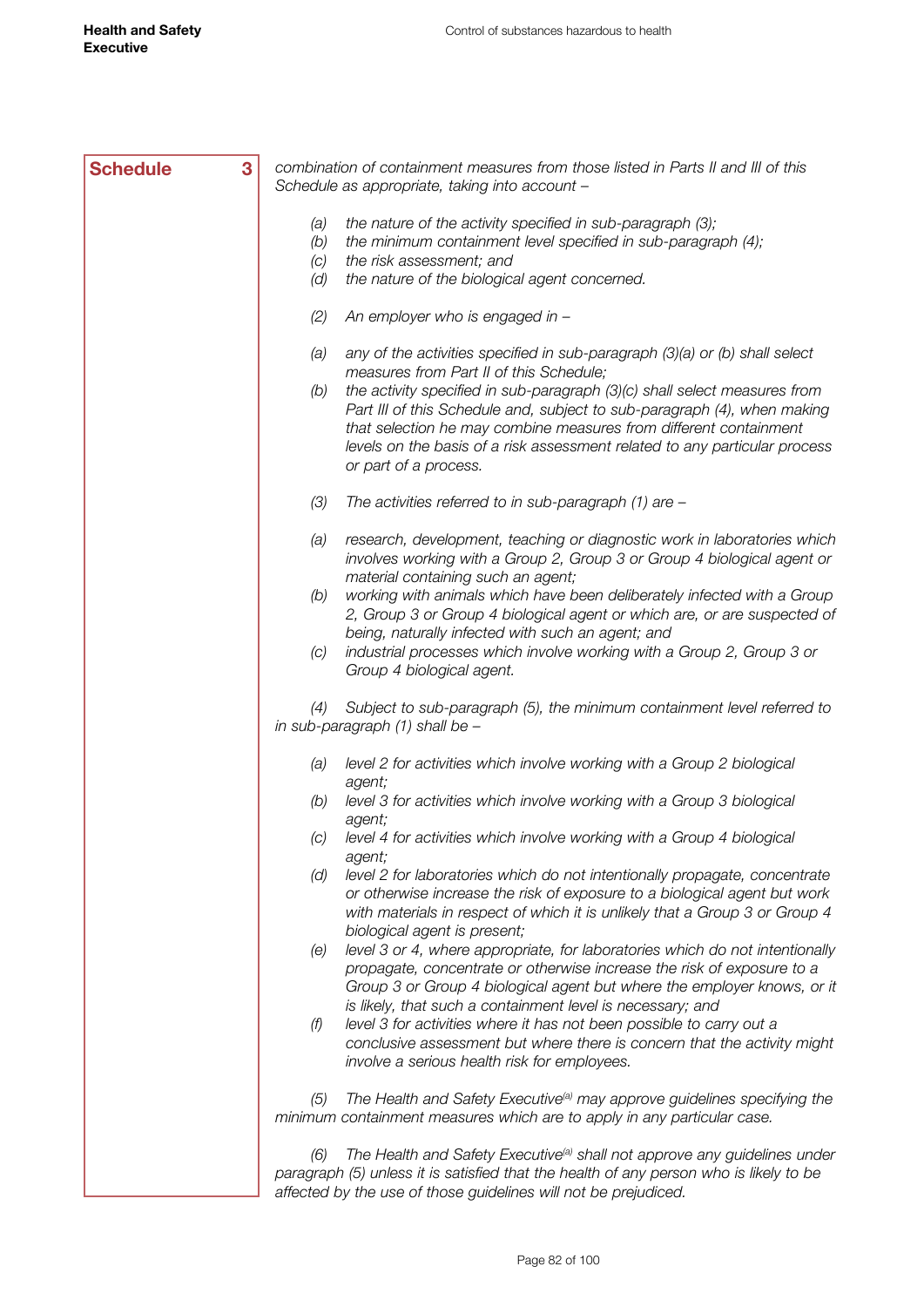| <b>Schedule</b><br>3 | (a) Words substituted subject to transitional provisions as specified by SI 2008/960 Schedule 2,<br>paragraph 11 the Legislative Reform (Health and Safety Executive) Order.                                                                                                                                                                                                             |
|----------------------|------------------------------------------------------------------------------------------------------------------------------------------------------------------------------------------------------------------------------------------------------------------------------------------------------------------------------------------------------------------------------------------|
|                      | List of employees exposed to certain biological agents<br>4<br>Subject to sub-paragraph (2), every employer shall keep a list of<br>(1)<br>employees exposed to a Group 3 or Group 4 biological agent, indicating the type of<br>work done and, where known, the biological agent to which they have been<br>exposed, and records of exposures, accidents and incidents, as appropriate. |
|                      | Sub-paragraph (1) shall not apply where the results of the risk<br>(2)<br>assessment indicate that -                                                                                                                                                                                                                                                                                     |
|                      | the activity does not involve a deliberate intention to work with or use<br>(a)<br>that biological agent; and<br>there is no significant risk to the health of employees associated with that<br>(b)<br>biological agent.                                                                                                                                                                |
|                      | The employer shall ensure that the list or a copy thereof is kept available<br>(3)<br>in a suitable form for at least 40 years from the date of the last entry made in it.                                                                                                                                                                                                               |
|                      | The relevant doctor referred to in regulation 11, and any employee of that<br>(4)<br>employer with specific responsibility for the health and safety of his fellow<br>employees, shall have access to the list.                                                                                                                                                                          |
|                      | (5) Each employee shall have access to the information on the list which<br>relates to him personally.                                                                                                                                                                                                                                                                                   |
|                      | 5<br><b>Notification of the use of biological agents</b><br>Subject to sub-paragraphs (7) and (8), an employer shall not use for the<br>(1)<br>first time one or more biological agents in Group 2, 3 or 4 at particular premises for<br>any of the activities listed in paragraph $3(3)$ unless he has $-$                                                                              |
|                      | notified the Executive in writing of his intention to do so at least 20<br>(a)<br>working days in advance, or such shorter period as the Executive may<br>allow;                                                                                                                                                                                                                         |
|                      | furnished with that notification the particulars specified in sub-paragraph<br>(b)<br>$(5)$ ; and<br>received the acknowledgement required by sub-paragraph (4).<br>(C)                                                                                                                                                                                                                  |
|                      |                                                                                                                                                                                                                                                                                                                                                                                          |
|                      | Subject to sub-paragraphs (7) and (9), an employer shall not use a<br>(2)<br>biological agent which is specified in Part V of this Schedule, except where the use<br>of that agent has been notified to the Executive in accordance with sub-paragraph<br>(1), for any of the activities listed in paragraph $3(3)$ unless he has $-$                                                    |
|                      | notified the Executive in writing of his intention to do so at least 20<br>(a)<br>working days in advance, or such shorter period as the Executive may<br>allow;                                                                                                                                                                                                                         |
|                      | furnished with that notification the particulars specified in sub-paragraph<br>(b)<br>$(5)$ ; and                                                                                                                                                                                                                                                                                        |
|                      | received the acknowledgement required by sub-paragraph (4).<br>(C)                                                                                                                                                                                                                                                                                                                       |
|                      | The Executive may accept a single notification under sub-paragraph (2)<br>(3)<br>in respect of the use of more than one biological agent by the same person.                                                                                                                                                                                                                             |
|                      | Upon receipt of the notification required by sub-paragraph (1) or (2), the<br>(4)<br>Executive shall, within 20 working days -                                                                                                                                                                                                                                                           |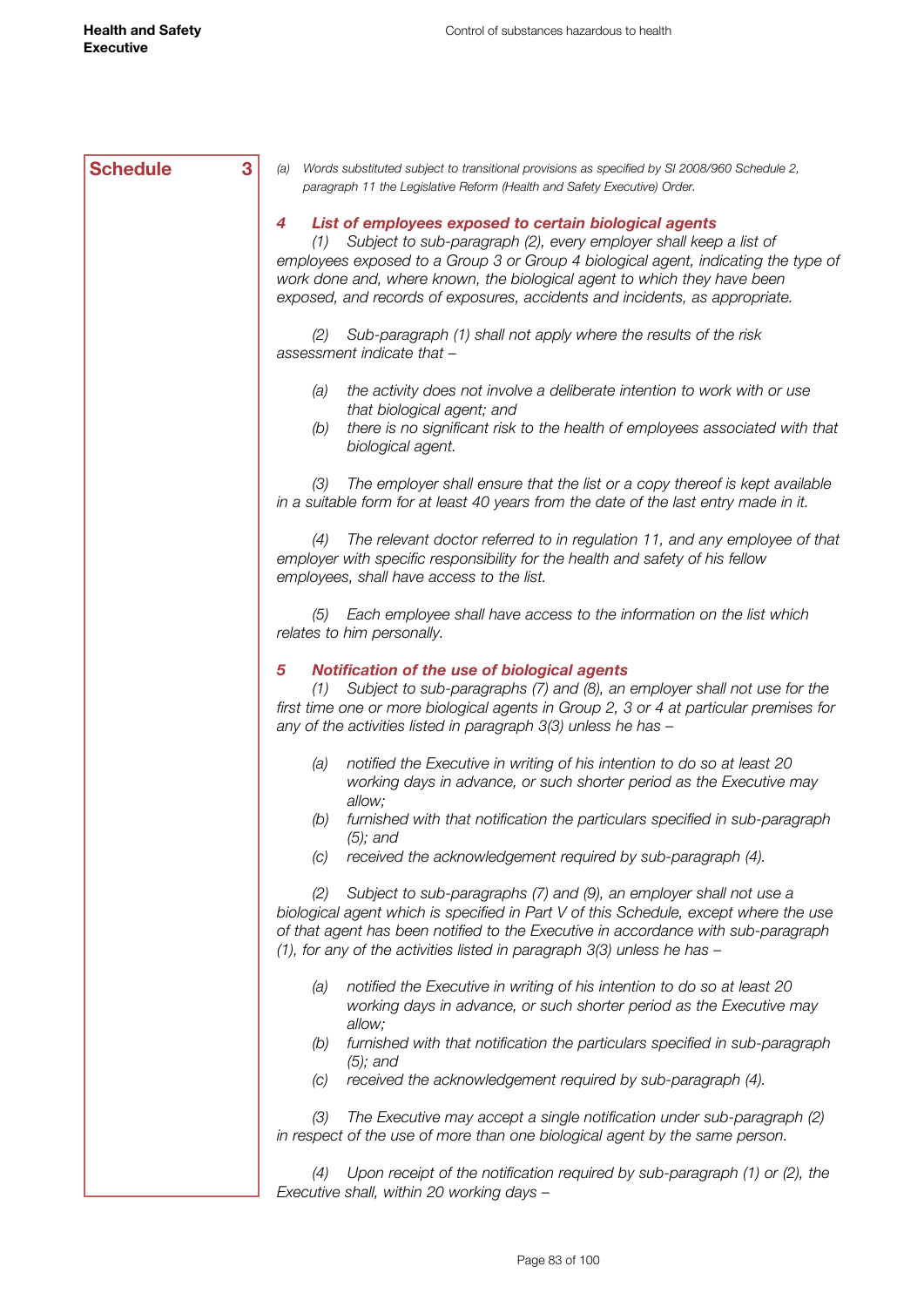| <b>Schedule</b> | 3 | send to the notifier an acknowledgement of receipt; or<br>(a)<br>(b)<br>if the notification does not contain all of the particulars specified in sub-<br>paragraph $(5)$ -<br>inform the notifier in writing of the further particulars required; and<br>(i)<br>within 10 working days of receipt of those further particulars, send<br>(ii)<br>to the notifier an acknowledgement of receipt.                                                                                                                                                                 |
|-----------------|---|----------------------------------------------------------------------------------------------------------------------------------------------------------------------------------------------------------------------------------------------------------------------------------------------------------------------------------------------------------------------------------------------------------------------------------------------------------------------------------------------------------------------------------------------------------------|
|                 |   | The particulars to be included in the notification referred to in sub-<br>(5)<br>paragraphs (1) and (2) shall be $-$                                                                                                                                                                                                                                                                                                                                                                                                                                           |
|                 |   | the name and address of the employer and the address of the premises<br>(a)<br>where the biological agent will be stored or used;<br>the name, qualifications and relevant experience of any employee of that<br>(b)<br>employer with specific responsibility for the health and safety of his fellow<br>employees;<br>the results of the risk assessment;<br>(C)<br>the identity of the biological agent and, if the agent does not have an<br>(d)                                                                                                            |
|                 |   | approved classification, the Group to which the agent has been<br>assigned; and                                                                                                                                                                                                                                                                                                                                                                                                                                                                                |
|                 |   | the preventive and protective measures that are to be taken.<br>(e)                                                                                                                                                                                                                                                                                                                                                                                                                                                                                            |
|                 |   | Where there are changes to processes, procedures or the biological<br>(6)<br>agent which are of importance to health or safety at work and which render the<br>original notification invalid the employer shall notify the Executive forthwith in writing<br>of those changes.                                                                                                                                                                                                                                                                                 |
|                 |   | Sub-paragraphs (1) and (2) shall not apply in relation to a biological agent<br>(7)<br>where an intention to use that biological agent has been previously notified to the<br>Executive in accordance with the Genetically Modified Organisms (Contained Use)<br>Regulations 2000.                                                                                                                                                                                                                                                                             |
|                 |   | The requirement in sub-paragraph (1) to notify first use of a biological<br>(8)<br>agent in Group 2 or 3 shall not apply to an employer whose only use of that agent<br>is in relation to the provision of a diagnostic service provided that use will not<br>involve a process likely to propagate, concentrate or otherwise increase the risk of<br>exposure to that agent.                                                                                                                                                                                  |
|                 |   | The requirement in sub-paragraph (2) to notify use of a biological agent<br>specified in Part V of this Schedule shall not apply to an employer whose only use<br>of that agent is in relation to the provision of a diagnostic service provided that use<br>will not involve a process likely to propagate, concentrate or otherwise increase the<br>risk of exposure to that agent.                                                                                                                                                                          |
|                 |   | Notification of the consignment of biological agents<br>6<br>An employer shall not consign a Group 4 biological agent or anything<br>(1)<br>containing, or suspected of containing, such an agent to any other premises,<br>whether or not those premises are under his ownership or control, unless he has<br>notified the Executive in writing of his intention to do so at least 30 days in advance<br>or before such shorter time as the Executive may approve and with that notification<br>has furnished the particulars specified in sub-paragraph (4). |
|                 |   | Sub-paragraph (1) shall not apply where -<br>(2)                                                                                                                                                                                                                                                                                                                                                                                                                                                                                                               |
|                 |   | the biological agent or material containing or suspected of containing<br>(a)<br>such an agent is being consigned solely for the purpose of diagnosis;<br>material containing or suspected of containing the biological agent is<br>(b)<br>being consigned solely for the purpose of disposal; or                                                                                                                                                                                                                                                              |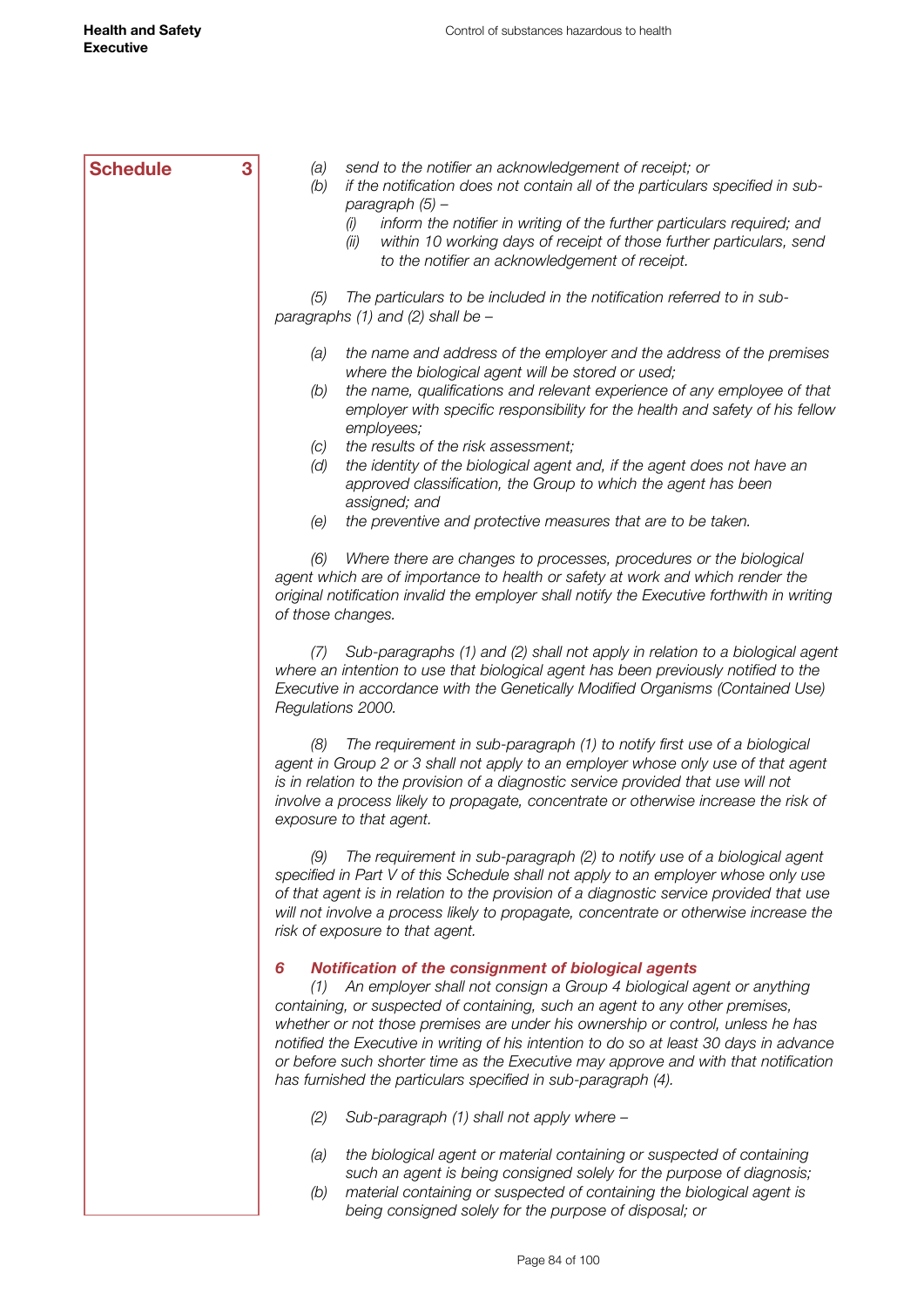| 3<br><b>Schedule</b> |                | the biological agent is or is suspected of being present in a human<br>(C)<br>patient or animal which is being transported for the purpose of medical<br>treatment.                                           |                           |                        |                                          |
|----------------------|----------------|---------------------------------------------------------------------------------------------------------------------------------------------------------------------------------------------------------------|---------------------------|------------------------|------------------------------------------|
|                      |                | Where a Group 4 biological agent is imported into Great Britain, the<br>(3)<br>consignee shall give the notice required by sub-paragraph (1).                                                                 |                           |                        |                                          |
|                      |                | The particulars to be included in the notification referred to in sub-<br>(4)<br>paragraph (1) shall be -                                                                                                     |                           |                        |                                          |
|                      |                | the identity of the biological agent and the volume of the consignment;<br>(a)<br>(b)<br>the name of the consignor;                                                                                           |                           |                        |                                          |
|                      |                | the address of the premises from which it will be transported;<br>(C)<br>the name of the consignee;<br>(d)<br>the address of the premises to which it shall be transported;<br>(e)                            |                           |                        |                                          |
|                      |                | (f)<br>the name of the transport operator responsible for the transportation;<br>the name of any individual who will accompany the consignment;<br>(g)                                                        |                           |                        |                                          |
|                      |                | (h)<br>the method of transportation;<br>the packaging and any containment precautions which will be taken;<br>(i)<br>(j)<br>the route which will be taken; and<br>(k)<br>the proposed date of transportation. |                           |                        |                                          |
|                      |                | <b>PART II Containment measures for health and</b>                                                                                                                                                            |                           |                        |                                          |
|                      | <b>rooms</b>   | veterinary care facilities, laboratories and animal                                                                                                                                                           |                           |                        |                                          |
|                      |                |                                                                                                                                                                                                               |                           |                        |                                          |
|                      |                | <b>Containment measures</b>                                                                                                                                                                                   | <b>Containment levels</b> |                        |                                          |
|                      |                |                                                                                                                                                                                                               | $\overline{2}$            | 3                      | $\boldsymbol{4}$                         |
|                      | 1              | The workplace is to be<br>separated from any other<br>activities in the same<br>building.                                                                                                                     | No                        | Yes                    | Yes                                      |
|                      | $\overline{c}$ | Input air and extract air to<br>the workplace are to be<br>filtered using HEPA or<br>equivalent.                                                                                                              | No                        | Yes, on<br>extract air | Yes, on<br>input and                     |
|                      |                |                                                                                                                                                                                                               |                           |                        | double on<br>extract air                 |
|                      | 3              | Access is to be restricted<br>to authorised persons<br>only.                                                                                                                                                  | Yes                       | Yes                    | Yes, via<br>air-lock<br>key<br>procedure |
|                      | $\overline{4}$ | The workplace is to be<br>sealable to permit<br>disinfection.                                                                                                                                                 | No                        | Yes                    | Yes                                      |
|                      | 5              | Specified disinfection<br>procedure.                                                                                                                                                                          | Yes                       | Yes                    | Yes                                      |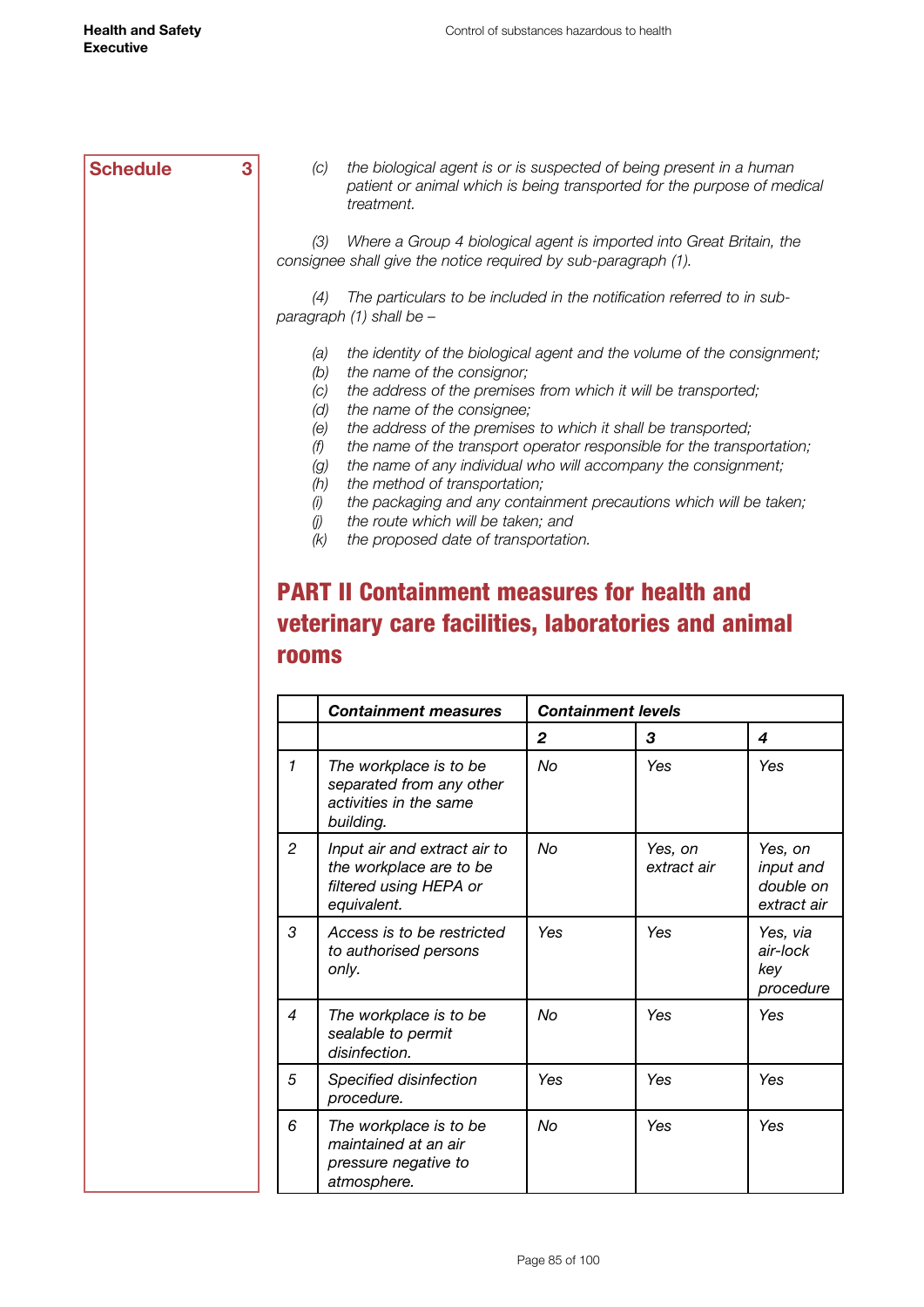| 3<br><b>Schedule</b> |                | <b>Containment measures</b>                                                                                                          | <b>Containment levels</b>         |                                                                            |                                                      |
|----------------------|----------------|--------------------------------------------------------------------------------------------------------------------------------------|-----------------------------------|----------------------------------------------------------------------------|------------------------------------------------------|
|                      |                |                                                                                                                                      | $\mathbf{2}$                      | 3                                                                          | $\boldsymbol{4}$                                     |
|                      | $\overline{7}$ | Efficient vector control, eg<br>rodents and insects.                                                                                 | Yes, for<br>animal<br>containment | Yes, for<br>animal<br>containment                                          | Yes                                                  |
|                      | 8              | Surfaces impervious to<br>water and easy to clean.                                                                                   | Yes, for<br>bench                 | Yes, for<br>bench and<br>floor (and<br>walls for<br>animal<br>containment) | Yes, for<br>bench,<br>floor,<br>walls and<br>ceiling |
|                      | 9              | Surfaces resistant to acids,<br>alkalis, solvents,<br>disinfectants.                                                                 | Yes, for<br>bench                 | Yes, for<br>bench and<br>floor (and<br>walls for<br>animal<br>containment) | Yes, for<br>bench,<br>floor,<br>walls and<br>ceiling |
|                      | 10             | Safe storage of biological<br>agents.                                                                                                | Yes                               | Yes                                                                        | Yes,<br>secure<br>storage                            |
|                      | 11             | An observation window, or<br>alternative, is to be<br>present, so that occupants<br>can be seen.                                     | No                                | Yes                                                                        | Yes                                                  |
|                      | 12             | A laboratory is to contain<br>its own equipment.                                                                                     | No                                | Yes, so far<br>as is<br>reasonably<br>practicable                          | Yes                                                  |
|                      | 13             | Infected material, including<br>any animal, is to be<br>handled in a safety cabinet<br>or isolator or other suitable<br>containment. | Yes, where<br>aerosol<br>produced | Yes, where<br>aerosol<br>produced                                          | Yes                                                  |
|                      | 14             | Incinerator for disposal of<br>animal carcases.                                                                                      | Accessible                        | Accessible                                                                 | Yes, on<br>site                                      |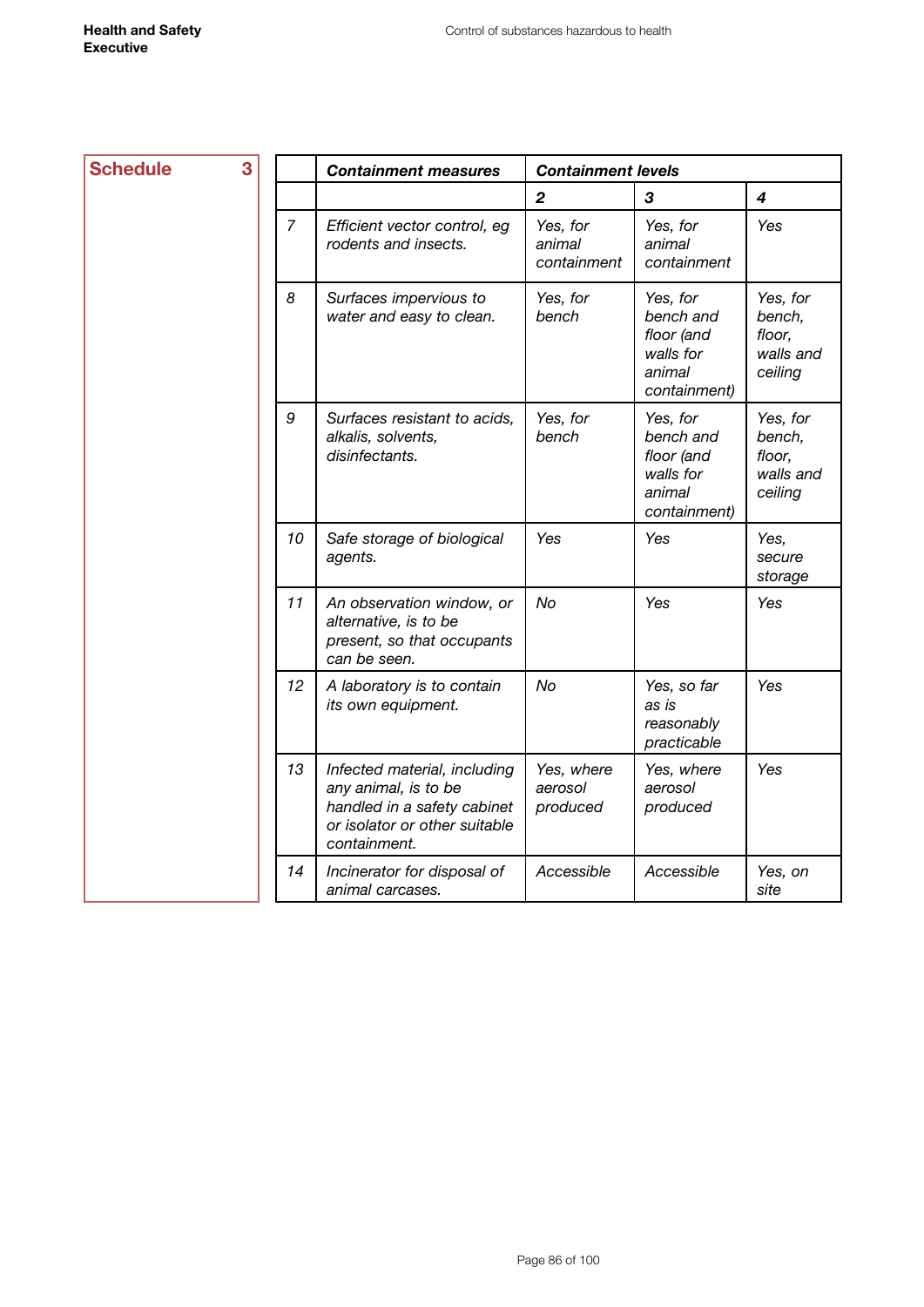#### **Schedule 3**

# PART III Containment measures for industrial processes

|                | <b>Containment measures</b>                                                                                                                                                   | <b>Containment levels</b>               |                                                                    |                                                                    |  |
|----------------|-------------------------------------------------------------------------------------------------------------------------------------------------------------------------------|-----------------------------------------|--------------------------------------------------------------------|--------------------------------------------------------------------|--|
|                |                                                                                                                                                                               | $\mathbf{2}$                            | 3                                                                  | 4                                                                  |  |
| $\mathbf{1}$   | Viable micro-organisms<br>should be contained in a<br>system which physically<br>separates the process from<br>the environment (closed<br>system).                            | Yes                                     | Yes                                                                | Yes                                                                |  |
| $\mathfrak{p}$ | Exhaust gases from the<br>closed system should be<br>treated so as to $-$                                                                                                     | Minimise<br>release                     | Prevent<br>release                                                 | Prevent<br>release                                                 |  |
| 3              | Sample collection, addition<br>of materials to a closed<br>system and transfer of<br>viable micro-organisms to<br>another closed system,<br>should be performed so as<br>to – | Minimise<br>release                     | Prevent<br>release                                                 | Prevent<br>release                                                 |  |
| $\overline{4}$ | <b>Bulk culture fluids should</b><br>not be removed from the<br>closed system unless the<br>viable micro-organisms<br>have been -                                             | Inactivated<br>by<br>validated<br>means | Inactivated<br>by<br>validated<br>chemical<br>or physical<br>means | Inactivated<br>by<br>validated<br>chemical<br>or physical<br>means |  |
| 5              | Seals should be designed<br>so as to –                                                                                                                                        | Minimise<br>release                     | Prevent<br>release                                                 | Prevent<br>release                                                 |  |
| 6              | Closed systems should be<br>located within a controlled<br>area -                                                                                                             | Optional                                | Optional                                                           | Yes, and<br>purpose-<br>built                                      |  |
|                | (a) biohazard signs should<br>be posted;                                                                                                                                      | Optional                                | Yes                                                                | Yes                                                                |  |
|                | (b) access should be<br>restricted to nominated<br>personnel only;                                                                                                            | Optional                                | Yes                                                                | Yes, via<br>airlock                                                |  |
|                | (c) personnel should wear<br>protective clothing;                                                                                                                             | Yes, work<br>clothing                   | Yes                                                                | Yes, a<br>complete<br>change                                       |  |
|                | (d) decontamination and<br>washing facilities should<br>be provided for<br>personnel;                                                                                         | Yes                                     | Yes                                                                | Yes                                                                |  |
|                | (e) personnel should<br>shower before leaving<br>the controlled area;                                                                                                         | No                                      | Optional                                                           | Yes                                                                |  |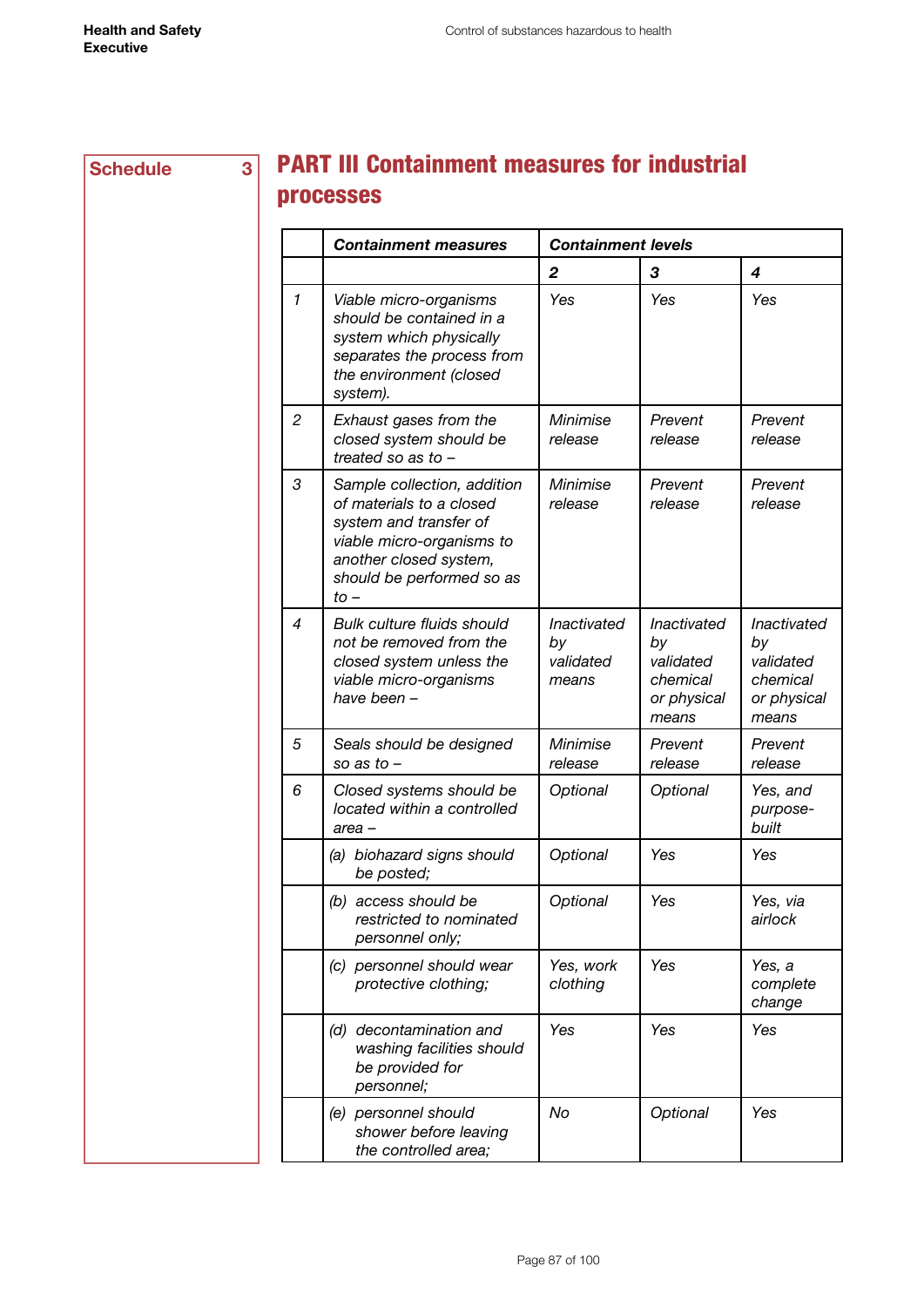| <b>Schedule</b> | 3 |                                                                                                  | <b>Containment measures</b>                                                                                            | <b>Containment levels</b>               |                                                                    |                                                     |
|-----------------|---|--------------------------------------------------------------------------------------------------|------------------------------------------------------------------------------------------------------------------------|-----------------------------------------|--------------------------------------------------------------------|-----------------------------------------------------|
|                 |   |                                                                                                  |                                                                                                                        | $\boldsymbol{2}$                        | 3                                                                  | 4                                                   |
|                 |   |                                                                                                  | effluent from sinks and<br>(f)<br>showers should be<br>collected and inactivated<br>before release;                    | No                                      | Optional                                                           | Yes                                                 |
|                 |   |                                                                                                  | the controlled area<br>(g)<br>should be adequately<br>ventilated to minimise air<br>contamination;                     | Optional                                | Optional                                                           | Yes                                                 |
|                 |   | (h) the controlled area<br>should be maintained at<br>an air pressure negative<br>to atmosphere; | No                                                                                                                     | Optional                                | Yes                                                                |                                                     |
|                 |   |                                                                                                  | input and extract air to<br>(i)<br>the controlled area<br>should be HEPA filtered;                                     | No                                      | Optional                                                           | Yes                                                 |
|                 |   |                                                                                                  | the controlled area<br>(i)<br>should be designed to<br>contain spillage of the<br>entire contents of closed<br>system; | Optional                                | Yes                                                                | Yes                                                 |
|                 |   |                                                                                                  | the controlled area<br>(k)<br>should be sealable to<br>permit fumigation.                                              | No                                      | Optional                                                           | Yes                                                 |
|                 |   | $\overline{7}$                                                                                   | Effluent treatment before<br>final discharge.                                                                          | Inactivated<br>by<br>validated<br>means | Inactivated<br>by<br>validated<br>chemical<br>or physical<br>means | Inactivated<br>by<br>validated<br>physical<br>means |

# PART IV Biohazard sign

*The biohazard sign required by regulation 7(6)(a) shall be in the form shown below –*

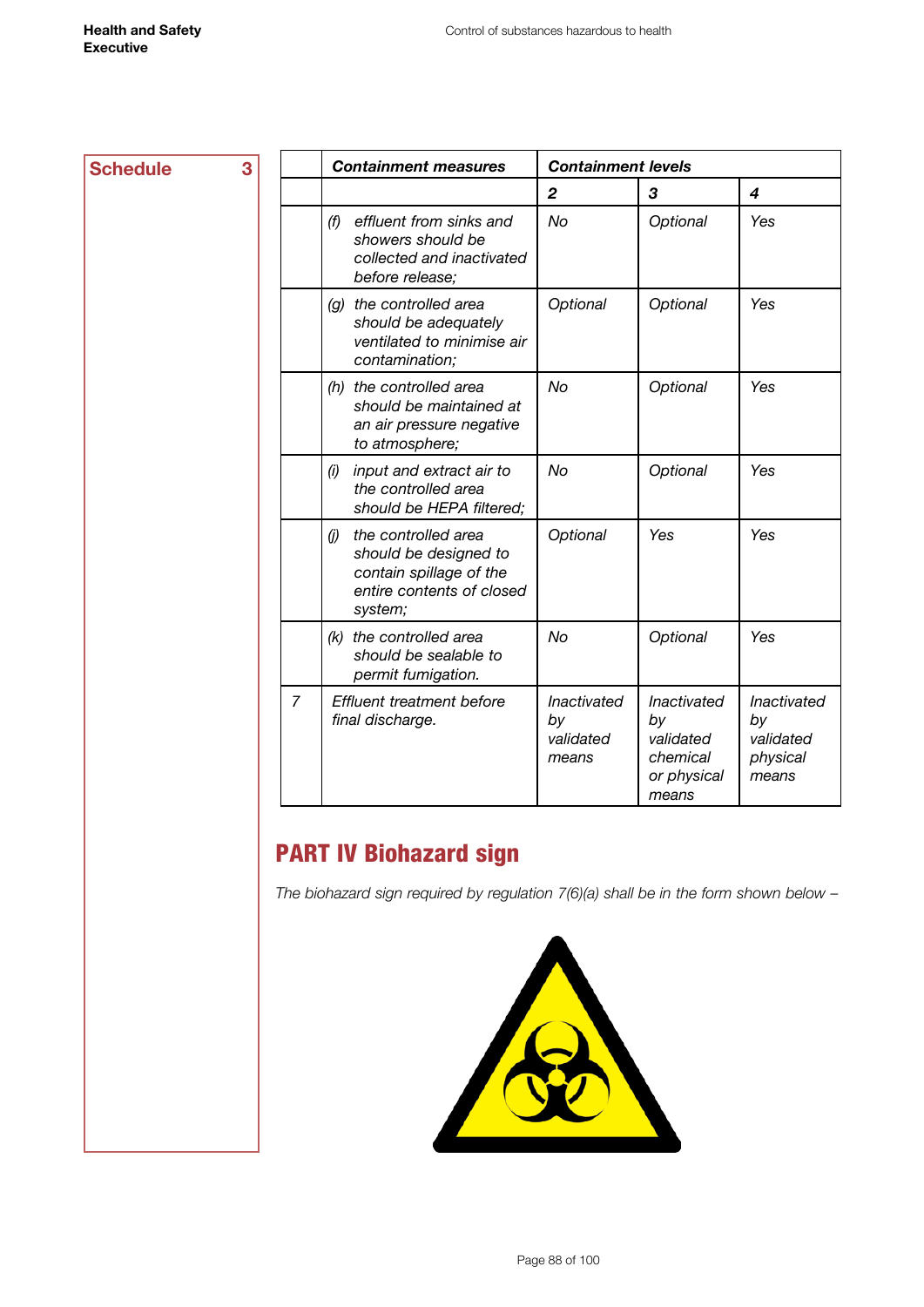| <b>Schedule</b> | 3 | <b>PART V Biological agents whose use is to be notified</b><br>in accordance with paragraph 5(2) of Part I of this<br><b>Schedule</b> |
|-----------------|---|---------------------------------------------------------------------------------------------------------------------------------------|
|                 |   | Any Group 3 or 4 agent.                                                                                                               |
|                 |   | The following Group 2 agents:                                                                                                         |
|                 |   | Bordetella pertussis                                                                                                                  |
|                 |   | Corynebacterium diphtheriae                                                                                                           |
|                 |   | Neisseria meningitidis                                                                                                                |

*.*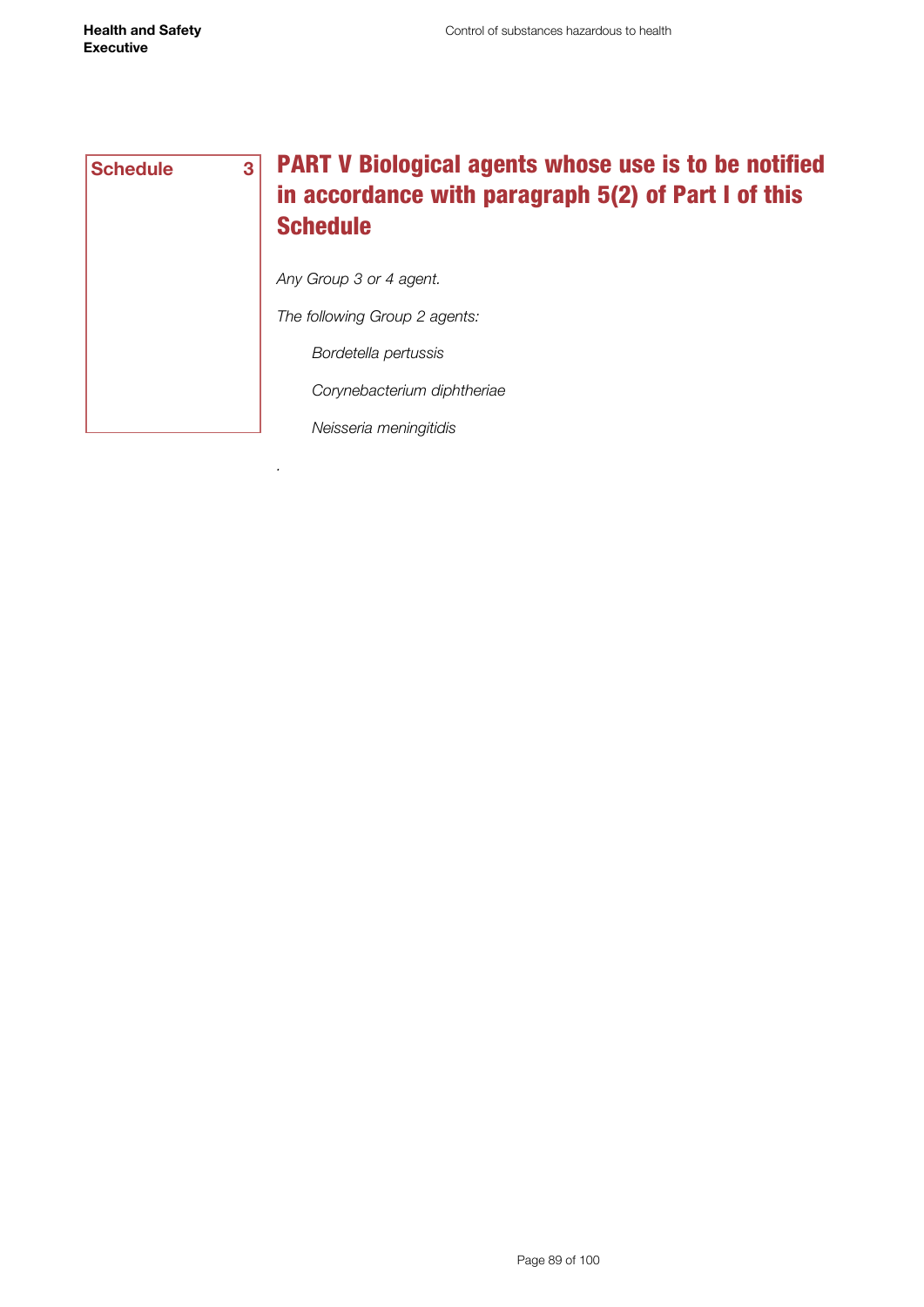## Schedule 4 Frequency of thorough examination and test of local exhaust ventilation plant used in certain processes

| <b>Schedule</b><br>4 | <b>Regulation 9(2)(a)</b>                                                                                                                                                                                                  |                          |
|----------------------|----------------------------------------------------------------------------------------------------------------------------------------------------------------------------------------------------------------------------|--------------------------|
|                      | Column 1                                                                                                                                                                                                                   | <b>Column 2</b>          |
|                      | <b>Process</b>                                                                                                                                                                                                             | <b>Minimum frequency</b> |
|                      | Processes in which blasting is carried out in or<br>incidental to the cleaning of metal castings, in<br>connection with their manufacture.                                                                                 | 1 month                  |
|                      | Processes, other than wet processes, in which<br>metal articles (other than of gold, platinum or<br>iridium) are ground, abraded or polished using<br>mechanical power, in any room for more than 12<br>hours in any week. | 6 months                 |
|                      | Processes giving off dust or fume in which non-<br>ferrous metal castings are produced.                                                                                                                                    | 6 months                 |
|                      | Jute cloth manufacture.                                                                                                                                                                                                    | month                    |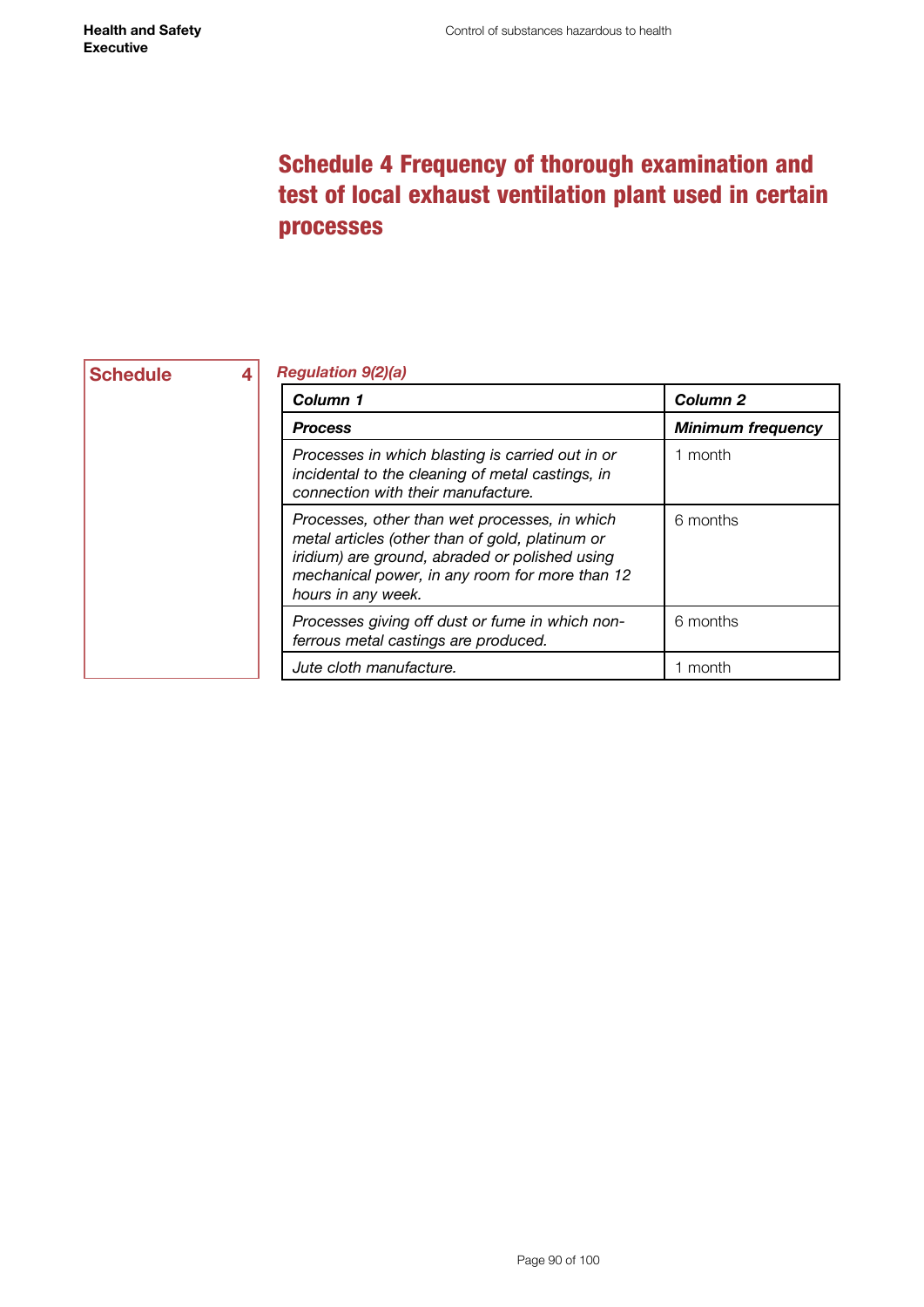## Schedule 5 Specific substances and processes for which monitoring is required

| <b>Schedule</b> | 5 |
|-----------------|---|
|                 |   |
|                 |   |
|                 |   |
|                 |   |
|                 |   |
|                 |   |

| <b>Regulation 10(4)</b> |  |  |
|-------------------------|--|--|
|-------------------------|--|--|

| Column 1                                                                                                               | Column <sub>2</sub>                                                                 |  |
|------------------------------------------------------------------------------------------------------------------------|-------------------------------------------------------------------------------------|--|
| <b>Substance or process</b>                                                                                            | <b>Minimum frequency</b>                                                            |  |
| Vinyl chloride monomer.                                                                                                | Continuous or in accordance with<br>the Health and Safety Executive. <sup>(a)</sup> |  |
| Spray given off from vessels at which<br>an electrolytic chromium process is<br>carried on, except trivalent chromium. | Every 14 days while the process is<br>being carried on.                             |  |

*(a) Words substituted subject to transitional provisions as specified by SI 2008/960 Schedule 2, paragraph 11 the Legislative Reform (Health and Safety Executive) Order.*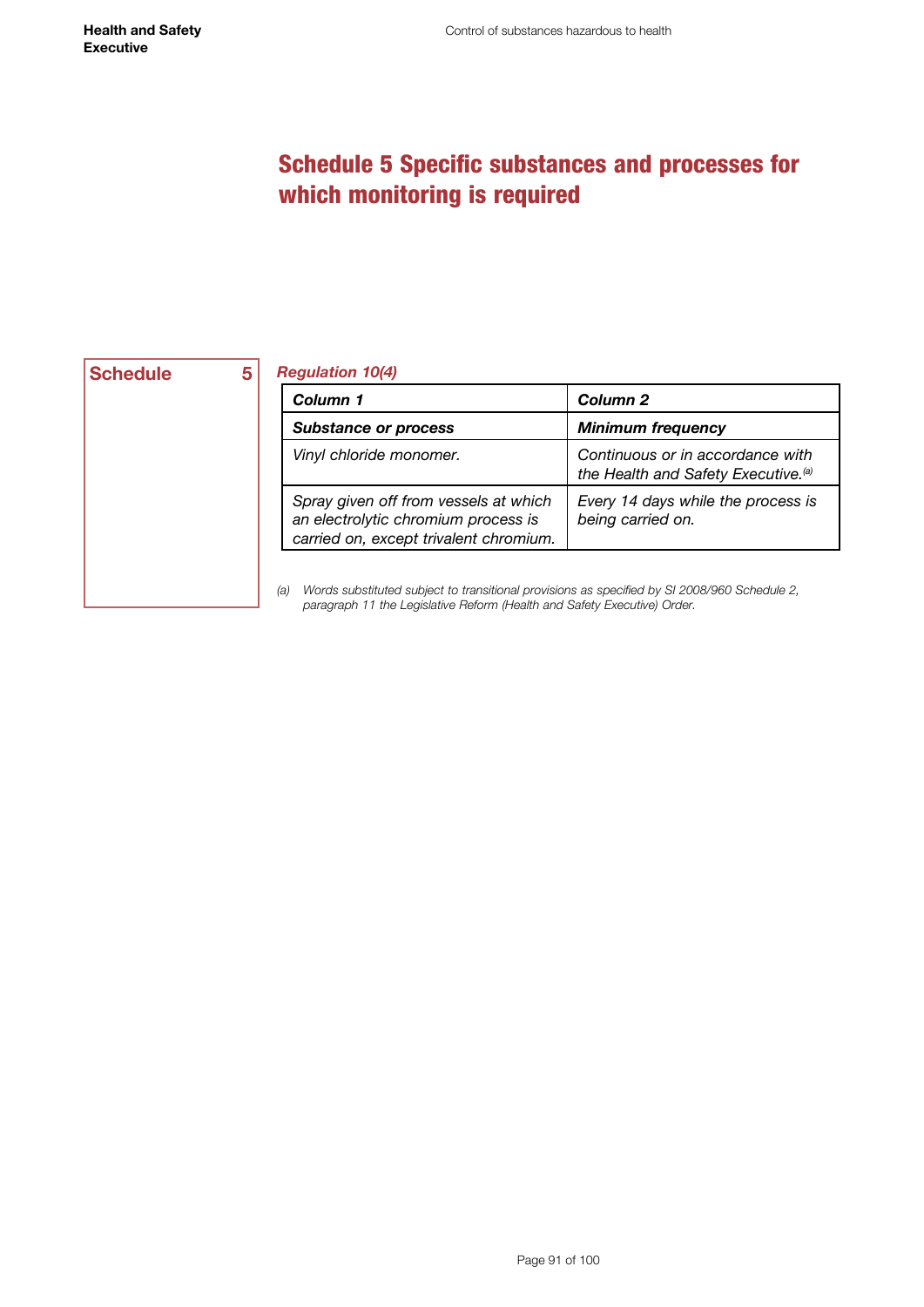#### Schedule 6 Medical surveillance

| <b>Schedule</b> | 6 | Regulation 11(2)(a) and                              |
|-----------------|---|------------------------------------------------------|
|                 |   | Column 1                                             |
|                 |   | <b>Substances for whicl</b><br>surveillance is appro |
|                 |   | Vinyl chloride monome                                |
|                 |   | Nitro or amino derivati<br>and of benzene or its     |

#### *Regulation 11(2)(a) and (5)*

| Column 1                                                                                                          | Column <sub>2</sub>                                                                                                                                                                     |
|-------------------------------------------------------------------------------------------------------------------|-----------------------------------------------------------------------------------------------------------------------------------------------------------------------------------------|
| <b>Substances for which medical</b><br>surveillance is appropriate                                                | <b>Process</b>                                                                                                                                                                          |
| Vinyl chloride monomer (VCM).                                                                                     | In manufacture, production,<br>reclamation, storage, discharge,<br>transport, use or polymerisation.                                                                                    |
| Nitro or amino derivatives of phenol<br>and of benzene or its homologues.                                         | In the manufacture of nitro or<br>amino derivatives of phenol and of<br>benzene or its homologues and<br>the making of explosives with the<br>use of any of these substances.           |
| Potassium or sodium chromate or<br>dichromate.                                                                    | In manufacture.                                                                                                                                                                         |
| Ortho-tolidine and its salts. Dianisidine<br>and its salts. Dichlorobenzidine and its<br>salts.                   | In manufacture, formation or use<br>of these substances.                                                                                                                                |
| Auramine. Magenta.                                                                                                | In manufacture.                                                                                                                                                                         |
| Carbon disulphide. Disulphur<br>dichloride. Benzene, including benzol.<br>Carbon tetrachloride. Trichlorethylene. | Processes in which these<br>substances are used, or given off<br>as vapour, in the manufacture of<br>indiarubber or of articles or goods<br>made wholly or partially of<br>indiarubber. |
| Pitch.                                                                                                            | In manufacture of blocks of fuel<br>consisting of coal, coal dust, coke<br>or slurry with pitch as a binding<br>substance.                                                              |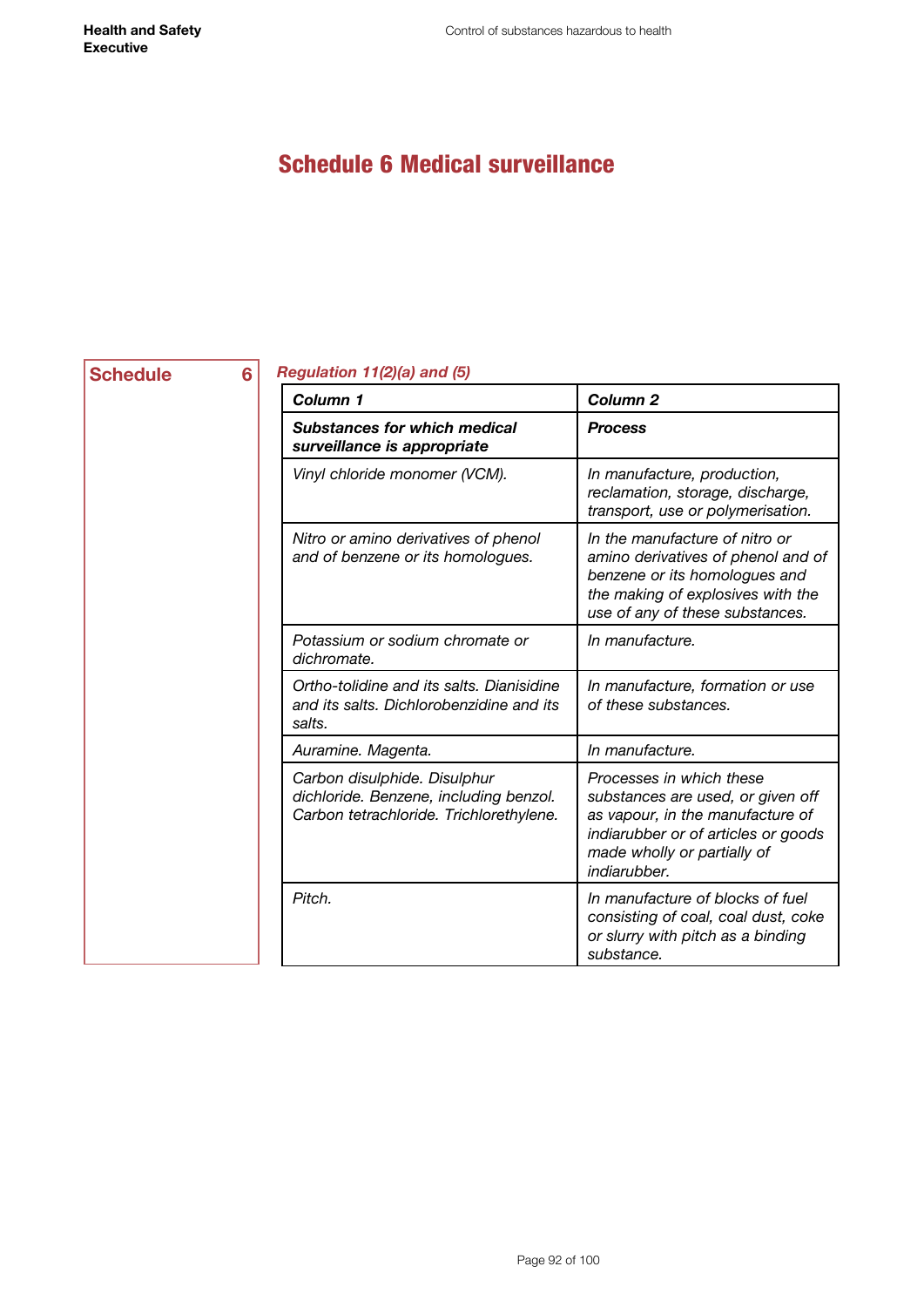## Schedule 7 Legislation concerned with the labelling of containers and pipes

| <b>Schedule</b> | <b>Regulation 12(5)</b><br>The Health and Safety (Safety Signs and Signals) Regulations 1996 (SI 1996/341);                                                            |
|-----------------|------------------------------------------------------------------------------------------------------------------------------------------------------------------------|
|                 | The Good Laboratory Practice Regulations 1999 (SI 1999/3106);                                                                                                          |
|                 | [Words repealed by the Carriage of Dangerous Goods and Use of Transportable<br>Pressure Equipment Regulations 2007/1573 Schedule 8, paragraph 1 (July 1,<br>2007)      |
|                 | The Chemicals (Hazard Information and Packaging for Supply) Regulations 2002 (SI<br>2002/1689); and                                                                    |
|                 | The Carriage of Dangerous Goods and Use of Transportable Pressure Equipment<br>Regulations 2007 (SI 2007/1573). (a)                                                    |
|                 | Words substituted by the Carriage of Dangerous Goods and Use of Transportable Pressure<br>(a)<br>Equipment Regulations 2007/1573 Schedule, paragraph 1 (July 1, 2007). |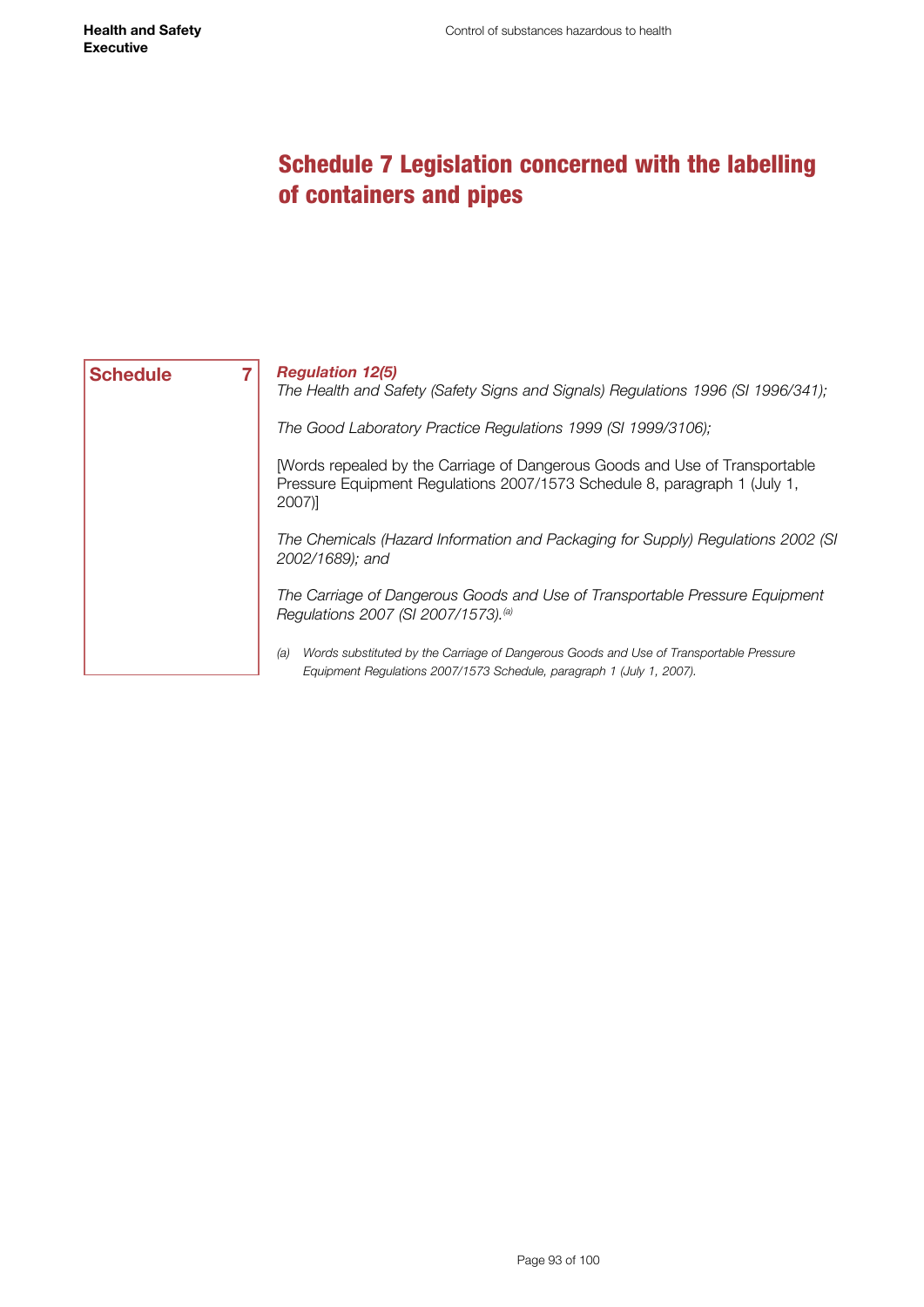# Schedule 8 Fumigations excepted from regulation 14

| 8<br><b>Schedule</b> | <b>Regulation 14(1)</b> |                                                                                                                                                                                                                |  |  |
|----------------------|-------------------------|----------------------------------------------------------------------------------------------------------------------------------------------------------------------------------------------------------------|--|--|
|                      | Column 1                | Column <sub>2</sub>                                                                                                                                                                                            |  |  |
|                      | <b>Fumigant</b>         | <b>Nature of fumigation</b>                                                                                                                                                                                    |  |  |
|                      | Hydrogen cyanide.       | Fumigations carried out for research.                                                                                                                                                                          |  |  |
|                      |                         | Fumigations in fumigation chambers.                                                                                                                                                                            |  |  |
|                      |                         | Fumigations in the open air to control or kill mammal<br>pests.                                                                                                                                                |  |  |
|                      | Methyl bromide.         | Fumigations carried out for research.                                                                                                                                                                          |  |  |
|                      |                         | Fumigations in fumigation chambers.                                                                                                                                                                            |  |  |
|                      |                         | Fumigations of soil outdoors under gas-proof sheeting<br>where not more than 1000 kg is used in any period of<br>24 hours on the premises.                                                                     |  |  |
|                      |                         | Fumigations of soil under gas-proof sheeting in<br>glasshouses where not more than 500 kg is used in<br>any period of 24 hours on the premises.                                                                |  |  |
|                      |                         | Fumigations of compost outdoors under gas-proof<br>sheeting where not more than 10 kg of methyl<br>bromide is used in any period of 24 hours on the<br>premises.                                               |  |  |
|                      |                         | Fumigations under gas-proof sheeting inside<br>structures other than glasshouses and mushroom<br>houses where not more than 5 kg of methyl bromide is<br>used in each structure during any period of 24 hours. |  |  |
|                      |                         | Fumigations of soil or compost in mushroom houses<br>where not more than 5 kg of methyl bromide is used<br>in any one fumigation in any period of 24 hours.                                                    |  |  |
|                      |                         | Fumigations of containers where not more than 5 kg<br>of methyl bromide is used in any one fumigation in a<br>period of 24 hours.                                                                              |  |  |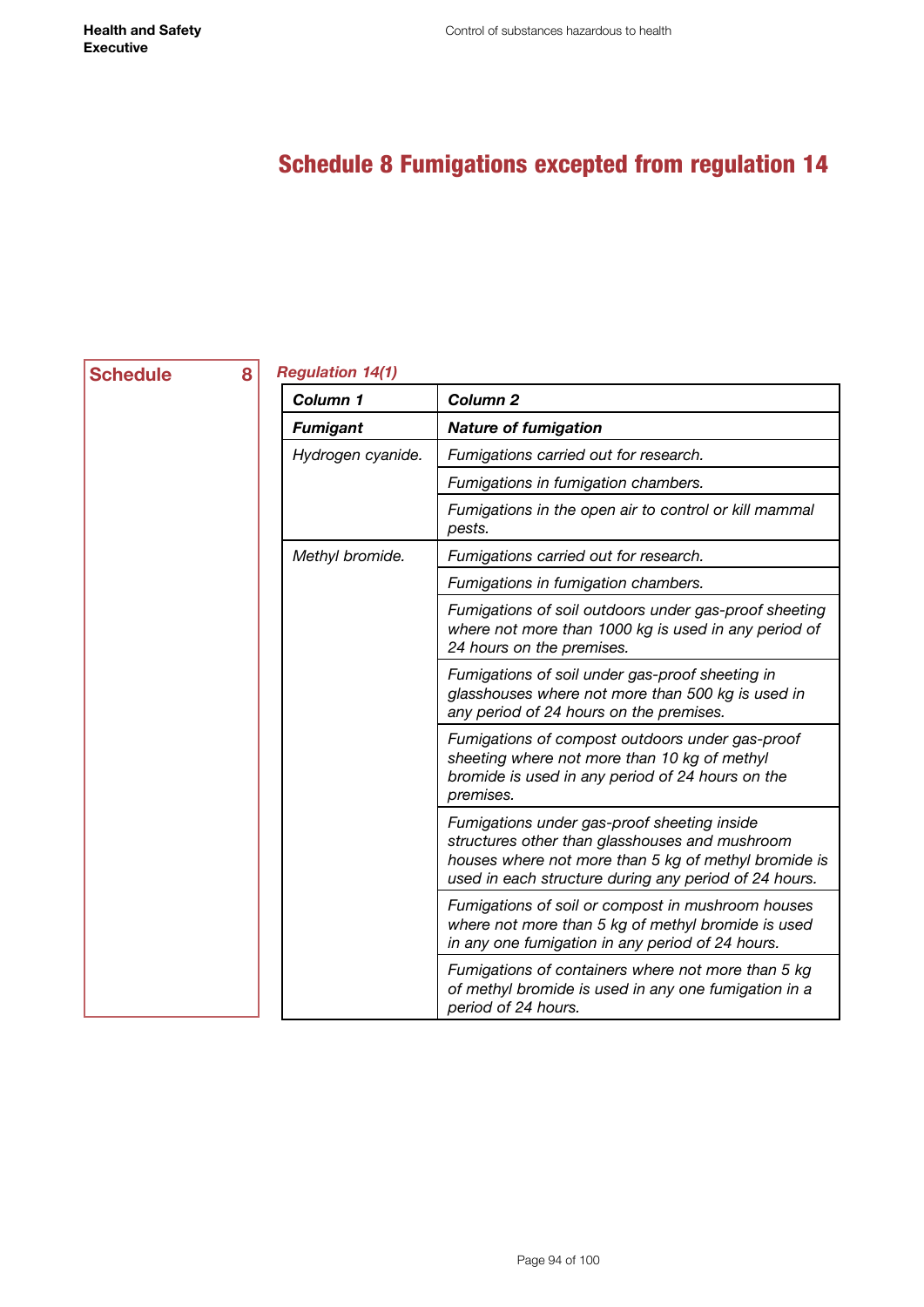| <b>Schedule</b><br>8 |  | Column 1                            | Column <sub>2</sub>                                                                                                                                     |
|----------------------|--|-------------------------------------|---------------------------------------------------------------------------------------------------------------------------------------------------------|
|                      |  | <b>Fumigant</b>                     | <b>Nature of fumigation</b>                                                                                                                             |
|                      |  | Phosphine.                          | Fumigations carried out for research.                                                                                                                   |
|                      |  | Fumigations in fumigation chambers. |                                                                                                                                                         |
|                      |  |                                     | Fumigations under gas-proof sheeting inside<br>structures where not more than 1 kg of phosphine in<br>each structure is used in any period of 24 hours. |
|                      |  |                                     | Fumigations in containers where not more than 0.5 kg<br>of phosphine is used in any one fumigation in any<br>period of 24 hours.                        |
|                      |  |                                     | Fumigations in individual impermeable packages.                                                                                                         |
|                      |  |                                     | Fumigations in the open air to control or kill mammal<br>pests.                                                                                         |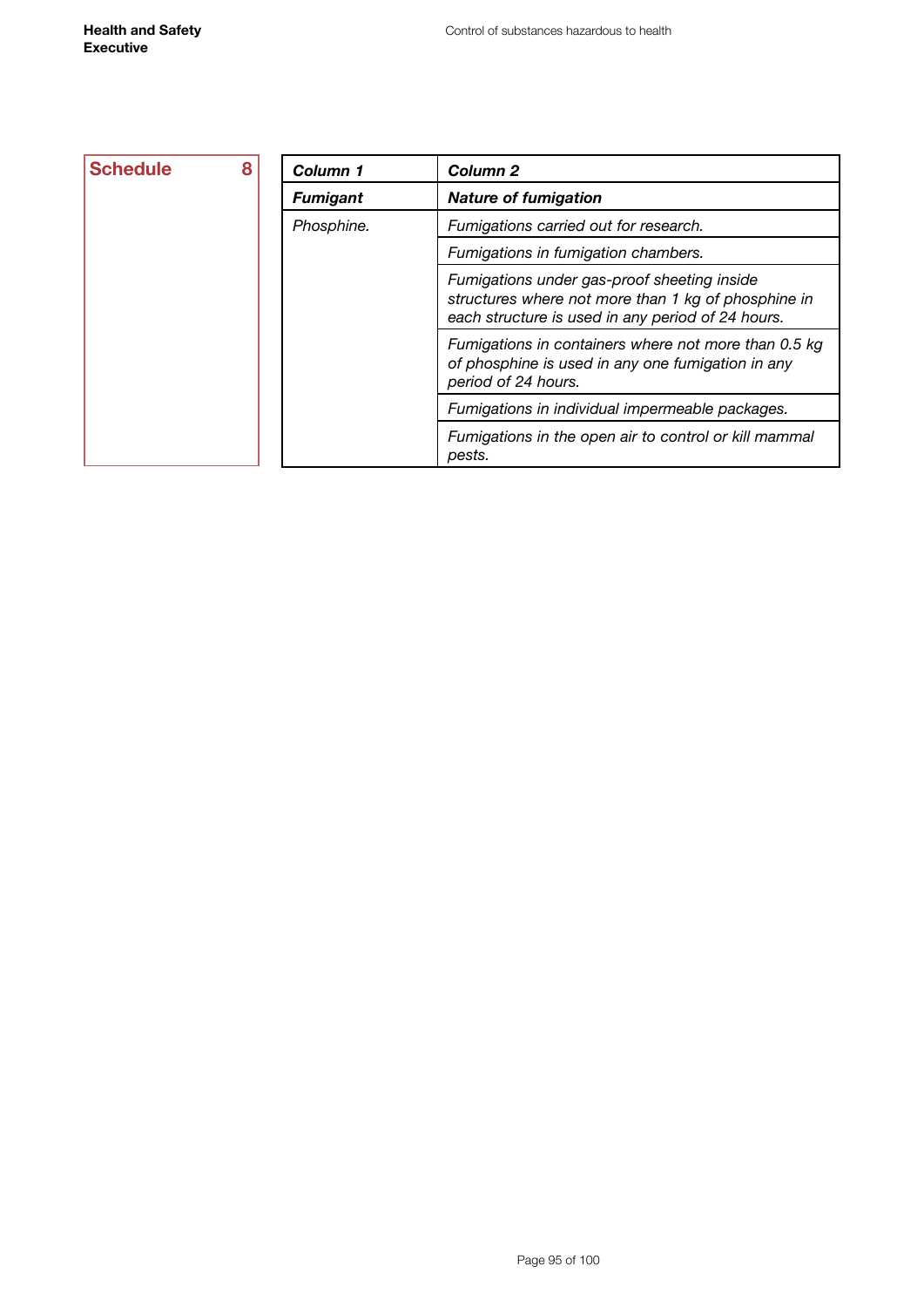# Schedule 9 Notification of certain fumigations

| 9<br><b>Schedule</b> | <b>Regulation 14(2)</b>                                                                                                                                                                                                                                                                                                                                                                                                                                                                                               |
|----------------------|-----------------------------------------------------------------------------------------------------------------------------------------------------------------------------------------------------------------------------------------------------------------------------------------------------------------------------------------------------------------------------------------------------------------------------------------------------------------------------------------------------------------------|
|                      | <b>PART I Persons to whom notifications must be made</b>                                                                                                                                                                                                                                                                                                                                                                                                                                                              |
|                      | In the case of a fumigation to be carried out within the area of a harbour<br>(1)<br>authority, advance notification of fumigation shall, for the purposes of regulation<br>$14(2)(a)$ , be given to -                                                                                                                                                                                                                                                                                                                |
|                      | that authority;<br>(a)<br>(b)<br>an inspector appointed under section 19 of the 1974 Act, if that<br>inspector so requires; and<br>where the fumigation -<br>(C)<br>is to be carried out on a sea-going ship, the chief fire officer of the<br>(i)<br>area in which the ship is situated and the officer in charge of the<br>office of Her Majesty's Customs and Excise at the harbour; or<br>is the space fumigation of a building, the chief fire officer of the area<br>(ii)<br>in which the building is situated. |
|                      | In the case of a fumigation, other than a fumigation to which paragraph<br>(2)<br>(1) applies, advance notification of fumigation shall be given to $-$                                                                                                                                                                                                                                                                                                                                                               |
|                      | the police officer for the time being in charge of the police station for the<br>(a)<br>police district in which the fumigation is carried out;<br>an inspector appointed under section 19 of the 1974 Act, if that<br>(b)<br>inspector so requires; and<br>where the fumigation is to be carried out on a sea-going ship or is the<br>(C)<br>space fumigation of a building, the chief fire officer of the area in which<br>the ship or building is situated.                                                        |
|                      | <b>PART II Information to be given in advance notice of</b><br><b>fumigations</b>                                                                                                                                                                                                                                                                                                                                                                                                                                     |
|                      | The information to be given in a notification made for the purposes of<br>(3)<br>regulation 14(2) shall include the following -                                                                                                                                                                                                                                                                                                                                                                                       |
|                      | the name, address and place of business of the fumigator and his<br>(a)<br>telephone number;<br>the name of the person requiring the fumigation to be carried out;<br>(b)<br>the address and description of the premises where the fumigation is to<br>(C)<br>be carried out;                                                                                                                                                                                                                                         |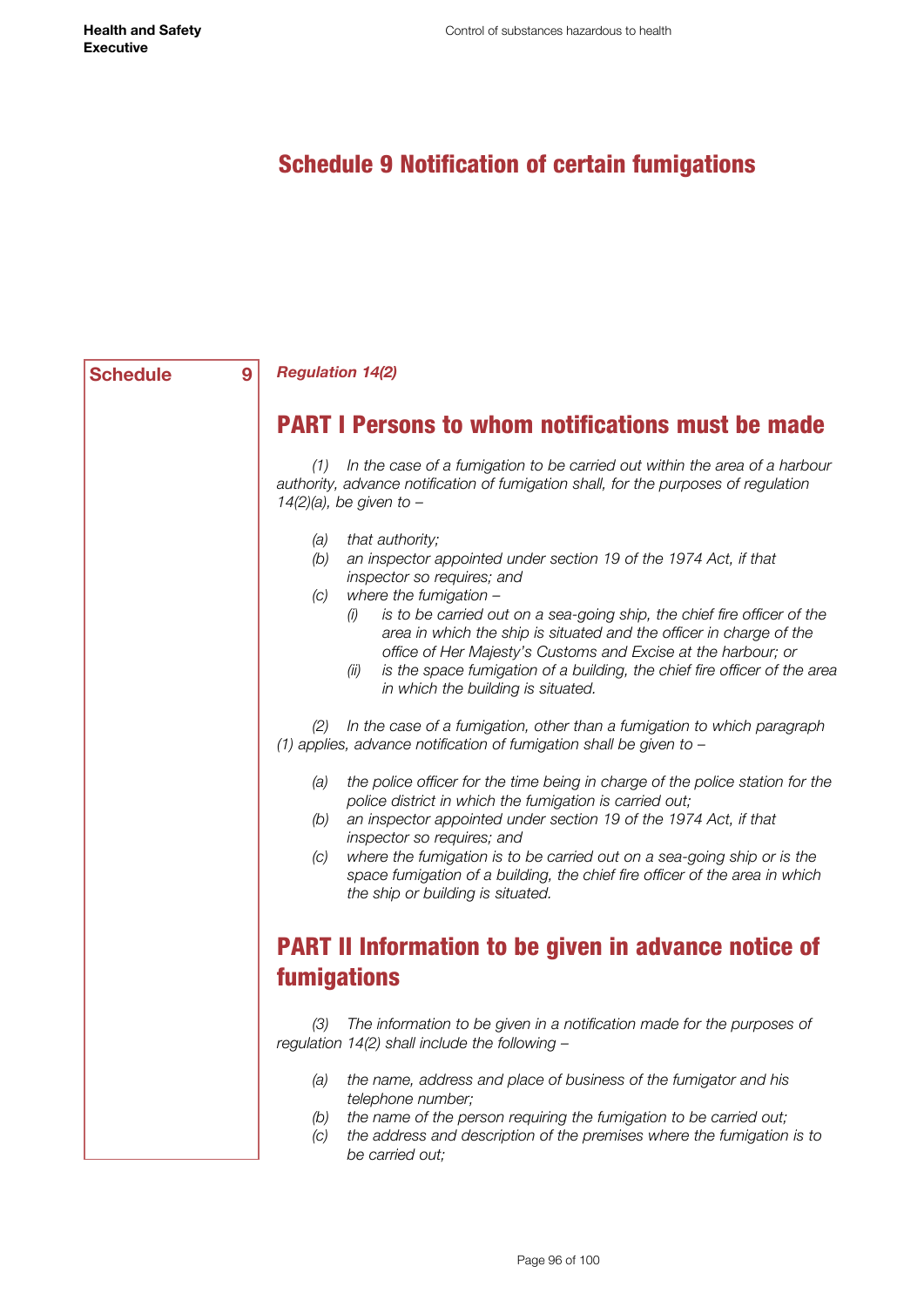| Schedule | 9 |  |
|----------|---|--|
|          |   |  |
|          |   |  |

- *(d) the date on which the fumigation is to be carried out and the estimated time of commencement and completion;*
- *(e) the name of the operator in charge of the fumigation; and*
- *(f) the fumigant to be used.*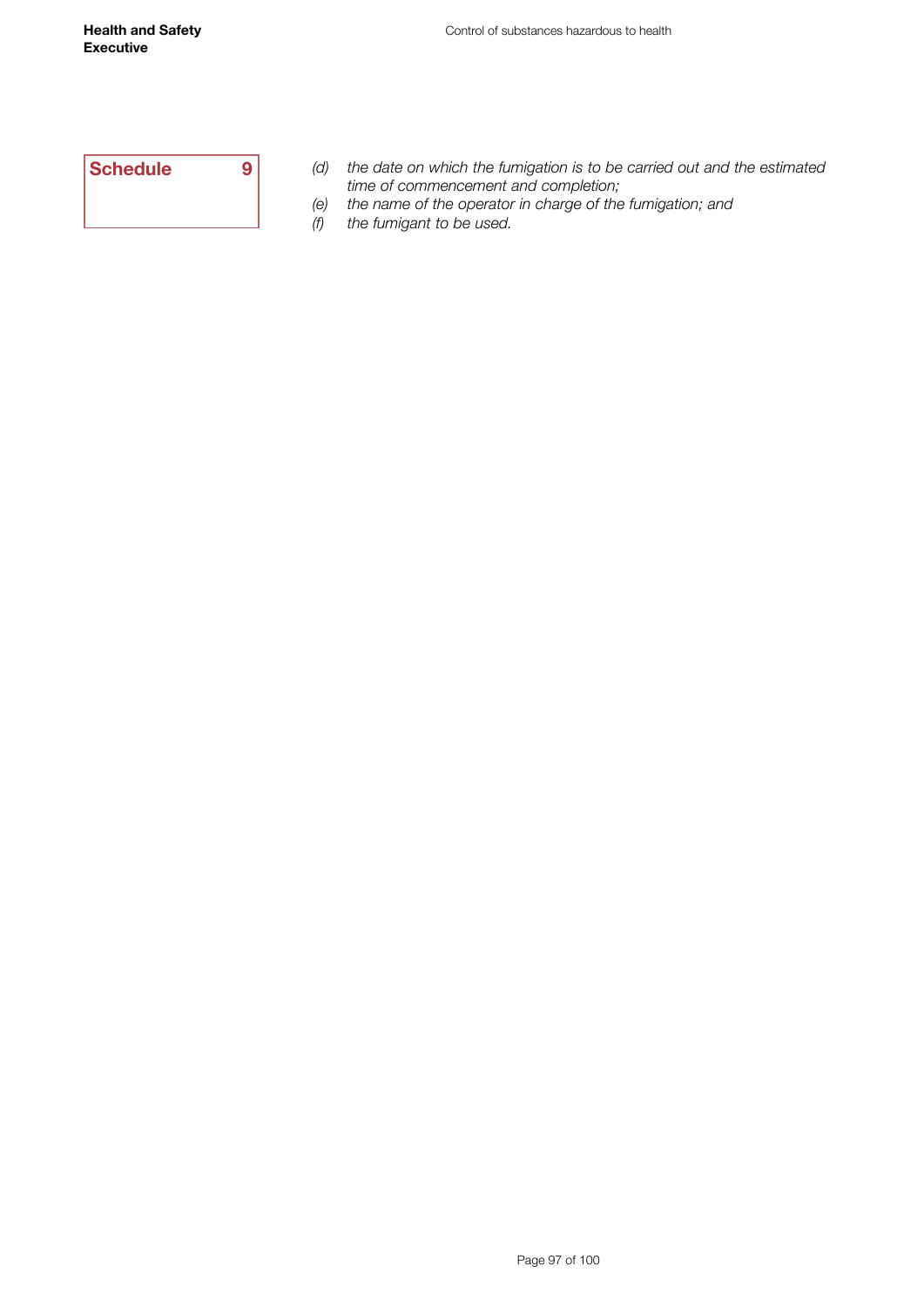#### Appendix 1 Notice of Approval

By virtue of section 16(4) of the Health and Safety at Work etc Act 1974, and with the consent of the Secretary of State for Work and Pensions, the Health and Safety Executive has on 30 October 2013 approved the revised Code of Practice entitled *Control of substances hazardous to health* (Sixth edition, 2013, L5).

The revised Code of Practice gives practical guidance on the Control of Substances Hazardous to Health Regulations 2002 (as amended).

By virtue of section 16(5), and with the consent of the Secretary of State for Work and Pensions under that paragraph, the Health and Safety Executive has withdrawn its approval of the Code of Practice entitled *Control of substances hazardous to health* (Fifth edition), which came into effect on 6 April 2005 and which shall cease to have effect on 2 December 2013.

The Code of Practice comes into effect on 2 December 2013.

**Signed** 

SUE JOHNS Secretary to the Board of the Health and Safety Executive

14 November 2013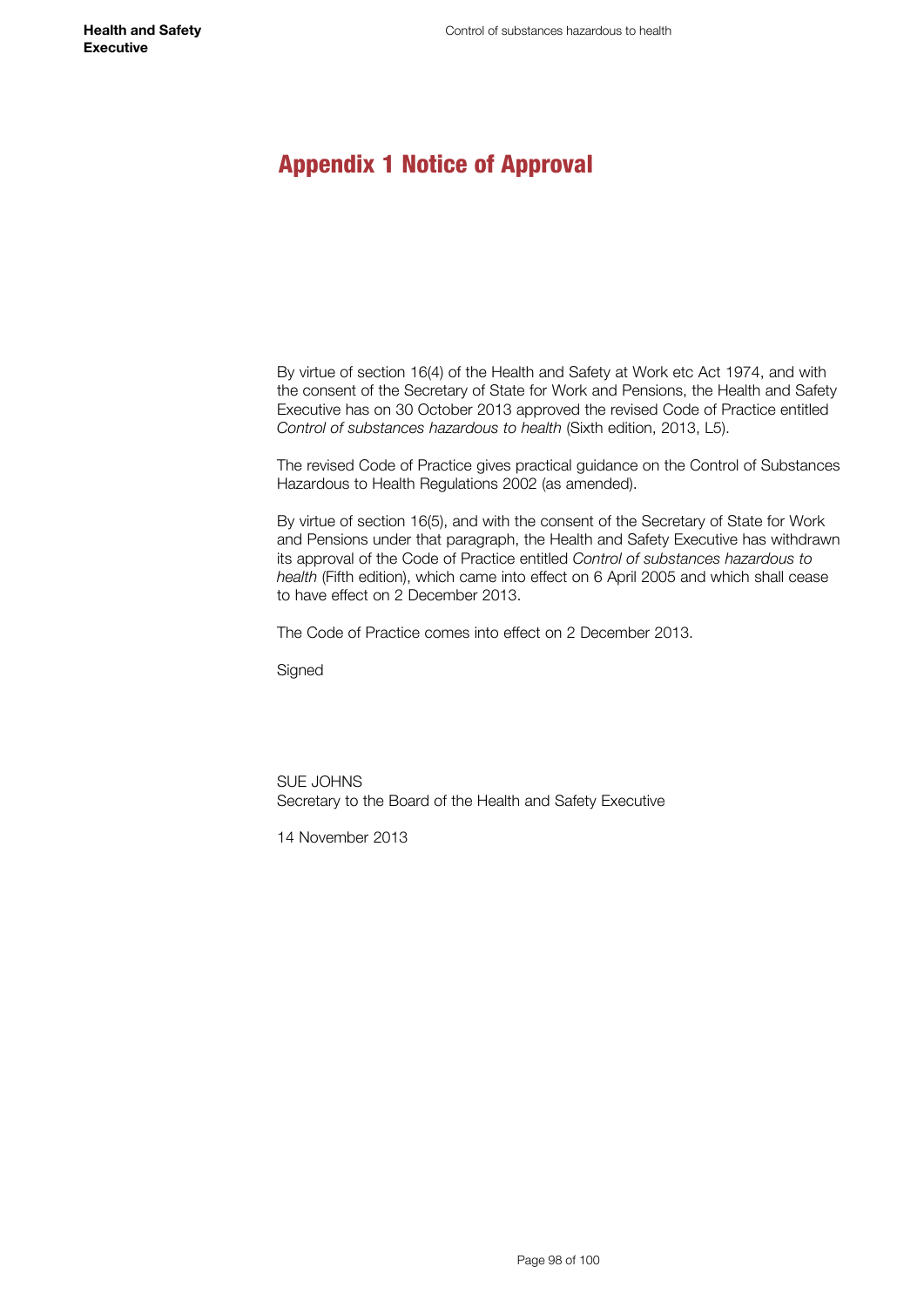#### **References**

1 BS EN 481:1993 *Workplace atmospheres. Size fraction definitions for measurement of airborne particles* British Standards Institution

2 *Legionnaires' disease: The control of legionella bacteria in water systems. Approved Code of Practice and guidance on regulations* L8 (Fourth edition) HSE Books 2013 ISBN 978 0 7176 6615 7 www.hse.gov.uk/pubns/books/L8.htm

3 *The Approved List of biological agents* MISC208(rev2) HSE 2013 www.hse.gov.uk/pubns/misc208.htm

4 *EH40/2005 Workplace exposure limits: Containing the list of workplace exposure limits for use with the Control of Substances Hazardous to Health Regulations (as amended)* Environmental Hygiene Guidance Note EH40 (Second edition) HSE Books 2011 ISBN 978 0 7176 6446 7 www.hse.gov.uk/pubns/books/EH40.htm

5 *Workplace health, safety and welfare. Workplace (Health, Safety and Welfare) Regulations 1992. Approved Code of Practice* L24 (Second edition) HSE Books 2013 ISBN 978 0 7176 6583 9 www.hse.gov.uk/pubns/books/L24.htm

6 *Health and Safety at Work etc Act 1974 (c.37)* The Stationery Office 1974 ISBN 978 0 10 543774 1

7 *Biological agents: Managing the risks in laboratories and healthcare premises*  HSE 2005 www.hse.gov.uk/biosafety/biologagents.pdf

8 *Managing skin exposure risks at work* HSG262 HSE Books 2009 ISBN 978 0 7176 6309 5 www.hse.gov.uk/pubns/books/hsg262.htm

9 *Respiratory protective equipment at work: A practical guide* HSG53 (Fourth edition) HSE Books 2013 ISBN 978 0 7176 6454 2 www.hse.gov.uk/pubns/books/HSG53.htm

10 *Controlling airborne contaminants at work: A guide to local exhaust ventilation (LEV)* HSG258 (Second edition) HSE Books 2011 ISBN 978 0 7176 6415 3 www.hse.gov.uk/pubns/books/HSG258.htm

11 *Monitoring strategies for toxic substances* HSG173 (Second edition) HSE Books 2006 ISBN 978 0 7176 6188 6 www.hse.gov.uk/pubns/books/HSG173.htm

12 *Biological monitoring in the workplace: A guide to its practical application to chemical exposure* HSG167 (Second edition) HSE Books 1997 ISBN 978 0 7176 1279 6 www.hse.gov.uk/pubns/books/HSG167.htm

13 BS 1710:1984 *Specification for identification of pipelines and services* British Standards Institution